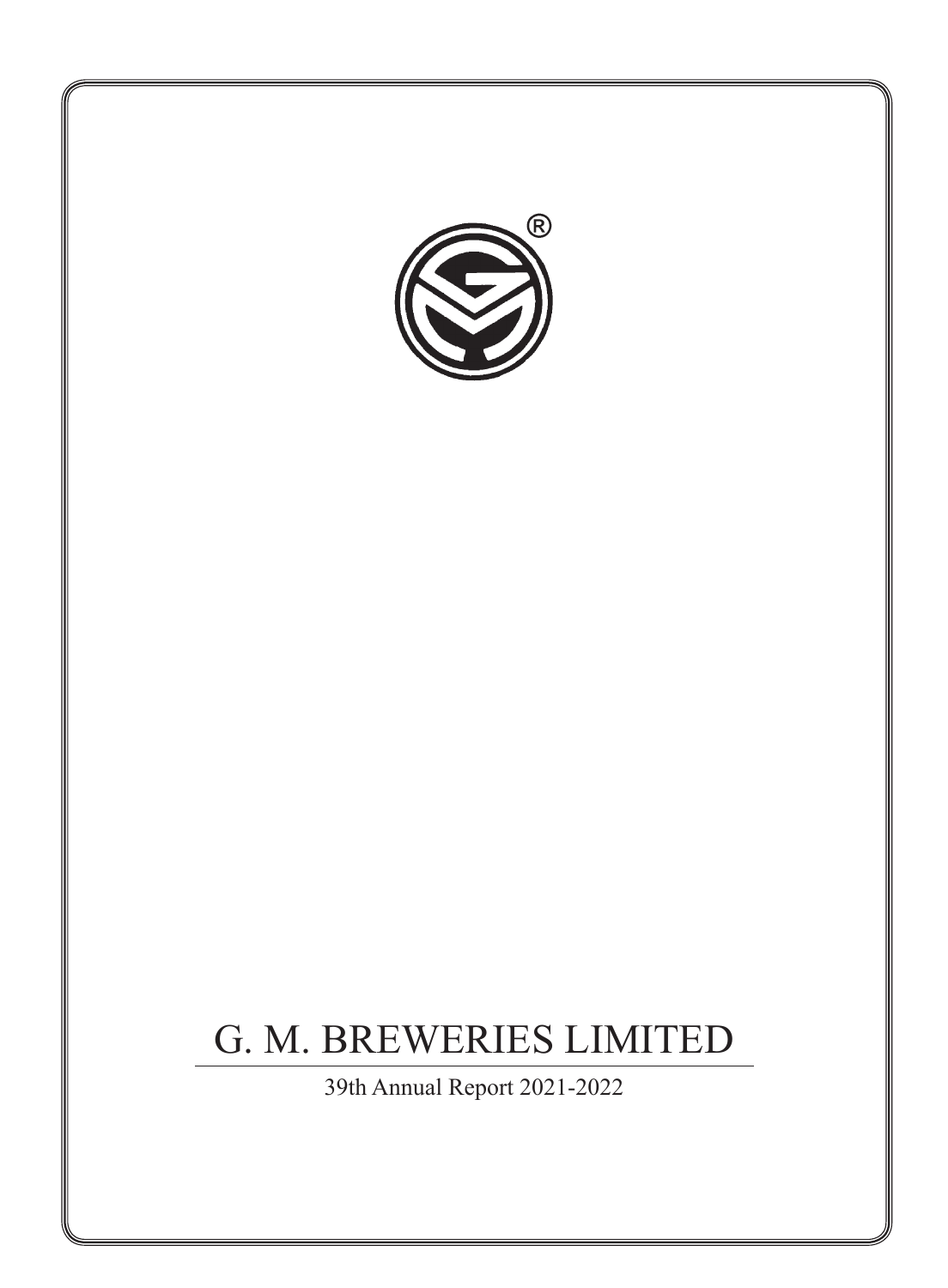# **BOARD OF DIRECTORS**

Mr. Paresh Trivedi - Director

Mr. Dilip Diwan - Director

Mr. Shantilal Haria **- Director** 

Mrs. Urmi Shah - Director

Ms. Shivani Soni - Director

# **Chief Financial Officer**

Mr. S. Swaminathan

# **Company Secretary & Manager Accounts**

Mr. Sandeep Kutchhi

#### **Auditors**

Priti V. Mehta & Company Chartered Accountants 601/2, Surya House, 6th Floor, Road No. 7, Vidhyavihar , Mumbai - 400 077.

#### **Bankers**

Central Bank of India Prabhadevi, Mumbai - 400 025

IDBI Bank Prabhadevi, Mumbai - 400 025

#### **Regd. Office**

Ganesh Niwas, S. Veer Savarkar Marg, Prabhadevi, Mumbai - 400 025 Phone : 24331150 / 51 / 24371805 / 41, 24229922 / 24385540 / 41 E-mail : investors\_complaints@gmbreweries.com Website : www.gmbreweries.com CIN : L15500MH1981PLC025809

#### **Factory**

S. Veer Savarkar Marg, Virar (East), Dist. Palghar - 401 305 State : Maharashtra (India) Phone : 0250 - 2529127, 2528728, 2528793

Mr. Jimmy Almeida **- Chairman & Managing Director** 

- Mrs. Jyoti Almeida Whole-Time Director
- Mr. Kiran Parashare  **Whole-Time Director** 
	-
	-
	-
	-
	-

Share Transfer Agent Link Intime Pvt. Ltd. C-101, 247 Park, LBS Marg, Vikroli (W), Mumbai 400 083 Phone : 022-49186000 / 022-49186270 Email : rnt.helpdesk@linkintime.co.in

| <b>Contents</b>                       | Page      |
|---------------------------------------|-----------|
| Notice                                | $3 - 11$  |
| Directors' Report                     | 12-28     |
| Certificate of Non-Disqualification   |           |
| of Directors                          | 29        |
| Auditors' Report                      | $30 - 38$ |
| Certificate of CEO & CFO              | 39        |
| Auditors' Compliance Certificate      |           |
| on Corporate Governance               | 40        |
| Corporate Governance &                |           |
| Management Discussion & Analysis      | $41 - 50$ |
| <b>Business Responsibility Report</b> | 51-55     |
| <b>Balance Sheet</b>                  | 56        |
| <b>Profit and Loss Statement</b>      | 57        |
| Notes forming part of the Accounts    | 58-72     |
| <b>Cash Flow Statement</b>            | 73        |
|                                       |           |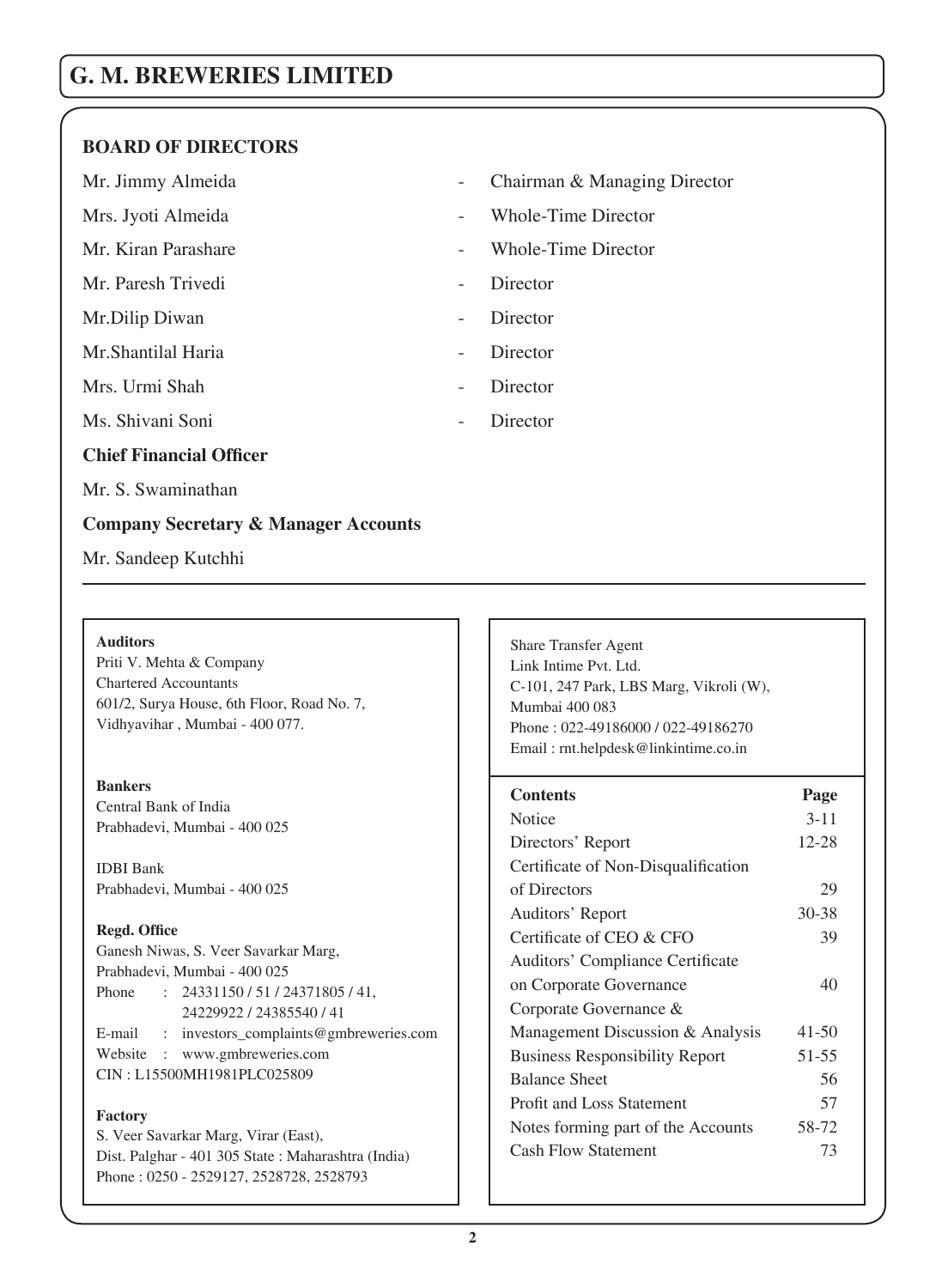### **NOTICE**

Notice is hereby given that the 39th Annual General Meeting of the Members of G.M. Breweries Limited (CIN: L15500MH1981PLC025809) will be held on Tuesday May 24, 2022 at 11.30 a.m. through video conferencing / other audio visual means to transact the following business:

#### **Ordinary Business:**

- 1. To receive, consider and adopt the Balance Sheet as at March 31, 2022 and statement of Profit and Loss Account for the year ended on that date, the Report of Directors and Auditor's thereon.
- 2. To declare dividend on the equity shares for the financial year ended March 31, 2022.
- 3. To appoint a Director in place of Mrs. Jyoti Almeida (DIN: 00112031), who retires by rotation and being eligible, offers herself for re- appointment.
- 4. To appoint a Director in place of Mr. Kiran Parashare (DIN:06587810), who retires by rotation and being eligible, offers himself for re- appointment.
- 5. To consider and if thought fit, to pass , the following resolution as ordinary resolution:

RESOLVED THAT pursuant to the provisions of section 139, 142 and other applicable provisions, if any, of the Companies Act, 2013 (the Act) and The Companies (Audit and Auditors) Rules, 2014, (the rules) , (including any statutory modification(s) or re-enactment(s) thereof for the time being in force) M/s. V.P.Mehta & Company chartered accountants, Mumbai, (Registration number 106326W with the Institute of Chartered Accountants of India), who have offered themselves for appointment and have confirmed their eligibility to be appointed as Auditors, in terms of provisions of section 141 of the Act, and rule 4 of the rules, be and are hereby appointed as Statutory Auditors of the company ( in place of M/s. Priti. V.Mehta & Co., Chartered Accountants, the retiring auditors) for a term of five years commencing from the conclusion of this meeting until the conclusion of the 44th Annual General Meeting of the Company to be held in 2027 on such remuneration as may be agreed upon by the Audit committee/ Board of Directors in consultation with the Auditors.

RESOLVED FURTHER THAT the Board of Directors of the company ( including its committee thereof) be and is hereby authorised to do all acts and take all such steps as may be considered necessary, proper or expedient to give effect to this resolution.

By Order of the Board of Directors Mumbai For G.M.Breweries Limited April 12, 2022 CIN: L15500MH1981PLC025809

Registered Office: Ganesh Niwas, S.Veer Savarkar Marg, Jimmy Almeida Prabhadevi, Mumbai - 400 025. Chairman and Managing Director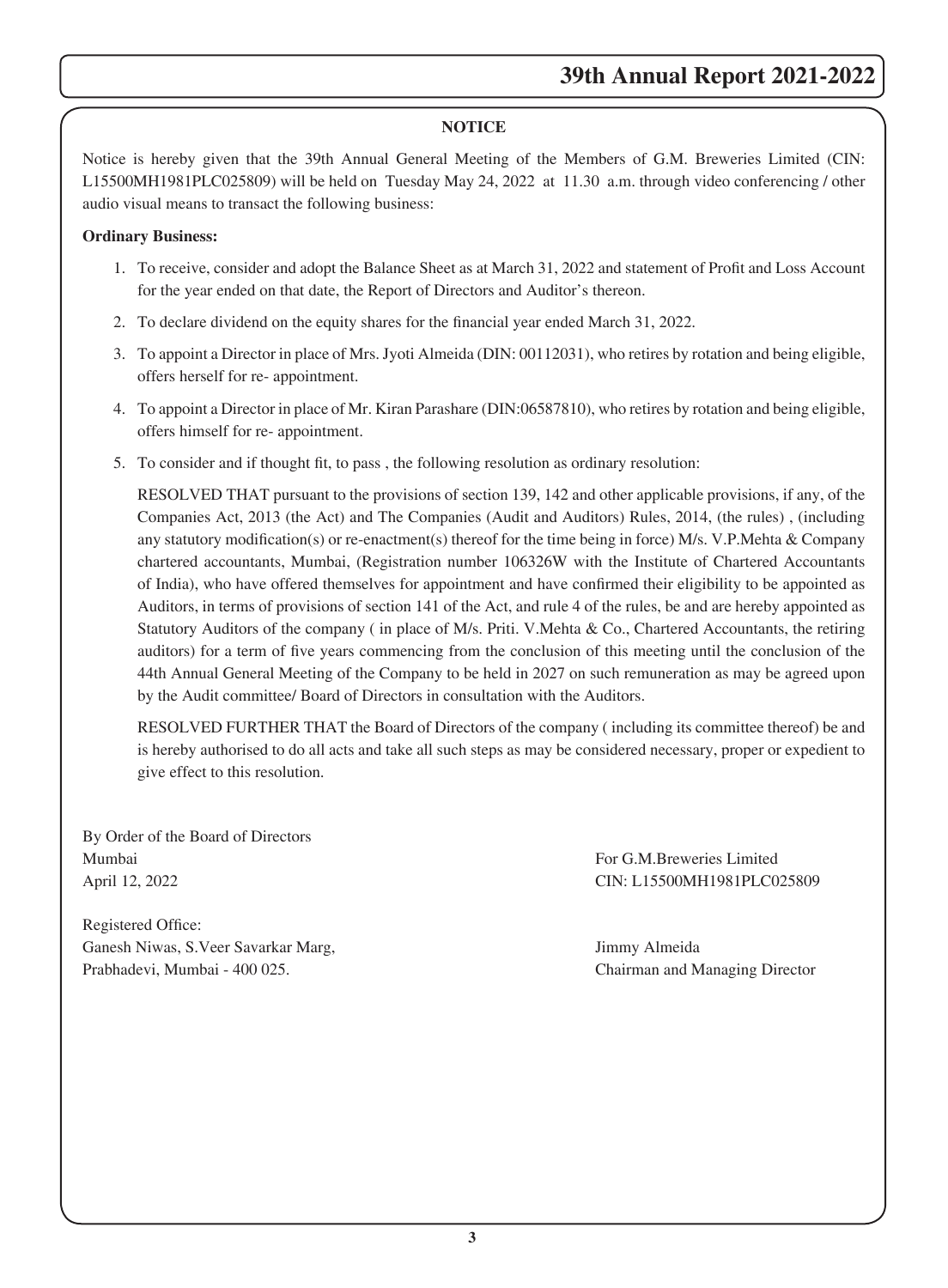#### NOTES: -

- a) In view of the continuing restrictions placed due to COVID-19 pandemic, the Ministry of Corporate Affairs ("MCA") vide its circular dated May 05,2020 read with circular dated April 08, 2020, April 13,2020 and January13, 2021 ( Collectively referred to as MCA Circulars) allowed to hold the Annual General meeting (AGM) through Video conferencing / Other Audio Visual Means (OAVM), without physical presence of the members at a common venue. In compliance with the provisions of the Companies Act, 2013 (Act), Securities Exchange Board of India ( Listing regulations and Disclosure Requirements) Regulations , 2015( Listing regulations) and MCA circulars, the AGM of the company is being held through VC/OAVM, the deemed venue for the 39th AGM shall be the registered office of the Company.
- b) In terms of MCA circulars, the physical attendance of members has been dispensed with and there is no requirement to appointment of proxies. Accordingly, the facility for appointment of proxies by the members will not be available for the Annual General Meeting and hence the Proxy form and the attendance slip are not annexed to this notice.
- c) Corporate members intending to appoint their authorized representatives to attend the Annual General Meeting, pursuant to section 113 of the Companies Act, 2013, are requested to send to the company a scanned copy (PDF/ JPG Format) of certified board resolution authorizing their representatives to attend the AGM through VC and vote on their behalf through remote e-voting or voting at AGM. The said resolution shall be sent to the scrutinizer by email through its registered email address to admin@kalaagarwal.com
- d) The register of Members and Share Transfer Books of the Company will be closed from Wednesday may 18, 2022 to Tuesday May 24, 2022, both days inclusive, for payment of dividend, if any, declared/ approved, at Annual General Meeting.
- e) If dividend proposed is declared at the Annual General Meeting, the payment of such dividend will be made to those members of the company whose names stand on the register of Members of the Company on May 24, 2022. The dividend in respect of shares held in dematerialized form in Depository System will be paid to the beneficial owners of shares as on may 18, 2022 as per the list provided by the Depositories for this purpose. The dividend Will be payable on and from May 30, 2022.
- f) Shareholders desiring any information as regards the Accounts are required to write to the Company at least seven working days in advance of the meeting so that the information, to the extent practicable, can be made available at the meeting.
- g) Members are requested to notify immediately changes, if any, in their registered addresses to the Company's Registrar and Share Transfer Agents M/s. Link Intime Pvt Ltd., 347 Park, C-101,1st Floor,LBS Marg, Vikhroli(W), Mumbai –400083. Members are also requested to furnish their Bank details to the company's Share Transfer Agents immediately for printing the same on the dividend warrants/Cheques to prevent fraudulent encashment of the instruments.
- h) Smt. Jyoti Jimmy Almeida & Shri. Kiran Yashawant Parashare directors retire by rotation and, being eligible, offer themselves for re-appointment at the Annual General Meeting. A brief resume of the said directors is given below.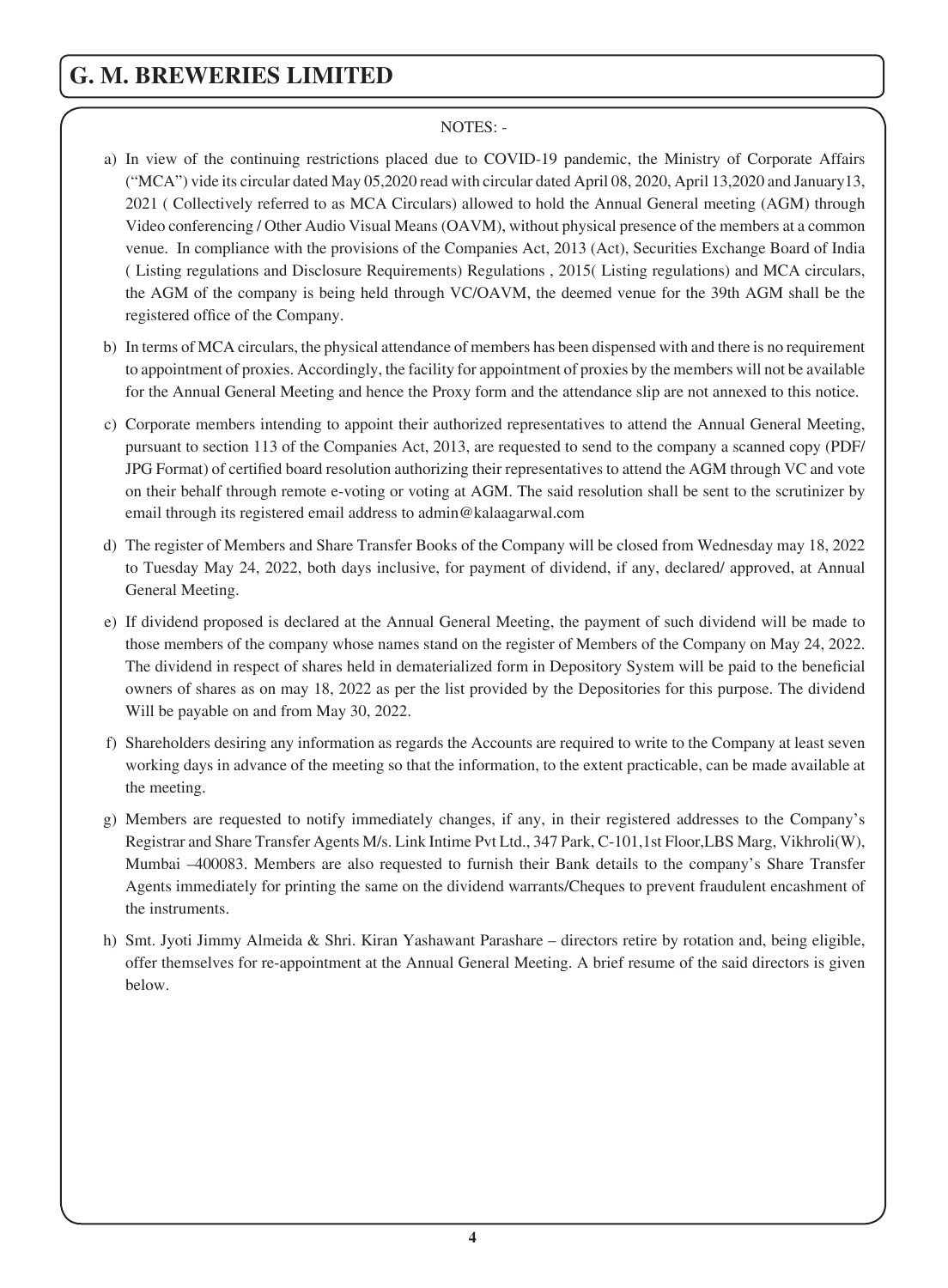# **39th Annual Report 2021-2022**

| <b>Name</b>                                                                       | Smt. Jyoti Jimmy Almeida                                    | Shri. Kiran Yashawant Parashare                             |
|-----------------------------------------------------------------------------------|-------------------------------------------------------------|-------------------------------------------------------------|
| Directors Identification number (DIN)                                             | 00112031                                                    | 06587810                                                    |
| Age                                                                               | 55 Years                                                    | 49 Years                                                    |
| Qualification                                                                     | B.Com                                                       | B. Tech (mechanical)                                        |
| Expertise in Specific Area                                                        | Finance, Taxation, Audit<br>& Allied matters                | C.C.I.E Networking                                          |
| Date of first Appointment on<br>the Board of the Company                          | July 30, 1998                                               | January 07, 2014                                            |
| Shareholding in<br>G. M. Breweries Limited                                        | 3,63,722 Shares                                             | Nil                                                         |
| List of Directorship held in<br>other companies                                   | Almeida Holdings Private Limited                            | Nil                                                         |
| Membership/Chairmanships of<br>Audit and stake holders<br>relationship committees | Refer to Report on<br><b>CORPORATE</b><br><b>GOVERNANCE</b> | Refer to Report on<br><b>CORPORATE</b><br><b>GOVERNANCE</b> |

- i) As per MCA Circulars and SEBI Circular no. SEBI/HO/CFD/CMD1/CIR/P/2020/79 dated May 12, 2020 notice of AGM along with the Annual Report 2022 is being sent only through email to those members whose email id's are registered with company/ depositories. Members may note that the notice of AGM and annual report 2021-2022 is available on company's website www.gmbreweries.com
- j) In view of the massive outbreak of the COVID-19 pandemic, social distancing is a norm to be followed and pursuant to the Circular No. 14/2020 dated April 08, 2020, Circular No.17/2020 dated April 13, 2020 issued by the Ministry of Corporate Affairs followed by Circular No. 20/2020 dated May 05, 2020 and Circular No. 02/2021 dated January 13, 2021 and Circular No. 21/2021 dated December 14, 2021 all other relevant circulars issued from time to time, physical attendance of the Members to the EGM/AGM venue is not required and general meeting be held through video conferencing (VC) or other audio visual means (OAVM). Hence, Members can attend and participate in the ensuing EGM/AGM through VC/OAVM.
- k) Pursuant to the Circular No. 14/2020 dated April 08, 2020, issued by the Ministry of Corporate Affairs, the facility to appoint proxy to attend and cast vote for the members is not available for this EGM/AGM. However, the Body Corporates are entitled to appoint authorised representatives to attend the EGM/AGM through VC/OAVM and participate there at and cast their votes through e-voting.
- l) The Members can join the EGM/AGM in the VC/OAVM mode 15 minutes before and after the scheduled time of the commencement of the Meeting by following the procedure mentioned in the Notice. The facility of participation at the EGM/AGM through VC/OAVM will be made available for 1000 members on first come first served basis. This will not include large Shareholders (Shareholders holding 2% or more shareholding), Promoters, Institutional Investors, Directors, Key Managerial Personnel, the Chairpersons of the Audit Committee, Nomination and Remuneration Committee and Stakeholders Relationship Committee, Auditors etc. who are allowed to attend the EGM/AGM without restriction on account of first come first served basis.
- m) The attendance of the Members attending the EGM/AGM through VC/OAVM will be counted for the purpose of reckoning the quorum under Section 103 of the Companies Act, 2013.
- n) Pursuant to the provisions of Section 108 of the Companies Act, 2013 read with Rule 20 of the Companies (Management and Administration) Rules, 2014 (as amended) and Regulation 44 of SEBI (Listing Obligations & Disclosure Requirements) Regulations 2015 (as amended), and the Circulars issued by the Ministry of Corporate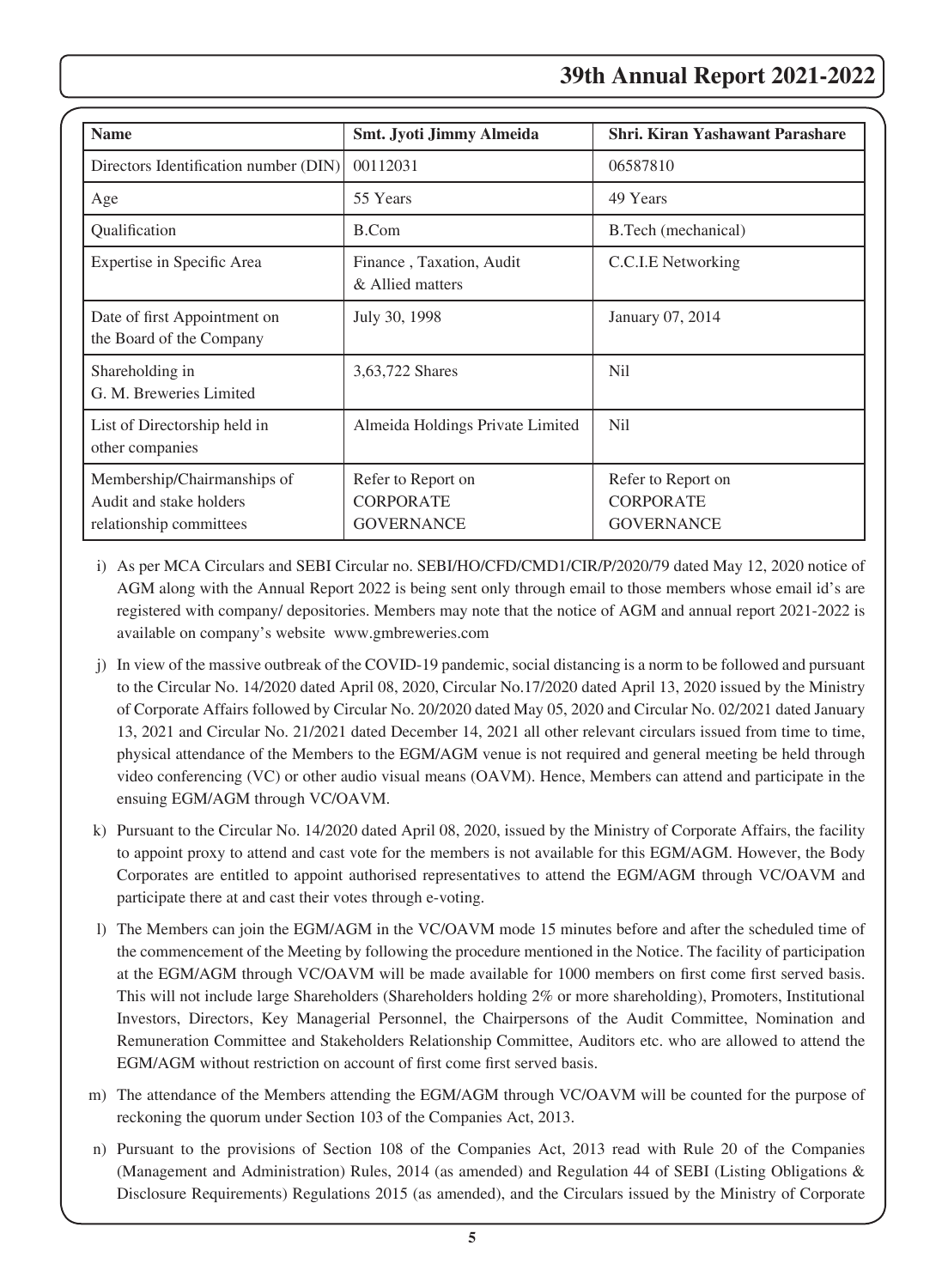Affairs dated April 08, 2020, April 13, 2020 and May 05, 2020 the Company is providing facility of remote e-Voting to its Members in respect of the business to be transacted at the EGM/AGM. For this purpose, the Company has entered into an agreement with National Securities Depository Limited (NSDL) for facilitating voting through electronic means, as the authorized agency. The facility of casting votes by a member using remote e-Voting system as well as voting on the date of the EGM/AGM will beprovided by NSDL.

o) In line with the Ministry of Corporate Affairs (MCA) Circular No. 17/2020 dated April 13, 2020, the Notice calling the EGM/AGM has been uploaded on the website of the Company at www.gmbreweries.com. The Notice can also be accessed from the websites of the Stock Exchanges i.e. BSE Limited and National Stock Exchange of India Limited at www.bseindia.com and www.nseindia.com respectively and the EGM/AGM Notice is also available on the website of NSDL (agency for providing the Remote e-Voting facility) i.e. www.evoting.nsdl.com.

By Order of the Board of Directors For G.M. Breweries Limited Mumbai CIN: L15500MH1981PLC025809

April 12, 2022

Registered Office : Ganesh Niwas, S. Veer Savarkar Marg, Jimmy Almeida Prabhadevi, Mumbai - 400 025 Chairman & Managing Director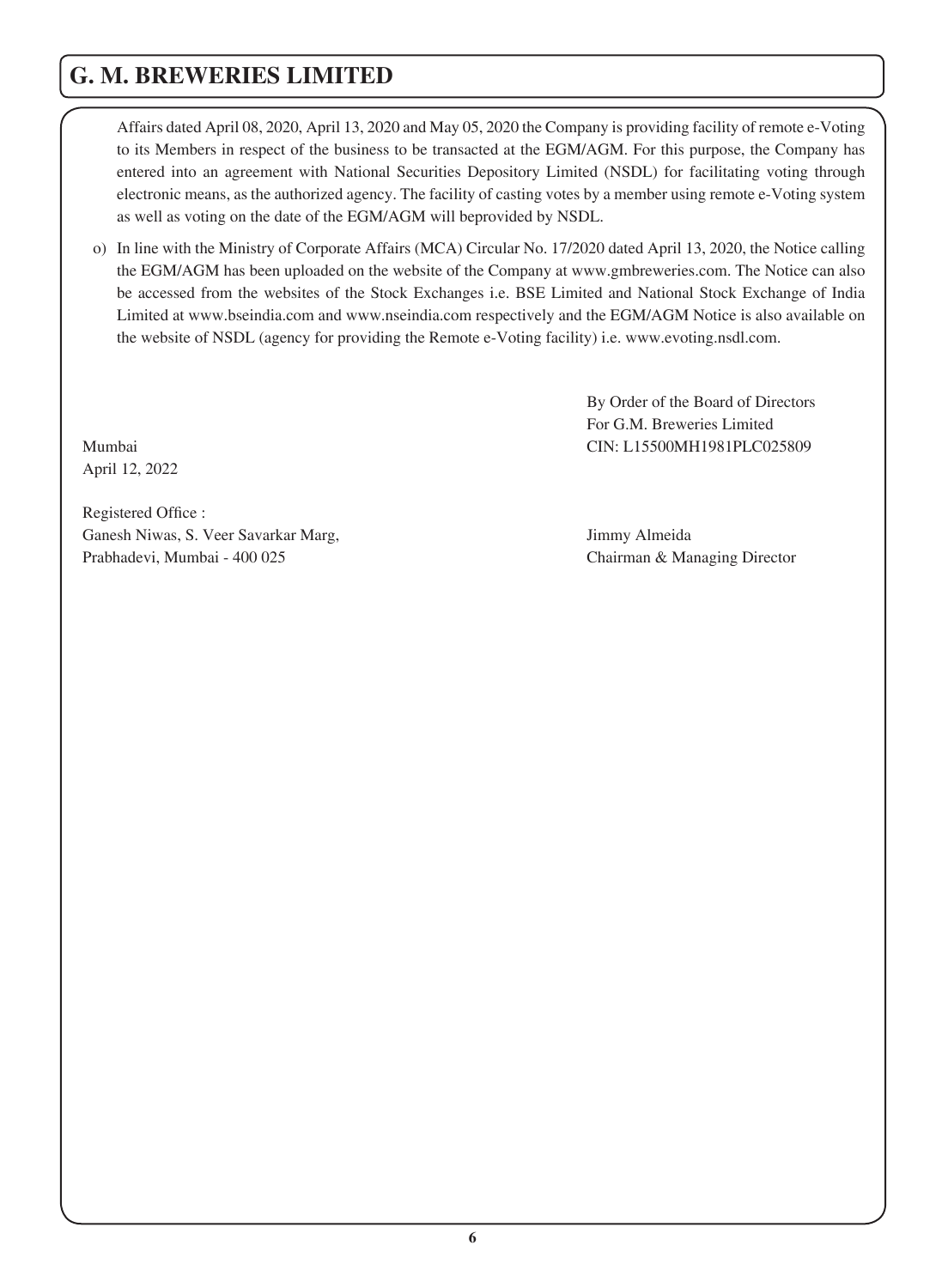# **THE INSTRUCTIONS FOR MEMBERS FOR REMOTE E-VOTING AND JOINING GENERAL MEETING ARE AS UNDER :-**

**The remote e-voting period begins on May 19, 2022 at 9:00 A.M. and ends on May23, 2022 at 5 :00 P.M. The remote e-voting module shall be disabled by NSDL for voting thereafter. The Members, whose names appear in the Register of Members / Beneficial Owners as on the record date (cut-off date) i.e. May 17, 2022 may cast their vote electronically. The voting right of shareholders shall be in proportion to their share in the paid-up equity share capital of the Company as on the cut-off date, being May 17, 2022.**

### **How do I vote electronically using NSDL e-Voting system?**

The way to vote electronically on NSDL e-Voting system consists of "Two Steps" which are mentioned below:

### **Step 1: Access to NSDL e-Voting system**

# **A) Login method for e-Voting and joining virtual meeting for Individual shareholders holding securities in demat mode**

In terms of SEBI circular dated December 9, 2020 on e-Voting facility provided by Listed Companies, Individual shareholders holding securities in demat mode are allowed to vote through their demat account maintained with Depositories and Depository Participants. Shareholders are advised to update their mobile number and email Id in their demat accounts in order to access e-Voting facility.

Login method for Individual shareholders holding securities in demat mode is given below :

| Type of shareholders | Login Method                                                                                 |
|----------------------|----------------------------------------------------------------------------------------------|
| Individual           | Existing IDeAS user can visit the e-Services website of NSDL Viz. https://eservices.         |
| Shareholders holding | nsdl.com either on a Personal Computer or on a mobile. On the e-Services home page           |
| securities in demat  | click on the "Beneficial Owner" icon under "Login" which is available under 'IDeAS'          |
| mode with NSDL.      | section, this will prompt you to enter your existing User ID and Password. After successful  |
|                      | authentication, you will be able to see e-Voting services under Value added services. Click  |
|                      | on "Access to e-Voting" under e-Voting services and you will be able to see e-Voting         |
|                      | page. Click on company name or e-Voting service provider i.e. NSDL and you will be           |
|                      | re-directed to e-Voting website of NSDL for casting your vote during the remote e-Voting     |
|                      | period or joining virtual meeting $&$ voting during the meeting.                             |
|                      | If you are not registered for IDeAS e-Services, option to register is available at           |
|                      | https://eservices.nsdl.com. Select "Register Online for IDeAS Portal" or click at            |
|                      | https://eservices.nsdl.com/SecureWeb/IdeasDirectReg.jsp                                      |
|                      | Visit the e-Voting website of NSDL. Open web browser by typing the following URL:            |
|                      | https://www.evoting.nsdl.com/ either on a Personal Computer or on a mobile. Once the         |
|                      | home page of e-Voting system is launched, click on the icon "Login" which is available       |
|                      | under 'Shareholder/Member' section. A new screen will open. You will have to enter your      |
|                      | User ID (i.e. your sixteen digit demat account number hold with NSDL), Password/OTP          |
|                      | and a Verification Code as shown on the screen. After successful authentication, you will be |
|                      | redirected to NSDL Depository site wherein you can see e-Voting page. Click on company       |
|                      | name or e-Voting service provider i.e. NSDL and you will be redirected to e-Voting           |
|                      | website of NSDL for casting your vote during the remote e-Voting period or joining virtual   |
|                      | meeting & voting during the meeting.                                                         |
|                      | Shareholders/Members can also download NSDL Mobile App "NSDL Speede" facility by             |
|                      | scanning the QR code mentioned below for seamless voting experience.                         |
|                      |                                                                                              |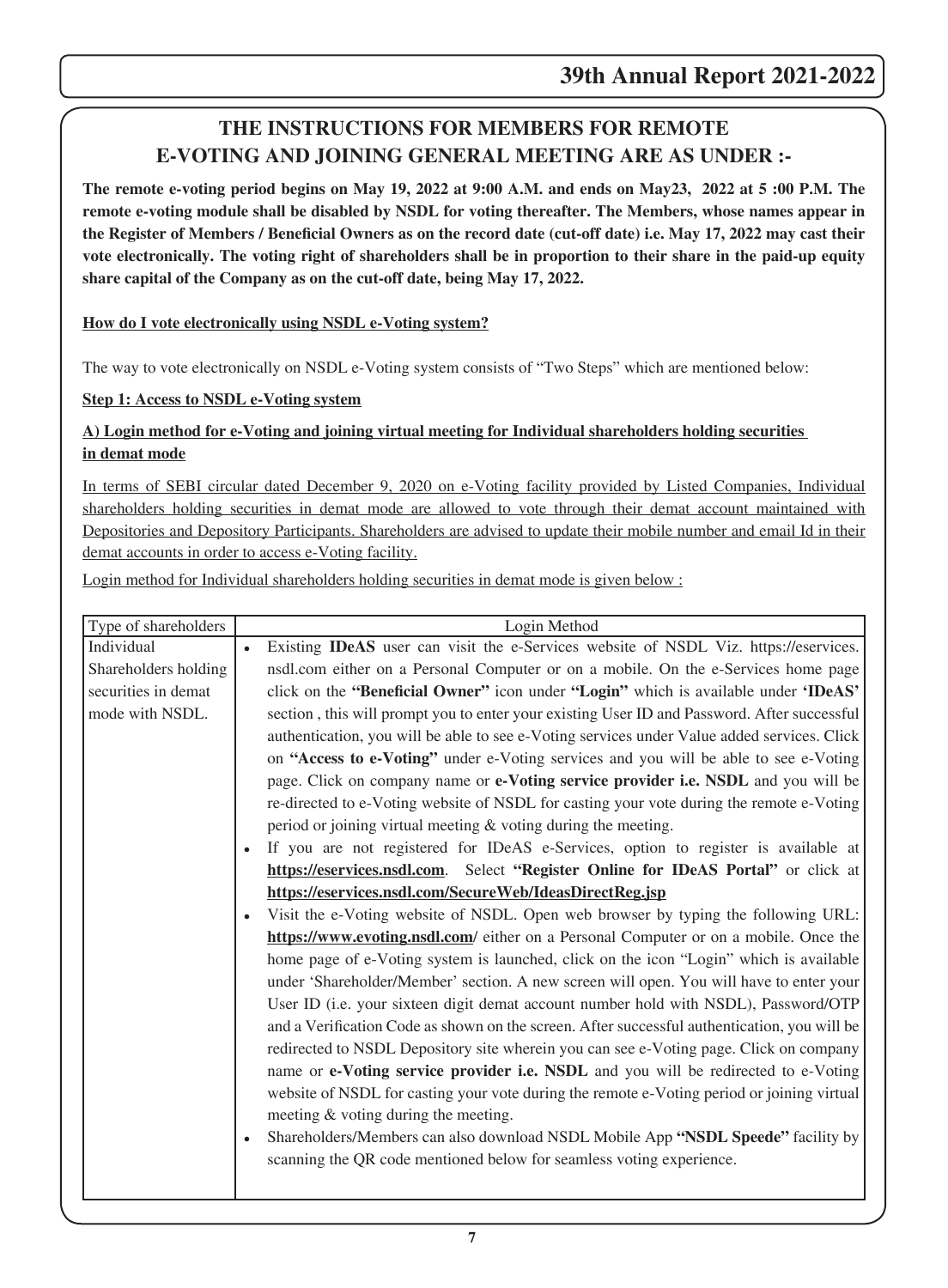| Individual Share-   | Existing users who have opted for Easi / Easiest, they can login through their user id          |
|---------------------|-------------------------------------------------------------------------------------------------|
| holders holding     | and password. Option will be made available to reach e-Voting page without any further          |
| securities in demat | authentication. The URL for users to login to Easi / Easiest are https://web.cdslindia.com/     |
| mode with CDSL      | myeasi/home/login or www.cdslindia.com and click on New System Myeasi.                          |
|                     | After successful login of Easi/Easiest the user will be also able to see the E Voting Menu.     |
|                     | The Menu will have links of e-Voting service provider i.e. NSDL. Click on NSDL to cast          |
|                     | your vote.                                                                                      |
|                     | If the user is not registered for Easi/Easiest, option to register is available at              |
|                     | https://web.cdslindia.com/myeasi/Registration/EasiRegistration                                  |
|                     | Alternatively, the user can directly access e-Voting page by providing demat Account            |
|                     | Number and PAN No. from a link in <b>www.cdslindia.com</b> home page. The system will           |
|                     | authenticate the user by sending OTP on registered Mobile & Email as recorded in the demat      |
|                     | Account. After successful authentication, user will be provided links for the respective ESP    |
|                     | i.e. NSDL where the e-Voting is in progress.                                                    |
| Individual Share-   | You can also login using the login credentials of your demat account through your Depository    |
| holders (holding    | Participant registered with NSDL/CDSL for e-Voting facility. upon logging in, you will be       |
| securities in demat | able to see e-Voting option. Click on e-Voting option, you will be redirected to NSDL/CDSL      |
| mode) login through | Depository site after successful authentication, wherein you can see e-Voting feature. Click on |
| their depository    | company name or e-Voting service provider i.e. NSDL and you will be redirected to e-Voting      |
| participants        | website of NSDL for casting your vote during the remote e-Voting period or joining virtual      |
|                     | meeting & voting during the meeting.                                                            |

**Important note :** Members who are unable to retrieve User ID/ Password are advised to use Forget User ID and Forget Password option available at abovementioned website.

### **Helpdesk for Individual Shareholders holding securities in demat mode for any technical issues related to login through Depository i.e. NSDL and CDSL.**

| Login type                         | <b>Helpdesk details</b>                                                                                  |
|------------------------------------|----------------------------------------------------------------------------------------------------------|
| <b>Shareholders</b><br>Individual  | holding Members facing any technical issue in login can contact NSDL helpdesk by                         |
| securities in demat mode with NSDL | sending a request at evoting@nsdl.co.in or call at toll free no.: 1800 1020 990                          |
|                                    | and 1800 22 44 30                                                                                        |
| Individual<br><b>Shareholders</b>  | holding Members facing any technical issue in login can contact CDSL helpdesk                            |
| securities in demat mode with CDSL | by sending a request at helpdesk.evoting@cdslindia.com or contact at 022-<br>23058738 or 022-23058542-43 |

**B) Login Method for e-Voting and joining virtual meeting for shareholders other than Individual shareholders holding securities in demat mode and shareholders holding securities in physical mode.**

# **NSDL Mobile App is available on**



App Store > Google Play



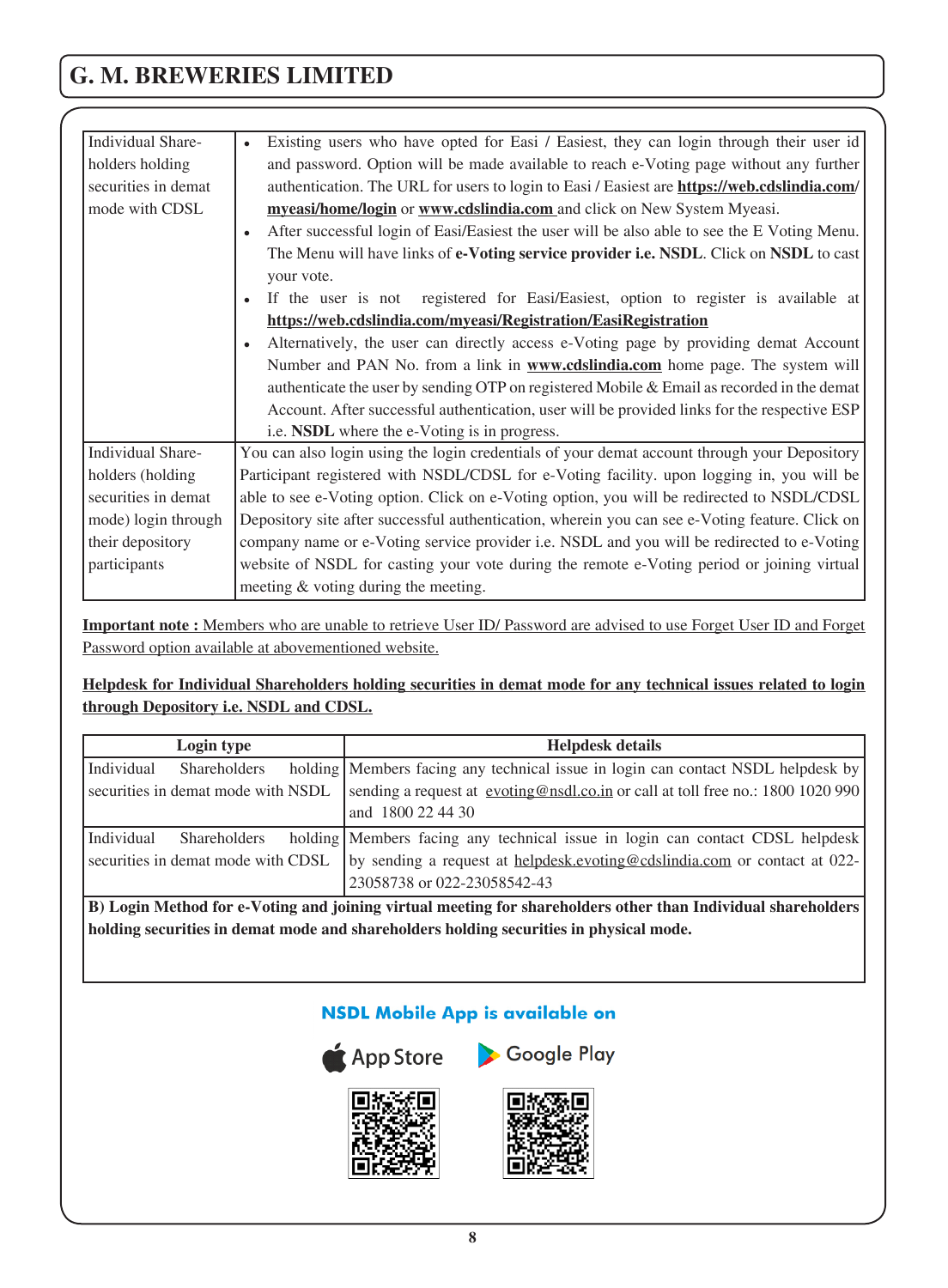# **How to Log-in to NSDL e-Voting website?**

- · Visit the e-Voting website of NSDL. Open web browser by typing the following URL: **https://www.evoting.nsdl.com**/ either on a Personal Computer or on a mobile.
- · Once the home page of e-Voting system is launched, click on the icon "Login" which is available under 'Shareholder/ Member' section.
- · A new screen will open. You will have to enter your User ID, your Password/OTP and a Verification Code as shown on the screen.
- · Alternatively, if you are registered for NSDL eservices i.e. IDEAS, you can log-in at **https://eservices.nsdl.com**/ with your existing IDEAS login. Once you log-in to NSDL eservices after using your log-in credentials, click on e-Voting and you can proceed to Step 2 i.e. Cast your vote electronically.
- Your User ID details are given below :

| Manner of holding shares <i>i.e.</i> Demat (NSDL or                                             | Your User ID is:                                                      |
|-------------------------------------------------------------------------------------------------|-----------------------------------------------------------------------|
| <b>CDSL</b> ) or Physical                                                                       |                                                                       |
| a) For Members who hold shares in demat account 8 Character DP ID followed by 8 Digit Client ID |                                                                       |
| with NSDL.                                                                                      | For example if your DP ID is IN300 <sup>***</sup> and Client ID is    |
|                                                                                                 | 12****** then your user ID is IN300***12******.                       |
| b) For Members who hold shares in demat account 16 Digit Beneficiary ID                         |                                                                       |
| with CDSL.                                                                                      | For example if your Beneficiary ID is 12*************** then          |
|                                                                                                 | your user ID is 12***************                                     |
| c) For Members holding shares in Physical Form.                                                 | EVEN Number followed by Folio Number registered with the              |
|                                                                                                 | company For example if folio number is 001 <sup>***</sup> and EVEN is |
|                                                                                                 | 101456 then user ID is 101456001***                                   |

- Password details for shareholders other than Individual shareholders are given below:
- If you are already registered for e-Voting, then you can user your existing password to login and cast your vote.
- If you are using NSDL e-Voting system for the first time, you will need to retrieve the 'initial password' which was communicated to you. Once you retrieve your 'initial password', you need to enter the 'initial password' and the system will force you to change your password.
- How to retrieve your 'initial password'?
	- · If your email ID is registered in your demat account or with the company, your 'initial password' is communicated to you on your email ID. Trace the email sent to you from NSDL from your mailbox. Open the email and open the attachment i.e. a .pdf file. Open the .pdf file. The password to open the .pdf file is your 8 digit client ID for NSDL account, last 8 digits of client ID for CDSL account or folio number for shares held in physical form. The .pdf file contains your 'User ID' and your 'initial password'.
	- · If your email ID is not registered, please follow steps mentioned below in **process for those shareholders whose email ids are not registered.**
- · If you are unable to retrieve or have not received the " Initial password" or have forgotten your password:
- · Click on **"Forgot User Details/Password?"** (If you are holding shares in your demat account with NSDL or CDSL) option available on **www.evoting.nsdl.com.**
- **Physical User Reset Password?"** (If you are holding shares in physical mode) option available on www.evoting. nsdl.com.
- · If you are still unable to get the password by aforesaid two options, you can send a request at **evoting@nsdl.co.in**  mentioning your demat account number/folio number, your PAN, your name and your registered address etc.
- Members can also use the OTP (One Time Password) based login for casting the votes on the e-Voting system of NSDL.
- · After entering your password, tick on Agree to "Terms and Conditions" by selecting on the check box.
- Now, you will have to click on "Login" button.
- After you click on the "Login" button, Home page of e-Voting will open.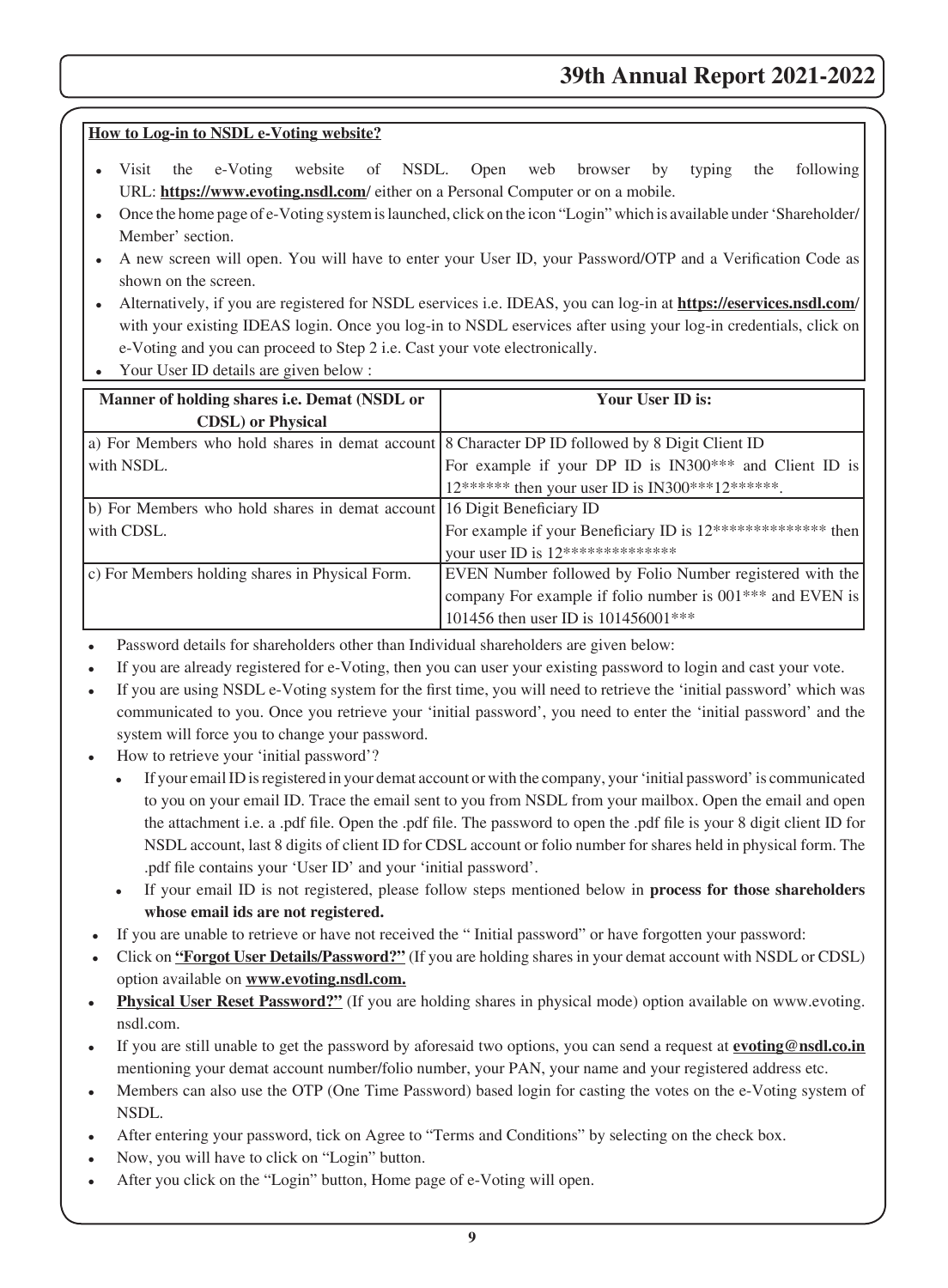# **Step 2: Cast your vote electronically and join General Meeting on NSDL e-Voting system. How to cast your vote electronically and join General Meeting on NSDL e-Voting system?**

- After successful login at Step 1, you will be able to see all the companies "EVEN" in which you are holding shares and whose voting cycle and General Meeting is in active status.
- Select "EVEN" of company for which you wish to cast your vote during the remote e-Voting period and casting your vote during the General Meeting. For joining virtual meeting, you need to click on "VC/OAVM" link placed under "Join Meeting".
- Now you are ready for e-Voting as the Voting page opens.
- Cast your vote by selecting appropriate options i.e. assent or dissent, verify/modify the number of shares for which you wish to cast your vote and click on "Submit" and also "Confirm" when prompted.
- Upon confirmation, the message "Vote cast successfully" will be displayed.
- · You can also take the printout of the votes cast by you by clicking on the print option on the confirmation page.
- · Once you confirm your vote on the resolution, you will not be allowed to modify your vote.

#### **General Guidelines for shareholders**

- Institutional shareholders (i.e. other than individuals, HUF, NRI etc.) are required to send scanned copy (PDF/ JPG Format) of the relevant Board Resolution/ Authority letter etc. with attested specimen signature of the duly authorized signatory(ies) who are authorized to vote, to the Scrutinizer by e-mail to admin@kalaagarwal with a copy marked to evoting@nsdl.co.in. Institutional shareholders (i.e. other than individuals, HUF, NRI etc.) can also upload their Board Resolution / Power of Attorney / Authority Letter etc. by clicking on **"Upload Board Resolution / Authority Letter"** displayed under **"e-Voting"** tab in their login.
- It is strongly recommended not to share your password with any other person and take utmost care to keep your password confidential. Login to the e-voting website will be disabled upon five unsuccessful attempts to key in the correct password. In such an event, you will need to go through the **"Forgot User Details/Password?"** or **"Physical User Reset Password?"** option available on www.evoting.nsdl.com to reset the password.
- In case of any queries, you may refer the Frequently Asked Questions (FAQs) for Shareholders and e-voting user manual for Shareholders available at the download section of **www.evoting.nsdl.com** or call on toll free no.: 1800 1020 990 and 1800 22 44 30 or send a request to miss pallavi mhatre at **evoting@nsdl.co.in**

### **Process for those shareholders whose email ids are not registered with the depositories for procuring user id and password and registration of e mail ids for e-voting for the resolutions set out in this notice:**

- · In case shares are held in physical mode please provide Folio No., Name of shareholder, scanned copy of the share certificate (front and back), PAN (self attested scanned copy of PAN card), AADHAR (self attested scanned copy of Aadhar Card) by email to investors\_complaints@gmbreweries.com.
- In case shares are held in demat mode, please provide DPID-CLID (16 digit DPID + CLID or 16 digit beneficiary ID), Name, client master or copy of Consolidated Account statement, PAN (self attested scanned copy of PAN card), AADHAR (self attested scanned copy of Aadhar Card) to investors\_complaints@gmbreweries.com.
- If you are an Individual shareholders holding securities in demat mode, you are requested to refer to the login method explained at step 1 (A) i.e. **Login method for e-Voting and joining virtual meeting for Individual shareholders holding securities in demat mode.**
- · Alternatively shareholder/members may send a request to **evoting@nsdl.co.in** for procuring user id and password for e-voting by providing above mentioned documents.
- In terms of SEBI circular dated December 9, 2020 on e-Voting facility provided by Listed Companies, Individual shareholders holding securities in demat mode are allowed to vote through their demat account maintained with Depositories and Depository Participants. Shareholders are required to update their mobile number and email ID correctly in their demat account in order to access e-Voting facility.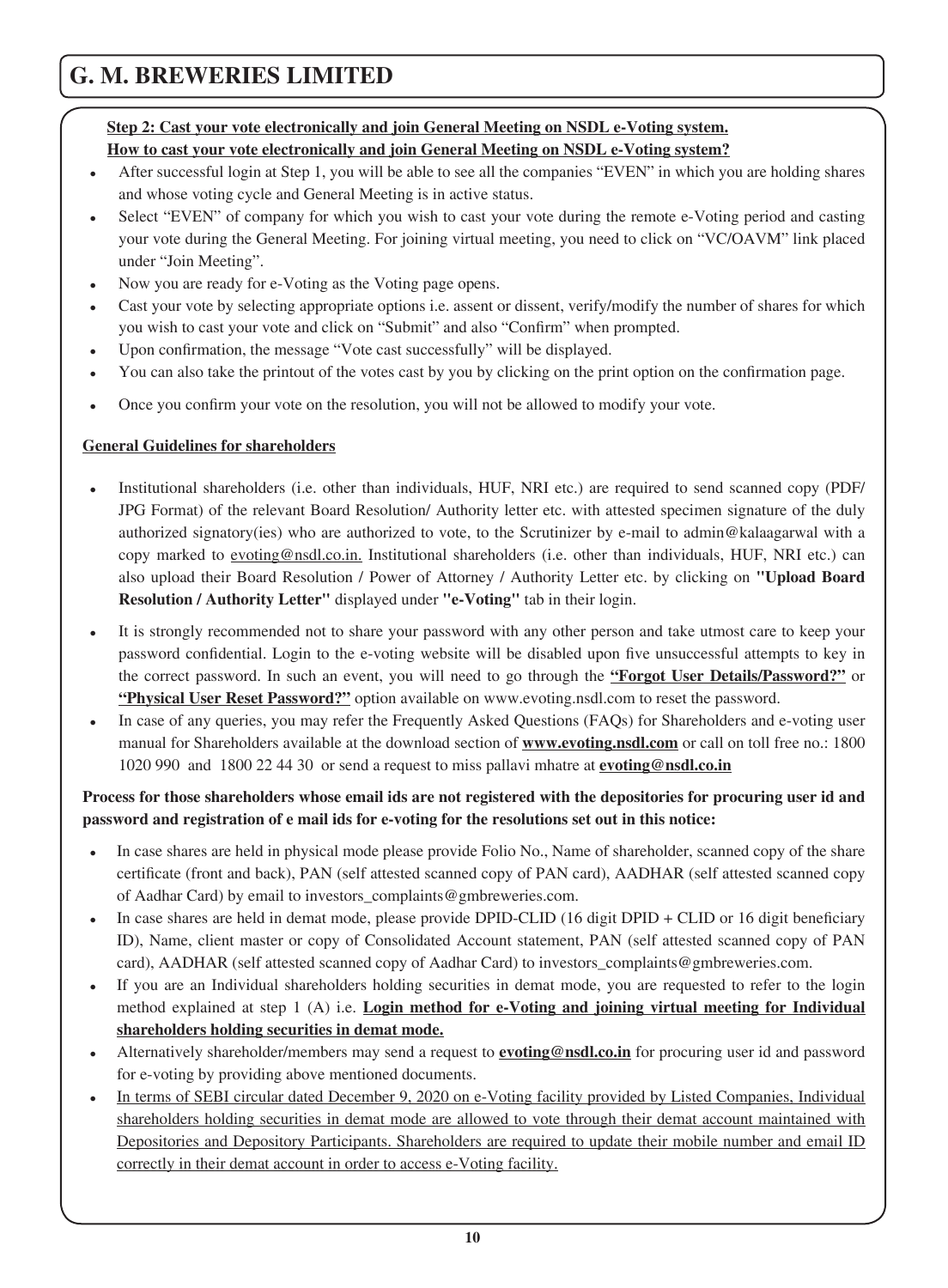# **THE INSTRUCTIONS FOR MEMBERS FOR e-VOTING ON THE DAY OF THE EGM/AGM ARE AS UNDER:-**

- The procedure for e-Voting on the day of the EGM/AGM is same as the instructions mentioned above for remote e-voting.
- · Only those Members/ shareholders, who will be present in the EGM/AGM through VC/OAVM facility and have not casted their vote on the Resolutions through remote e-Voting and are otherwise not barred from doing so, shall be eligible to vote through e-Voting system in the EGM/AGM.
- Members who have voted through Remote e-Voting will be eligible to attend the EGM/AGM. However, they will not be eligible to vote at the EGM/AGM.
- · The details of the person who may be contacted for any grievances connected with the facility for e-Voting on the day of the EGM/AGM shall be the same person mentioned for Remote e-voting.

# **INSTRUCTIONS FOR MEMBERS FOR ATTENDING THE EGM/AGM THROUGH VC/OAVM ARE AS UNDER :**

- Member will be provided with a facility to attend the EGM/AGM through VC/OAVM through the NSDL e-Voting system. Members may access by following the steps mentioned above for **Access to NSDL e-Voting system**. After successful login, you can see link of "VC/OAVM link" placed under **"Join meeting"** menu against company name. You are requested to click on VC/OAVM link placed under Join General Meeting menu. The link for VC/OAVM will be available in Shareholder/Member login where the EVEN of Company will be displayed. Please note that the members who do not have the User ID and Password for e-Voting or have forgotten the User ID and Password may retrieve the same by following the remote e-Voting instructions mentioned in the notice to avoid last minute rush.
- Members are encouraged to join the Meeting through Laptops for better experience.
- Further Members will be required to allow Camera and use Internet with a good speed to avoid any disturbance during the meeting.
- Please note that Participants Connecting from Mobile Devices or Tablets or through Laptop connecting via Mobile Hotspot may experience Audio/Video loss due to Fluctuation in their respective network. It is therefore recommended to use Stable Wi-Fi or LAN Connection to mitigate any kind of aforesaid glitches.
- · Shareholders who would like to express their views/have questions may send their questions in advance mentioning their name demat account number/folio number, email id, mobile number at investors\_complaints@gmbreweries. com.The same will be replied by the company suitably.
- Registration of Speaker will be done till May 18, 2022.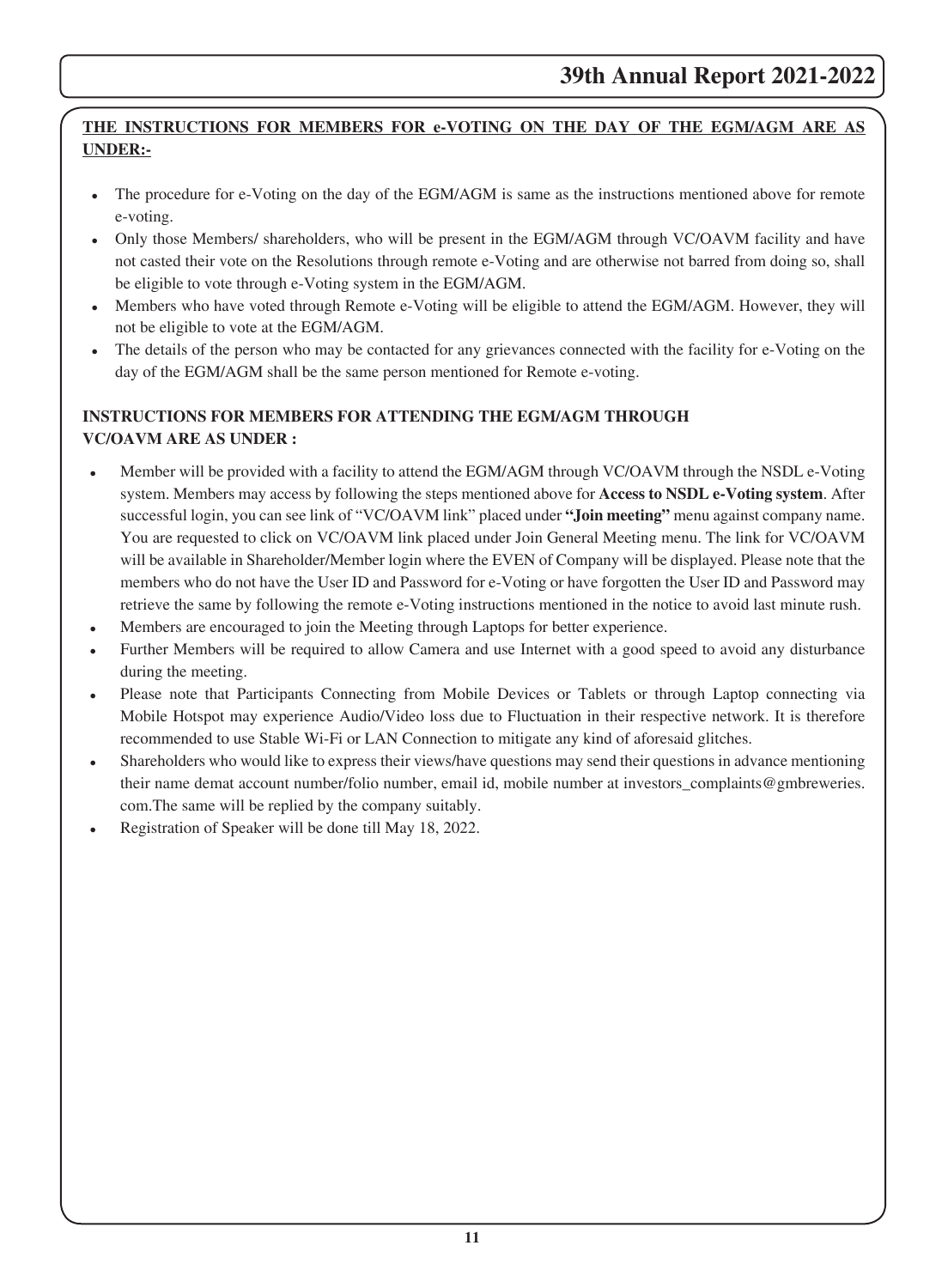#### **DIRECTORS' REPORT TO THE MEMBERS**

Your Directors have pleasure in presenting their 39th Annual Report together with the Audited Accounts of the Company for the Year ended March 31, 2022.

#### **Financial Results:**

|                                                         |                | (Rs. Lacs)     |
|---------------------------------------------------------|----------------|----------------|
| Particulars                                             | March 31, 2022 | March 31, 2021 |
| Gross Sales                                             | 1,77,812.79    | 1,23,245.82    |
| Less: State Excise, VAT & TCS                           | 1,31,966.34    | 89,233.75      |
| <b>Net Sales</b>                                        | 45,846,.45     | 34,012.07      |
| Other Income                                            | 2,858.30       | 3,028.92       |
| Total                                                   | 48,704.75      | 37,040.99      |
| Profit before depreciation, Exceptional item & taxation | 12,411.35      | 10,553.96      |
| Less: Depreciation                                      | 606.26         | 548.11         |
| Add: Exceptional item                                   | Ni1            | Nil            |
| Less: Provision for taxation                            | 2,469.50       | 1,996.80       |
| Profit after taxation                                   | 9,335.59       | 8009.05        |

An amount of Rs. 9,335.59 Lakhs is proposed to be retained in the statement of Profit & Loss.

#### **OPERATIONAL REVIEW:**

Gross revenues increased to Rs. 1,77,812.79 Lacs, against Rs. 1,23,245.82 Lacs in the previous year. Profit before depreciation, exceptional item and taxation was Rs. 12,411.35 lacs against Rs. 10,553.96 Lacs in the previous year. After providing for depreciation and taxation of Rs. 606.26Lacs & Rs. 2,469.50 Lacs respectively, the net profit of the Company for the year under review was placed at Rs.9335.59 Lacs as against Rs. 8,009.05lacs in the previous year. In spite of tough and adverse market conditions on account of continuing pandemic situation during the first quarter of the financial year, abnormal rise in the prices of raw materials and all the packing materials almost throughout the year, and constraint in increasing the sale price, the company was in a position to achieve a reasonable turnover and profits.

#### **DIVIDEND:**

Your directors have pleasure in recommending for approval of the members at the Annual General Meeting a dividend of 50 % (at the rate of 40% in the previous year). The Dividend of 50 %, if approved at the forth coming Annual General Meeting, will result in the out flow of Rs. 913.88 lacs to the company. The dividend distribution policy is annexed to this report as annexure 'A'.

#### **SHARE CAPITAL:**

The paid up equity capital as on March 31, 2022 was Rs.1,827.75 Lakhs during the year under review.

#### **FINANCE:**

Cash and cash equivalents as at March 31, 2022 was Rs.152.49 lakhs. The company continues to focus on judicious management of its working capital. Receivables, inventories and other working capital parameters were kept under strict check through continuous monitoring.

#### **FIXED DEPOSITS:**

Your Company has not accepted any deposits within the meaning of Section 73 of the Companies Act, 2013 and the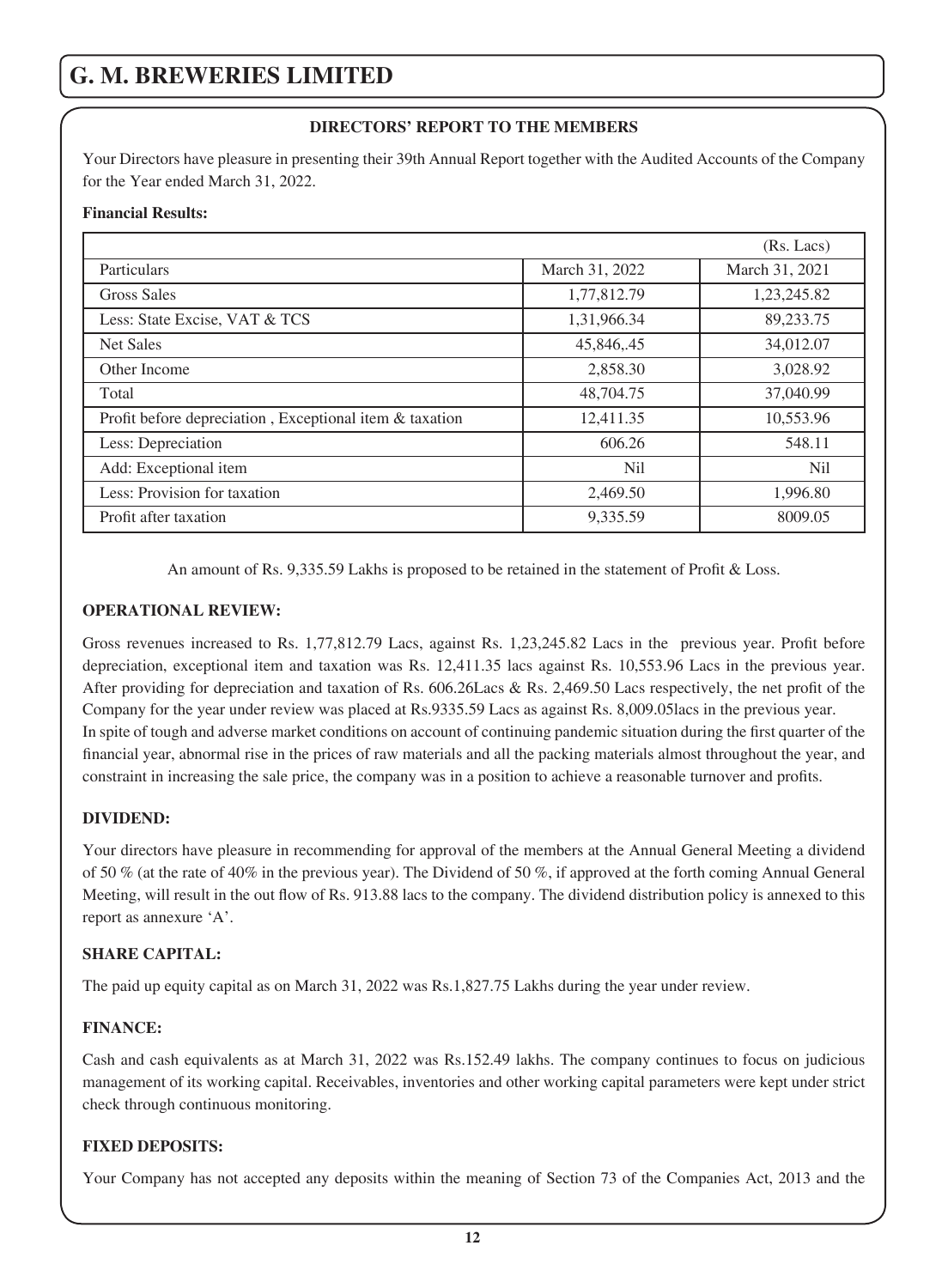Companies (Acceptance of Deposits) Rules, 2014.

### **PARTICULARS OF LOANS, GUARANTEES OR INVESTMENTS:**

The company has not given any loans or guarantees covered under the provisions of section 186 of the Companies Act, 2013.

The details of the investments made by company are given in the notes to the financial statements.

### **INTERNAL CONTROL SYSTEMS AND THEIR ADEQUACY:**

The Company has an Internal Control System, commensurate with the size, scale and complexity of its operations. The scope and authority of the Internal Audit function is defined in the Internal Audit Manual. To maintain its objectivity and independence, the Internal Audit function reports to the Chairman of the Audit Committee of the Board & to the Chairman & Managing Director.

The Internal Audit Department monitors and evaluates the efficacy and adequacy of internal control system in the Company, its compliance with operating systems, accounting procedures and policies at all locations of the Company. Based on the report of internal audit function, process owners undertake corrective action in their respective areas and thereby strengthen the controls. Significant audit observations and recommendations along with corrective actions thereon are presented to the Audit Committee of the Board.

### **CORPORATE SOCIAL RESPONSIBILITY INITIATIVES**

As part of its initiatives under "corporate social responsibility" (CSR), the company has contributed funds for the schemes of eradicating hunger and poverty, promotion of education and medical aid. The contributions in this regard have been made to the registered trust which is undertaking these schemes. The company has also undertaken schemes of distributing food to the poor directly and other activities as part of the CSR initiative.

The Annual Report on CSR activities is annexed herewith as: Annexure 'B'

#### **CONSERVATION OF ENERGY:**

- a) Company ensures that the manufacturing operations are conducted in the manner whereby optimum utilisation and maximum possible savings of energy is achieved.
- b) No specific investment has been made in reduction in energy consumption.
- c) As the impact of measures taken for conservation and optimum utilisation of energy are not quantitative, its impact on cost cannot be stated accurately.
- d) Since the Company does not fall under the list of industries, which should furnish this information in Form A annexed to the aforesaid Rules, the same has not been submitted.

#### **TECHNOLOGY ABSORPTION:**

Company's products are manufactured by using in-house know how and no outside technology is being used for manufacturing activities. Therefore no technology absorption is required. The Company constantly strives for maintenance and improvement in quality of its products and entire Research & Development activities are directed to achieve the aforesaid goal.

#### **FOREIGN EXCHANGE EARNINGS AND OUT-GO :**

During the period under review there was no foreign exchange earnings or out flow.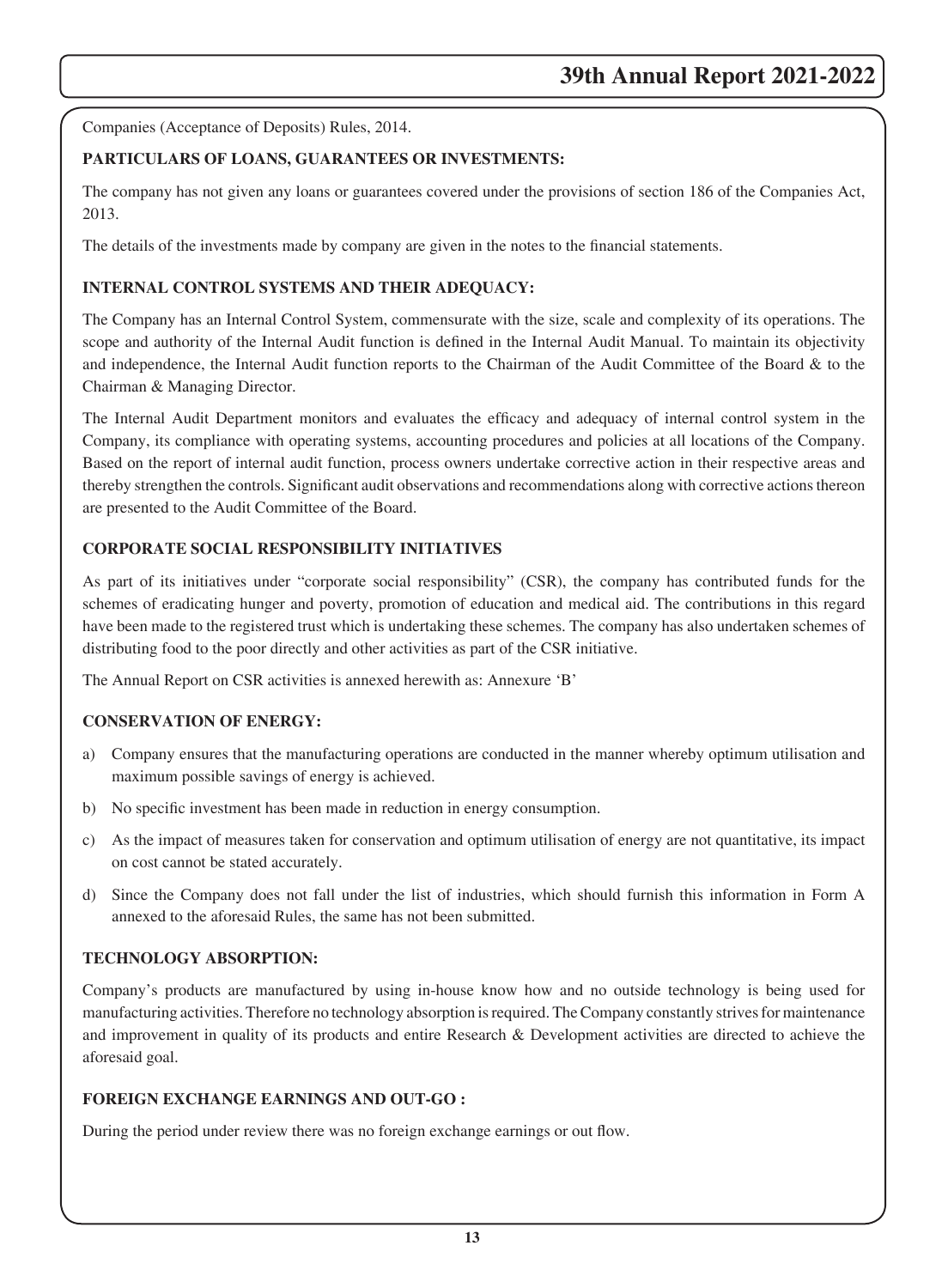### **INDUSTRIAL RELATIONS:**

During the year under review, your Company enjoyed cordial relationship with workers and employees at all levels.

#### **DIRECTORS:**

Directors Mrs. Jyoti Jimmy Almeida, & Mr. Kiran Parashare retire by rotation and, being eligible, offer themselves for re appointment. The Directors recommend Mrs. Jyoti jimmy Almeida, & Mr.Kiran Parashare, for re-appointment.

All independent directors have given declarations that they meet the criteria of independence as laid down under section 149(6) of the Companies Act, 2013 and under regulation 25 of the SEBI (Listing obligations and disclosure requirements) Regulations, 2015

#### **BOARD EVALUATION:**

Pursuant to the provisions of the Companies Act, 2013 and under regulation 25 of the SEBI (Listing obligations and disclosure requirements) Regulations, 2015, the Board has carried out an evaluation of its own performance, the directors individually as well as the evaluation of the working of its Audit, Nomination & Remuneration Committees. The manner in which the evaluation has been carried out has been explained in the Corporate Governance Report.

#### **REMUNERATION POLICY:**

The Board has, on the recommendation of the Nomination & Remuneration Committee framed a policy for selection and appointment of Directors, Senior Management and their remuneration. The Remuneration Policy is stated in the Corporate Governance Report.

#### **MEETINGS:**

A calendar of Meetings is prepared and circulated in advance to the Directors.

During the year four Board Meetings and four Audit Committee Meetings were convened and held. The details of which are given in the Corporate Governance Report. The intervening gap between the Meetings was within the period prescribed under the Companies Act, 2013.

#### **DIRECTOR'S RESPONSIBILITY STATEMENT:**

In terms of Section 134 (5) of the Companies Act, 2013, the directors would like to state that:

- i) In the preparation of the annual accounts, the applicable accounting standards have been followed.
- ii) The directors have selected such accounting policies and applied them consistently and made judgments and estimates that were reasonable and prudent so as to give a true and fair view of the state of affairs of the Company at the end of the financial year and of the profit or loss of the Company for the year under review.
- iii) The directors have taken proper and sufficient care for the maintenance of adequate accounting records in accordance with the provisions of this Act for safeguarding the assets of the Company and for preventing and detecting fraud and other irregularities.
- iv) The directors have prepared the annual account on a going concern basis.
- v) The directors had laid down internal financial controls to be followed by the company and that such internal financial controls are adequate and were operating effectively.
- vi) The directors had devised proper system to ensure compliance with the provisions of all applicable laws and that such system were adequate and operating effectively.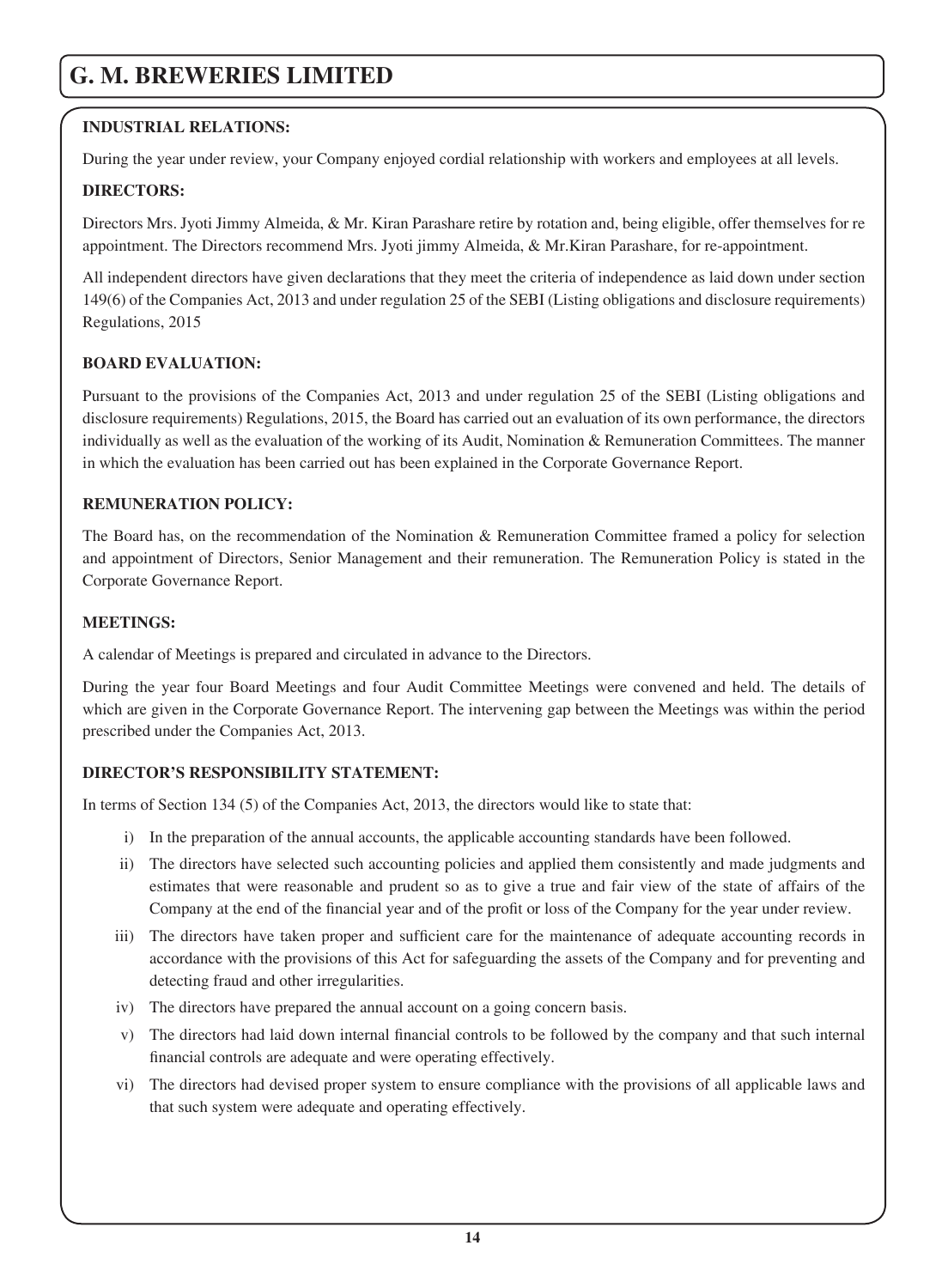### **RELATED PARTY TRANSACTIONS:**

All related party transactions, including agreements/contracts, that were entered into during the financial year were on arm's length basis and were in the ordinary course of the business. There are no materially significant related party transactions made by the company with Promoters, Key Managerial Personnel or other designated persons which may have potential conflict with interest of the company at large.

#### **SUBSIDIARY COMPANIES:**

The Company does not have any subsidiary.

### **CODE OF CONDUCT:**

The Board of Directors has approved a Code of Conduct which is applicable to the Members of the Board and all employees in the course of day to day business operations of the company. The Company believes in "Zero Tolerance" against bribery, corruption and unethical dealings / behaviours of any form and the Board has laid down the directives to counter such acts. The code laid down by the Board is known as "code of business conduct" which forms an Appendix to the Code. The Code has been posted on the Company's website www.gmbreweries.com.

The Code lays down the standard procedure of business conduct which is expected to be followed by the Directors and the designated employees in their business dealings and in particular on matters relating to integrity in the work place, in business practices and in dealing with stakeholders. The Code gives guidance through examples on the expected behaviour from an employee in a given situation and the reporting structure.

All the Board Members and the Senior Management personnel have confirmed compliance with the Code. All Management Staff were given appropriate training in this regard.

#### **VIGIL MECHANISM / WHISTLE BLOWER POLICY:**

The Company has a vigil mechanism named Fraud and Risk Management Policy to deal with instance of fraud and mismanagement, if any.

In staying true to our values of Strength, Performance and Passion and in line with our vision of being one of the most respected companies in India, the Company is committed to the high standards of Corporate Governance and stakeholder responsibility.

The Company has a Fraud Risk and Management Policy to deal with instances of fraud and mismanagement, if any. The FRM Policy ensures that strict confidentiality is maintained whilst dealing with concerns and also that no discrimination will be meted out to any person for a genuinely raised concern.

A high level Committee has been constituted which looks into the complaints raised. The Committee reports to the Audit Committee and the Board.

#### **PREVENTION OF INSIDER TRADING:**

In January 2015, SEBI notified the SEBI (Prohibition of insider trading) Regulations, 2015 which came into effect from May 15, 2015. Pursant thereto, the Company has formulated and adopted a new Code for Prevention of Insider Trading.

The Company has adopted a Code of Conduct for Prevention of Insider Trading with a view to regulate trading in securities by the Directors and designated employees of the Company. The Code requires pre-clearance for dealing in the Company's shares and prohibits the purchase or sale of Company shares by the Directors and the designated employees while in possession of unpublished price sensitive information in relation to the Company and during the period when the Trading Window is closed. The Board is responsible for implementation of the Code.

All Board members and the designated employees have confirmed compliance with the Code.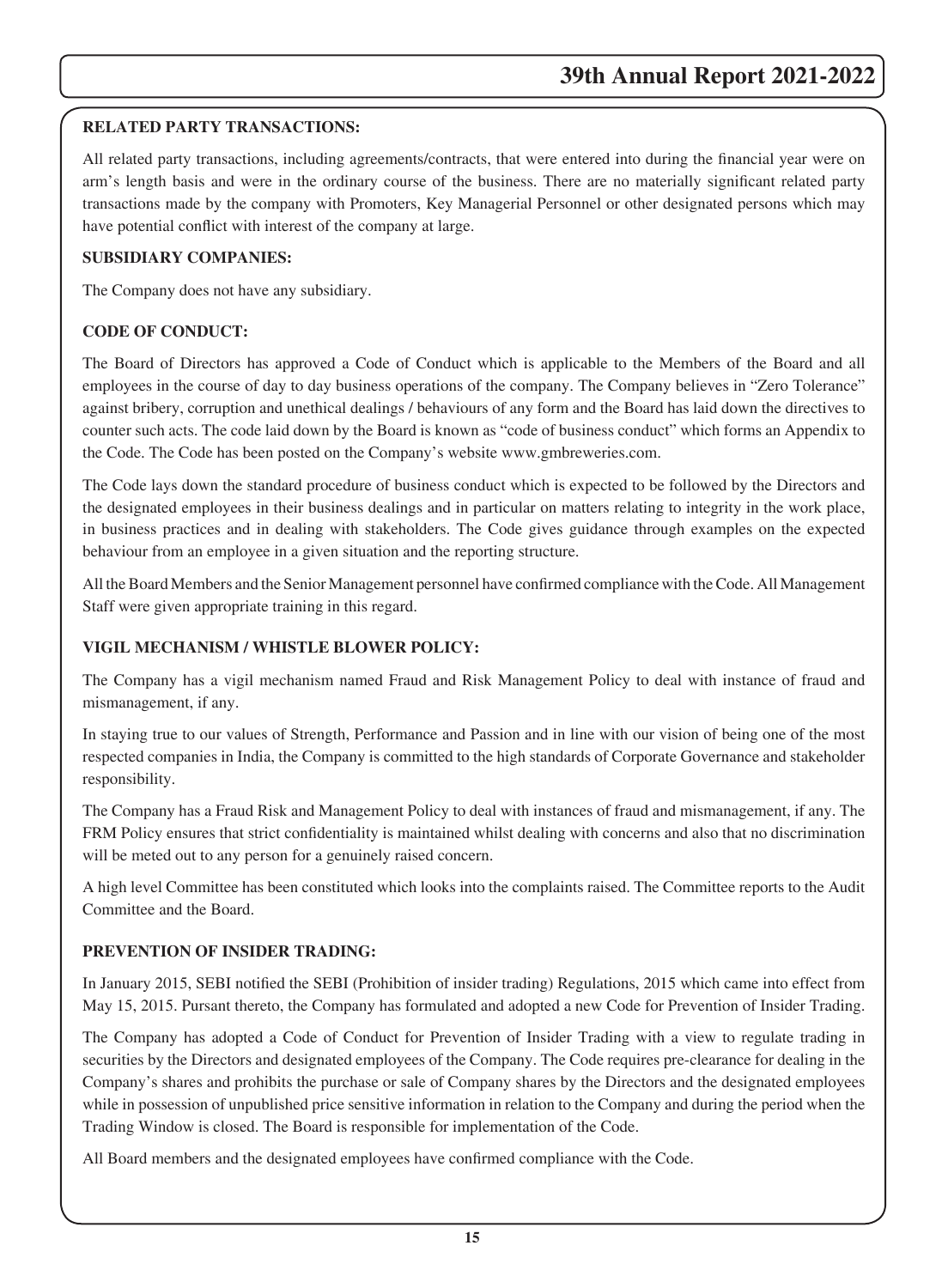#### **AUDITOR'S REPORT/ SECRETARIAL AUDIT REPORT:**

The observation made in the Auditors' Report / Secretarial auditor's report read together with relevant notes and clarifications thereon are self explanatory and hence, do not call for any further comments under Section 134 of the Companies Act, 2013.

As required under section 204 (1) of the Companies Act, 2013 the Company has obtained a secretarial audit report.

### **AUDITORS:**

The Auditors M/s. Priti V. Mehta & Company., Chartered Accountants, Mumbai, retire at the conclusion of the ensuing Annual General Meeting. The Board of Directors in their meeting held on April 12, 2022 has proposed the appointment of M/s. V.P. Mehta & Company, Chartered Accountants as auditors of the company for a period five years from the conclusion of this annual general meeting till the conclusion of 44th annual general meeting.

### **SECRETARIAL AUDIT:**

Pursuant to provisions of section 204 of the Companies Act, 2013 and The Companies (Appointment and Remuneration of Managerial Personnel) Rules, 2014 the company has appointed M/s. Kala Agarwal, a firm of company Secretaries in practice to undertake the Secretarial Audit of the Company. The Secretarial Audit report is annexed herewith as " Annexure C"

#### **ANNUAL RETURN:**

The annual return of the company has been placed on the website of the company and can be accessed at www. gmbreweries.com

#### **BUSINESS RISK MANAGEMENT:**

Pursuant to section 134 (3) (n) of the Companies Act, 2013 & under regulation 21 of the SEBI (Listing obligations and disclosure requirements) Regulations, 2015, the company has constituted a business risk management committee. The details of the committee and its terms of reference are set out in the corporate governance report forming part of the Boards report.

At present the company has not identified any element of risk which may threaten the existence of the company.

#### **INFORMATION PURSUANT TO SECTION 197(12) READ WITH RULE 5 OF THE COMPANIES (APPOINTMENT AND REMUNERATION OF MANAGERIAL PERSONEENL) RULES, 2014**

1. Ratio of remuneration of each director to the median remuneration of the employees of the company for the year 2021-2022

| Name & Designation of the Director              | Remuneration<br>(Amount)<br>Rs. in Lakhs) | Ratio to Median remuneration           |
|-------------------------------------------------|-------------------------------------------|----------------------------------------|
|                                                 | 166.50                                    | 56.25 Times                            |
| Mr. Jimmy Almeida- Chairman & Managing Director |                                           |                                        |
| Mrs. Jyoti Almeida- Executive Director          | 122.10                                    | 37.87 Times                            |
| Mr. Kiran Parashare- Executive Director         | 27.75                                     | 9.38 Times                             |
| Mr. Paresh Trivedi- Independent Director        | 0.80                                      | Not Applicable as only sitting fees is |
|                                                 |                                           | paid to him during the year            |
| Mr. Dilip Diwan-Independent Director            | 0.80                                      | Not Applicable as only sitting fees is |
|                                                 |                                           | paid to him during the year            |
| Mr. Shantilal Haria-Independent Director        | 0.80                                      | Not Applicable as only sitting fees is |
|                                                 |                                           | paid to him during the year            |
| Mrs. Urmi Shah - Independent Director           | 0.80                                      | Not Applicable as only sitting fees is |
|                                                 |                                           | paid to her during the year            |
| Ms. Shivani Soni - Independent Director         | 0.80                                      | Not Applicable as only sitting fees is |
|                                                 |                                           | paid to her during the year            |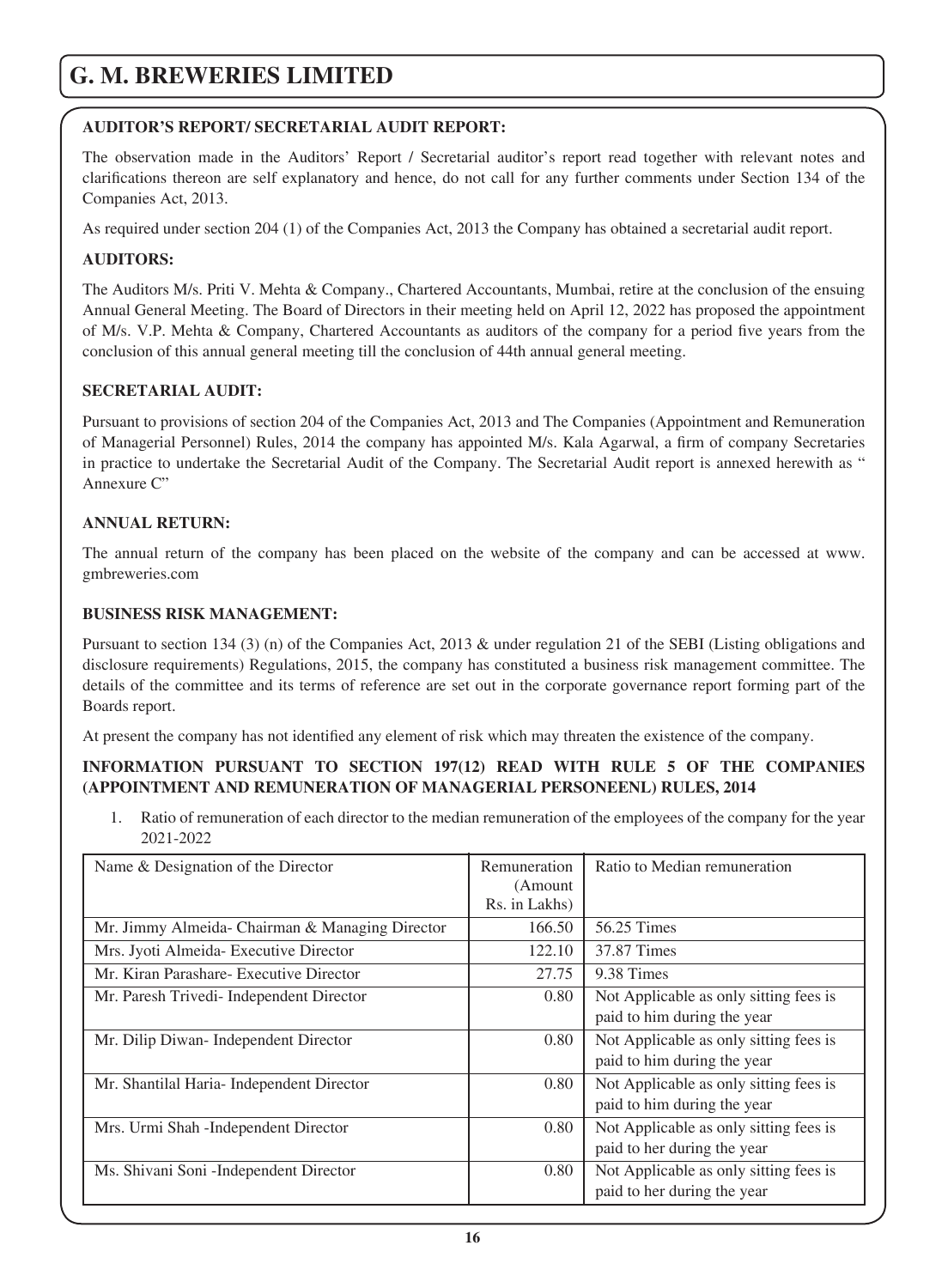2. The percentage increase in remuneration of each Director, CFO, CEO, CS or manager if any in the financial year 2021-22 compared to 2020-21

| Name & Designation of the Director,<br>CFO, CEO, and CS | Remuneration for<br>the year ended 2021-22<br>(Rs.in Lakhs) | Remuneration for<br>the year ended 2020-21<br>(Rs.in Lakhs) | $%$ Change |
|---------------------------------------------------------|-------------------------------------------------------------|-------------------------------------------------------------|------------|
| Mr. Jimmy Almeida- CMD                                  | 166.50                                                      | 159.00                                                      | 4.72       |
| Mrs. Jyoti Almeida- Executive Director                  | 122.10                                                      | 116.60                                                      | 4.72       |
| Mr. Kiran Parashare- Executive Director                 | 27.75                                                       | 18.55                                                       | 49.60      |
| Mr. Paresh Trivedi- Independent Director                | 0.80                                                        | 0.80                                                        | Nil        |
| Mr. Dilip Diwan-Independent Director                    | 0.80                                                        | 0.80                                                        | Nil        |
| Mr. Shantilal Haria-Independent Director                | 0.80                                                        | 0.80                                                        | Nil        |
| Mrs. Urmi Shah Independent Director                     | 0.80                                                        | N <sub>i</sub>                                              | 100.00     |
| Ms. Shivani Soni Independent Director                   | 0.80                                                        | Nil                                                         | 100.00     |
| Mr. S. Swaminathan-CFO                                  | 22.43                                                       | 21.42                                                       | 4.72       |
| Mr. Sandeep Kutchhi-CS                                  | 20.16                                                       | 19.26                                                       | 4.67       |

3. The median remuneration of the employees has Increased 9.79% in 2021-22 as compared to 2020-21.

4. Number of permanent employees on the rolls of the company

| Financial Year | Number of permanent employees on the rolls of the company |
|----------------|-----------------------------------------------------------|
| 2021-22        | 169                                                       |
| 2020-21        | 183                                                       |

5. Explanation on the relationship between average increase in remuneration and the company performance

 The company's overall turnover Increased by 44.27% while the Increase in the median remuneration was 9.79%. However, the company is paying fixed remuneration to the individuals based on the responsibility and position and the company has no policy of paying incentive/ bonus based on company's performance.

- 6. Ratio of the remuneration of the highest paid director to that of the employees who are not directors but receive remuneration in excess of the highest paid director during the year- Not Applicable.
- 7. Key parameter for any variable component of remuneration availed by the director Not Applicable as no variable remuneration is paid.
- 8. We affirm that the remuneration paid to the Directors, Key Managerial Personnel and employees is as per the remuneration policy of the Company.
- 9. Market capitalization & Price Earnings ratio details are as under

| <b>Particulars</b>                       | As on March 31, 2022 | As on March 31, 2021 |
|------------------------------------------|----------------------|----------------------|
| Price Earnings Ratio                     | 13.97                | 9.51                 |
| Market Capitalisation (Rs. In Crores)    | 1304.65              | 761.63               |
| Net worth of the company (Rs. In Crores) | 591.04               | 504.99               |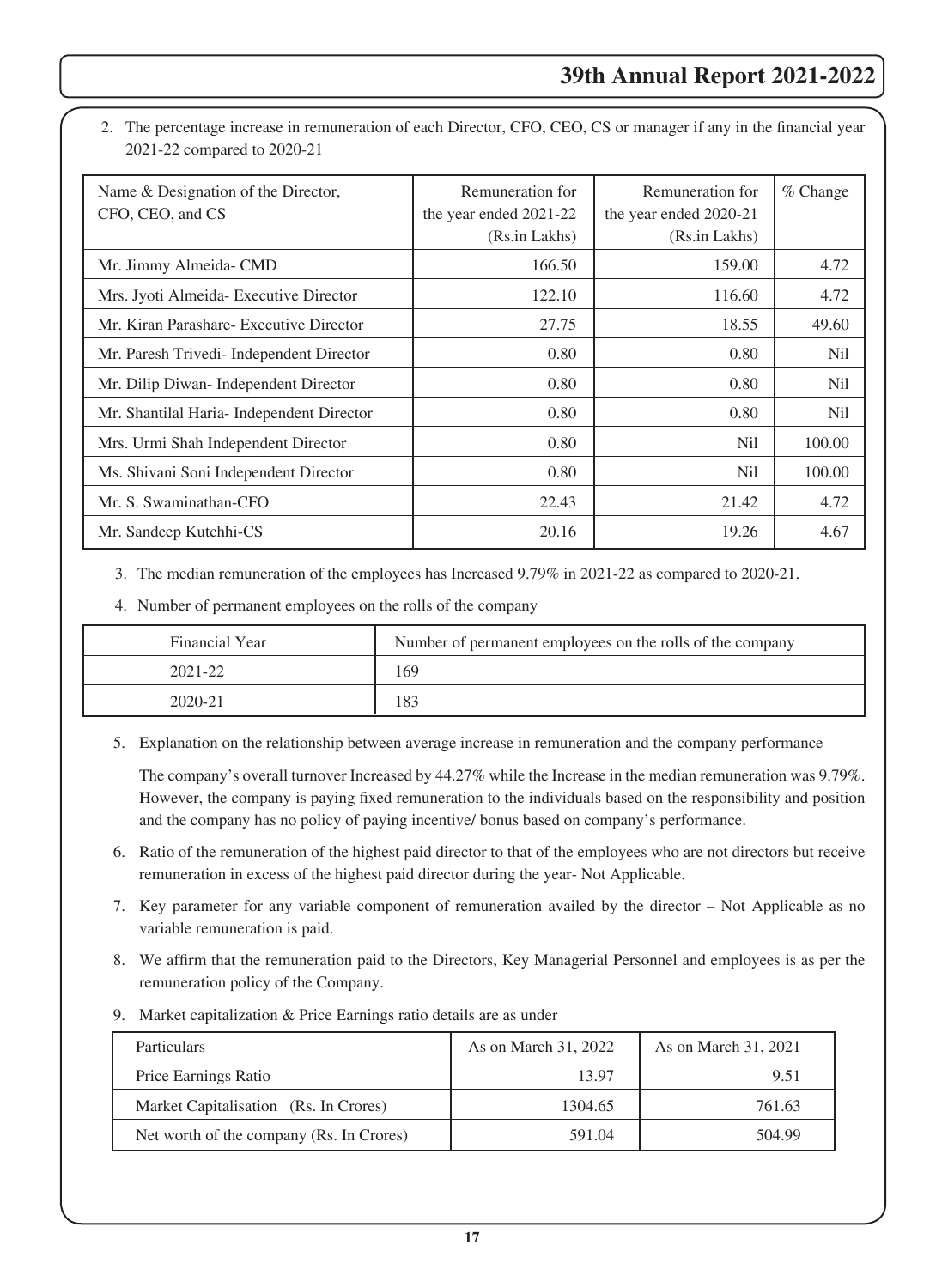# **CORPORATE GOVERNANCE AND MANAGEMENT DISCUSSION & ANALYSIS REPORTS**

The Corporate Governance and Management Discussion & Analysis Report, which form an integral part of this Report, are set out as separate Annexure, together with the Certificate from the auditors of the Company regarding compliance with the requirements of Corporate Governance as stipulated under various regulations of the SEBI (Listing obligations and disclosure requirements) Regulations, 2015.

### **ACKNOWLEDGEMENTS:**

Your Company and its Directors wish to extend their sincerest thanks to the Members of the Company, Bankers, State Government, Local Bodies, Customers, Suppliers, Executives, Staff and workers at all levels for their continuous cooperation and assistance.

> For and on behalf of the Board of Directors

Mumbai Jimmy Almeida April 12,2022 Chairman & Managing Director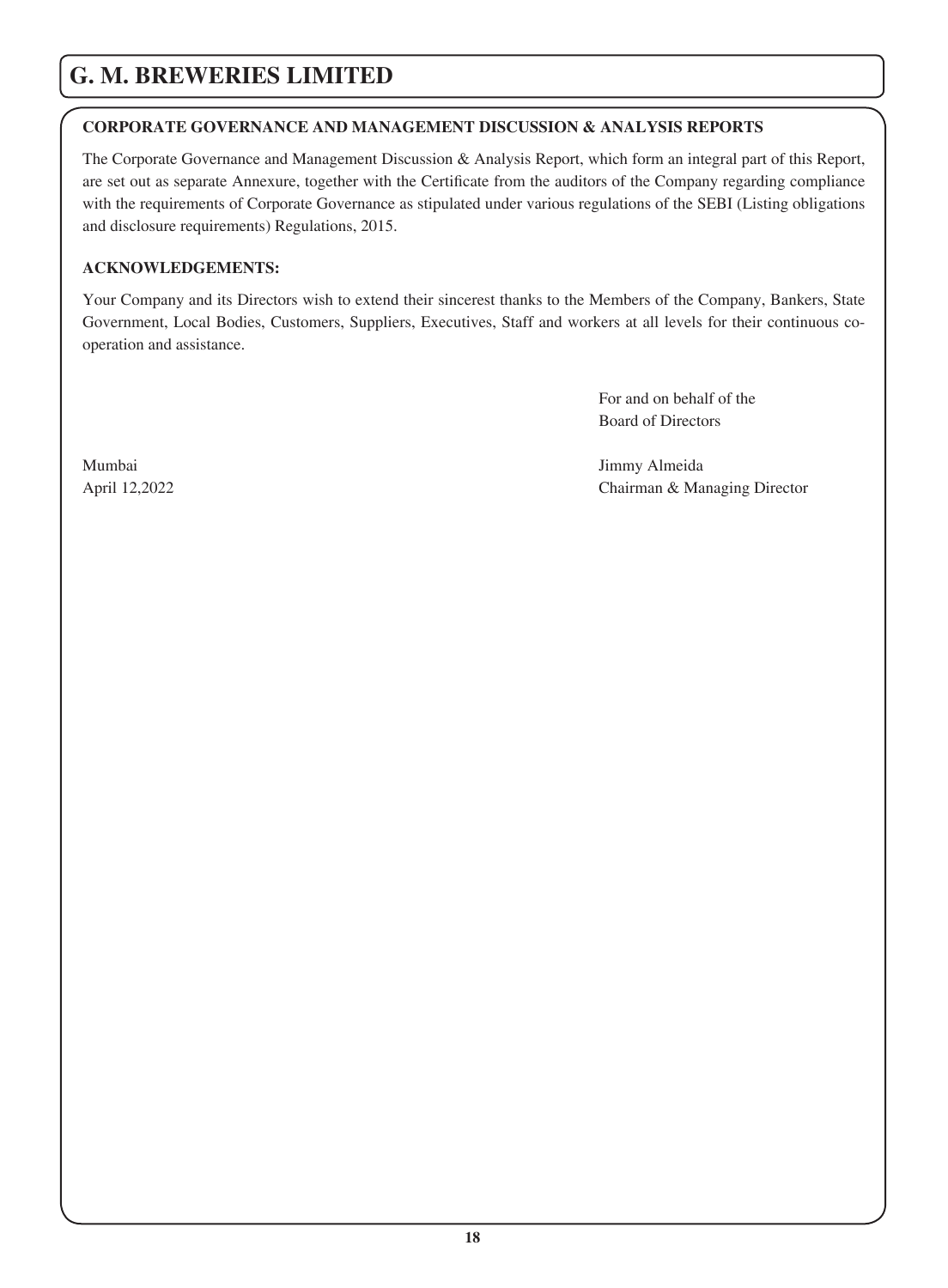### **Annexure 'A' to Boards Report**

#### **Dividend Distribution Policy**

#### **1. Objective**

The objective of this Policy document is to articulate G M Breweries Limited's Dividend Distribution Policy. This Policy applies to all types of Dividend declared or recommended by the Board of Directors of the Company and seeks to conform to the requirements of Section 123 of the Companies Act, 2013, the notified rules thereof and other such provisions.

### **2. Philosophy**

At G M Breweries Limited we respect, and are committed to, our role towards shareholders and meeting our obligations to the communities in which we do business. We believe that sustainable growth can be achieved by creating wealth and jobs, developing useful skills, and investing time and money in people. G M Breweries Limited aims to share its prosperity with the shareholders by way of declaring dividend subject to liquidity and growth requirement.

### **3. The Regulatory Framework**

Pursuant to Regulation 43A of the SEBI (Listing Obligations and Disclosure Requirements) Regulations, 2015, top 1000 Listed Companies in India as per Market Capitalization as on the preceding Financial Year shall formulate a dividend distribution policy. G M Breweries Limited falls within the list of Top 1000 Listed Companies.

#### **4. Definitions**

Unless repugnant to the context:

4.1 "Act" shall mean the Companies Act, 2013 including the Rules made thereunder.

4.2 "Company or G M Breweries" shall mean G M breweries Limited

4.3 "Chairman" shall mean the Chairman of the Board of Directors of the Company.

4.4 "Board" or "Board of Directors" shall mean Board of Directors of the Company.

4.5 "Dividend" shall mean Dividend as defined under Companies Act, 2013 or SEBI Regulations.

4.6 "SEBI Regulations" shall mean the Securities and Exchange Board of India (Listing Obligations and Disclosure Requirements) Regulations, 2015 together with the circulars issued there under, including any statutory modifications or re-enactments thereof for the time being in force.

# **5. Policy**

# **5.1 Frequency of payment of dividend:**

5.1.1 G M Breweries Limited believes in rewarding its shareholders as and when the funds are available for distribution as dividend and generally strive to recommend Final Dividend to the Members at the Annual General Meeting of the Company.

# **5.2. Internal and external factors that would be considered for declaration of dividend:**

5.2.1 G M Breweries Limited considers several Internal and External Factors before deciding declaration or recommendation of dividend.

5.2.2 The Internal Factors are adequacy of profits for last three years and likely profits for next year, allocation of capital towards capital expenditure and working capital requirements.

5.2.3 The External Factors that would impact dividend payout are alternative investment opportunities, interest rate on surplus funds, taxation on distribution of dividend and dividend payout ratios of comparable companies.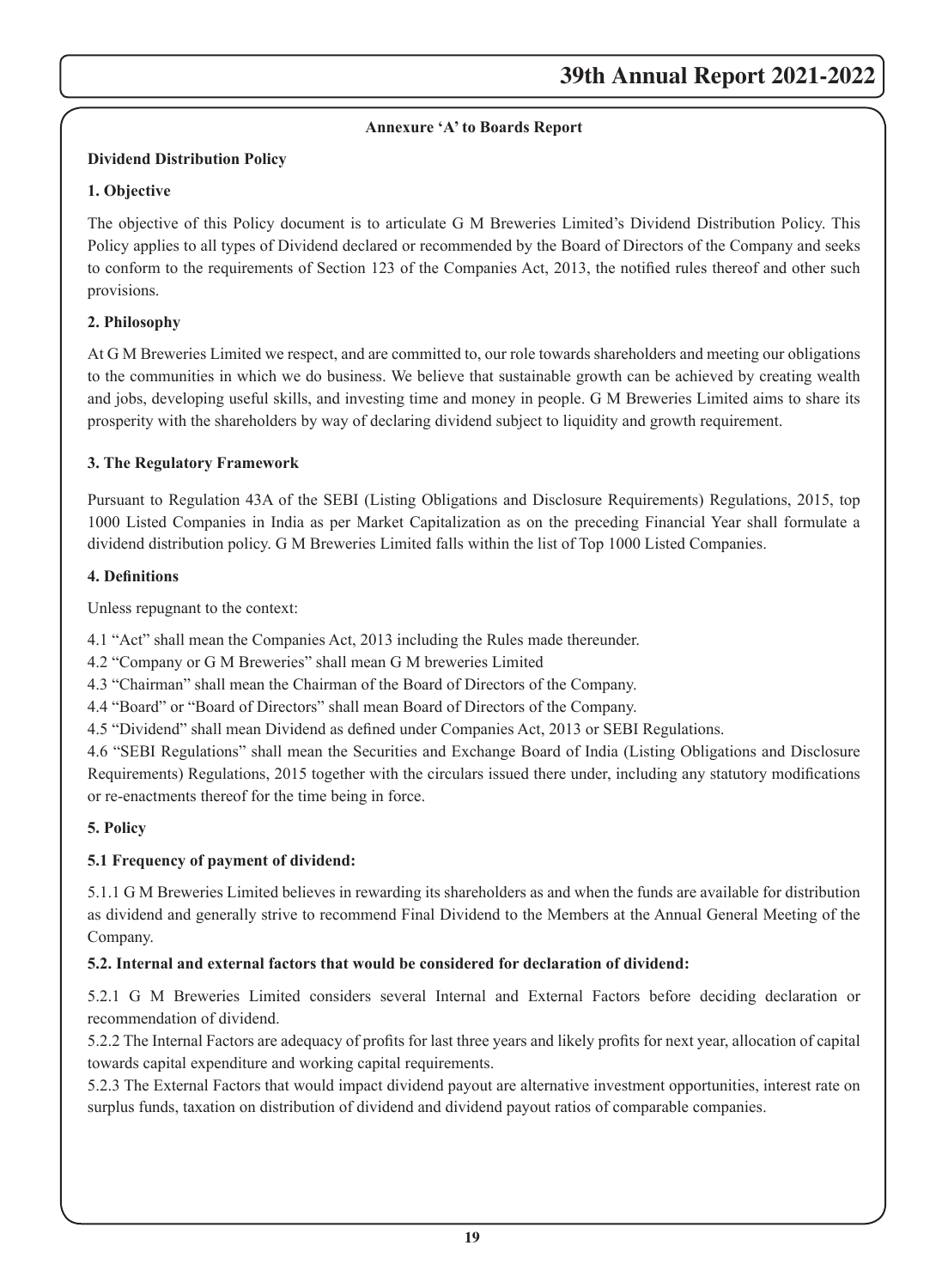#### **5.3. The financial parameters that will be considered while declaring dividends:**

5.3.1 In order to maximize corporate value over the long term, internal capital resources will be secured for measures that will increase corporate value. These measures include investments in R&D and Capital Investments, which are vital to future business expansion.

5.3.2 After taking into consideration the required investments for future growth and the level of free cash flow, surplus will be distributed to the shareholders to the maximum extent possible.

### **5.4. The circumstances under which their shareholders can or cannot expect dividend:**

In an event where Company has undertaken a significant project requiring higher allocation of capital or in event where the company profits are inadequate or company makes losses, the Company would like to use the Company's reserves judiciously and not declare dividend or declare dividend lower than its normal rate of dividend.

### **5.5. Policy as to how the retained earnings will be utilized:**

5.5.1 The Company would like to retain the balances in Reserves and Surplus to give the required strength to the balance sheet for exploring leverage options for supporting growth.

5.5.2 The Company would be very cautious in declaring divided out of past profits and reserves.

5.6. Transfer of Profits to Reserves:

The Company will not transfer any amount to reserves unless there is statutory requirement.

5.7. Provisions regarding class of shares:

Currently, the Company has issued only Equity Shares and this Policy shall be applicable to Equity Shares. As and when the Company issues other kind of shares, the Board shall amend this Policy along with Rationale at the time or before issue of other class of shares.

#### **6. Procedure**

6.1 The Board of Directors of the Company will analyze all the parameters and recommend appropriate dividend.

6.2 The Company Secretary & Compliance Officer of the Company shall ensure compliance of Insider Trading Rules of the Company and SEBI (Listing Obligations and Disclosure Requirements) Regulations, 2015.

6.3 The Board of Directors shall approve the declaration or recommendation of Dividend after ensuring compliance of Act, SEBI Regulations and this Policy.

6.4 The Company shall ensure compliance of provisions of Act, SEBI Regulations and this Policy in relation to dividend.

# **7. Distribution of Dividend**

# **A) Periodicity:**

On Completion of Financial Year

The Board of Directors of the Company may recommend a Dividend for respective financial year and may be declared in the Annual General Meeting.

#### **B) Dividend Entitlement**

The members, whose name appear in the register of members as on the record date / Book Closure, shall be entitled for the dividend.

#### **C) Mode of Payment**

The payment of the dividend would be in cash:

i) Through electronic clearing services (local, regional or national), direct credit, real time gross settlement, national electronic funds transfer etc. for making payment of dividend. OR

ii) Through issuance of 'payable-at-par' warrants/ cheques, in case where bank details are not available or the electronic payment instructions have failed or have been rejected by the bank,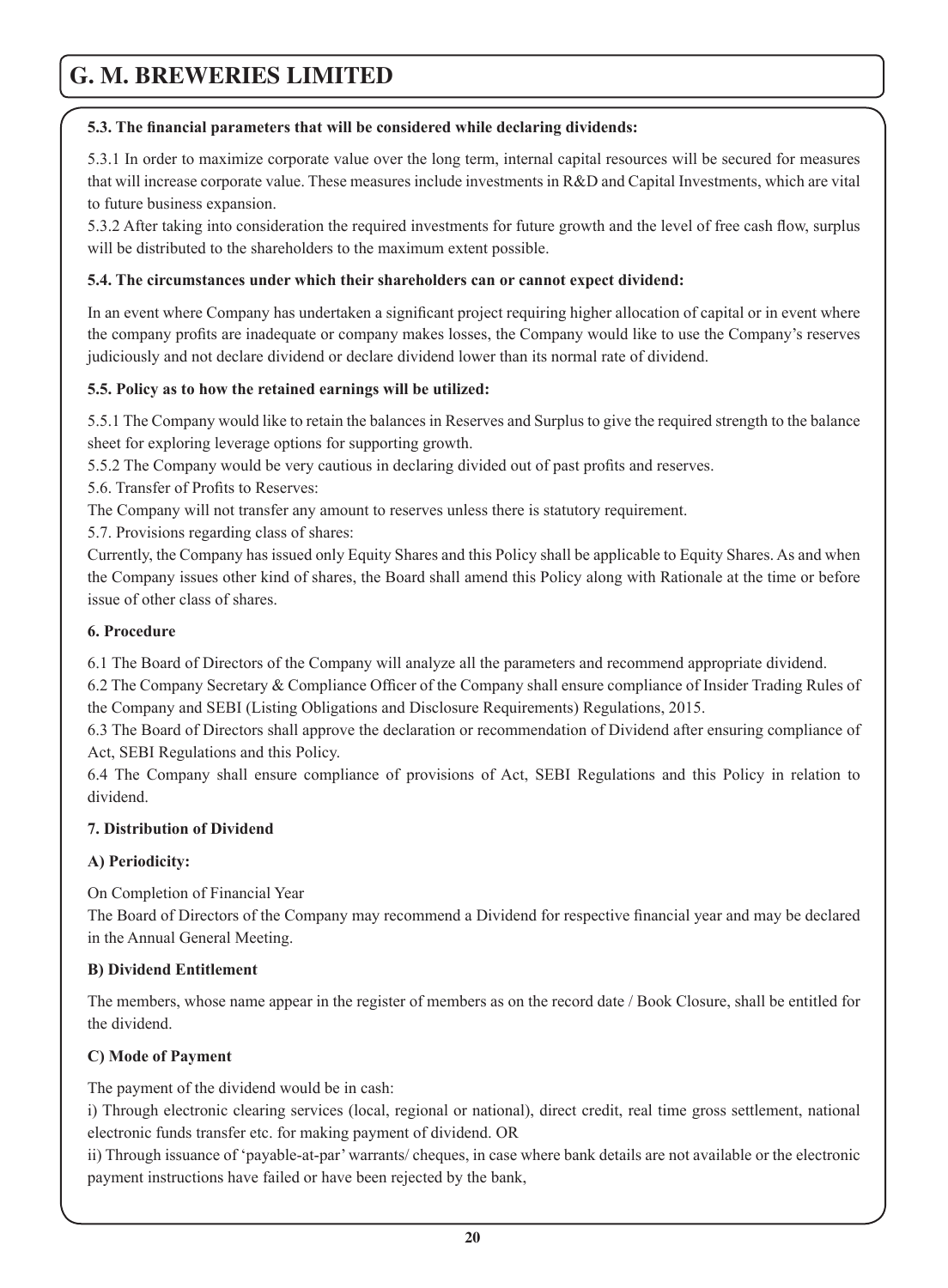# **D) Transfer to IEPF**

The dividend remained unpaid and unclaimed for a period of 7 years (as per the provisions of Sections 124(5) of the Companies Act, 2013) shall be transferred to Investors Education and Protection Fund set up by the Government in that regard.

# **8. General**

8.1 This Policy would be subject to revision/ amendment in accordance with the guidelines as may be issued by Ministry of Corporate Affairs and/or Securities Exchange Board of India from time to time, on the subject matter.

8.2 The Company reserves its right to alter, modify, add, delete or amend any of the provisions of this Policy.

8.3 In case of any amendment(s), clarification(s), circular(s) etc. is sued by the relevant authorities, not being consistent with the provisions laid down under this Policy, then such amendment(s), clarification(s), circular(s) etc. shall prevail upon the provisions hereunder and this Policy shall stand amended accordingly from the effective date as laid down under such amendment(s), clarification(s), circular(s) etc.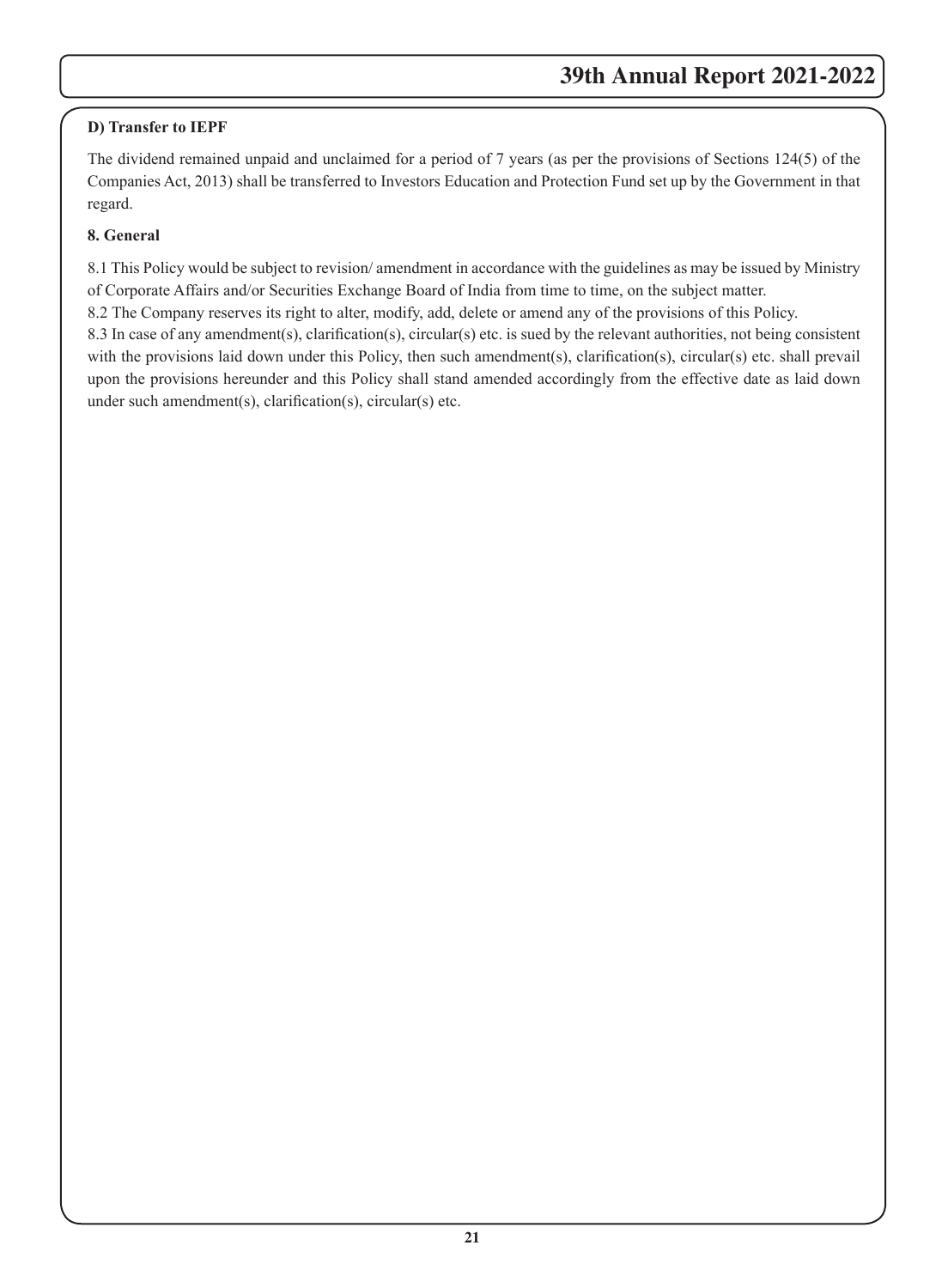#### **Annexure B to Boards Report**

### **ANNUAL REPORT ON CORPORATE SOCIAL RESPONSIBILITY (CSR) ACTIVITIES**

**1. A brief outline of the companys CSR policy, including overview of projects or programmes proposed to be undertaken and a reference to the web-link to the CSR policy and projects or programmes.**

**CSR policy is stated herein below:**

#### CSR Policy

(Approved by the Board of Directors on 24.07.2014)

Our aim is to be one of the most respected companies in India delivering superior and everlasting value to all our customers, associates, shareholders, employees and Society at large.

The CSR initiatives focus on holistic development of host communities and create social, environmental and economic value to the society.

To pursue these objectives we will continue to:

- 1) Work actively in areas of eradication of hunger and poverty, provide opportunity and financial assistance for the promotion of education, provide medical aid to the needy and down trodden.
- 2) Collaborate with likeminded bodies like Voluntary organizations, charitable trusts, governments and academic institutes in pursuit of our goals.
- 3) Interact regularly with stakeholders, review and publicly report our CSR initiatives.

#### **Web Link:**

#### **http://gmbreweries.com/images/CSR%20Policy.pdf**

#### **2. Composition of CSR committee**

| Name of The Member | Designation |
|--------------------|-------------|
| Paresh N. Trivedi  | Chairman    |
| Dilip Diwan        | Member      |
| Shantilal Haria    | Member      |
| Urmi Shah          | Member      |
| Shivani Sony       | Member      |

#### **3. Average net profit of the company for last three financial years:**

Average net profit: Rs.104.68Crores

#### **4. Prescribed CSR Expenditure ( Two percent of the amount as in item 3 above)**

The company is required to spend Rs.209.36 Lakhs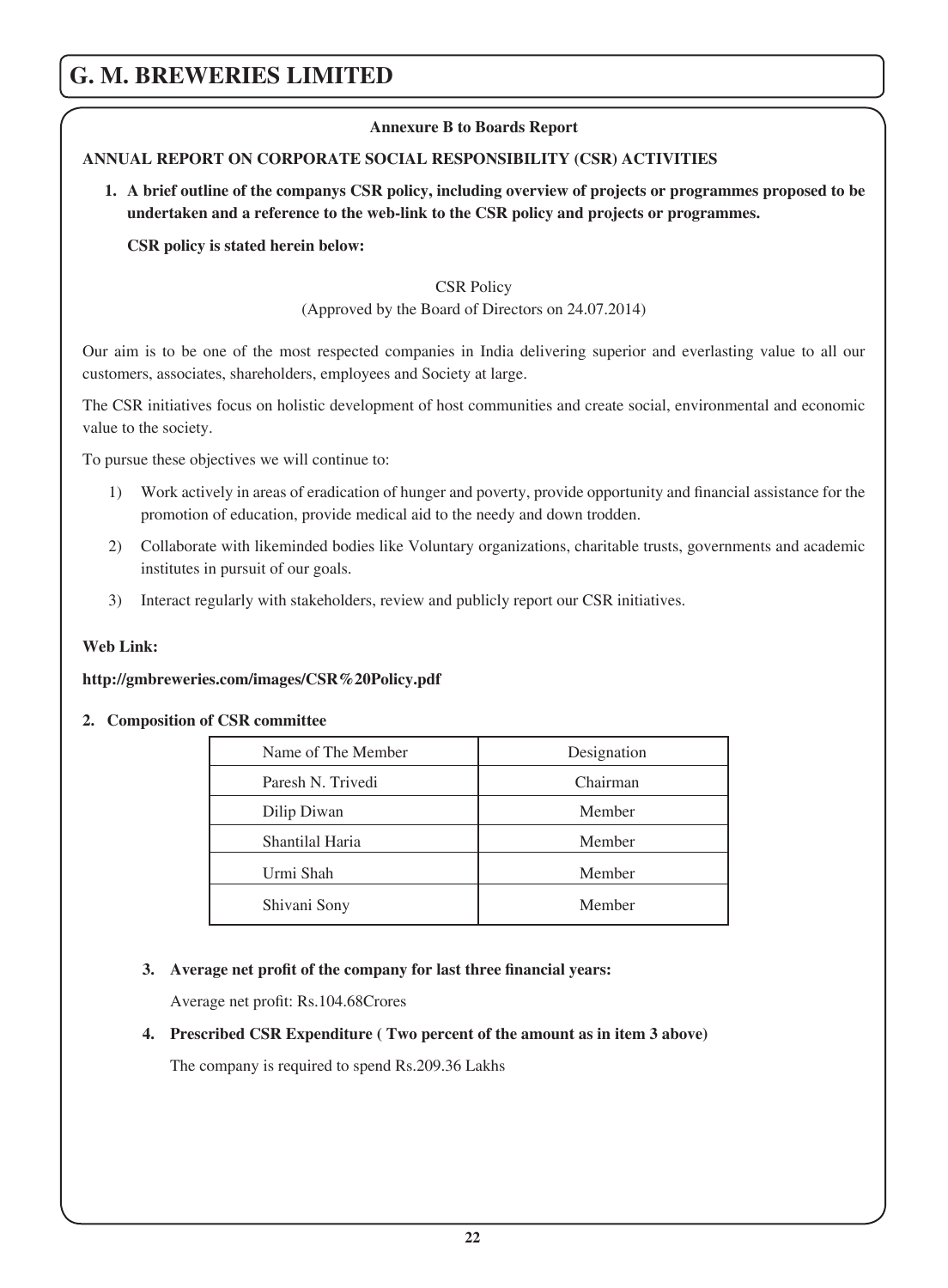#### **5. Details of CSR spend for the financial year :**

- a) Total amount spent for the financial year : Rs.276.06 Lakhs/-
- b) Amount unspent if any : Nil
- c) Manner in which the amount spent during the financial year is detailed below:

| Sr.            | Projects/    | Sector               | Locations        | Amount out-  | Amount       | Cumulative     | Amount        |
|----------------|--------------|----------------------|------------------|--------------|--------------|----------------|---------------|
| N <sub>0</sub> | Activities   |                      |                  | lay (Budget) | spent on the | expenditure    | spent: Direct |
|                |              |                      |                  | project or   | project or   | up to reportin | or through    |
|                |              |                      |                  | programme    | programme    | priod          | implementing  |
|                |              |                      |                  | wise         | Rs. Lakhs)   | (Rs. Lakhs)    | $agency*$     |
|                |              |                      |                  | (Rs. Lakhs)  |              |                | Rs. Lakhs)    |
|                | Food         | Eradication          | Sagar (MP), $\&$ | 200.00       | 260.84       | 260.84         | 260.84        |
|                | Distribution | of hunger            | Virar            |              |              |                |               |
|                |              |                      | (Maharashtra)    |              |              |                |               |
| 2              | Educational  | Promotion of Nimkhed |                  | 10.00        | 10.00        | 10.00          | 10.00         |
|                | Aid          | Education            | Bazar, Amravati  |              |              |                |               |
|                |              |                      | (Maharashtra)    |              |              |                |               |
| 3              | Medical Aid  | Medical              | Virar            | 5.00         | 5.22         | 5.22           | 5.22          |
|                |              |                      | (Maharashtra)    |              |              |                |               |

\* Details of implementing agency : Sant Shree Gulabbaba Charitable Trust & G.M.Breweries Limited.

#### **Compliance with Code of Conduct**

As provided under SEBI( Listing Obligations and Disclosure requirement) Regulations, 2015, the Board Members and the Senior management personnel have confirmed compliance with the Code of conduct for the year ended March 31, 2022.

For G.M.Breweries Limited

Mumbai Jimmy Almeida April 12, 2022 Chairman & Managing Director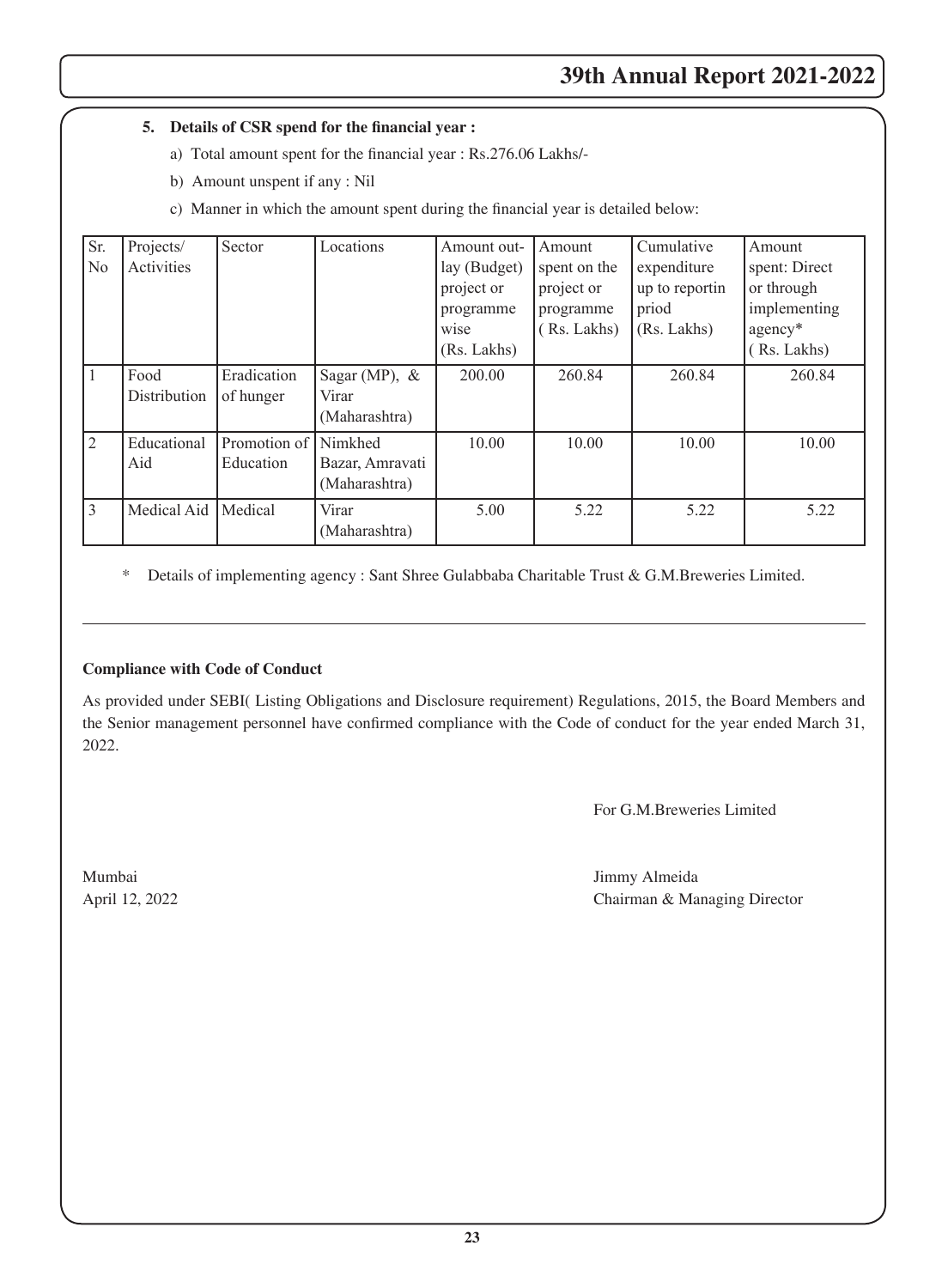# **Form No. MR-3 SECRETARIAL AUDIT REPORT**

For The Financial Year Ended On 31st March, 2022 (Pursuant to section 204(1) of the Companies Act, 2013 and Rule No. 9 of the Companies (Appointment and Remuneration of Managerial Personnel) Rules, 2014)

#### **To,**

#### **The Members,**

#### **G M Breweries Limited**

Ganesh Niwas, Ground Floor. Veer Savarkar Marg, Prabhadevi Mumbai- 400025

We have conducted the secretarial audit of the compliance of applicable statutory provisions and the adherence to good corporate practices by **G M Breweries Limited (hereinafter called the "Company").** Secretarial Audit was conducted in a manner that provided us a reasonable basis for evaluating the corporate conducts/statutory compliances and expressing our opinion thereon.

Based on our verification of the Company's books, papers, minute books, forms and returns filed and other records maintained by the Company and also information provided by the Company, its officers, agents and authorized representatives during the conduct of secretarial audit, We hereby report that in our opinion, the Company has, during the audit period covering the financial year ended on 31st March, 2022, complied with the statutory provisions listed hereunder and also that the Company has proper Board-processes and compliance-mechanism in place to the extent, in the manner and subject to the reporting made hereinafter:

We have examined the books, papers, minute books, forms and returns filed and other records maintained by the Company for the financial year ended on **31st March, 2022** according to the provisions of:

- A. The Companies Act, 2013 (the Act) and the rules made there under;
- B. The Securities Contracts (Regulation) Act, 1956 ('SCRA) and the rules made there under;
- C. The Depositories Act, 1996 and the Regulations and Bye-laws framed there under;
- D. The Regulations and Guidelines prescribed under the Securities and Exchange Board of India Act, 1992 ('SEBI Act') viz.:
- (a) The Securities and Exchange Board of India (Listing Obligations and Disclosure Requirements) Regulations, 2015
- (b) The Securities and Exchange Board of India (Substantial Acquisition of Shares and Takeovers) Regulations, 2011;
- (c) The Securities and Exchange Board of India (Prohibition of Insider Trading) Regulations, 2015;
- (d) The Securities and Exchange Board of India (Issue of Capital and Disclosure Requirements) Regulations, 2009;
- (e) The Securities and Exchange Board of India (Employee Stock Option Scheme and Employee Stock Purchase Scheme) Guidelines, 1999;
- (f) The Securities and Exchange Board of India (Issue and Listing of Debt Securities) Regulations. 2008;
- (g) The Securities and Exchange Board of India (Registrars to an Issue and Share Transfer Agents) Regulations, 1993 regarding the Companies Act and dealing with client;
- (h) The Securities and Exchange Board of India (Delisting of Equity Shares) Regulations, 2009: and
- (i) The Securities and Exchange Board of India (Buyback of Securities) Regulations, 1998.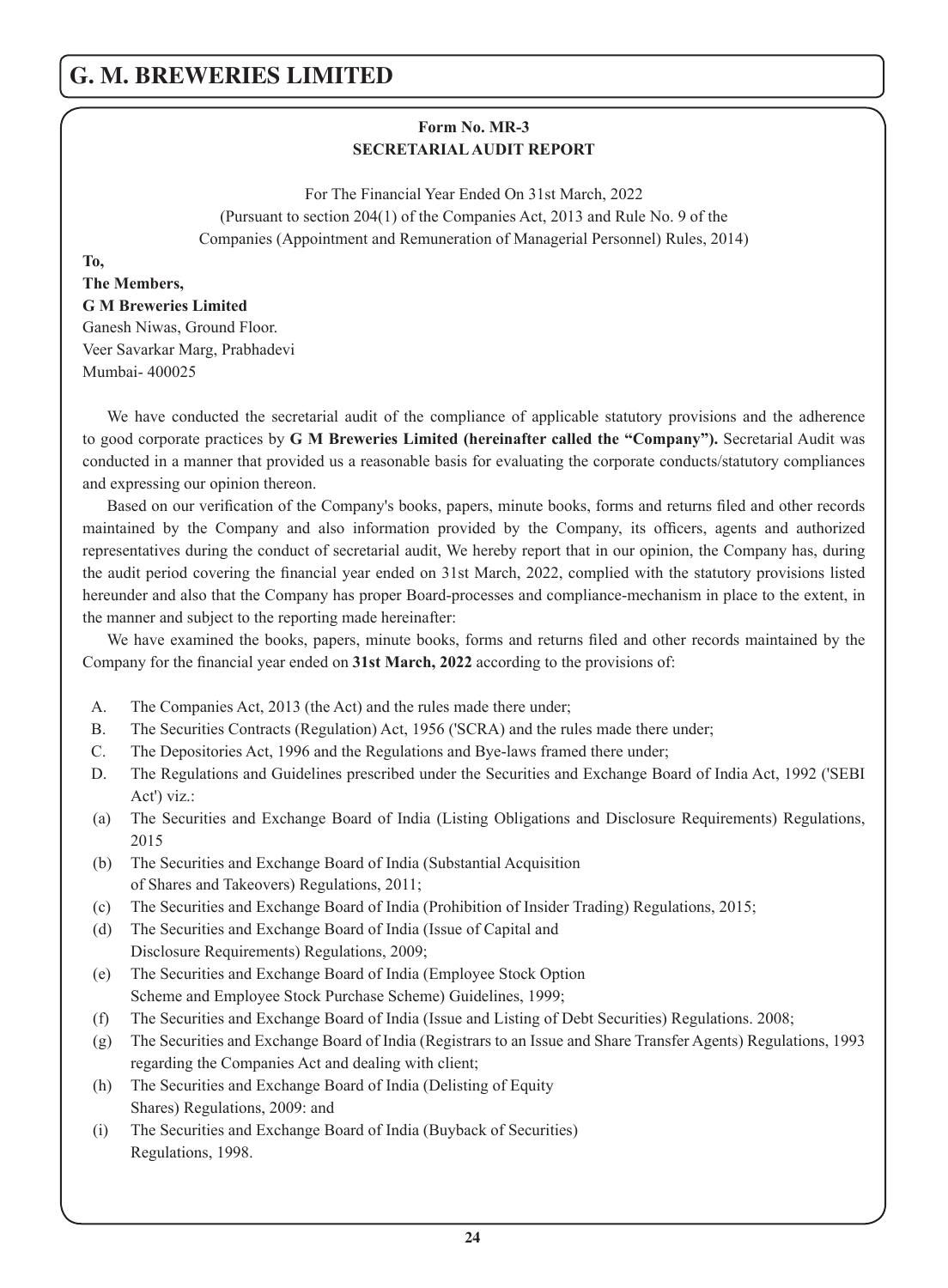# **39th Annual Report 2021-2022**

#### **E. other applicable acts,**

- (a) Factories Act, 1948
- (b) Payment Of Wages Act, 1936, and rules made thereunder,
- (c) The Minimum Wages Act, 1948, and rules made thereunder,
- (d) Employees' State Insurance Act, 1948, and rules made thereunder,
- (e) The Employees' Provident Fund and Miscellaneous Provisions Act, 1952, and rules made thereunder,
- (f) The Payment of Bonus Act, 1965, and rules made thereunder,
- (g) Payment of Gratuity Act, 1972, and rules made thereunder,
- (h) Standards of Weights and Measurement Act, 1976
- (i) The Water (Prevention & Control of Pollution) Act, 1974, Read with Water (Prevention & Control of Pollution) Rules, 1975,
- (j) Air (Prevention & Control of Pollution) Act, 1981,
- (k) Hazardous Wastes (Management, Handling & Transboundry Movement) Rules, 2008
- (l) Food Safety and Standards Act, 2006, and rules made there under.
- (m) The Sexual Harassment of Women at Workplace (Prevention, Prohibition and Redressal) Act, 2013

#### **We have also examined compliance with the applicable clauses of the following:**

- (i) Secretarial Standards issued by The Institute of Company Secretaries of India.
- (ii) The Listing Agreements entered into by the Company with National Stock Exchange of India Ltd. and Bombay Stock Exchange Ltd.

During the period under review the Company has complied with the provisions of the Act, Rules, Regulations, Guidelines, Standards, etc. mentioned above.

We further report that,

The Board of Directors of the Company is duly constituted with proper balance of Executive Directors, Non-Executive Directors and Independent Directors.

Adequate notice is given to all Directors to schedule the Board Meetings,

agenda and detailed notes on agenda were sent at least seven days in advance.

Majority of the decisions being carried through were captured and recorded as part of the minutes.

We further report that there are adequate systems and processes in the company commensurate with the size and operations of the Company to monitor and ensure compliance with applicable laws, rules, regulations and guidelines.

# **Kala Agarwal Practising Company Secretary COP No.: 5356 UDIN: F005976D000075793**

Place: Mumbai Date: 12th April, 2022

**Note:** This report is to be read with our letter of even date which is annexed as 'ANNEXURE B' and forms an integral part of this report.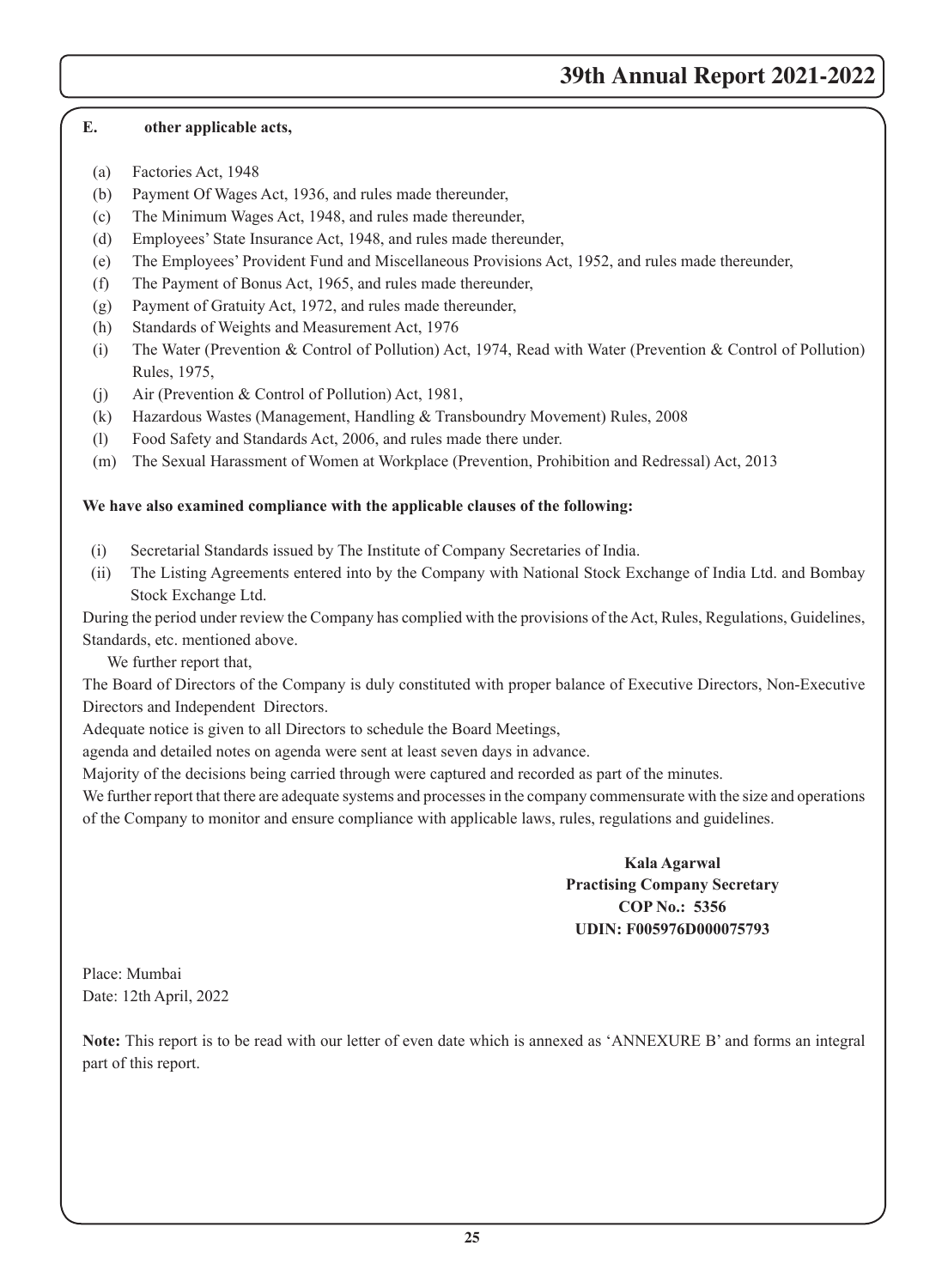#### **ANNEXURE A**

Secretarial Compliance Report of G M Breweries Limited For The Year Ended 31st March, 2022.

We have examined:

- (a) all the documents and records made available to us and explanation provided by G M Breweries Limited ("the listed entity"),
- (b) the filings/ submissions made by the listed entity to the stock exchanges,
- (c) website of the listed entity,
- (d) Reports issued to the Company, Bank Statements and document for the year ended 31st March, 2022 in respect of compliance with the provisions of :
- (e) The Securities and Exchange Board of India Act, 1992 ("SEBI Act") and the Regulations, circulars, guidelines issued thereunder; and
- (f) The Securities Contracts (Regulation) Act, 1956 ("SCRA"), rules made thereunder and the Regulations, circulars, guidelines issued thereunder by the Securities and Exchange Board of India ("SEBI");
- (g) The Depositories Act, 1996 and the Regulations and Bye-laws framed there under;

The specific Regulations, whose provisions and the circulars/guidelines issued thereunder, have been examined, include:-

- (a) Securities and Exchange Board of India (Listing Obligations and Disclosure Requirements) Regulations, 2015;
- (b) Securities and Exchange Board of India (Issue of Capital and Disclosure Requirements) Regulations, 2018;
- (c) Securities and Exchange Board of India (Substantial Acquisition of Shares and Takeovers) Regulations, 2011;
- (d) Securities and Exchange Board of India (Buyback of Securities) Regulations, 2018;
- (e) Securities and Exchange Board of India (Share Based Employee Benefits) Regulations, 2014;
- (f) Securities and Exchange Board of India (Issue and Listing of Debt Securities) Regulations, 2008;
- (g) Securities and Exchange Board of India (Issue and Listing of Non-Convertible and Redeemable Preference Shares) Regulations, 2013;
- (h) Securities and Exchange Board of India (Prohibition of Insider Trading) Regulations, 2015;
- (i) The Securities and Exchange Board of India (Employee Stock Option Scheme and Employee Stock Purchase Scheme) Guidelines, 1999;
- (j) The Securities and Exchange Board of India (Registrars to an Issue and Share Transfer Agents) Regulations, 1993 regarding the Companies Act and dealing with client;
- (k) The Securities and Exchange Board of India (Delisting of Equity Shares) Regulations, 2009: and circulars/ guidelines issued thereunder; and based on the above examination, We hereby report that, during the Review Period:

A. The listed entity has complied with the provisions of the above Regulations and circulars/ guidelines issued thereunder, except in respect of matters specified below:- **NIL**

| Sr. No | <b>Compliance Requirement (Regulations/</b> | <b>Deviations</b>   | <b>Observations/Remarks of</b> |  |
|--------|---------------------------------------------|---------------------|--------------------------------|--|
|        | Circulars / guidelines including specific   |                     | the Practicing Company         |  |
|        | clause)                                     |                     | <b>Secretary</b>               |  |
| $- -$  |                                             | -------NA---------- |                                |  |

B. The listed entity has maintained proper records under the provisions of the above Regulations and circulars/ guidelines issued thereunder in so far as it appears from our examination of those records.

C. The following are the details of actions taken against the listed entity/ its promoters/ directors/ material subsidiaries either by SEBI or by Stock Exchanges (including under the Standard Operating Procedures issued by SEBI through various circulars) under the aforesaid Acts/ Regulations and circulars/ guidelines issued thereunder: **NIL**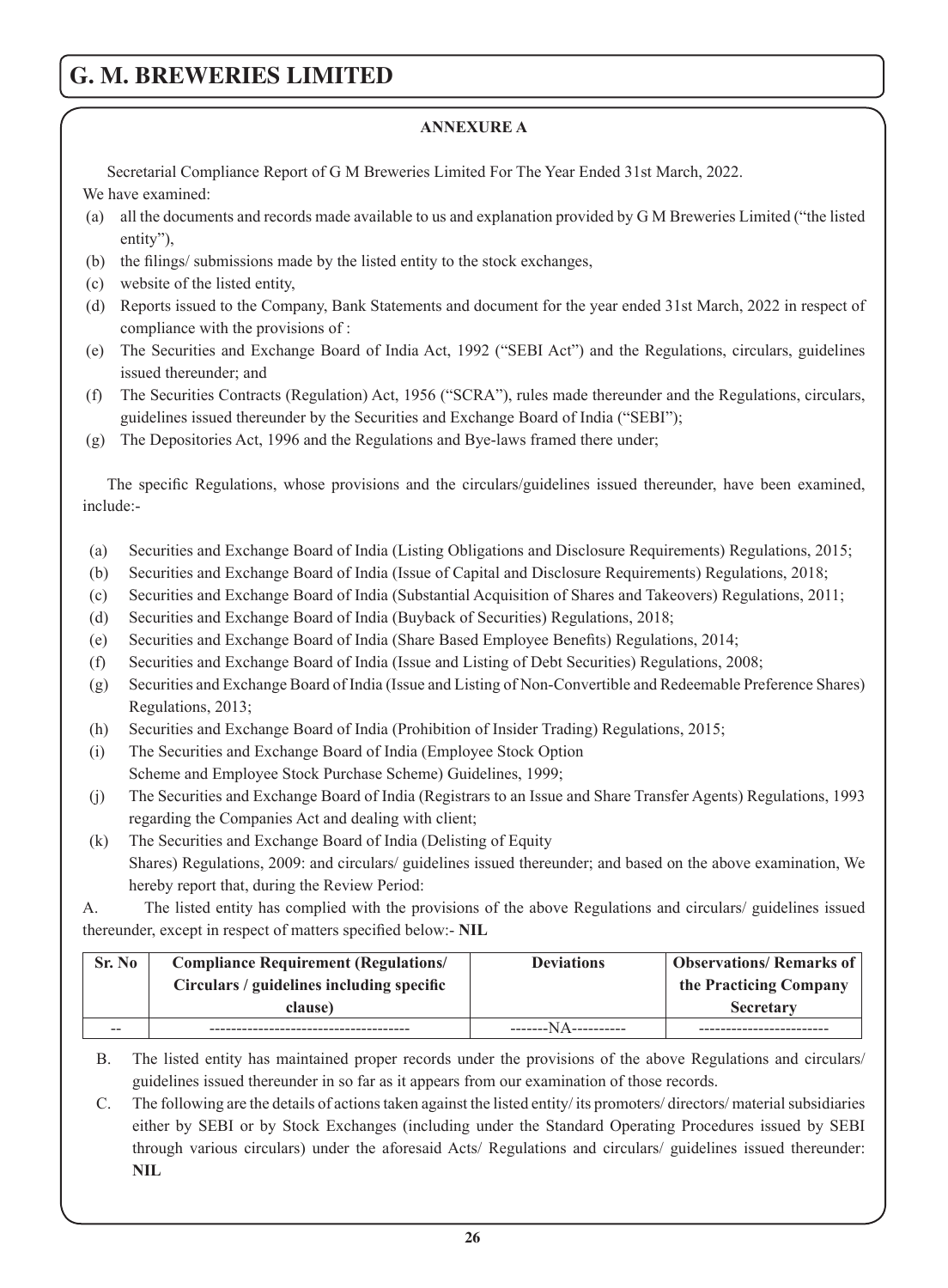# **39th Annual Report 2021-2022**

| Sr No | <b>Action taken by</b> |                        | <b>Details of violation</b> Details of action taken   Observations/ remarks of |
|-------|------------------------|------------------------|--------------------------------------------------------------------------------|
|       |                        | E.g. fines, warning    | the Practicing Company                                                         |
|       |                        | letter, debarment, etc | Secretary, if any                                                              |
| $-$   |                        | -----------NA--------  |                                                                                |

During the year under review, the Company has preferred an Appeal under Section 23L of the Securities Contract (Regulation) Act, 1956 and Securities Contract (Regulations) Rule, 1957 against the NSE Notice dated 14th October, 2021 and BSE Notice dated 06th August, 2021.

D. The listed entity has taken the following actions to comply with the observations made in previous reports: No observations were made in the previous Reports.

| <b>Sr</b><br>No | <b>Observations of the</b><br><b>Practicing Company</b><br>Secretary in the<br>previous reports | Observations made in the<br>secretarial compliance report<br>for the year ended | Actions taken by the<br>listed entity, if any | <b>Comments of the</b><br><b>Practicing Company</b><br>Secretary on the<br>actions taken by the<br>listed entity |
|-----------------|-------------------------------------------------------------------------------------------------|---------------------------------------------------------------------------------|-----------------------------------------------|------------------------------------------------------------------------------------------------------------------|
|                 |                                                                                                 | -----NA------                                                                   |                                               |                                                                                                                  |

**Kala Agarwal Practising Company Secretary COP No.: 5356 UDIN: F005976D000075826**

Place: Mumbai Date: 12th April, 2022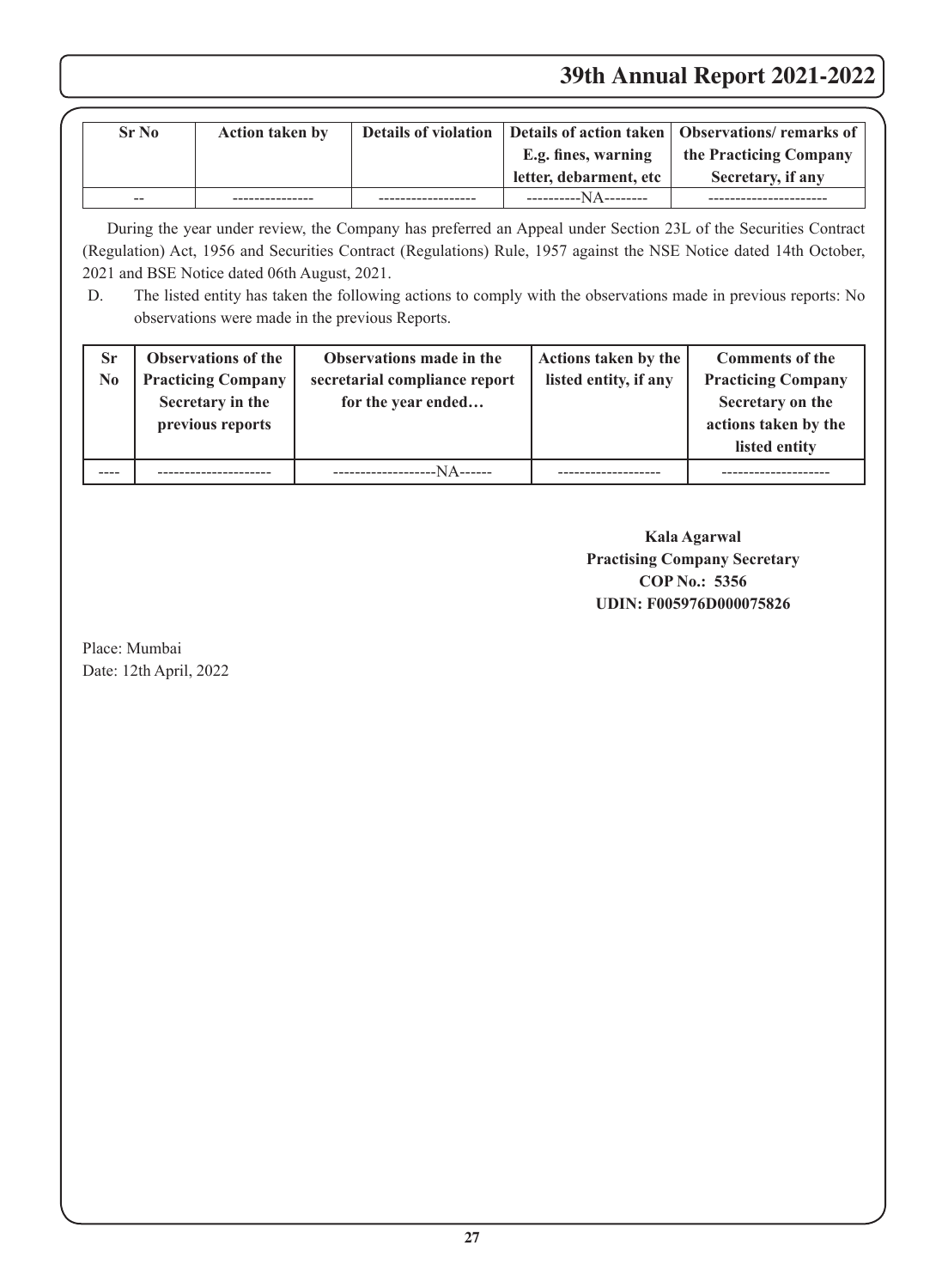#### **'ANNEXURE B'**

To,

The Members, **G M BREWERIES LIMITED** Ganesh Niwas, Ground Floor. Veer Savarkar Marg, Prabhadevi Mumbai- 400025

Our report of even date is to be read along with this letter.

- 1. Maintenance of secretarial record is the responsibility of the management of the Company. Our responsibility is to express an opinion on these secretarial records based on our audit.
- 2. We have followed the audit practices and processes as were appropriate to obtain reasonable assurance about the correctness of the contents of the Secretarial records. The verification was done on test basis to ensure that correct facts are reflected in secretarial records. We believe that the processes and practices, we followed provide a reasonable basis for our opinion.
- 3. We have not verified the correctness and appropriateness of financial records and Books of Accounts of the company.
- 4. Where ever required, we have obtained the Management representation about the compliance of laws, rules and regulations and happening of events etc.
- 5. The compliance of the provisions of Corporate and other applicable laws, rules, regulations, standards is the responsibility of management. Our examination was limited to the verification of procedures on test basis.
- 6. The Secretarial Audit report is neither an assurance as to the future viability of the company nor of the efficacy or effectiveness with which the management has conducted the affairs of the company.

**Kala Agarwal Practising Company Secretary COP No.: 5356 UDIN: F005976D000075793**

Place: Mumbai Date: 12th April, 2022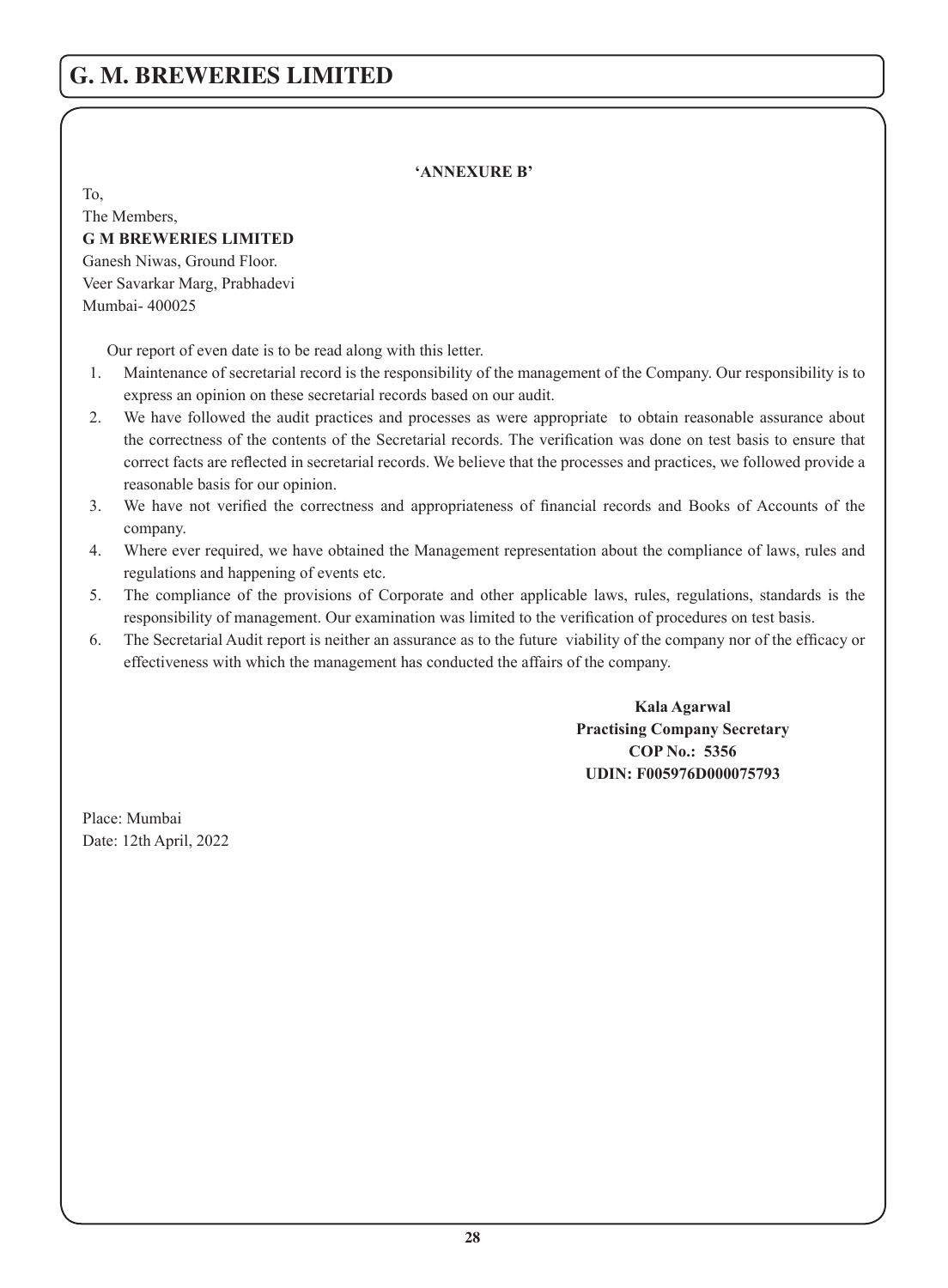#### **CERTIFICATE OF NON-DISQUALIFICATION OF DIRECTORS**

**(Pursuant to Regulation 34(3) and Schedule V Para C clause (10)(i) of the SEBI (Listing Obligations and Disclosure Requirements) Regulations, 2015)**

To,

The Members of

# **G M BREWERIES LIMITED**

Ganesh Niwas Ground Flrs Veer Savarkar Marg Prabhadevi Mumbai- 400025.

We have examined the relevant registers, records, forms, returns and disclosures received from the Directors of G M Breweries Limited having CIN L15500MH1981PLC025809 and having registered office at Ganesh Niwas Ground Flrs Veer Savarkar Marg Prabhadevi Mumbai- 400025 (hereinafter referred to as 'the Company'), produced before us by the Company for the purpose of issuing this Certificate, in accordance with Regulation 34(3) read with Schedule V Para-C Sub clause 10(i) of the Securities Exchange Board of India (Listing Obligations and Disclosure Requirements) Regulations, 2015.

In our opinion and to the best of our information and according to the verifications (including Directors Identification Number (DIN) status at the portal www.mca.gov.in) as considered necessary and explanations furnished to us by the Company & its officers, We hereby certify that none of the Directors on the Board of the Company as stated below for the Financial Year ended 31st March, 2022 have been debarred or disqualified from being appointed or continuing as Directors of companies by the Securities and Exchange Board of India, Ministry of Corporate Affairs or any such other Statutory Authority.

| Sr. No.        | <b>Name Of Director</b>       | <b>DIN</b> | Date Of Appointment In |
|----------------|-------------------------------|------------|------------------------|
|                |                               |            | Company                |
|                | Mr. Jimmy William Almeida     | 00111905   | 09/12/1981             |
| 2              | Ms. Almeida Jimmy Jyoti       | 00112031   | 30/07/1998             |
| 3              | Mr. Shantilal Vershi Haria    | 00295097   | 20/10/2015             |
| $\overline{4}$ | Mr. Paresh Nanubhai Trivedi   | 02559529   | 21/01/2010             |
| 5              | Mr. Dilip Jivandas Diwan      | 06487631   | 29/03/2014             |
| 6              | Mr. Kiran Yashawant Parashare | 06587810   | 07/01/2014             |
|                | Mrs. Urmi Alpesh Shah         | 08934537   | 07/01/2021             |
| 8              | Ms. Shivani Soni              | 08936153   | 07/01/2021             |

Ensuring the eligibility of for the appointment / continuity of every Director on the Board is the responsibility of the management of the Company. Our responsibility is to express an opinion on these based on our verification. This certificate is neither an assurance as to the future viability of the Company nor of the efficiency or effectiveness with which the management has conducted the affairs of the Company.

**Kala Agarwal Practising Company Secretary Certificate of Practice Number: 5356 Place: Mumbai Membership Number: 5976 Date: 12.04.2022 UDIN: F005976D000075760**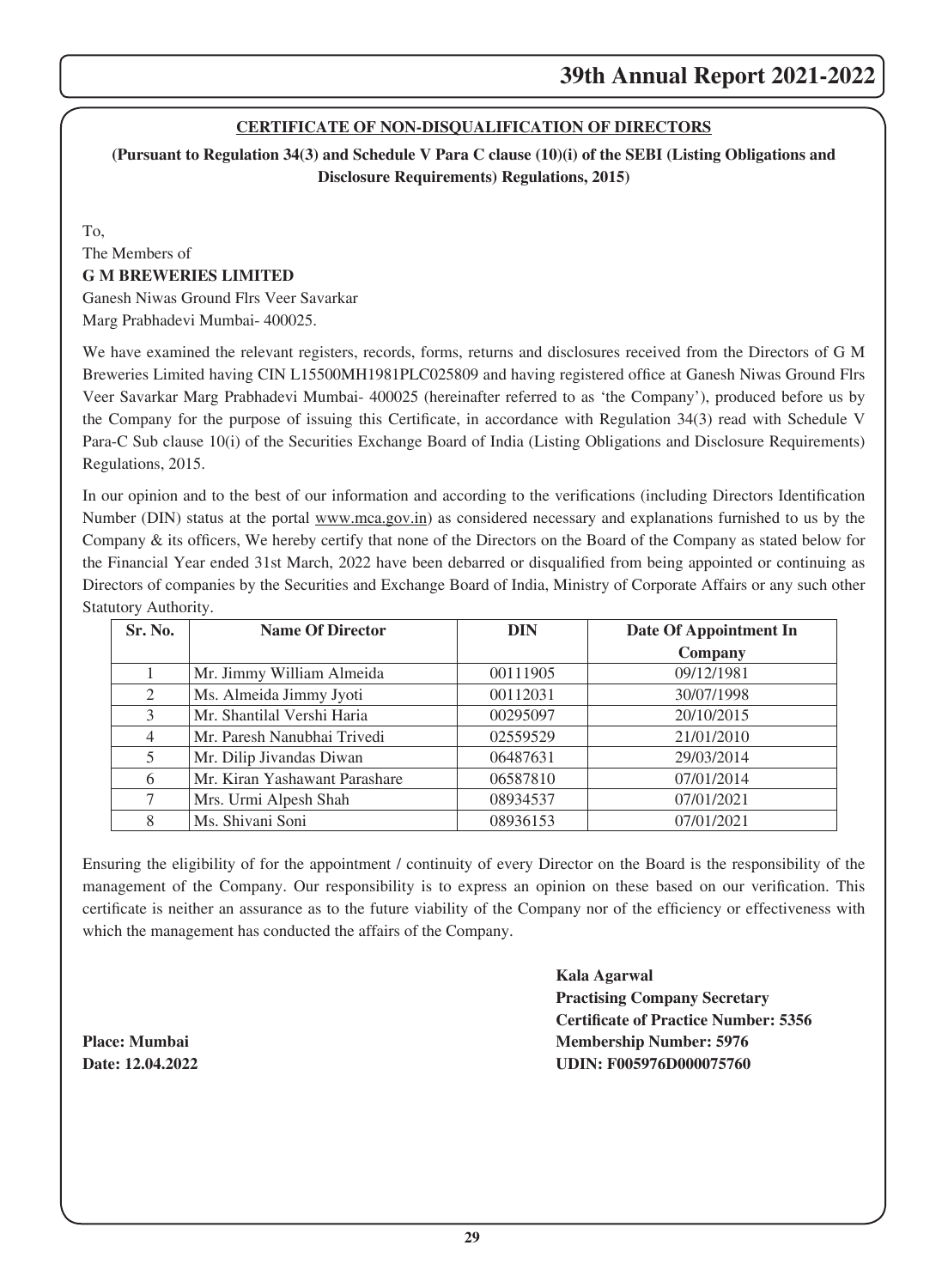#### **Independent Auditor's Report**

#### **To the Members of M/s. G M Breweries Limited**

#### **Report on the Standalone Financial Statements Opinion**

We have audited the standalone financial statements of G M Breweries Limited ("the Company"), which comprise the balance sheet as at 31st March 2022, and the statement of Profit and Loss (including other comprehensive income), statement of changes in equity and statement of cash flows for the year then ended, and notes to the financial statements, including a summary of significant accounting policies and other explanatory information (hereinafter referred to as the "standalone financial statements")

In our opinion and to the best of our information and according to the explanations given to us, the aforesaid standalone financial statements give the information required by The Companies Act, 2013 ("The Act") in the manner so required and give a true and fair view in conformity with the Indian accounting standards prescribed under section 133 of the Act read with the Companies (Indian Accounting Standards) Rules, 2015 as amended, ("INDAS") and other accounting principles generally accepted in India, of the state of affairs of the Company as at March 31, 2022, and profit and total comprehensive income, changes in equity and its cash flows for the year ended on that date.

#### **Basis for Opinion**

We conducted our audit of the standalone financial statements in accordance with the Standards on Auditing (SAs) specified under section 143(10) of the Companies Act, 2013. Our responsibilities under those Standards are further described in the Auditor's Responsibilities for the Audit of the Standalone Financial Statements section of our report. We are independent of the Company in accordance with the Code of Ethics issued by the Institute of Chartered Accountants of India ("ICAI") together with the independent requirement that are relevant to our audit of the standalone financial statements under the provisions of the Act and the rules made there under, and we have fulfilled our other ethical responsibilities in accordance with these requirements and the ICAI's Code of Ethics. We believe that the audit evidence we have obtained is sufficient and appropriate to provide a basis for our opinion on standalone financial statements.

#### **Key Audit Matters**

Key audit matters are those matters that, in our professional judgment, were of most significance in our audit of the financial statements of the current period. These matters were addressed in the context of our audit of the financial statements as a whole, and in forming our opinion thereon, and we do not provide a separate opinion on these matters.

#### **Information other than standalone financial statements and Auditors report thereon**

The company's Board of Directors are responsible for the preparation of the other information. The other information comprises of the other information included in the management discussion and analysis, Boards report including annexure to Boards Report, Corporate Governance and Shareholders information, but does not include the standalone financial statements and our auditors report thereon.

Our opinion on standalone financial statements does not cover the other information and we do not express any form of assurance or conclusion thereon.

In connection with our audit of the standalone financial statement, our responsibility is to read the other information and in doing so, consider whether the other information is materially inconsistent with the standalone financial statement or other information obtained during the course of our audit or otherwise appear to be materially misstated.

If, based on the work we have performed, we conclude that there is a material misstatement of this other information; we are required to report that fact. We have nothing to report in this regard.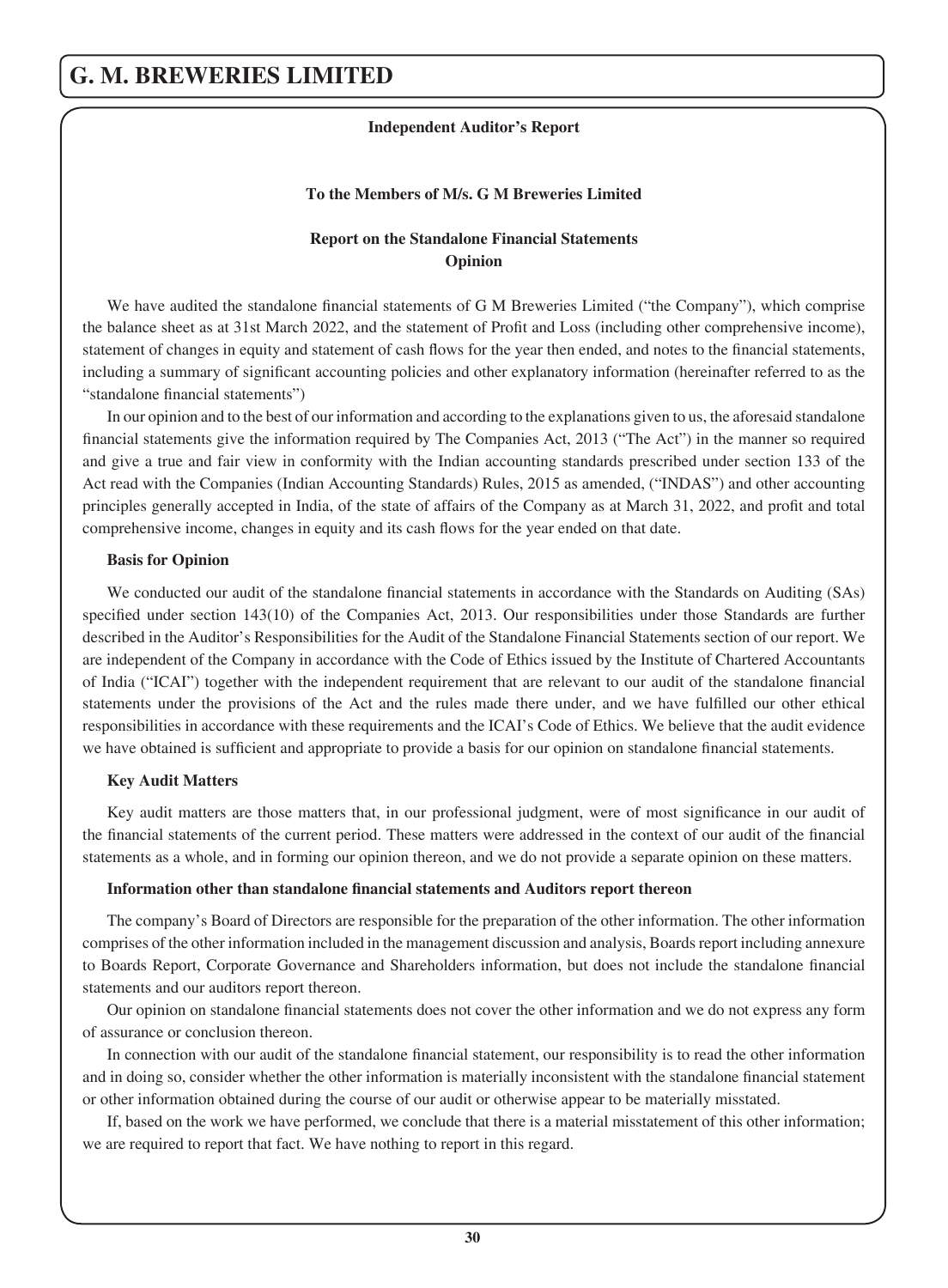#### **Management's Responsibility for the Standalone Financial Statements**

The Company's Board of Directors is responsible for the matters stated in section 134(5) of the Companies Act, 2013 ("the Act") with respect to the preparation of these standalone financial statements that give a true and fair view of the financial position, financial performance, changes in equity and cash flows of the Company in accordance with the accounting principles generally accepted in India, including the accounting Standards specified under section 133 of the Act. This responsibility also includes maintenance of adequate accounting records in accordance with the provisions of the Act for safeguarding of the assets of the Company and for preventing and detecting frauds and other irregularities; selection and application of appropriate implementation and maintenance of accounting policies; making judgments and estimates that are reasonable and prudent; and design, implementation and maintenance of adequate internal financial controls, that were operating effectively for ensuring the accuracy and completeness of the accounting records, relevant to the preparation and presentation of the financial statement that give a true and fair view and are free from material misstatement, whether due to fraud or error.

In preparing the financial statements, management is responsible for assessing the Company's ability to continue as a going concern, disclosing, as applicable, matters related to going concern and using the going concern basis of accounting unless management either intends to liquidate the Company or to cease operations, or has no realistic alternative but to do so.

The Board of Directors are responsible for overseeing the Company's financial reporting process.

#### **Auditor's Responsibilities for the Audit of the Financial Statements**

Our objectives are to obtain reasonable assurance about whether the financial statements as a whole are free from material misstatement, whether due to fraud or error, and to issue an auditor's report that includes our opinion. Reasonable assurance is a high level of assurance, but is not a guarantee that an audit conducted in accordance with SAs will always detect a material misstatement when it exists. Misstatements can arise from fraud or error and are considered material if, individually or in the aggregate, they could reasonably be expected to influence the economic decisions of users taken on the basis of these financial statements.

As part of an audit in accordance with SAs, we exercise professional judgment and maintain professional scepticism throughout the audit. We also:

- Identify and assess the risks of material misstatement of the standalone financial statements, whether due to fraud or error, design and perform audit procedures responsive to those risks, and obtain audit evidence that is sufficient and appropriate to provide a basis for our opinion. The risk of not detecting a material misstatement resulting from fraud is higher than for one resulting from error, as fraud may involve collusion, forgery, intentional omissions, misrepresentations, or the override of internal control.
- · Obtain an understanding of internal financial control relevant to the audit in order to design audit procedures that are appropriate in the circumstances. Under section 143(3)(i) of the Act, we are also responsible for expressing our opinion on whether the Company has adequate internal financial controls system in place and the operating effectiveness of such controls.
- · Evaluate the appropriateness of accounting policies used and the reasonableness of accounting estimates and related disclosures made by the management.
- Conclude on the appropriateness of management's use of the going concern basis of accounting and, based on the audit evidence obtained, whether a material uncertainty exists related to events or conditions that may cast significant doubt on the Company's ability to continue as a going concern. If we conclude that a material uncertainty exists, we are required to draw attention in our auditor's report to the related disclosures in the standalone financial statements or, if such disclosures are inadequate, to modify our opinion. Our conclusions are based on the audit evidence obtained up to the date of our auditor's report. However, future events or conditions may cause the Company to cease to continue as a going concern.
- Evaluate the overall presentation, structure and content of the standalone financial statements, including the disclosures, and whether the standalone financial statements represent the underlying transactions and events in a manner that achieves fair presentation.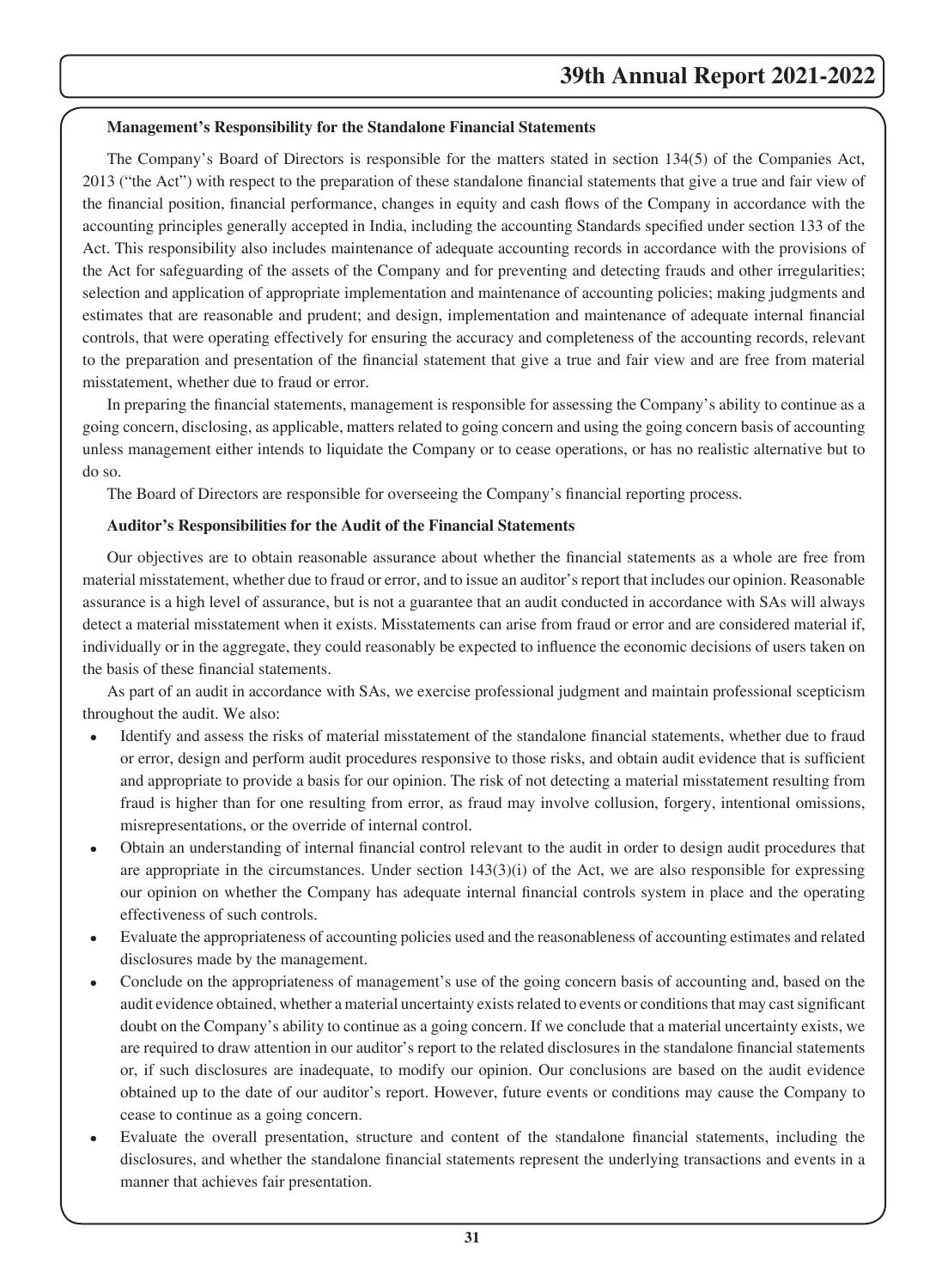- Materiality is the magnitude of misstatements in the standalone financial statements that, individually or in aggregate, makes it probable that the economic decisions of a reasonably knowledgeable user of the standalone financial statements may be influenced. We consider quantitative materiality and qualitative factors in (i) planning the scope of our audit work and in evaluating the results of our work; and (ii) to evaluate the effect of any identified misstatements in the standalone financial statements.
- We communicate with those charged with governance regarding, among other matters, the planned scope and timing of the audit and significant audit findings, including any significant deficiencies in internal control that we identify during our audit.
- We also provide those charged with governance with a statement that we have complied with relevant ethical requirements regarding independence, and to communicate with them all relationships and other matters that may reasonably be thought to bear on our independence, and where applicable, related safeguards.
- From the matters communicated with those charged with governance, we determine those matters that were of most significance in the audit of the standalone financial statements of the current period and are therefore the key audit matters. We describe these matters in our auditor's report unless law or regulation precludes public disclosure about the matter or when, in extremely rare circumstances, we determine that a matter should not be communicated in our report because the adverse consequences of doing so would reasonably be expected to outweigh the public interest benefits of such communication.

#### **Report on Other Legal and Regulatory Requirements**

As required by the Companies (Auditor's Report) Order, 2020 ("the Order"), issued by the Central Government of India in terms of sub-section (11) of section 143 of the Companies Act, 2013, we give in the "Annexure A" a statement on the matters specified in paragraphs 3 and 4 of the Order, to the extent applicable.

As required by Section 143(3) of the Act, we report that:

- We have sought and obtained all the information and explanations which to the best of our knowledge and belief were necessary for the purposes of our audit.
- In our opinion, proper books of account as required by law have been kept by the Company so far as it appears from our examination of those books.
- · The Balance Sheet, the Statement of Profit and Loss including other comprehensive income, the statement of change in equity, and the Cash Flow Statement dealt with by this Report are in agreement with the books of account.
- In our opinion, the aforesaid standalone financial statements comply with the Accounting Standards specified under Section 133 of the Act, read with Rule 7 of the Companies (Accounts) Rules, 2014.

As per the management representation we report,

- no funds have been advanced or loaned or invested by the company to or in any other person(s) or entities, including foreign entities ("Intermediaries"), with the understanding that the intermediary shall whether directly or indirectly lend or invest in other persons or entities identified in any manner by or on behalf of the company (Ultimate Beneficiaries) or provide any guarantee, security or the like on behalf of ultimate beneficiaries.
- no funds have been received by the company from any person(s) or entities including foreign entities ("Funding" Parties") with the understanding that such company shall whether, directly or indirectly, lend or invest in other persons or entities identified in any manner whatsoever by or on behalf of the funding party (ultimate beneficiaries) or provide guarantee, security or the like on behalf of the Ultimate beneficiaries.
- Based on the audit procedures performed, we report that nothing has come to our notice that has caused us to believe that the representations given under sub-clause (i) and (ii) by the management contain any material misstatement.
- In our opinion Company has complied with section 123 of the Companies Act, 2013 with respect to dividend declared/paid during the year.
- On the basis of the written representations received from the directors as on 31st March, 2022 taken on record by the Board of Directors, none of the directors is disqualified as on 31 st March, 2022 from being appointed as a director in terms of Section 164 (2) of the Act.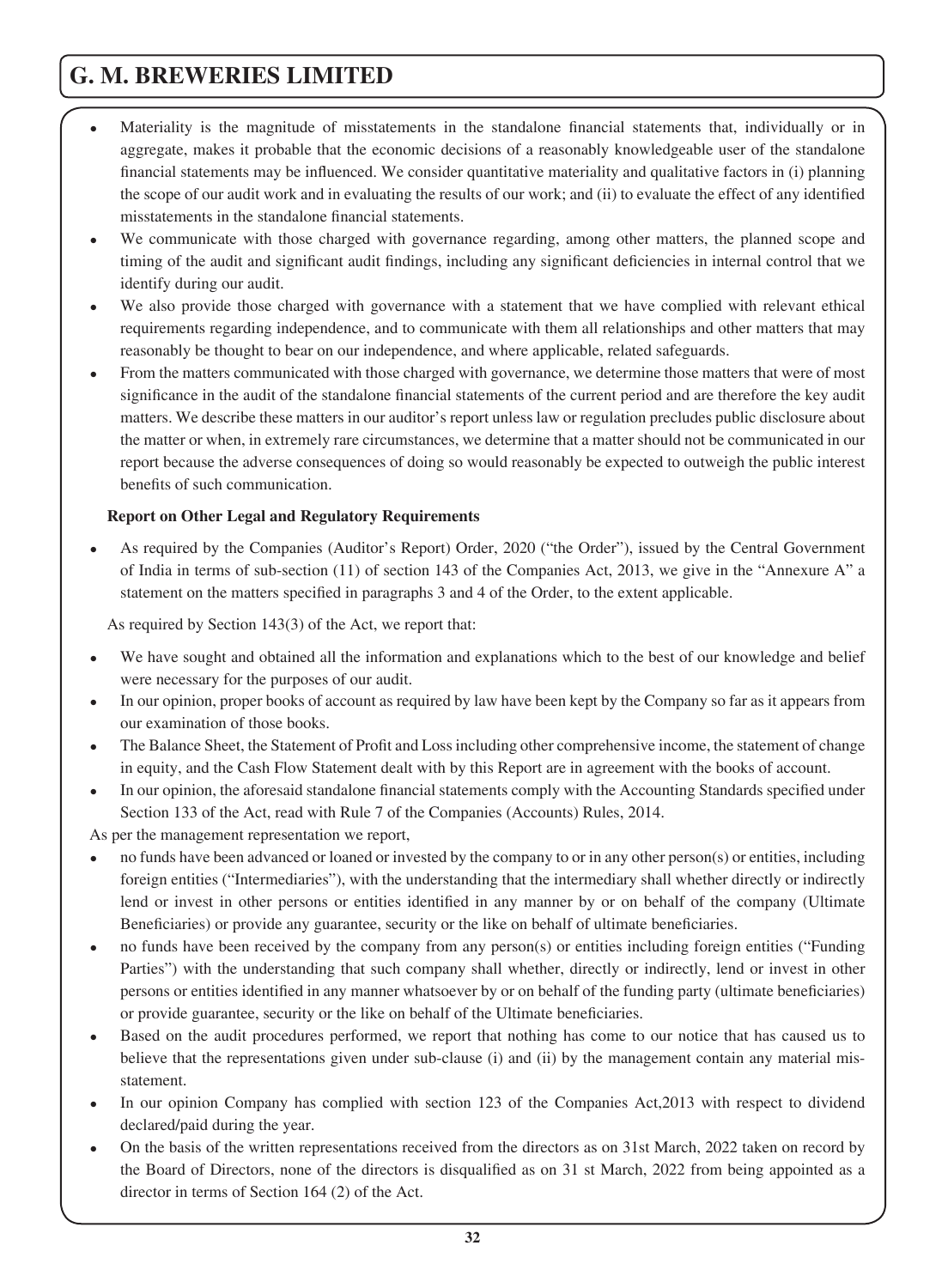# **39th Annual Report 2021-2022**

- With respect to the adequacy of the internal financial controls over financial reporting of the Company and the operating effectiveness of such controls, refer to our separate Report in "Annexure B".
- With respect to the other matters to be included in the Auditor's Report in accordance with the requirements of section 197(16) of the Act, as amended: In our opinion and to the best of our information and according to the explanations given to us, the remuneration paid by the Company to its directors during the year is in accordance with the provisions of section 197 of the Act.
- With respect to the other matters to be included in the Auditor's Report in accordance with Rule 11 of the Companies (Audit and Auditors) Rules, 2014, in our opinion and to the best of our information and according to the explanations given to us:
- · The Company has disclosed the impact of pending litigations on its financial position in its standalone financial statements.
- The Company has made provision, as required under the applicable law or accounting standards, for material foreseeable losses, if any, on long-term contracts including derivative contracts.
- There has been no delay in transferring amounts, required to be transferred, to the Investor Education and Protection Fund by the Company.

For and on behalf of Priti V Mehta & Company Chartered Accountants Firm Regn.No:129568W

Priti V. Mehta Proprietor M. No.130514

Mumbai April 12th, 2022

UDIN : 22130514AGVZWU6950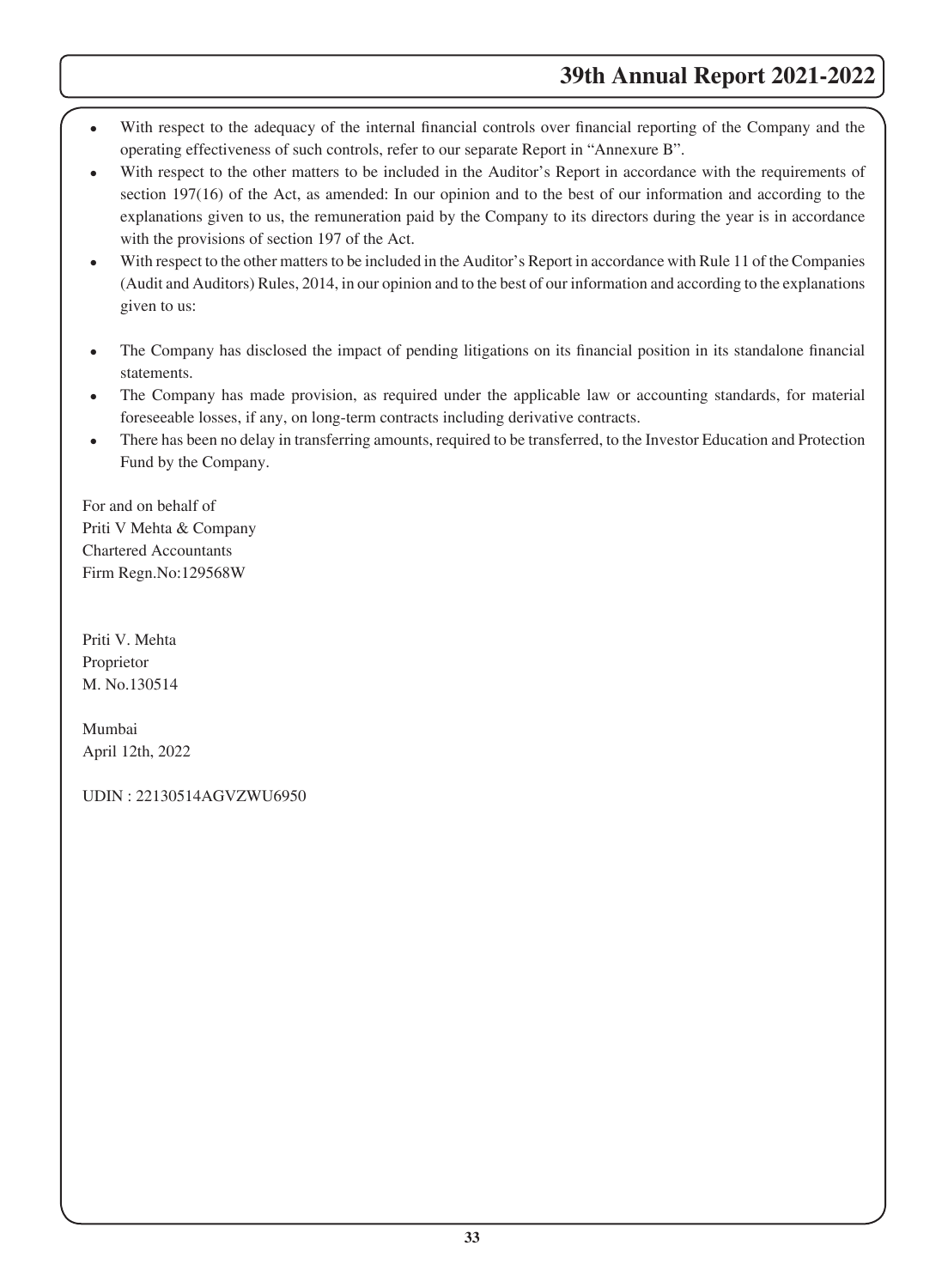# **G M Breweries Limited "Annexure A" to the Independent Auditors' Report**

Referred to in paragraph 1 under the heading 'Report on Other Legal & Regulatory Requirement' of our report of even date to the standalone Ind AS financial statements of the Company for the year ended March 31st, 2022:

We report that:

### **i). Property, Plant and Equipment :**

- · The company has maintained proper records showing full particulars, including quantitative details and situation of its Property, Plant and Equipment.
- As explained to us, Property, Plant and Equipment have been physically verified by the management at reasonable intervals; no material discrepancies were noticed on such verification.
- The title deeds of immovable properties are held in the name of the company.

# **ii). Inventory :**

As explained to us, inventories have been physically verified during the year by the management at reasonable intervals. No material discrepancy of 10% or more in the aggregate for each class of inventory were noticed was noticed on physical verification of stocks by the management as compared to book records.

During any point of time of the year, the company has not been sanctioned any working capital limits from banks or financial institutions on the basis of security of current assets.

### **iii). Loans, Guarantee and Advances given:**

According to the information and explanations given to us and on the basis of our examination of the books of account, the Company has not granted any loans, secured or unsecured, to companies, firms, Limited Liability Partnerships or other parties listed in the register maintained under Section 189 of the Companies Act, 2013. Consequently, the provisions of clauses iii (a), (b) and (c)of the order are not applicable to the Company.

#### **iv). Loans, Guarantee and Advances to Director of Company:**

During the year the company has not provided any loans, guarantees, advances and securities to the director of the company and the company is compliant provisions of section 185 and 186 of the Companies Act, 2013.

#### **v). Deposits:**

The Company has not accepted any deposits from the public and hence the directives issued by the Reserve Bank of India and the provisions of Sections 73 to 76 or any other relevant provisions of the Act and the Companies (Acceptance of Deposit) Rules, 2015 with regard to the deposits accepted from the public are not applicable.

#### **vi). Maintenance of costing records:**

As per information & explanation given by the management, maintenance of cost records has not been specified by the Central Government under sub-section (1) of section 148 of the Companies Act, 2013.

#### **vii). Deposit of statutory liabilities:**

- · According to the records of the company, undisputed statutory dues including Provident Fund, Investor Education and Protection Fund, Employees' State Insurance, Income-tax, Gst, Sales-tax, Service Tax, Goods and Service tax, Custom Duty, Excise Duty, value added tax, cess and any other statutory dues to the extent applicable, have generally been regularly deposited with the appropriate authorities. According to the information and explanations given to us there were no outstanding statutory dues as on 31st March,2022 for a period of more than six months from the date they became payable.
- · According to the information and explanations given to us, there is no amount payable in respect of income tax, gst, service tax, sales tax, customs duty, excise duty, value added tax and cess whichever applicable, which have not been deposited on account of any disputes.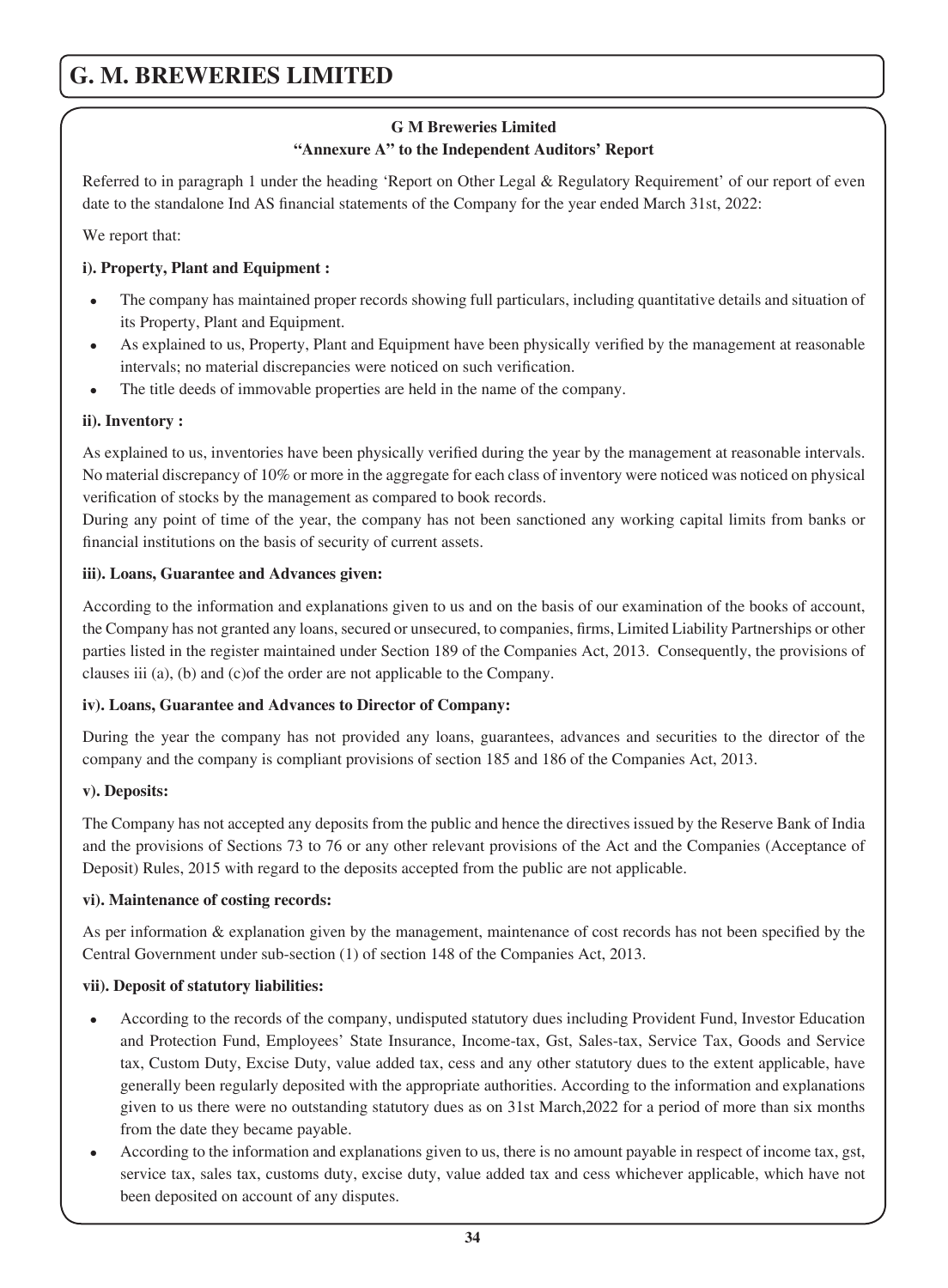#### **viii). Surrendered or disclosed as income in the tax assessments:**

The Company does not have any transactions to be recorded in the books of account that has been surrendered or disclosed as income during the year in the tax assessments under the Income Tax Act, 1961 (43 of 1961).

#### **ix). Default in repayment of borrowings:**

In our opinion and according to the information and explanations given by the management, we are of the opinion that, the Company does not have any dues to a financial institution, bank, Government or debenture holders.

#### **x). Funds raised and utilisation:**

Based on our audit procedures and according to the information given by the management, the company has not raised any money by way of initial public offer or further public offer (including debt instruments) or taken any term loan during the year.

The company has not made any preferential allotment or private placement of shares or fully or partly convertible debentures during the year under review.

#### **xi). Fraud and whistle-blower complaints:**

According to the information and explanations given to us, we report that no fraud by the company or any fraud on the Company by its officers or employees has been noticed or reported during the year.

#### **xii). Nidhi Company:**

The company is not a Nidhi Company. Therefore, clause (xii) of the order is not applicable to the company.

#### **xiii). Related Party Transactions:**

According to the information and explanations given to us, all transactions with the related parties are in compliance with sections 177 and 188 of Companies Act, 2013 wherever applicable and the details have been disclosed in the Financial Statements etc. as required by the applicable accounting standards.

#### **xiv). Internal Audit:**

The company does have an internal audit system commensurate with the size and nature of its business. Reports of the Internal Auditors for the period under audit were considered by the statutory auditor.

#### **xv). Non Cash Transactions:**

The company has not entered into non-cash transactions with directors or persons connected with him.

#### **xvi). Registration under RBI act:**

The company is not required to be registered under section 45-IA of the Reserve Bank of India Act, 1934.

#### **xvii). Cash Losses:**

The company has not incurred cash losses in the financial year and in the immediately preceding financial year

#### **xviii). Resignation of Statutory Auditors:**

There has been no instance of any resignation of the statutory auditors occurred during the year.

#### **xix). Material uncertainty on meeting liabilities:**

No material uncertainty exists as on the date of the audit report that company is capable of meeting its liabilities existing at the date of balance sheet as and when they fall due within a period of 1 year from the balance sheet date

#### **xx). Transfer to fund specified under Schedule VII of Companies Act, 2013**

In respect of other than ongoing projects, the company has not transferred unspent amount to a Fund specified in Schedule VII to the Companies Act within a period of six months of the expiry of the financial year in compliance with second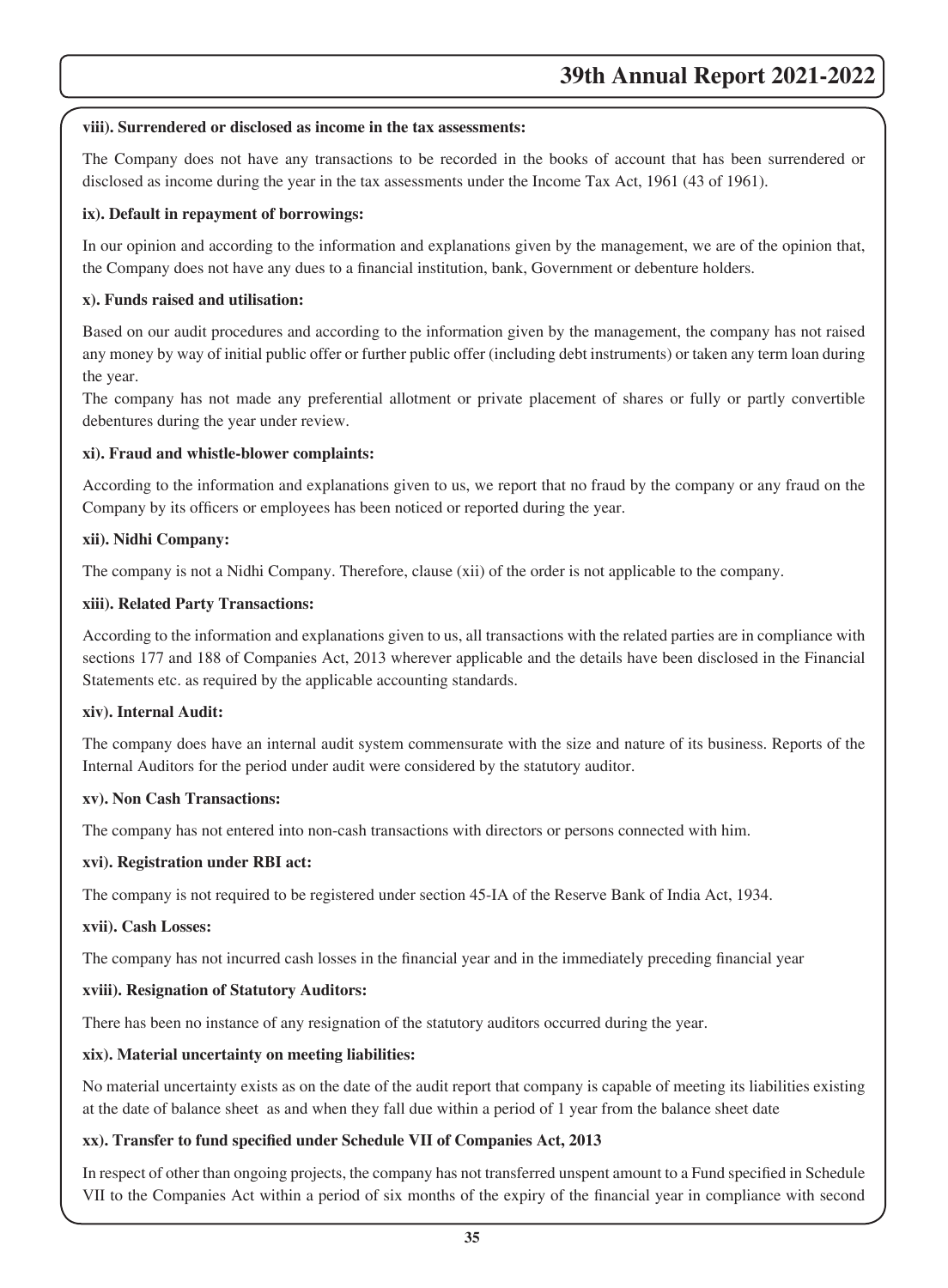proviso to sub-section (5) of section 135 of the said Act;

#### **xxi). This clause is not applicable to the company.**

For Priti V.Mehta & Company. Chartered Accountants Firm's registration number: 129568W

Priti .V. Mehta Proprietor Membership number: 130514 Mumbai April 12th, 2022 UDIN : 22130514AGVZWU6950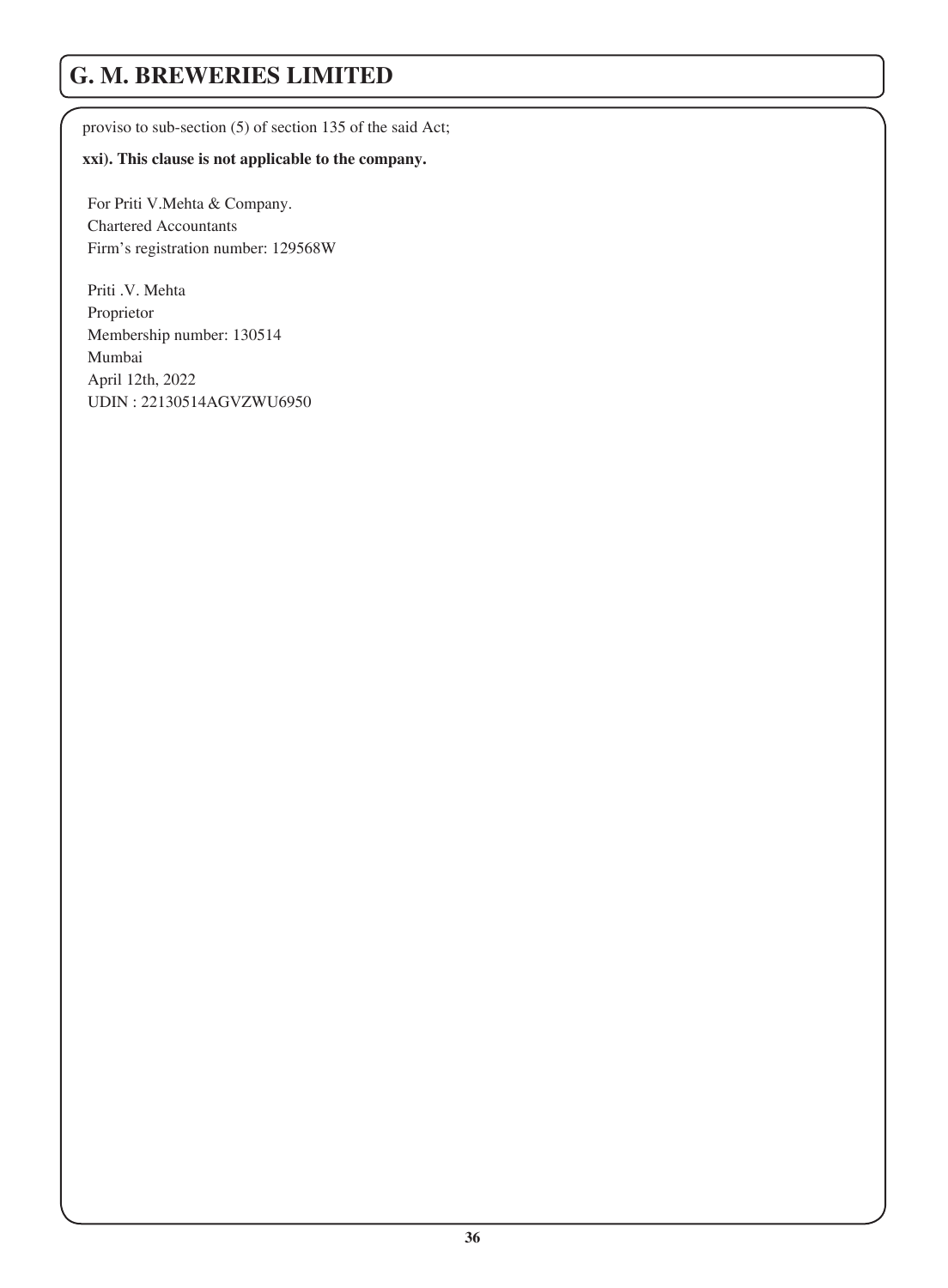### **"ANNEXURE B"**

# TO THE INDEPENDENT AUDITOR'S REPORT OF EVEN DATE ON THE STANDALONE IND AS FINANCIAL STATEMENTS OF G. M. BREWERIES LIMITED

Report on the Internal Financial Controls under Clause (i) of Sub-section 3 of Section 143 of the Companies Act, 2013 ("the Act")

We have audited the internal financial controls over financial reporting of G.M.BREWERIES LIMITED ("the Company") as of March 31, 2022 in conjunction with our audit of the standalone Ind AS financial statements of the Company for the year ended on that date.

## **Management's Responsibility for Internal Financial Controls**

The Company's management is responsible for establishing and maintaining internal financial controls based on the internal control over financial reporting criteria established by the Company considering the essential components of internal control stated in the Guidance Note on Audit of Internal Financial Controls over Financial Reporting issued by the Institute of Chartered Accountants of India. These responsibilities include the design, implementation and maintenance of adequate internal financial controls that were operating effectively for ensuring the orderly and efficient conduct of its business, including adherence to company's policies, the safeguarding of its assets, the prevention and detection of frauds and errors, the accuracy and completeness of the accounting records, and the timely preparation of reliable financial information, as required under the Companies Act, 2013.

### **Auditors' Responsibility**

Our responsibility is to express an opinion on the Company's internal financial controls over financial reporting based on our audit. We conducted our audit in accordance with the Guidance Note on Audit of Internal Financial Controls Over Financial Reporting (the "Guidance Note") and the Standards on Auditing, issued by ICAI and deemed to be prescribed under section 143(10) of the Companies Act, 2013, to the extent applicable to an audit of internal financial controls, both applicable to an audit of Internal Financial Controls and, both issued by the Institute of Chartered Accountants of India. Those Standards and the Guidance Note require that we comply with ethical requirements and plan and perform the audit to obtain reasonable assurance about whether adequate internal financial controls over financial reporting was established and maintained and if such controls operated effectively in all material respects.

Our audit involves performing procedures to obtain audit evidence about the adequacy of the internal financial controls system over financial reporting and their operating effectiveness. Our audit of internal financial controls over financial reporting included obtaining an understanding of internal financial controls over financial reporting, assessing the risk that a material weakness exists, and testing and evaluating the design and operating effectiveness of internal control based on the assessed risk. The procedures selected depend on the auditor's judgement, including the assessment of the risks of material misstatement of the financial statements, whether due to fraud or error. We believe that the audit evidence we have obtained is sufficient and appropriate to provide a basis for my /our audit opinion on the Company's internal financial controls system over financial reporting.

## **Meaning of Internal Financial Controls over Financial Reporting**

A company's internal financial control over financial reporting is a process designed to provide reasonable assurance regarding the reliability of financial reporting and the preparation of financial statements for external purposes in accordance with generally accepted accounting principles. A company's internal financial control over financial reporting includes those policies and procedures that (1) pertain to the maintenance of records that, in reasonable detail, accurately and fairly reflect the transactions and dispositions of the assets of the company; (2) provide reasonable assurance that transactions are recorded as necessary to permit preparation of financial statements in accordance with generally accepted accounting principles, and that receipts and expenditures of the company are being made only in accordance with authorisations of management and directors of the company; and (3) provide reasonable assurance regarding prevention or timely detection of unauthorised acquisition, use, or disposition of the company's assets that could have a material effect on the financial statements.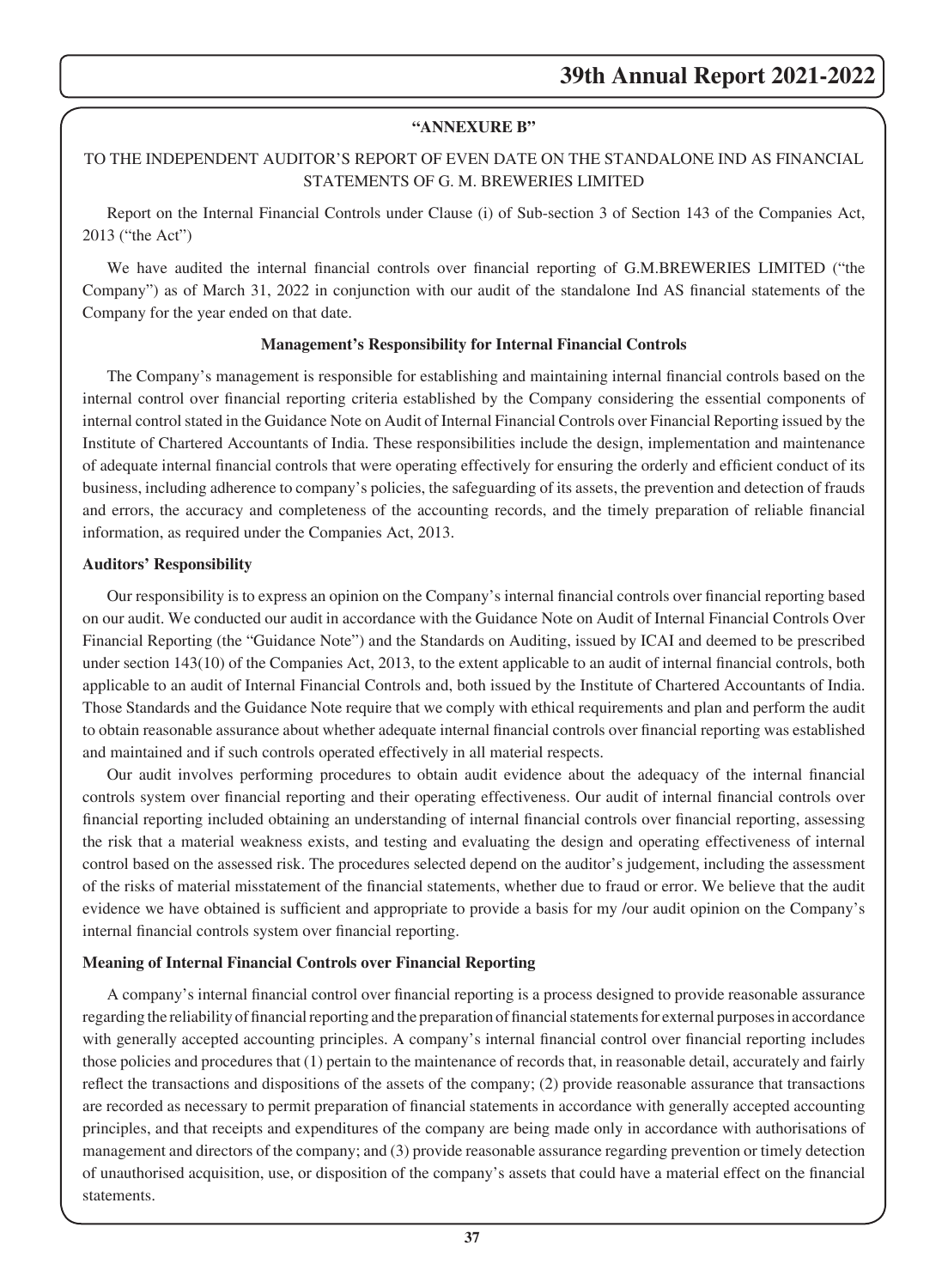## **Inherent Limitations of Internal Financial Controls over Financial Reporting**

Because of the inherent limitations of internal financial controls over financial reporting, including the possibility of collusion or improper management override of controls, material misstatements due to error or fraud may occur and not be detected. Also, projections of any evaluation of the internal financial controls over financial reporting to future periods are subject to the risk that the internal financial control over financial reporting may become inadequate because of changes in conditions, or that the degree of compliance with the policies or procedures may deteriorate.

# **Opinion**

In our opinion, the Company has, in all material respects, an adequate internal financial controls system over financial reporting and such internal financial controls over financial reporting were operating effectively as at March 31, 2022, based on the internal control over financial reporting criteria established by the Company considering the essential components of internal control stated in the Guidance Note on Audit of Internal Financial Controls over Financial Reporting issued by the Institute of Chartered Accountants of India

For Priti V.Mehta & Company Chartered Accountants Firm's Registration No.129568W

Priti V.Mehta Proprietor

Membership No. 130514

Mumbai April 12th, 2022

UDIN : 22130514AGVZWU6950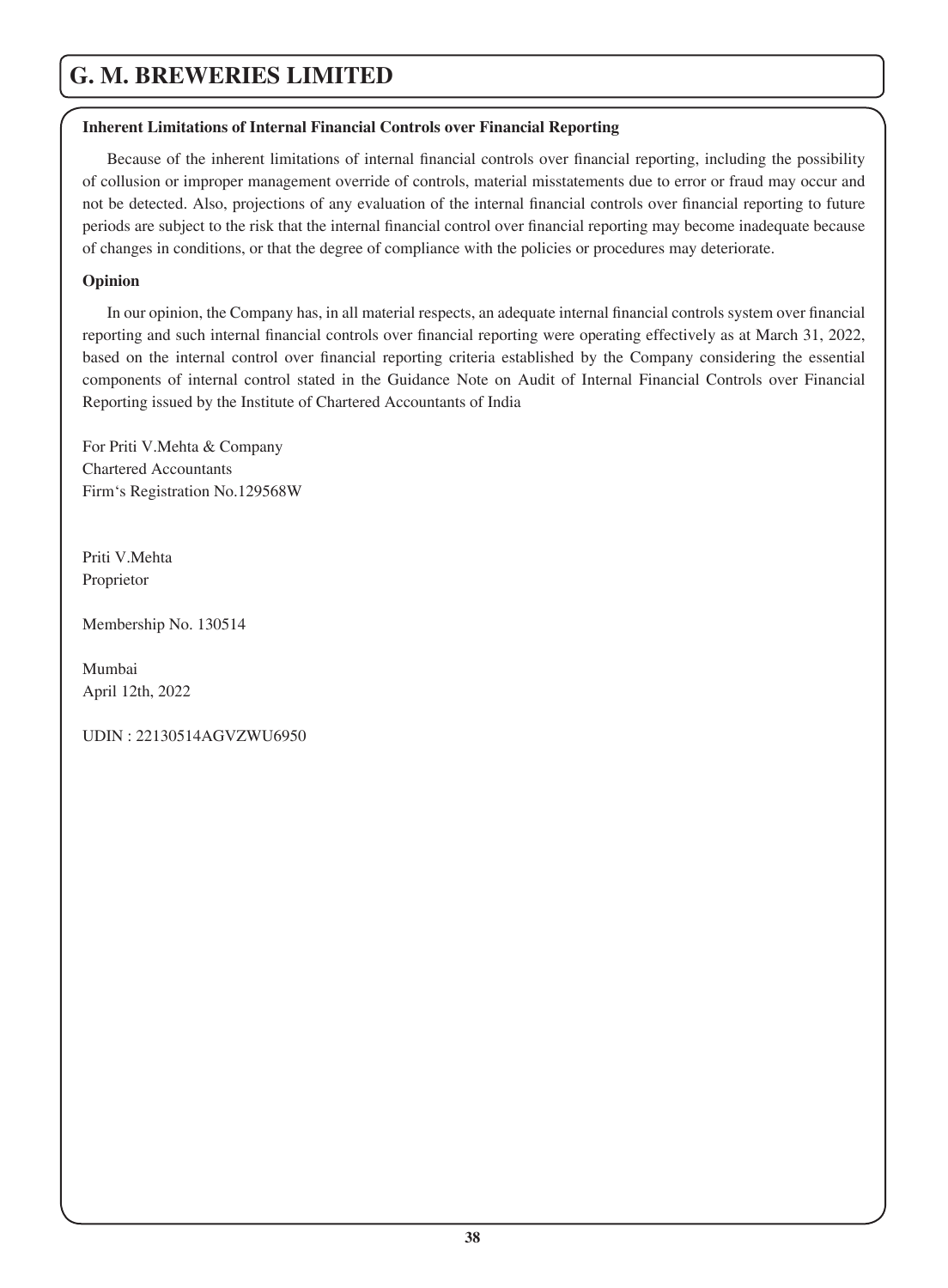# **CERTIFICATE OF CHIEF EXECUTIVE OFFICER AND CHIEF FINANCIAL OFFICER ON CORPORATE GOVERNANCE**

The Board of Directors

M/s. G.M.Breweries Limited

We have reviewed the financial statements and the cash flow statement of G.M.Breweries Limited for the financial year 2021-22 and certify that:

- a) These statements to the best of our knowledge and belief:
	- I. Do not contain any materially untrue statements or omit any material facts or contain statements that might be misleading:
	- II. Present a true and fair view of the Company's affairs and are in compliance with existing accounting standards, applicable laws and regulations.
- b) To the best of our knowledge and belief, there are no transactions entered into by the Directors and Senior Management Personnel during the year, which are fraudulent, illegal or violative of the Company's Code of Conduct.
- c) We accept responsibility for establishing and maintaining internal controls for financial reporting and have evaluated the effectiveness of the internal control systems of the Company for such reporting. We have disclosed to the Auditors and the Audit Committee, deficiencies, if any, in the design or operation of such internal controls, of which we are aware of and the steps taken and/or proposed to be taken to rectify these deficiencies.
- d) We have also indicated to the Auditors and the Audit Committee.
	- (i) Significant changes in Internal Controls with respect to financial reporting during the year.
	- (ii) Significant changes in accounting policies during the Year and these have been disclosed in the notes to the financial statements.
- e) To the best of our knowledge and belief, there are no instances of significant fraud involving either the management or employees having a significant role in the Company's internal control systems with respect to financial reporting.

Jimmy Almeida S.Swaminathan Chairman & Managing Director Chief Financial Officer

Mumbai April 12, 2022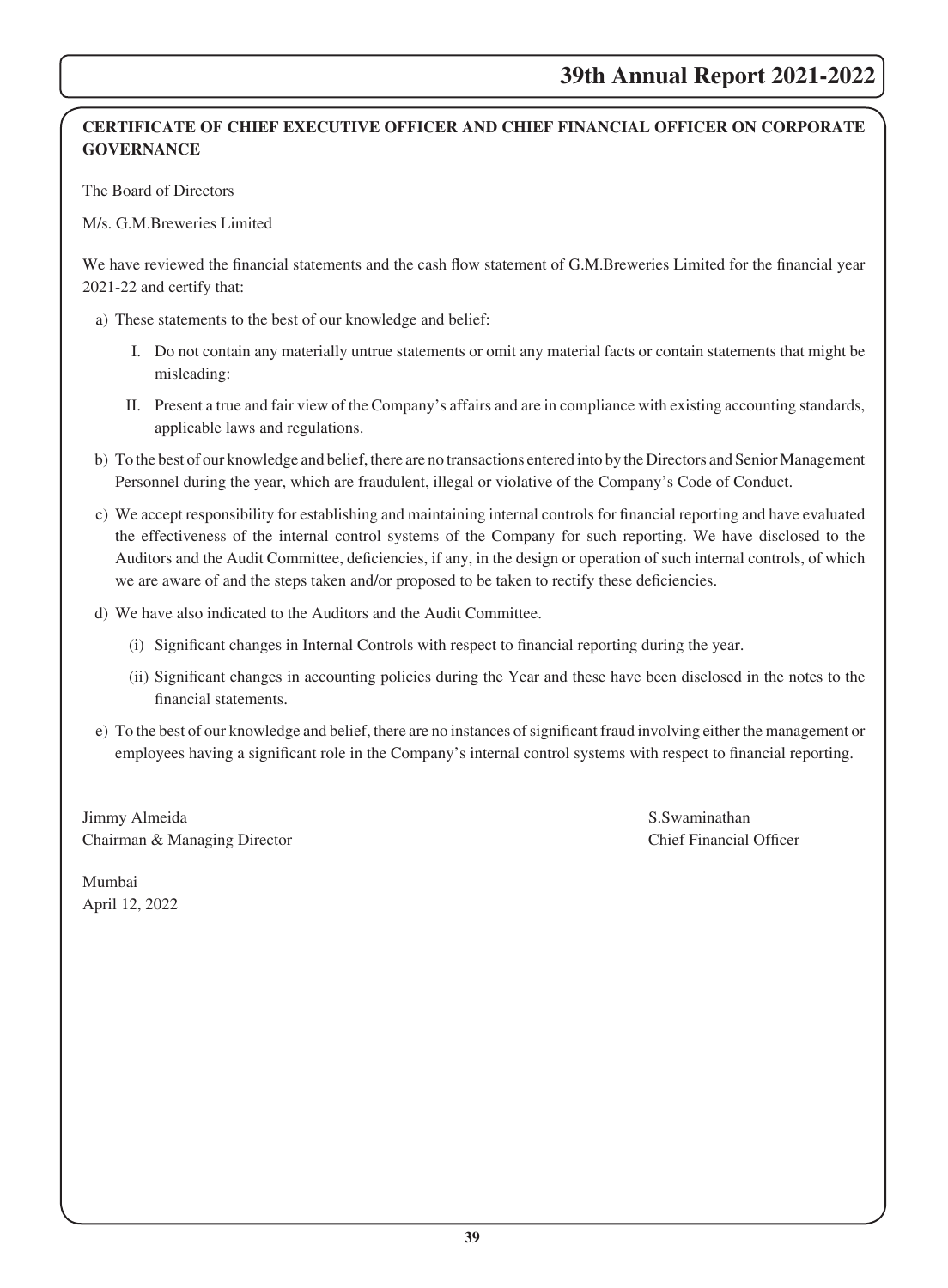# **AUDITORS' COMPLIANCE CERTIFICATE ON CORPORATE GOVERNANCE**

### **The Members of G.M.Breweries Limited.**

We have examined the compliance of conditions of Corporate Governance by G.M.Breweries Limited for the year ended March 31, 2022 stipulated in Chapter IV of SEBI( Listing Obligations & Disclosure Requirements) Regulations, 2015 pursuant to the Listing Agreement of the said company with stock exchanges.

The Compliance of condition of Corporate Governance is the responsibility of the Management. Our examination was limited to the procedures and implementation thereof, adopted by the Company to ensure Compliance with the condition of Corporate Governance. It is neither an audit nor an expression of an opinion on the financial statements of the Company.

In our opinion and to the best of our information and according to the explanations given to us, we certify that the Company has fully complied with all the mandatory conditions of Corporate Governance as stipulated in Chapter IV of SEBI( Listing Obligations & Disclosure Requirements) Regulations, 2015 pursuant to the Listing Agreement of the said company with stock exchanges.

For Priti V. Mehta & Company Chartered Accountants Firm Registration No. 129568W

Priti V. Mehta Proprietor Membership No: 130514 Mumbai April 12, 2022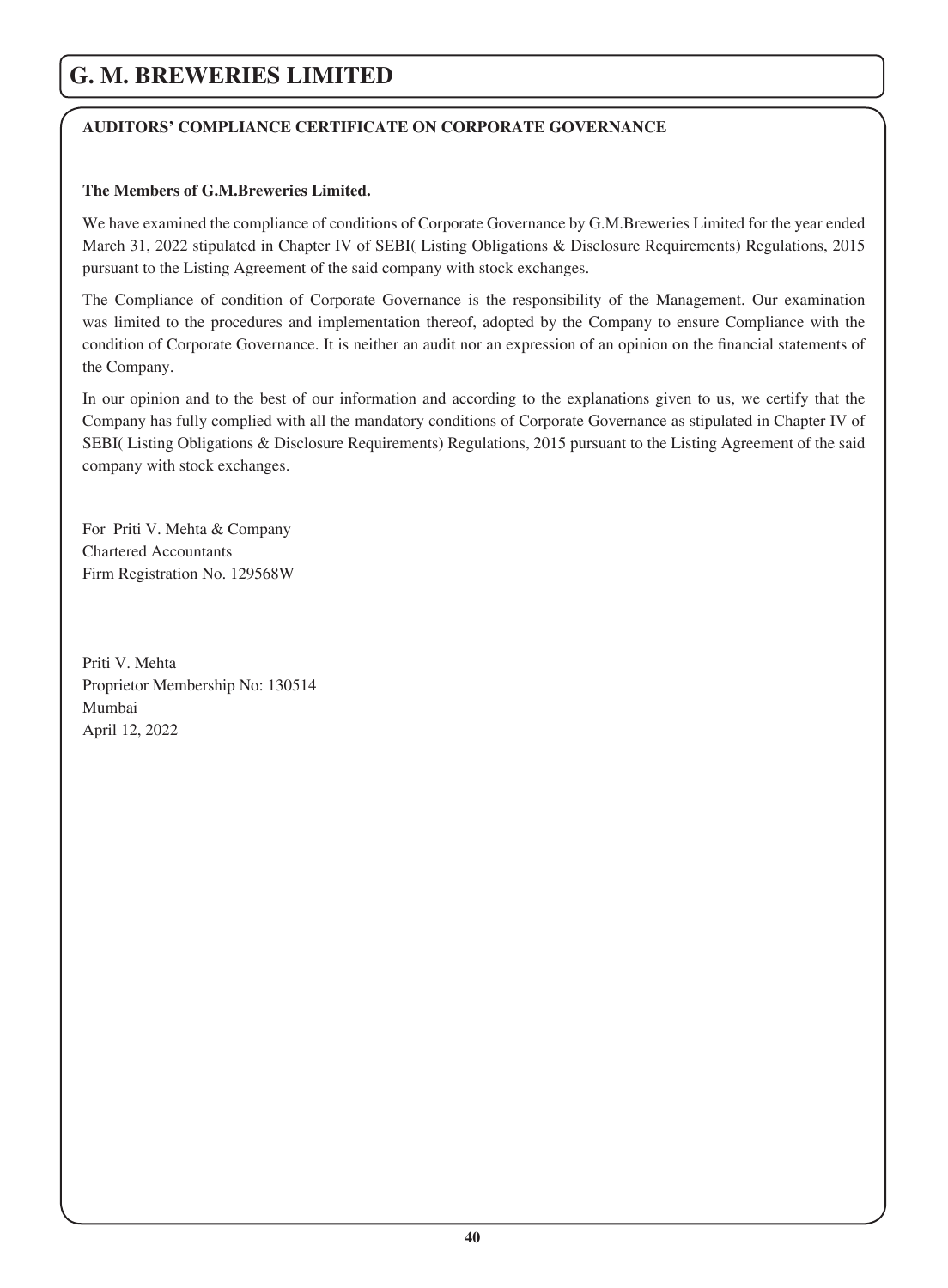# **CORPORATE GOVERNANCE:**

### **1. PHILOSOPHY:**

The Company's philosophy on Corporate Governance has been developed with a tradition of fair and transparent governance even before they were mandated by the legislation. Transparency, integrity, professionalism and accountability - based values form the basis of the Company's philosophy for Corpo¬rate Governance. The Company believes that good Corporate Governance is a continuous process and strives to improve the Corporate Governance practices to meet shareholder's expectations. Your company has fulfilled all the existing guidelines prescribed by the Securities and Exchange Board of India (SEBI) in chapter IV read with schedule V of SEBI( Listing Obligations and Disclosure requirements) Regulations, 2015.

### **2. BOARD OF DIRECTORS:**

| <b>Name of The</b>     | <b>Category of Directorship</b>                     | No. of Directorship in   | No. of shares   |
|------------------------|-----------------------------------------------------|--------------------------|-----------------|
| <b>Director</b>        |                                                     | other public Limited/    | of held         |
|                        |                                                     | <b>Private Companies</b> |                 |
| Mr. Jimmy Almeida      | Promoter – Executive (Chairman & Managing Director) |                          | 1,12,88,163     |
| Mrs. Jyoti J. Almeida  | Promoter – Executive (Whole Time Director)          |                          | 3,63,722        |
| Mr. Kiran Y. Parashare | Executive (Non Independent Director)                | Nil                      | Nil             |
| Mr. Paresh N. Trivedi  | Non-Executive (Independent Director)                | 5                        | 13,669          |
| Mr. Dilip J. Diwan     | Non-Executive (Independent Director)                | Nil                      | N <sub>il</sub> |
| Mr. Shantilal V.Haria  | Non-Executive (Independent Director)                | $\mathfrak{D}$           | Nil             |
| Ms. Shivani Soni       | Non-Executive (Independent Director)                | Nil                      | N <sub>il</sub> |
| Mrs. Urmi Shah         | Non-Executive (Independent Director)                | Nil                      | N <sub>il</sub> |

a) Composition, Category of Directors and their other directorship as on March 31, 2022.

Note: Shri. Jimmy Almeida, Smt. Jyoti Almeida and Shri. Kiran Parashare are related to each other

b) Number of Board Meetings

During the year ended March 31, 2022, four Board Meetings were held on April 06, July 27, October 12, 2021, & January 07, 2022.

c) Directors' attendance record:

| Name of The Director     | Board Meetings Attended during the year | Whether attended Last AGM |
|--------------------------|-----------------------------------------|---------------------------|
| Shri. Jimmy Almeida      | 4                                       | <b>YES</b>                |
| Smt. Jyoti Jimmy Almeida | 4                                       | YES                       |
| Shri, Kiran Y. Parashare | 4                                       | <b>YES</b>                |
| Shri. Paresh N Trivedi   | 4                                       | <b>YES</b>                |
| Shri. Dilip J. Diwan     | 4                                       | <b>YES</b>                |
| Shri. Shantilal V.Haria  | 4                                       | <b>YES</b>                |
| Smt. Urmi Shah           | $\overline{4}$                          | YES                       |
| Kum. Shivani Soni        | 4                                       | YES                       |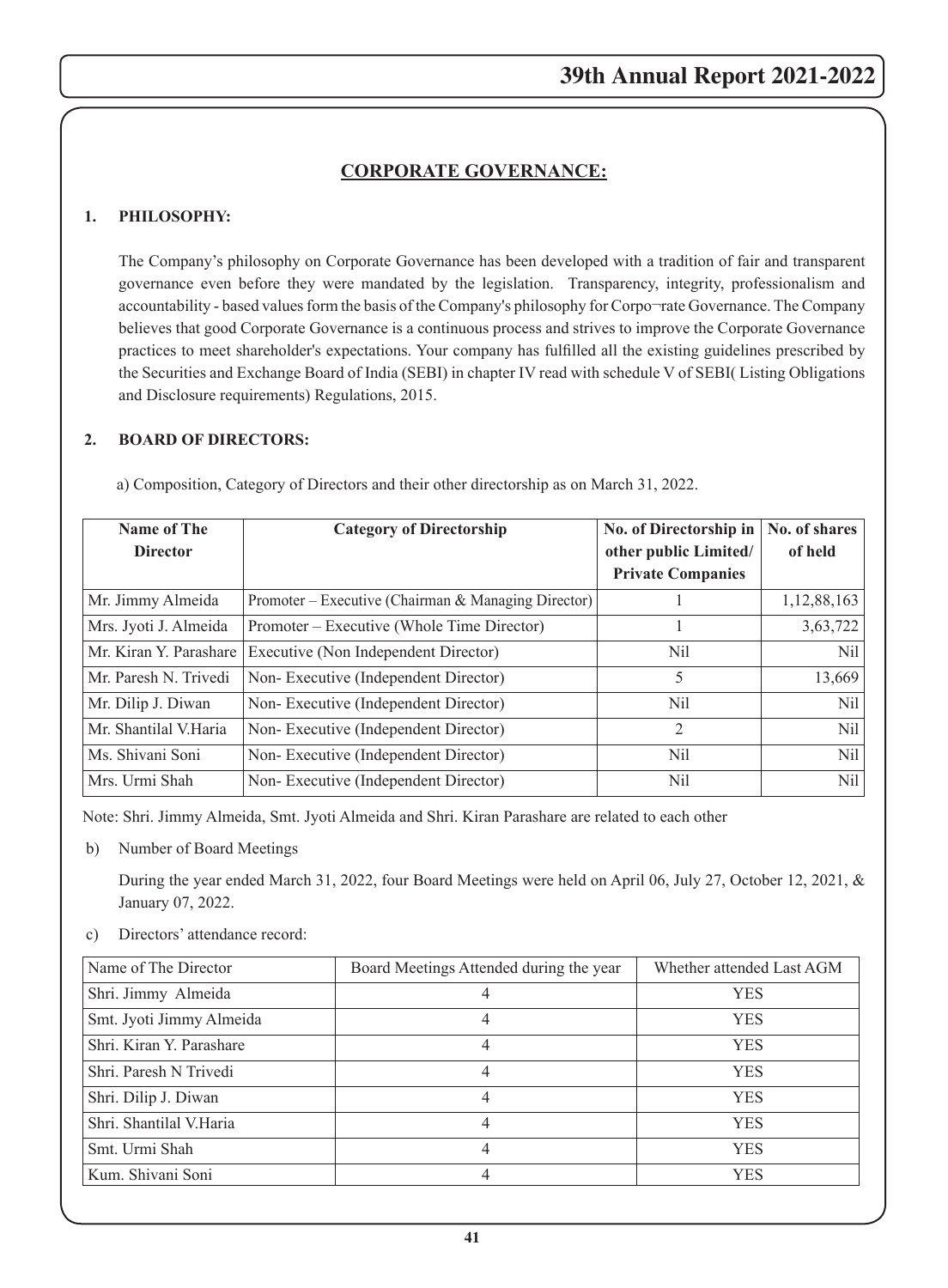# **3. COMMITTEES OF THE BOARD**

### **a) Audit Committee**

i) Terms of Reference :

Apart from all the matters provided in regulation 18 of SEBI( Listing obligations and disclosure requirements) Regulation, 2015 and section 177 of the Companies Act 2013, the Audit committee reviews reports of the internal auditor, meets statutory auditors as and when required and discusses their findings, suggestions, observations and other related matters. It also reviews major accounting policies followed by the company.

### ii) Composition:

The Audit committee presently consists of three independent directors, Shri. Dilip J. Diwan, Shri. Paresh N. Trivedi and Shri. Shantilal V.Haria. Shri. Dilip J. Diwan has been designated as chairman of the committee. The committee met 4 times during the financial year ended March 31, 2022. The attendance record of the members at the meeting were as follows

| Name of The Member | Designation | No of Meetings Attended |
|--------------------|-------------|-------------------------|
| Dilip J. Diwan     | Chairman    |                         |
| Paresh N. Trivedi  | Member      |                         |
| Shantilal V. Haria | Member      |                         |

## **b) Nomination & Remuneration Committee and policy :**

The nomination  $\&$  remuneration committee for nomination  $\&$  remuneration of executive directors presently consists of five independent Directors viz. Shri. Dilip J. Diwan, Shri. Paresh N. Trivedi , Shri. Shantilal V.Haria, Smt. Urmi Shah & Kum. Shivani Soni. Shri. Dilip J. Diwan is the chairman.

| Name of The Member | Designation |
|--------------------|-------------|
| Dilip J. Diwan     | Chairman    |
| Paresh N. Trivedi  | Member      |
| Shantilal V.Haria  | Member      |
| Urmi Shah          | Member      |
| Shivani Soni       | Member      |
|                    |             |

The committee met 2 times during the financial year ended March 31, 2022. The attendance record of the members at the meeting were as follows

| Name of The Member | Designation | No of meetings attended |
|--------------------|-------------|-------------------------|
| Dilip J. Diwan     | Chairman    |                         |
| Paresh N. Trivedi  | Member      |                         |
| Shantilal V.Haria  | Member      |                         |
| Urmi Shah          | Member      |                         |
| Shivani Soni       | Member      |                         |

The details of remuneration for the year ended March 31, 2022 to the Executive Directors are as follows

| Name            | Designation                   | Remuneration   |
|-----------------|-------------------------------|----------------|
| Jimmy Almeida   | Chairman & Managing Director  | 166.50Lakhs    |
| Jyoti Almeida   | Whole Time Executive Director | $122.10$ Lakhs |
| Kiran Parashare | Whole Time Executive Director | 27.75 Lakhs    |

The Company has paid sitting fees of Rs 20,000/- per meeting to Non-Executive Directors during the financial year 2021-22

## POLICY FOR SELECTION AND APPOINTMENT OF DIRECTORS AND THEIR REMUNERATION.

The Nomination and Remuneration (N&R) Committee has adopted a Charter which, inter alia, deals with the manner of selection of Board of Directors and CEO & Managing Director and their remuneration. This Policy is accordingly derived from the said Charter.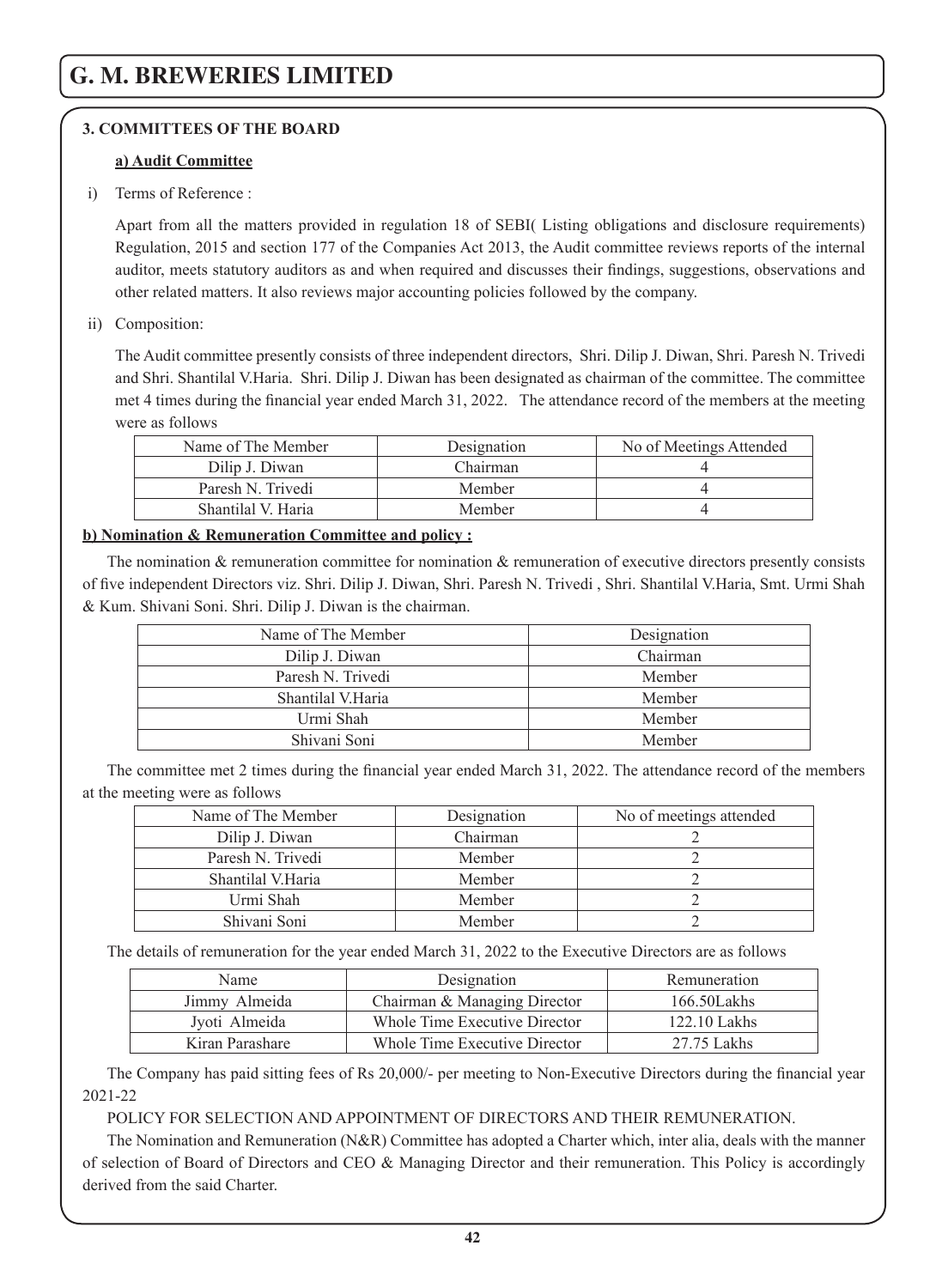Criteria of selection of Non Executive Directors

The Non Executive Directors shall be of high integrity with relevant expertise and experience so as to have a diverse Board with Directors having expertise in the fields of manufacturing, marketing, finance, taxation, law, governance and general management.

In case of appointment of Independent Directors, the N&R Committee shall satisfy itself with regard to the independent nature of the Directors vis-à-vis the Company so as to enable the Board to discharge its function and duties effectively.

The N&R Committee shall ensure that the candidate identified for appointment as a Director is not disqualified for appointment under Section 164 of the Companies Act, 2013.

The N&R Committee shall consider the following attributes / criteria, whilst recommending to the Board the candidature for appointment as Director.

i. Qualification, expertise and experience of the Directors in their respective fields;

ii. Personal, Professional or business standing;

iii. Diversity of the Board.

In case of re-appointment of Non Executive Directors, the Board shall take into consideration the performance evaluation of the Director and his engagement level.

### Remuneration

The Non Executive Directors shall be entitled to receive remuneration by way of sitting fees for participation in the Board meetings.

A Non Executive Director shall be entitled to receive sitting fees for each meeting of the Board attended by him, of such sum as may be approved by the Board of Directors within the overall limits prescribed under the Companies Act, 2013 and The Companies (Appointment and Remuneration of Managerial Personnel) Rules, 2014;

CEO & Managing Director - Criteria for selection / appointment

For the purpose of selection of the CEO & MD, the N&R Committee shall identify persons of integrity who possess relevant expertise, experience and leadership qualities required for the position and shall take into consideration recommendation, if any, received from any member of the Board.

The Committee will also ensure that the incumbent fulfills such other criteria with regard to age and other qualifications as laid down under the Companies Act, 2013 or other applicable laws.

Remuneration for the CEO & Managing Director

At the time of appointment or re-appointment, the CEO & Managing Director shall be paid such remuneration as may be mutually agreed between the Company (which includes the N&R Committee and the Board of Directors) and the CEO & Managing Director within the overall limits prescribed under the Companies Act, 2013.

The remuneration shall be subject to the approval of the Members of the Company in General Meeting.

The remuneration of the CEO & Managing Director comprises only of fixed component. The fixed component comprises salary, allowances, perquisites, amenities and retiral benefits.

Remuneration Policy for the Senior Management Employees

In determining the remuneration of the Senior Management Employees (i.e. KMPs and Executive Committee Members) the N&R Committee shall ensure the relationship of remuneration and performance benchmark is clear.

The Managing Director will carry out the individual performance review based on the standard appraisal matrix and shall take into account the appraisal score card and other factors mentioned herein-above, whilst recommending the annual increment and performance incentive to the N&R Committee for its review and approval.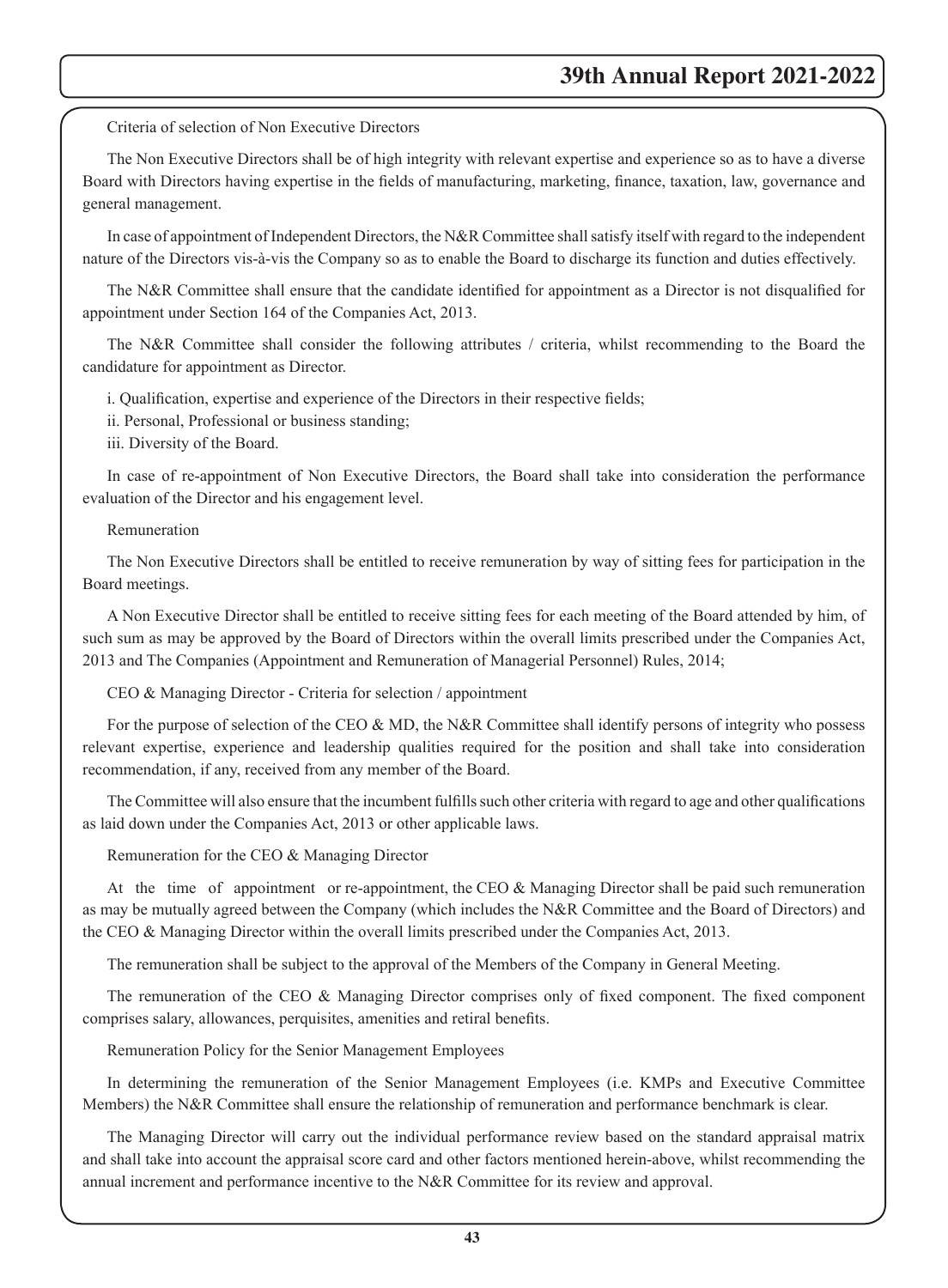### **c) Stakeholders relationship Committee :**

During the year 2021-22 the Stakeholders relationship committee that also acts as Share Transfer Committee met 4 times.

The attendance at the Shareholders/Investors Grievance Committee is given below

| Name of The Member        | No. of Meetings Held | No. of Attended |
|---------------------------|----------------------|-----------------|
| Dilip J. Diwan, Chairman  |                      |                 |
| Jyoti J. Almeida, Member  |                      |                 |
| Paresh N. Trivedi, Member |                      |                 |

During the year 2021-22, 3 complaints were received from shareholders and investors. All the complaints have generally been resolved to the satisfaction of the complainants except for disputed cases and sub-judice matters, if any, which would be solved on final disposal by the courts/ forums where they are pending.

### **d) CORPORATE SOCIAL RESPONSIBILTY (CSR) COMMITTEE:**

As required under section 135 of the Companies Act, 2013 the company has formed a CSR committee consisting of the following members.

| Name of The Member | Designation |
|--------------------|-------------|
| Paresh N. Trivedi  | Chairman    |
| Dilip Diwan        | Member      |
| Shantilal Haria    | Member      |
| Urmi Shah          | Member      |
| Shivani Soni       | Member      |
|                    |             |

The committee met 2 times during the financial year ended March 31, 2022.The attendance record of the members at the meeting were as follows

| Name of The Member | Designation | No of meetings attended |
|--------------------|-------------|-------------------------|
| Paresh N. Trivedi  | Chairman    |                         |
| Dilip Diwan        | Member      |                         |
| Shantilal Haria    | Member      |                         |
| Urmi Shah          | Member      |                         |
| Shivani Soni       | Member      |                         |

### **e) PERFORNAMCE EVALUATION COMMITTEE**

The company has formed a performance evaluation committee consisting of the following members.

| Name of The Member | Designation |  |
|--------------------|-------------|--|
| Paresh N. Trivedi  | Chairman    |  |
| Dilip J. Diwan     | Member      |  |
| Jyoti J. Almeida   | Member      |  |
| Shantilal Haria    | Member      |  |

The committee met 2 times during the financial year ended March 31, 2022. The attendance record of the members at the meeting were as follows

| Name of The Member | Designation | No of meetings attended |
|--------------------|-------------|-------------------------|
| Paresh N. Trivedi  | Chairman    |                         |
| Dilip J. Diwan     | Member      |                         |
| Jyoti J. Almeida   | Member      |                         |
| Shantilal Haria    | Member      |                         |

Pursuant to the provisions of the Companies Act, 2013 and, the Board has carried out the annual performance evaluation of its own performance, the Directors individually as well as the evaluation of the working of its Audit, Appointment and Remuneration Committees. A structured questionnaire was prepared after taking into consideration inputs received from the Directors, covering various aspects of the Board' functioning such as adequacy of the composition of the Board and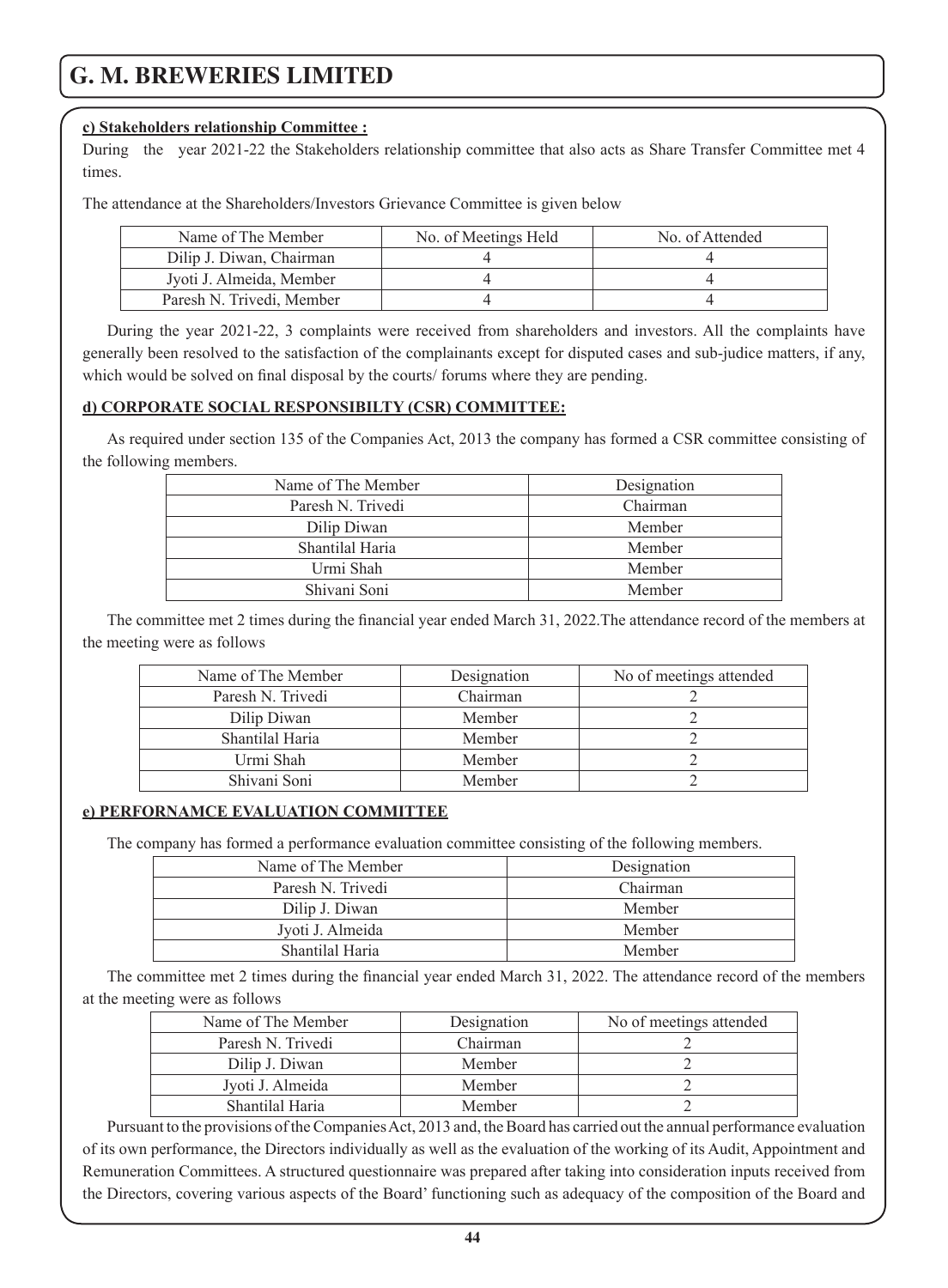its Committees, Board culture, execution and performance of specific duties, obligations and governance.

A separate exercise was carried out to evaluate the performance of individual Directors including the Chairman of the Board, who were evaluated on parameters such as level of engagement and contribution, independence of judgement, safeguarding the interest of the Company and its minority shareholders etc. The performance evaluation of the Independent Directors was carried out by the entire Board. The performance evaluation of the Chairman and the Non Independent Directors was carried out by the Independent Directors who also reviewed the performance of the Secretarial Department. The Directors expressed their satisfaction with the evaluation process.

# **f) The company has formed a business risk evaluation/management committee consisting of the following members.**

| Name of The Member                       | Designation | No of meetings attended |
|------------------------------------------|-------------|-------------------------|
| Paresh N. Trivedi - Independent Director | Chairman    |                         |
| Dilip J. Diwan-Independent Director      | Member      |                         |
| Kiran Y. Parashare - executive Director  | Member      |                         |
| Shantilal Haria-Independent Director     | Member      |                         |

Business Risk Evaluation and Management is an ongoing process within the Organization. The Company has a robust risk management framework to identify, monitor and minimize risks as also identify business opportunities.

The objectives and scope of the Risk Management Committee broadly comprises:

- 1. Oversight of risk management performed by the executive management;
- 2. Reviewing the BRM policy and framework in line with local legal requirements and SEBI guidelines;
- 3. Reviewing risks and evaluate treatment including initiating mitigation actions and ownership as per a pre-defined cycle;
- 4. Defining framework for identification, assessment, monitoring, mitigation and reporting of risks.
- 5. Within its overall scope as aforesaid, the Committee shall review risks trends, exposure, and potential impact analysis and mitigation plan.

## **INDEPENDENT DIRECTORS MEETING :**

During the year under review, the Independent Directors met on July 27, 2021 and October12, 2021, inter alia, to discuss:

- 1. Evaluation of the performance of Non Independent Directors and the Board of Directors as a Whole;
- 2. Evaluation of the performance of the Chairman of the Company, taking into account the views of the Executive and Non Executive Directors.
- 3. Evaluation of the quality, content and timelines of flow of information between the management and the Board that is necessary for the Board to effectively and reasonably perform its duties.

All the independent Directors were present at the meeting.

Management discussion and analysis report forms part of this Annual Report

### **4. SHAREHOLDERS:**

### **a (i) Means of Communication :**

The Quarterly Un-Audited (Provisional) Results and the Annual Audited Financial results of the company are sent to the stock exchanges immediately after they are approved by the Board and are also published in one vernacular news paper viz. "Nava Shakti" and one English news paper viz. "Free Press Journal". They are also uploaded on the company's website www.gmbreweries.com. The results are published in accordance with the guidelines of the Stock Exchanges. (ii) In line with the exiting provisions of the Listing Agreement, the Company has created a separate e-mail address viz. investors complaints@gmbreweries.com to receive complaints and grievances of the investors.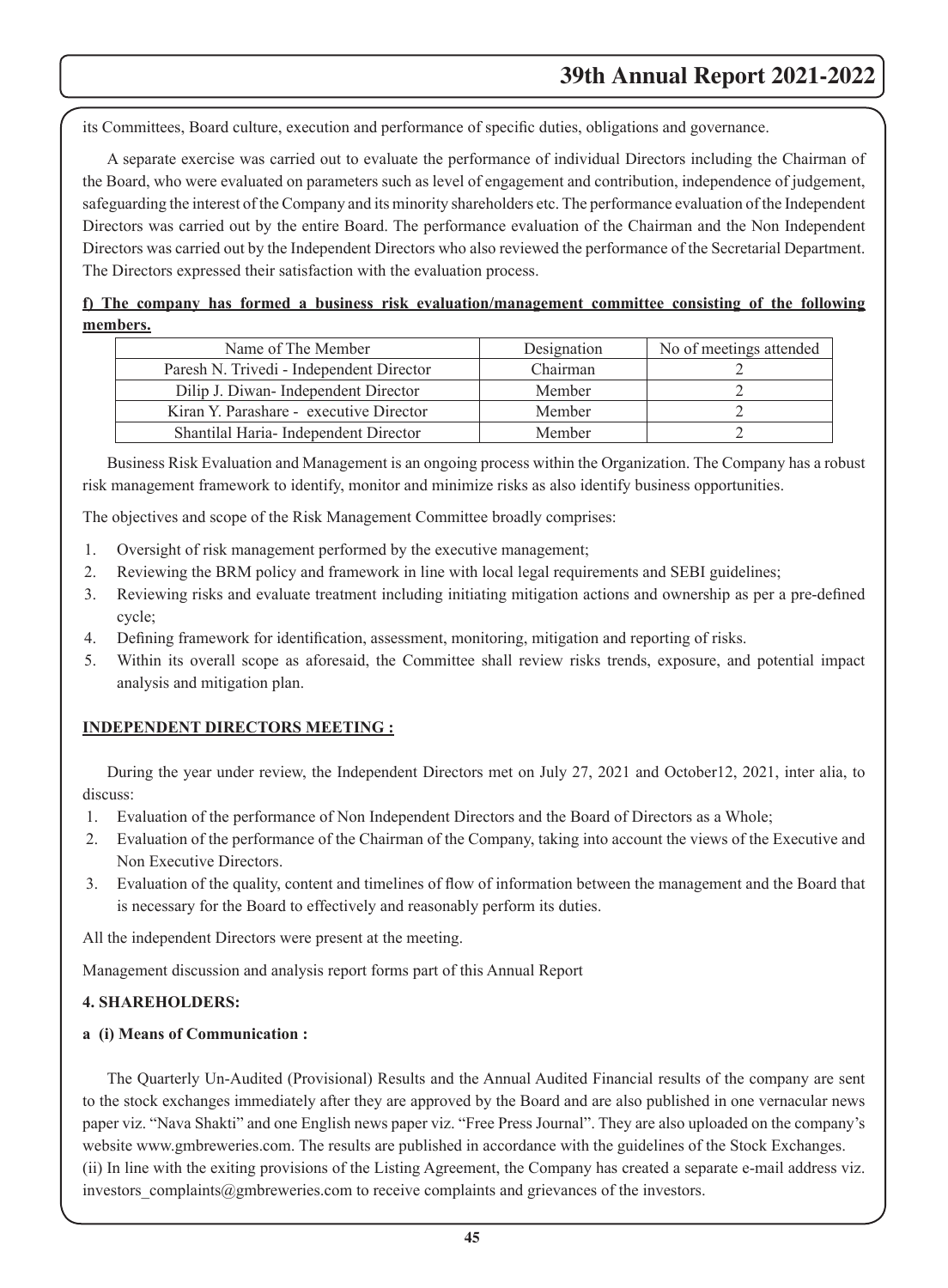# **b. Share Transfers Agents :**

M/s. Link Intime India Pvt Ltd.,247 Park,C-101, 1St Floor, LBS Marg, Vikhroli(W), Mumbai – 400083. Phone – 022- 49186000

## **c. Share Transfer System :**

All physical share transfers/transmissions & others are effected within 15 days of lodgment, subject to the documents being in order. The Board has delegated the authority for approval of transfer, transmission etc. to a committee comprising of two Non Executive Directors and one executive director. A summary of transfer/transmission of shares so approved by the committee is placed before the Board.

## **d. General Body Meetings :**

Details of last three Annual General Meetings are as under.

| Financial Year | Date             | Time       | Time Venue                                                      |  |
|----------------|------------------|------------|-----------------------------------------------------------------|--|
| $2020 - 21$    | $06-07-2021$     | 11.30 A M  | The meeting was conducted through video conferencing            |  |
| 2019-20        | $06 - 08 - 2020$ | 11.30 A.M. | The meeting was conducted through video conferencing            |  |
| 2018-19        | 14-05-2019       | 11.30 A.M  | Vows Banquet (Joshi's Kohinoor Hall), 3rd Flr, S. Veer Savarkar |  |
|                |                  |            | Marg, Prabhadevi, Mumbai – 400 025.                             |  |

## **e) Postal Ballot:**

For the year ended March 31, 2022 there have been no ordinary or special resolutions passed by the Company's Shareholders through postal ballot.

## **5. Additional shareholders information :**

### a) **Annual General Meeting**

**Date :** May 24, 2022

**Venue :** As the AGM will take place through video conferencing/other audio visual means the venue of AGM is not specified.

**Time :** 11.30 A.M.

## **b) Financial Calendar**

Financial Year: April 01 to March 31 for the financial year 2022-23, the tentative dates for declaration of Quarterly unaudited results will be by July 31, 2022, October 31, 2022, January 31, 2023 and April 30, 2023.

## **c) Dividend Payment Date :**

Dividend will be paid within 30 days of the approval of the same in the Annual General Meeting.

## **d) Listing in stock exchanges and stock codes**

The names of stock exchanges at which the equity shares are listed and respective stock codes are as under:

| Name of the stock Exchanges | <b>Stock Code No.</b> |
|-----------------------------|-----------------------|
| The Bombay stock Exchange   | 507488                |
| The National Stock Exchange | <b>GMBREW</b>         |

The ISIN number allotted to the company for demat of shares are as under.

## **NSDL : INE075D01018**

## **CDSL : INE075D01018**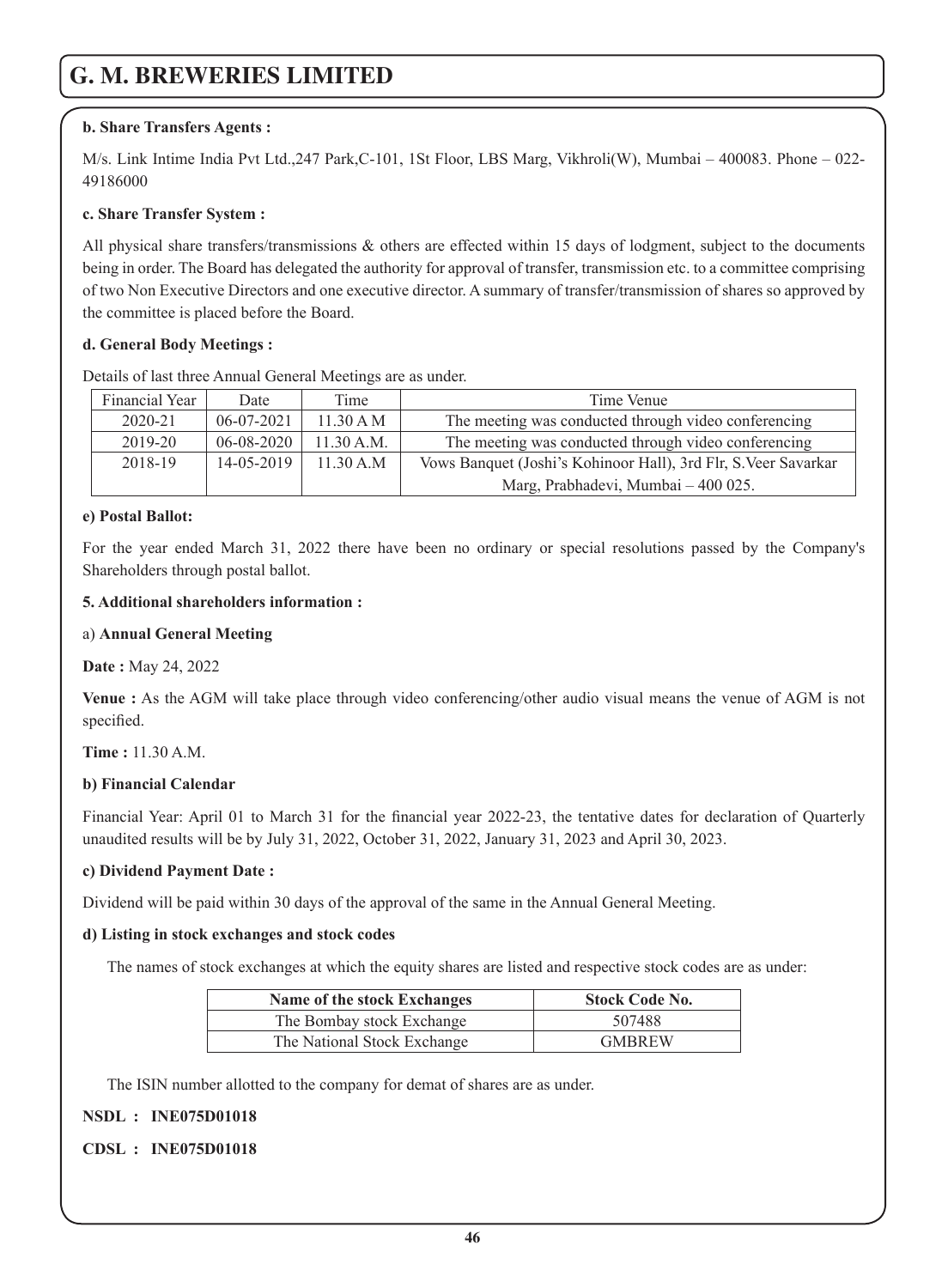# **e) Stock data :**

High/Low of Market price of Company's equity shares traded on the **Bombay Stock Exchange Ltd.** During the financial year ended on March 31, 2022 was as follows :

| <b>Month</b>     | High   | Low    |
|------------------|--------|--------|
| April 2021       | 481.10 | 370.00 |
| May 2021         | 444.00 | 393.00 |
| June 2021        | 654.00 | 425.10 |
| <b>July 2021</b> | 653.00 | 565.00 |
| August 2021      | 597.50 | 522.90 |
| September 2021   | 626.95 | 535.60 |
| October 2021     | 922.95 | 599.85 |
| November 2021    | 808.35 | 653.00 |
| December 2021    | 848.80 | 653.00 |
| January 2022     | 887.00 | 664.30 |
| February 2022    | 705.60 | 555.00 |
| March 2022       | 728.00 | 590.00 |

### **f) Stock data :**

High/Low of Market price of Company's equity shares traded on National Stock Exchange. During the financial year ended on March 31, 2022 was as follows :

| Month            | High   | Low    |
|------------------|--------|--------|
| April 2021       | 481.00 | 382.00 |
| May 2021         | 445.00 | 392.60 |
| June 2021        | 653.70 | 425.00 |
| <b>July 2021</b> | 653.00 | 565.00 |
| August 2021      | 597.70 | 522.50 |
| September 2021   | 628.25 | 536.00 |
| October 2021     | 923.00 | 605.00 |
| November 2021    | 810.00 | 650.00 |
| December 2021    | 849.05 | 663.00 |
| January 2022     | 887.85 | 666.00 |
| February 2022    | 705.55 | 561.05 |
| March 2022       | 729.40 | 589.55 |

### **g) Distribution of shareholding as on March 31, 2022.**

| Size Of holding  | No. Of Share | Percentage $(\% )$ | No. of Shares | Percentage $(\% )$ |
|------------------|--------------|--------------------|---------------|--------------------|
|                  | Holders*     |                    |               |                    |
| Up to $100$      | 23,990       | 81.2147            | 6,23,946      | 3.41               |
| 101 to 200       | 2,740        | 9.2759             | 4,49,586      | 2.46               |
| 201 to 500       | 1,569        | 5.3116             | 5,39,210      | 2.95               |
| 501 to 1000      | 710          | 2.4036             | 5,43,576      | 2.97               |
| 1001 to 5000     | 456          | 1.5437             | 9,23,935      | 5.06               |
| 5001 to 10000    | 40           | 0.1354             | 2,90,162      | 1.50               |
| 10001 to 100000  | 28           | 0.0948             | 7,00,815      | 3.93               |
| 100001 and above | 6            | 0.0203             | 1,42,06,308   | 77.72              |
| Total            | 29,539       | 100.00             | 1,82,77,538   | 100.00             |

\*The list of shareholders is non PAN based.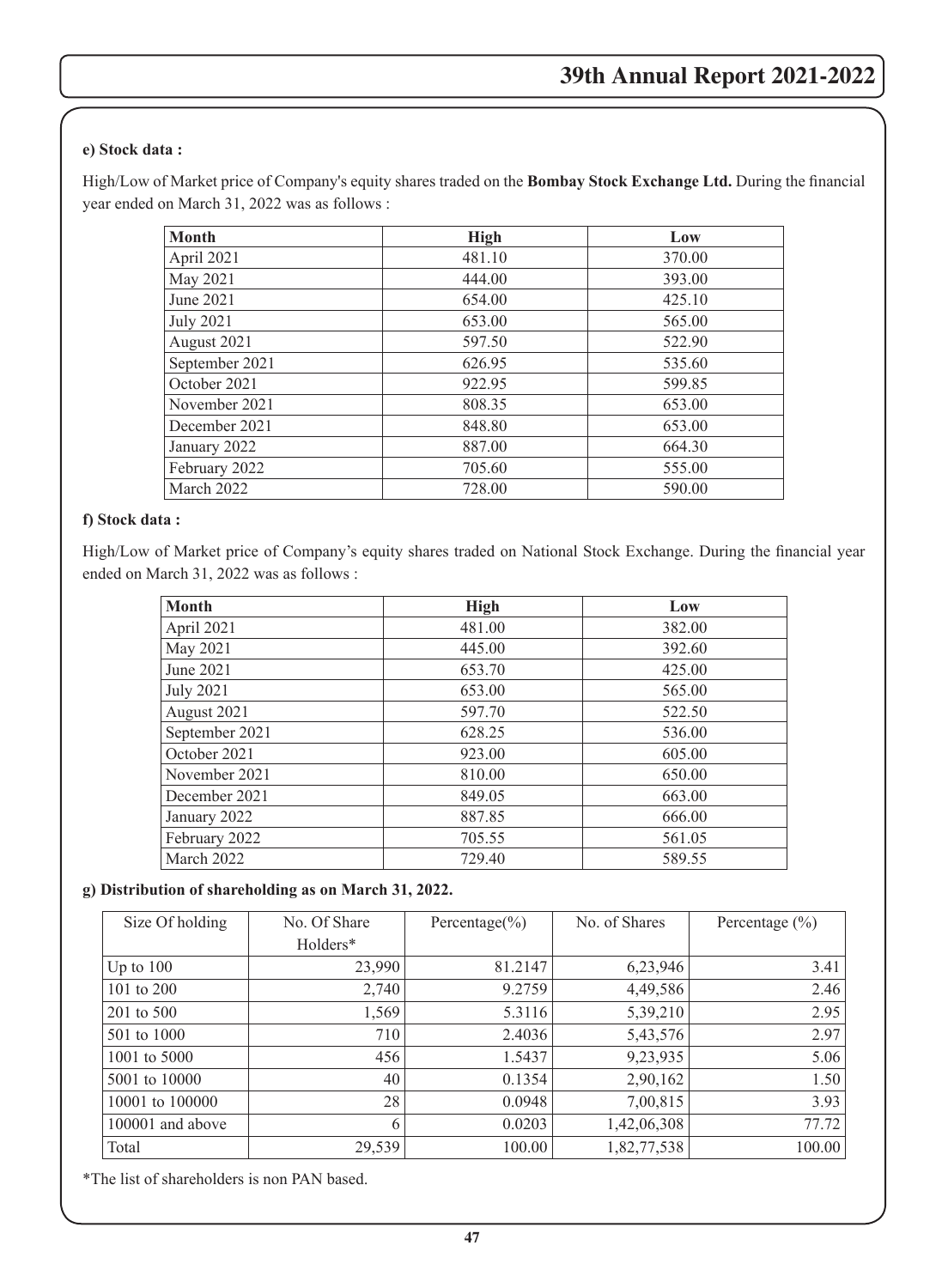# **Share Holding Pattern:**

| Sr. No. | Category                         | <b>No. of Shares</b> | % of Share Holding |
|---------|----------------------------------|----------------------|--------------------|
|         | Promoters                        | 1,36,04,123          | 74.43              |
|         | Residential individuals & others | 39,77,294            | 21.76              |
|         | Shares Transferred to IEPF       | 1,36,790             | 0.75               |
|         | Private Corporate Bodies         | 1,03,441             | 0.56               |
|         | NRI's and OCB                    | 1,16,267             | 0.64               |
|         | Clearing members                 | 29,698               | 0.16               |
|         | <b>FPI</b>                       | 3,09,925             | 1.70               |
|         | Total                            | 1,82,77,538          | 100.00             |

# **h) Shares held in physical and dematerialized form:**

As on March 31, 2022, 97.60 % of shares were held in dematerialized form and the rest in physical form.

# **i) Outstanding GDR's/ADR's/Warrant's/Convertible instruments and their impact on equity.**

NIL.

# **j) Plant Location**

Village Narangi, S.Veer Savarkar Marg, Virar (East) Dist Palghar- 401 305 Maharashtra State.

# **k) Address for correspondence**

Ganesh Niwas, Veer Savarkar Marg, Prabhadevi, Mumbai- 400 025 Telephone : 022- 24331150/51 E-Mail : investors\_complaints@gmbreweries.com Website : www.gmbreweries.com

## **l) Shares held in electronic form**

Shareholders holding shares in the electronic form may furnish their bank details, which they wish to incorporate on their dividend warrants, to their depository participants. As per the regulations of NSDL and CDSL the company is required to print the bank details on the dividend warrants, as furnished by these depositories to the Company.

## **6. Disclosures :**

The company has not entered into any transaction of a material nature with the Promoters, the Directors or the Management, their relatives etc. that may have any potential conflict with the interests of the company. The company has complied with the requirements of the stock exchanges, SEBI and other statutory authorities on all matters related to capital markets during the year under review.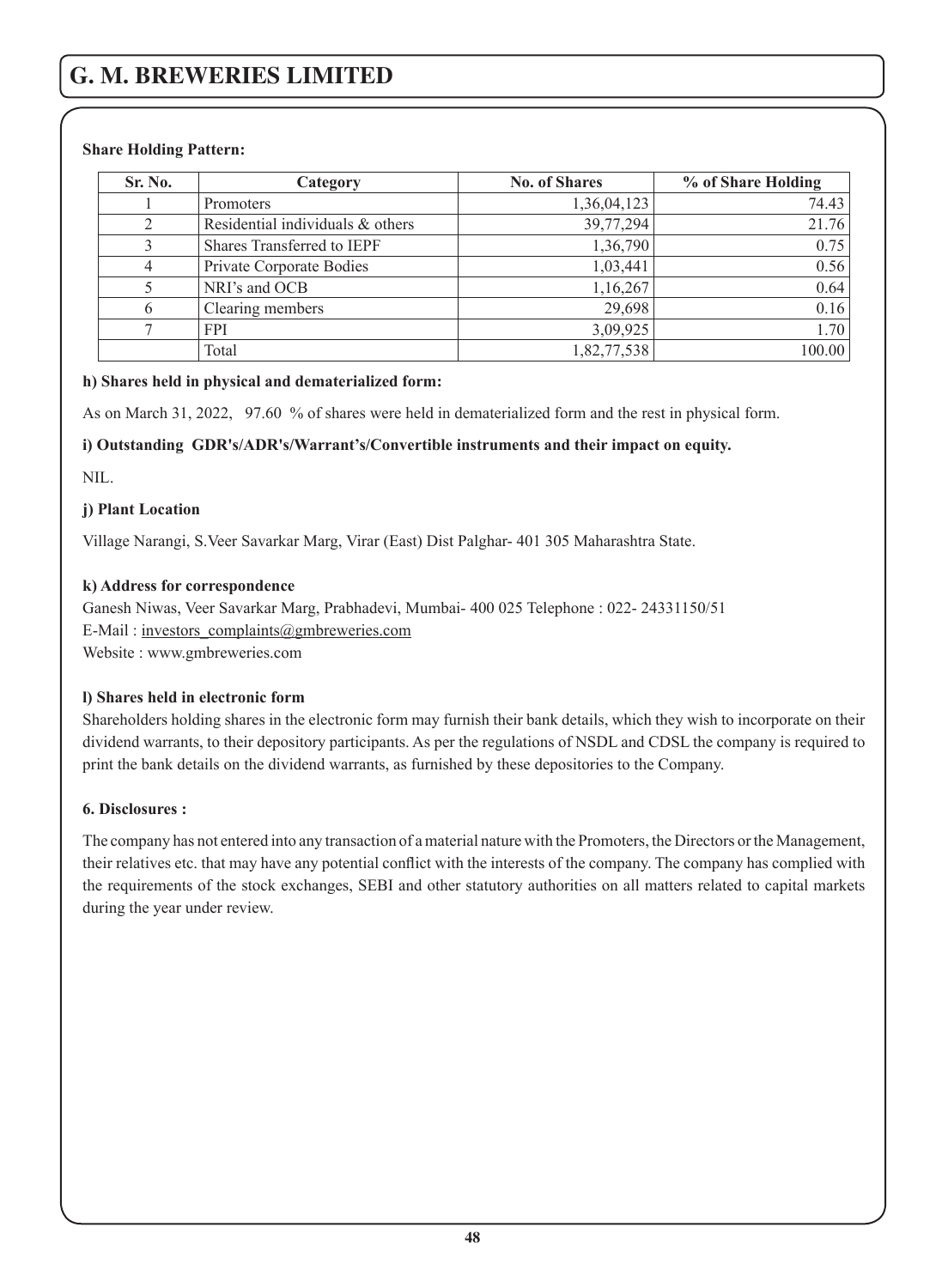## **MANAGEMENT DISCUSSION AND ANALYSIS REPORT**

Your Directors have pleasure in presenting the management discussion and analysis report for the year ended on March 31, 2022.

## **(A) INDUSTRY STRUCTURE AND DEVELOPMENT**

G.M.Breweries Limited (GMBL) is engaged in the manufacture of alcoholic liquor. Though the company has got the facility to blend and bottle both Indian made foreign liquor and country liquor, the concentration has been mainly on country liquor during this year also due to competitive market conditions in the IMFL segment. The Company has been making steady progress in the business of country liquor during the past five years.

Even though not much official statistics are available about the production of country liquor by various manufacturers, the data gathered from The State Excise Department shows that the company contributes about 25 to 30 % of the total Excise duty for country liquor in the whole of Maharashtra.

# **(B) OPPORTUNITIES, THREATS AND CONCERNS.**

The Company's products have been enjoying consistently good brand image and loyalty from the consumers for the past several years and the company enjoys virtual monopoly in country liquor in the districts of Mumbai, Thane & Palghar. It is the single largest manufacturer of country liquor in the State of Maharashtra. The company has capacity to process 13.76 crore bulk litres of country liquor per annum out of which only about 45.93% has been utilized last year. The compa¬ny is taking all possible steps to utilize the surplus capacity by extending its business to interior districts of Maharashtra taking advantage of its brand image.

Even though stringent steps have been taken by the various Government agencies, the parallel duty evaded market which eats into Company's market share as well as Government's revenue continues to be the main threat to the Company. The company continues to make representations at various levels of the Government to take effective steps to curb the illicit market in the interest of the industry, revenue of the state as well as the public health.

The Company has been facing difficulty also due to very high levels of taxation and frequent changes in laws. In fact the exorbitant rate of taxation is one of the factors, which breeds duty evasion. The high level of fluctuations in the prices of its main raw material namely Rectified Spirit and as well as acute shortage in the availability of Spirit are the constraints faced by the Company during the past several years. In the recent past company also faces the problem of exercise of concurrent and parallel jurisdiction by more than one government agency like the **State Excise Department, Legal Metrology Department and Food** and **Drugs Administration Department (FDA)** which are conflicting in nature.

To overcome the problem of shortage, wide price fluctuation and heavy breakages in glass bottles, the Company has started marketing all sizes of country liquor in PET bottles which has gained wide acceptance from the consumers. However, during the last year the company faced the problem of sudden spurt in the prices of PET bottles due to increase in petroleum prices in the international market and fluctuation in exchange rates. During the year under review about 92.14% of the company's total production & sale consisted of PET bottles.

The government of Maharashtra through a notification has banned use of PET bottles for filling alcoholic liquor with effect from April 01, 2016. Various trade bodies of the industry have filed writ petitions in the Hon. Bombay High Court challenging the legality of the notification. The Hon. Bombay High Court has admitted the writ petitions and granted interim stay in the matter. The stay is in force till date and the Hon. Bombay High Court has not passed the final judgment in the matter. As Company's all bottling lines have been designed to handle both glass and PET bottles final outcome in the matter will not have any impact on the manufacturing operations of the company.

Even though the pandemic situation is under control for the time being, there are apprehensions raised by the medical fraternity that it may resurface again. If such situation arises again the same may have adverse impact on the functioning /operations of the company.

All the forgoing factors are expected to have a serious impact on the business of the company during the current financial year and at this point it is not possible to quantify or gauge the impact as again it can not be forecasted when the complete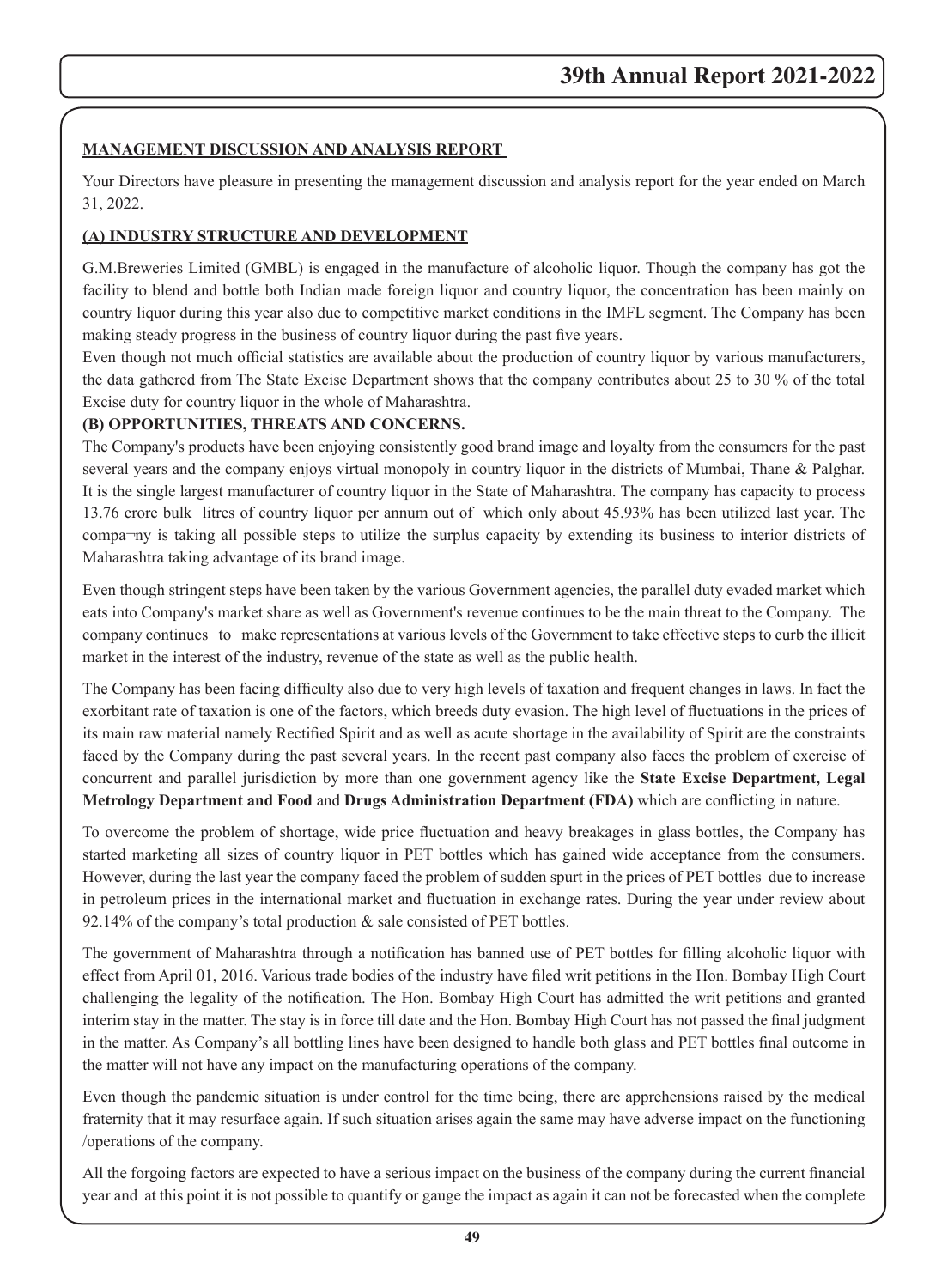normalcy will be restored.

# **(C) OUT LOOK**

Barring the aforesaid deterrents, the company does not foresee any major threats to its growth and market share in the coming years. The existing capacity should take care of the company's requirement at least for the next Five years and the Company does not foresee any technological obsolescence for its products.

# **(D) INTERNAL CONTROL SYSTEM AND THEIR ADEQUACY**

The Company has an independent department to carry out the internal audit and ensure that recording and reporting are adequate and proper, the internal controls exist in the system and that sufficient measures are taken to update the internal control system. The system also ensures that all transaction are appropriately authorised, recorded and reported. Exercises for safeguarding assets and protection against unauthorised use are undertaken from time to time. The company has also installed an extensive CCTV Surveillance system to cover the entire factory premises which is being upgraded on a regular basis. All these measures are continuously re-viewed by the management and as and when necessary improvements are effected.

# **(E) DISCUSSION ON FINANCIAL PERFORMANCE WITH RESPECT TO OPERATIONAL PERFORMANCE**

The financial performance during the year under reference has been reasonably good in all respects. The company could achieve respectable growth in terms of turnover as well as profits in spite of high prices of Raw Material and Packing **Materials** 

# **(F) CORPORATE SOCIAL RESPONSIBILITY.**

The company has fully complied with the mandatory norms prescribed for contributions towards corporate social responsibility.

# **(G) MATERIAL DEVELOPMENTS IN HUMAN RESOURCES/INDUSTRIAL RELATIONS FRONT, INCLUDING NUMBER OF PEOPLE EMPLOYED.**

As on March 31, 2022 the company had 169 permanent employees at its manufacturing plant and administrative office. The company recognizes the importance of human value and ensures that proper encouragement both moral and financial is extended to employees to motivate them.

The company has provided rent free accommodation to all its staff & workers adjacent to the factory premises of the company. The company enjoyed excellent relationship with workers and staff during the last year.

# **Cautionary Statement**

The statements in the "Management Discussion and Analysis Report" section describes the Company's objectives, projections, estimates, expectations and predictions, which may be "forward looking statements" within the meaning of the applicable laws and regulations. The annual results can differ materially from those expressed or implied, depending upon the economic and climatic conditions, Government policies and other incidental factors.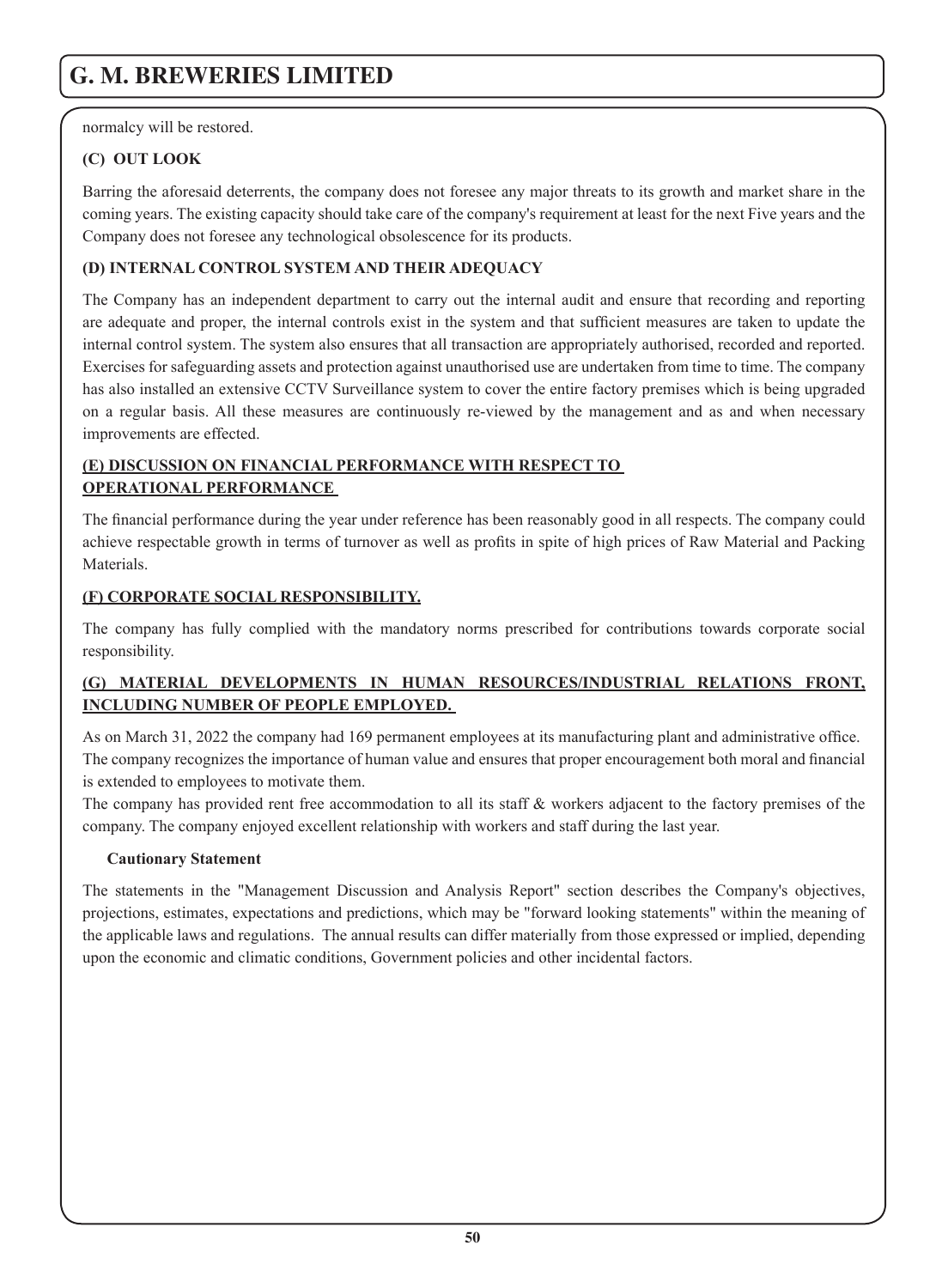## **BUSINESS RESPONSIBILITY REPORT**

### **Section A: General Information about the company**

|                | Corporate Identity Number (CIN) of the company           | L15500MH1981PLC025809                 |  |  |
|----------------|----------------------------------------------------------|---------------------------------------|--|--|
| $\mathfrak{D}$ | Nmae of the Company                                      | G M Breweries Limited                 |  |  |
| 3              | Registered Address                                       | Ground Floor, Ganesh Niwas, SVS Marg, |  |  |
|                |                                                          | Prabhadevi, Mumbai 400025             |  |  |
| $\overline{4}$ | Website                                                  | www.gmbreweries.com                   |  |  |
| 5              | E-mail ID                                                | investors complaints@gmbreweries.com  |  |  |
| 6              | Financial Year Reported                                  | April 2021- March 2022                |  |  |
| 7              | Sector that the company is engaged in                    | Alcoholic Beverages (Country Liquor)  |  |  |
| 8              | List of three key products that the company manufactures | Country Liquor                        |  |  |
| 9              | Total number of location where business activity is      | $2$ (Two)                             |  |  |
|                | undertaken by the company                                |                                       |  |  |
| 10             | Markets served by the company                            | Maharashtra                           |  |  |

### **Section B: Financial Details of Company**

| Paid up Capital                                                         | Rs.1827.75 lacs                      |
|-------------------------------------------------------------------------|--------------------------------------|
| <b>Total Turnover</b>                                                   | Rs.1,77,812.79                       |
| <b>Total Profit</b>                                                     | Rs. 9,335.59                         |
| Total Spending on Corporate Social Responsibility (CSR) as a percentage | 2.96%                                |
| of profit after tax $(\% )$                                             |                                      |
| List of activities in which expenditure in 4 above has been incurred    | Kindly refer to CSR report on page22 |

## **Section C: Other details**

| Does the Company have any subsidiary company                                      | Company does not have any subsidiary |
|-----------------------------------------------------------------------------------|--------------------------------------|
| Do the Subsidiary Company participate in the BR Initiatives of the parent         | Not Applicable                       |
| company? If yes, then indicate the number of such subsidiary Company              |                                      |
| Do any other entity/entities (e.g. suppliers, distributors etc.) that the Company | No                                   |
| does business with, participate in the BR initiatives of the Company? If yes,     |                                      |
| then indicate the percentage of such entity/entities? [Less than $30\%$ , $30$ -  |                                      |
| $60\%$ , More than $60\%$                                                         |                                      |

### **Section D: BR Information**

- 1. Details of the Director and BR responsible for implementation of the BR policy / policies
- a) Details of the Director responsible for implementation of the BR policy/policies and BR Head

| DIN Number       | 00111905                            |
|------------------|-------------------------------------|
| Name             | Jimmy Almeida                       |
| Designation      | Chairman & Managing Director        |
| Telephone Number | 022-24331150                        |
| e-mail ID        | Jimmy $a(\partial)$ gmbreweries.com |

### 2. Principle-wise (as per NVGs) BR Policy/policies

### (a) Details of Compliance

| N <sub>0</sub>             | <b>Ouestions</b>                   | P1 | P <sub>2</sub> | P3 | P4 | <b>P5</b> | P6 | P7 | P8 | P <sub>9</sub>                                              |
|----------------------------|------------------------------------|----|----------------|----|----|-----------|----|----|----|-------------------------------------------------------------|
|                            | Do you have a policy/ policies for |    |                |    |    |           |    |    |    | Yes, Company's Code of Conduct sets out the principle &     |
|                            | P1: Ethics, Bribery & Corruption   |    |                |    |    |           |    |    |    | practices that must be observed toward Business Partner and |
|                            | P2: Sustainability                 |    | Third Parties. |    |    |           |    |    |    |                                                             |
| P3: Treatment of Employees |                                    |    |                |    |    |           |    |    |    |                                                             |
|                            | P4: Stakeholders relation          |    |                |    |    |           |    |    |    |                                                             |
|                            | P5: Human Rights                   |    |                |    |    |           |    |    |    |                                                             |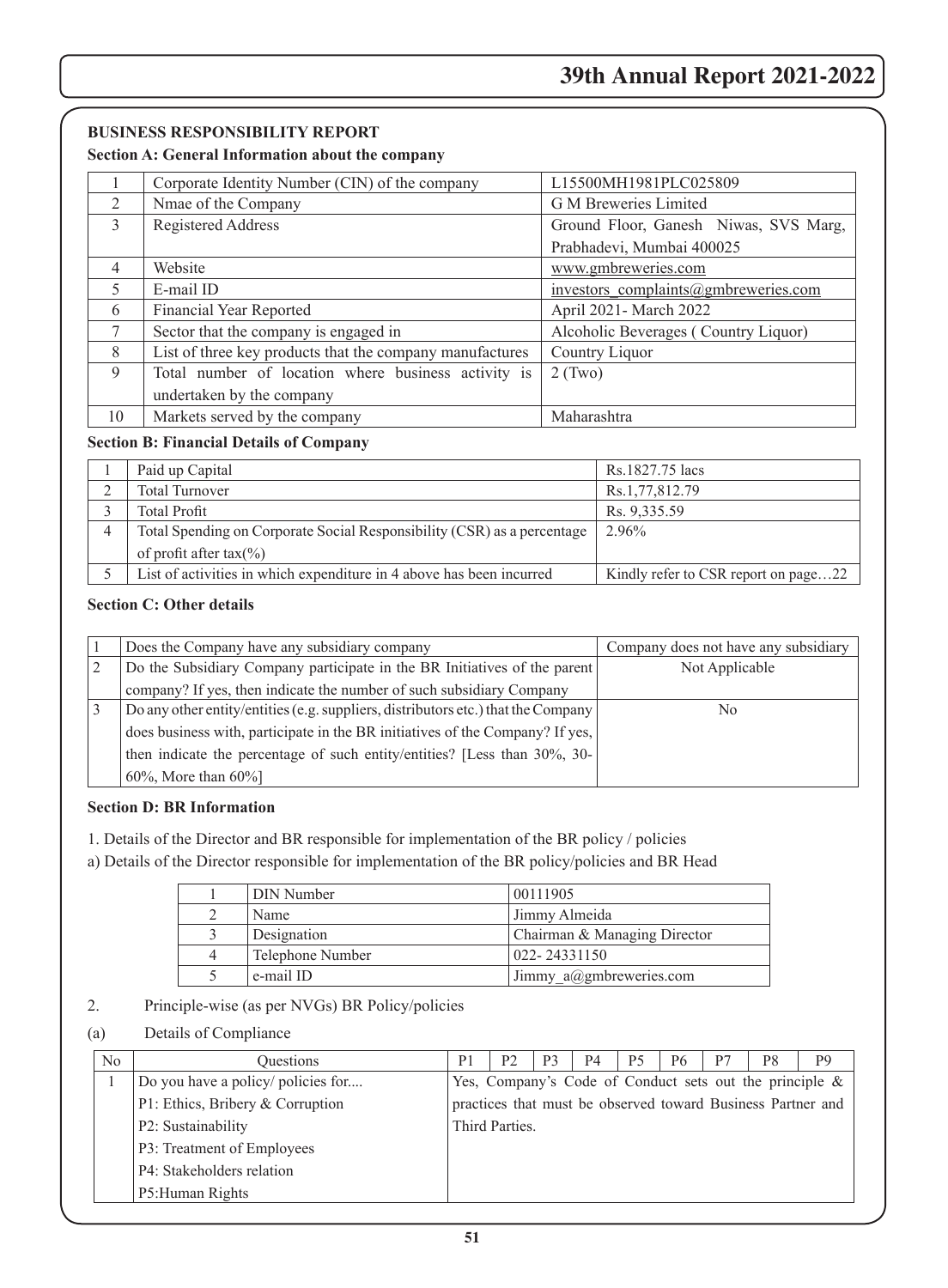|                | P6: Environment safety                           |                                                                    |  |  |  |
|----------------|--------------------------------------------------|--------------------------------------------------------------------|--|--|--|
|                | P7: Industry                                     |                                                                    |  |  |  |
|                | P8:CSR                                           |                                                                    |  |  |  |
|                | P9: Customer Excellence                          |                                                                    |  |  |  |
| $\overline{2}$ | Has the policy being formulated in consultation  | Yes, while formulating the policy documents, rights $\&$           |  |  |  |
|                | with the relevant stakeholders?                  | obligations of concerned stakeholders are analysed in view of      |  |  |  |
|                |                                                  | best Industry Practices.                                           |  |  |  |
| 3              | Does the policy conform to any national /        | Fairness, mutual respect and integrity are the cornerstones within |  |  |  |
|                | international standards? If yes, specify? (50    | the Company upon which our actions are based. The Company          |  |  |  |
|                | words)                                           | believes in benchmarking practices and global standards to the     |  |  |  |
|                |                                                  | best possible extent.                                              |  |  |  |
| $\overline{4}$ | Has the policy being approved by the Board?      | All Statutory Policies and Codes are adopted considering           |  |  |  |
|                | Is yes, has it been signed by MD/ owner/ CEO/    | prevailing Legal requirements and approvals of respective          |  |  |  |
|                | appropriate Board Director?                      | authority levels [Board of Directors, its Committees and           |  |  |  |
|                |                                                  | Company Management].                                               |  |  |  |
| 5              | Does the company have a specified committee      | Implementation mechanism of all the Policies & Codes is            |  |  |  |
|                | of the Board/ Director/ Official to oversee the  | presented to and reviewed by the respective authority levels       |  |  |  |
|                | implementation of the policy?                    | periodically.                                                      |  |  |  |
| 6              | Indicate the link for the policy to be viewed    | www.gmbreweries.com                                                |  |  |  |
|                | online?                                          |                                                                    |  |  |  |
| 7              | Has the policy been formally communicated to     | Yes, the policies are communicated to all the stakeholders.        |  |  |  |
|                | all relevant internal and external stakeholders? |                                                                    |  |  |  |
| 8              | Does the company have in-house structure to      | Yes, The company has in-house structure to implement the           |  |  |  |
|                | implement the policy/ policies.                  | policies.                                                          |  |  |  |
| 9              | Does the Company have a grievance redressal      | in-house grievance<br>Yes, The company has<br>redressal            |  |  |  |
|                | mechanism related to the policy/ policies to     | mechanism.                                                         |  |  |  |
|                | address stakeholders' grievances related to the  |                                                                    |  |  |  |
|                | policy/policies?                                 |                                                                    |  |  |  |
| 10             | Has the company carried out independent audit/   | The Company has carried out audits as applicable for the           |  |  |  |
|                | evaluation of the working of this policy by an   | respective policies.                                               |  |  |  |
|                | internal or external agency?                     |                                                                    |  |  |  |

3. Governance Related to BR

a) Indicate the frequency with which the Board of Directors, Committee of the Board or CEO to assess the BR performance of the Company: 3-6 months by Chairman & Managing Director

b) Does the Company publish a BR or a Sustainability Report? What is the hyperlink for viewing this report? How frequently it is published? No

## **Section E : Principle-wise Performance**

Principle 1 : Ethics, Bribery & Corruption

| Does the policy relating to ethics, bribery and corruption cover only the company? | Yes |
|------------------------------------------------------------------------------------|-----|
| Yes/No                                                                             |     |
| Does it extend to the Group/Joint Ventures/ Suppliers/Contractors/NGOs /Others?    |     |
| How many stakeholder complaints have been received in the past financial year      | Nil |
| and what percentage was satisfactorily resolved by the management? If so, provide  |     |
| details thereof, in about 50 words or so.                                          |     |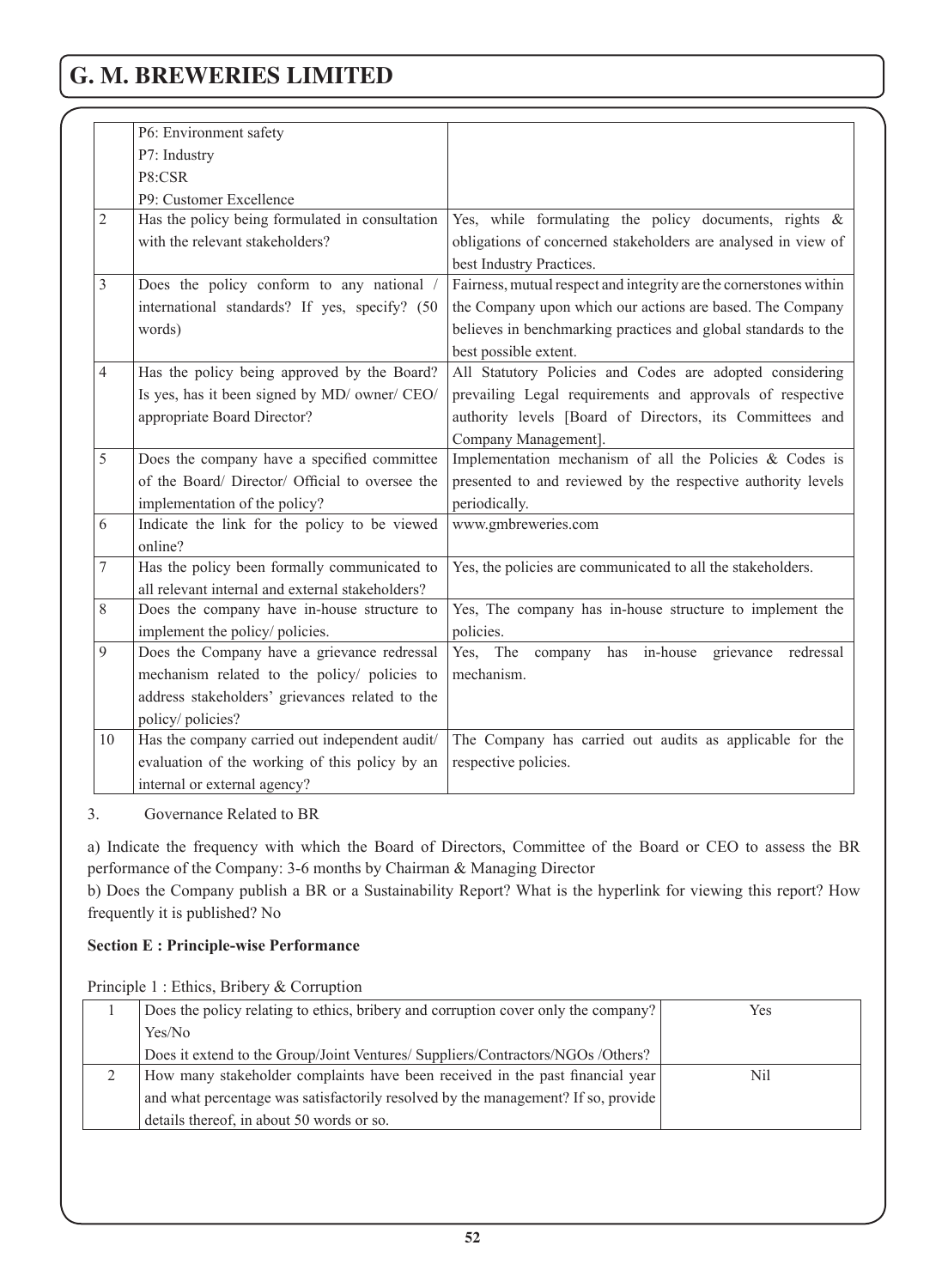|                | Principle 2 : Sustainability                                                                                                                      |                                               |
|----------------|---------------------------------------------------------------------------------------------------------------------------------------------------|-----------------------------------------------|
| 1              | List up to 3 of your products or services whose design has incorporated 1) Recycle of Glass Bottles                                               |                                               |
|                | social or environmental concerns, risks and/or opportunities.                                                                                     | 2) Use of Solar Power                         |
|                |                                                                                                                                                   | 3) Recycle of waste water                     |
| $\overline{2}$ | For each such product, provide the following details in respect The company has been using recycled glass                                         |                                               |
|                | of resource use (energy, water, raw material etc.) per unit of bottles for bottling its final product which                                       |                                               |
|                | product(optional):                                                                                                                                | indirectly reduces gas consumption done in    |
|                | (a) Reduction during sourcing/production/ distribution achieved manufacturing of glass bottles. Use of Solar                                      |                                               |
|                | since the previous year throughout the value chain?                                                                                               | power reduces dependence on coal based power  |
|                | (b) Reduction during usage by consumers (energy, water) has been                                                                                  | & recycle of waste water has a huge impact on |
|                | achieved since the previous year?                                                                                                                 | saving good water for drinking purpose.       |
| 3              | Does the company have procedures in place for sustainable sourcing                                                                                | Yes, company uses inhouse fleet of vehicles   |
|                | (including transportation)?                                                                                                                       | for transporting Raw Material. In the year    |
|                | (a) If yes, what percentage of your inputs was sourced sustainably?                                                                               | 2021-2022, 100% Raw material was sourced      |
|                | Also, provide details thereof, in about 50 words or so.                                                                                           | sustainably.                                  |
| $\overline{4}$ | Has the company taken any steps to procure goods and services from   Yes, The company sources its goods from                                      |                                               |
|                | local $\&$ small producers, including communities surrounding their small local suppliers and they are being helped                               |                                               |
|                | place of work?                                                                                                                                    | to develop their capacity by sharing data on  |
|                | (a) If yes, what steps have been taken to improve their capacity and quality improvement.                                                         |                                               |
|                | capability of local and small vendors?                                                                                                            |                                               |
| 5              | Does the company have a mechanism to recycle products and waste? The company has been using recycled glass                                        |                                               |
|                | If yes what is the percentage of recycling of products and waste bottles for bottling its final product which is                                  |                                               |
|                | (separately as $\langle 5\%, 5\text{-}10\%, 5\text{-}10\% \rangle$ ). Also, provide details thereof, in approximately 5% of its total production. |                                               |
|                | about 50 words or so.                                                                                                                             |                                               |

# Principle 3 : Treatment of Employees

|   | Please indicate the Total number of employees                                | 169                                           |
|---|------------------------------------------------------------------------------|-----------------------------------------------|
|   | Please indicate the Total number of employees hired on temporary/            | Nil                                           |
|   | contractual/casual basis.                                                    |                                               |
| 3 | Please indicate the Number of permanent women employees.                     | Nil                                           |
| 4 | Please indicate the Number of permanent employees with disabilities          | Nil.                                          |
| 5 | Do you have an employee association that is recognized by management         | Nil                                           |
| 6 | What percentage of your permanent employees is members of this               | Not Applicable                                |
|   | recognized employee association?                                             |                                               |
|   | Please indicate the Number of complaints relating to child labour, forced    | No. of Complaints filed during the year : Nil |
|   | labour, involuntary labour, sexual harassment in the last financial year and | No. of complaints pending at the end of the   |
|   | pending, as on the end of the financial year.                                | financial year : Nil                          |
| 8 | What percentage of your under mentioned employees were given safety          | 10%                                           |
|   | $\&$ skill up-gradation training in the last year? (a) Permanent Employees   | Not Applicable                                |
|   | (b) Permanent Women Employees (c) Casual/Temporary/Contractual               | Not Applicable                                |
|   | Employees (d) Employees with Disabilities                                    | Not Applicable                                |

Principle 4 : Stakeholders relation

| Has the company mapped its internal and external stakeholders? Yes/No      | Yes. |
|----------------------------------------------------------------------------|------|
| Out of the above, has the company identified the disadvantaged, vulnerable | Yes  |
| & marginalized stakeholders.                                               |      |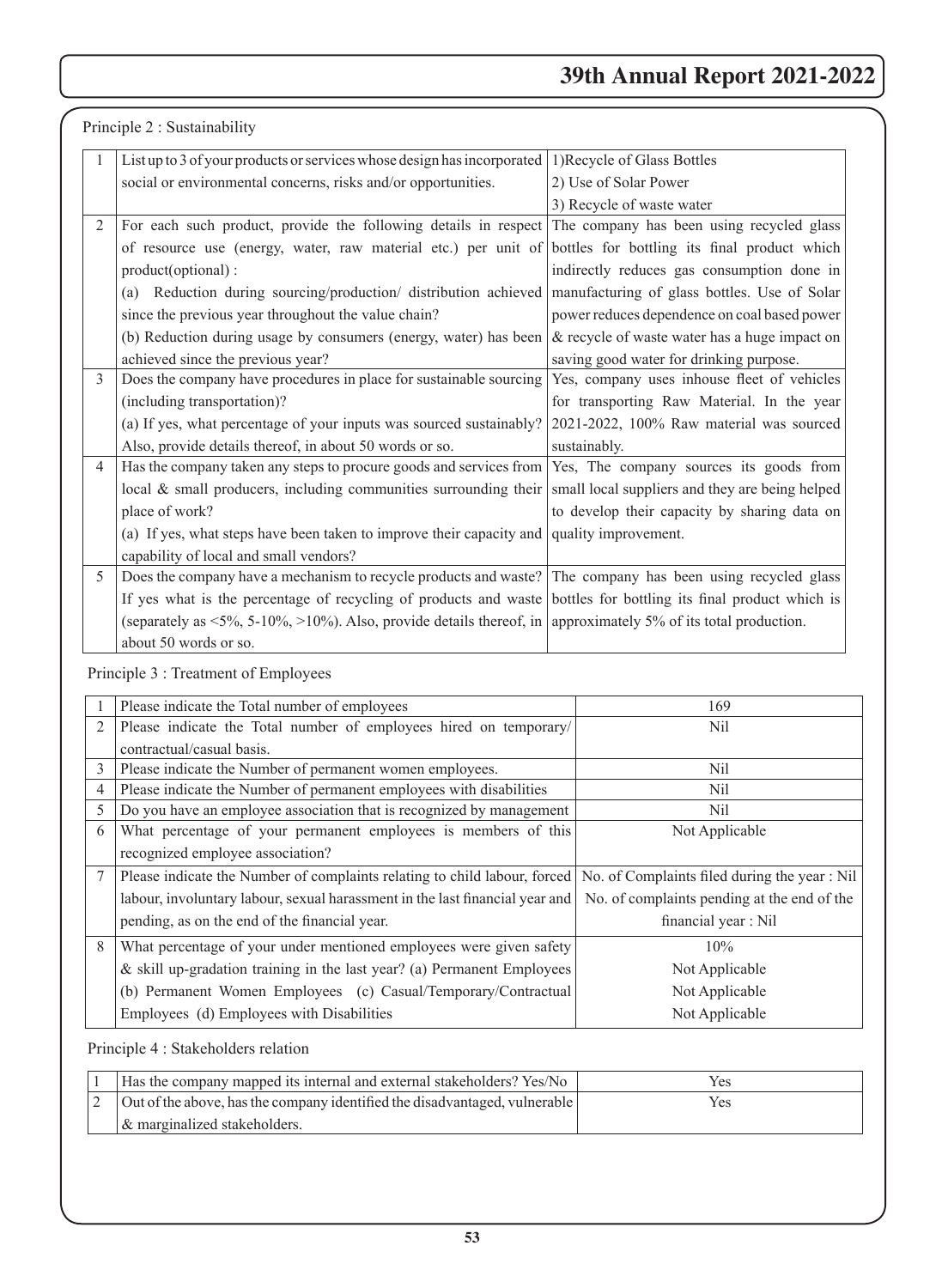| Are there any special initiatives taken by the company to engage with the The Company recognizes its responsibility |                                               |
|---------------------------------------------------------------------------------------------------------------------|-----------------------------------------------|
| disadvantaged, vulnerable and marginalized stakeholders. If so, provide towards disadvantaged, vulnerable and       |                                               |
| details thereof, in about 50 words or so.                                                                           | marginalised stakeholders. The company        |
|                                                                                                                     | has taken out various CSR initiatives for the |
|                                                                                                                     | same.                                         |

# Principle 5 : Human Rights

|                | Does the policy of the company on human rights cover only The Code of Conduct of the Company provides         |                        |
|----------------|---------------------------------------------------------------------------------------------------------------|------------------------|
|                | the company or extend to the Group/JointVentures/Suppliers/ for the human rights and it extends to Suppliers/ |                        |
|                | Contractors/NGOs/Others?                                                                                      | Contractors /NGOs etc. |
| $\overline{2}$ | How many stakeholder complaints have been received in the past There were no complaints with regard to Human  |                        |
|                | financial year and what percent was satisfactorily resolved by the rights violations.                         |                        |
|                | management?                                                                                                   |                        |

# Principle 6 : Environment safety

|   | Does the policy related to Principle 6 cover only the company or extends to the Group/    | Yes it extends to all interested |
|---|-------------------------------------------------------------------------------------------|----------------------------------|
|   | Joint Ventures/Suppliers/Contractors/NGOs/others.                                         | parties.                         |
| 2 | Does the company have strategies/ initiatives to address global environmental issues      | N <sub>0</sub>                   |
|   | such as climate change, global warming, etc? Y/N. If yes, please give hyperlink for       |                                  |
|   | webpage etc.                                                                              |                                  |
| 3 | Does the company identify and assess potential environmental risks? Y/N                   | <b>Yes</b>                       |
| 4 | Does the company have any project related to Clean Development Mechanism? If so,          | N <sub>0</sub>                   |
|   | provide details thereof, in about 50 words or so. Also, if Yes, whether any environmental |                                  |
|   | compliance report is filed?                                                               |                                  |
| 5 | Has the company undertaken any other initiatives on $-$ clean technology, energy          | Yes. The Company has             |
|   | efficiency, renewable energy, etc. Y/N. If yes, please give hyperlink for web page etc.   | installed Solar Power plant.     |
| 6 | Are the Emissions/Waste generated by the company within the permissible limits            | <b>Yes</b>                       |
|   | given by CPCB/SPCB for the financial year being reported?                                 |                                  |
|   | Number of show cause/ legal notices received from CPCB/SPCB which are pending             | Nil                              |
|   | (i.e. not resolved to satisfaction) as on end of Financial Year.                          |                                  |

Principle 7 : Industry

| Is your company a member of any trade and chamber or association? If Yes, Name only those | No.            |
|-------------------------------------------------------------------------------------------|----------------|
| major ones that your business deals with:                                                 |                |
| Have you advocated/lobbied through above associations for the advancement or              | Not Applicable |
| improvement of public good? Yes/No; if yes specify the broad areas (drop box: Governance  |                |
| and Administration, Economic Reforms, Inclusive Development Policies, Energy security,    |                |
| Water, Food Security, Sustainable Business Principles, Others)                            |                |

Principle 8 : CSR

|                | Does the company have specified programmes/initiatives/projects in                                       | Yes, Kindly refer to our CSR disclosures.  |  |  |
|----------------|----------------------------------------------------------------------------------------------------------|--------------------------------------------|--|--|
|                | pursuit of the policy related to Principle 8? If yes details thereof.                                    |                                            |  |  |
| $\sqrt{2}$     | Are the programmes/projects undertaken through in-house team/ Some programmes are undertaken through     |                                            |  |  |
|                | own foundation/external NGO/government structures/any other inhouse teams and others in partnership with |                                            |  |  |
|                | organization?                                                                                            | implementing agencies.                     |  |  |
| $\overline{3}$ | Have you done any impact assessment of your initiative?                                                  | N <sub>0</sub>                             |  |  |
| $\sqrt{4}$     | What is your company's direct contribution to community development                                      | The details of contributions made by the   |  |  |
|                | projects-Amount in INR and the details of the projects undertaken.                                       | Company for community development are      |  |  |
|                |                                                                                                          | provided in the CSR report of the Company. |  |  |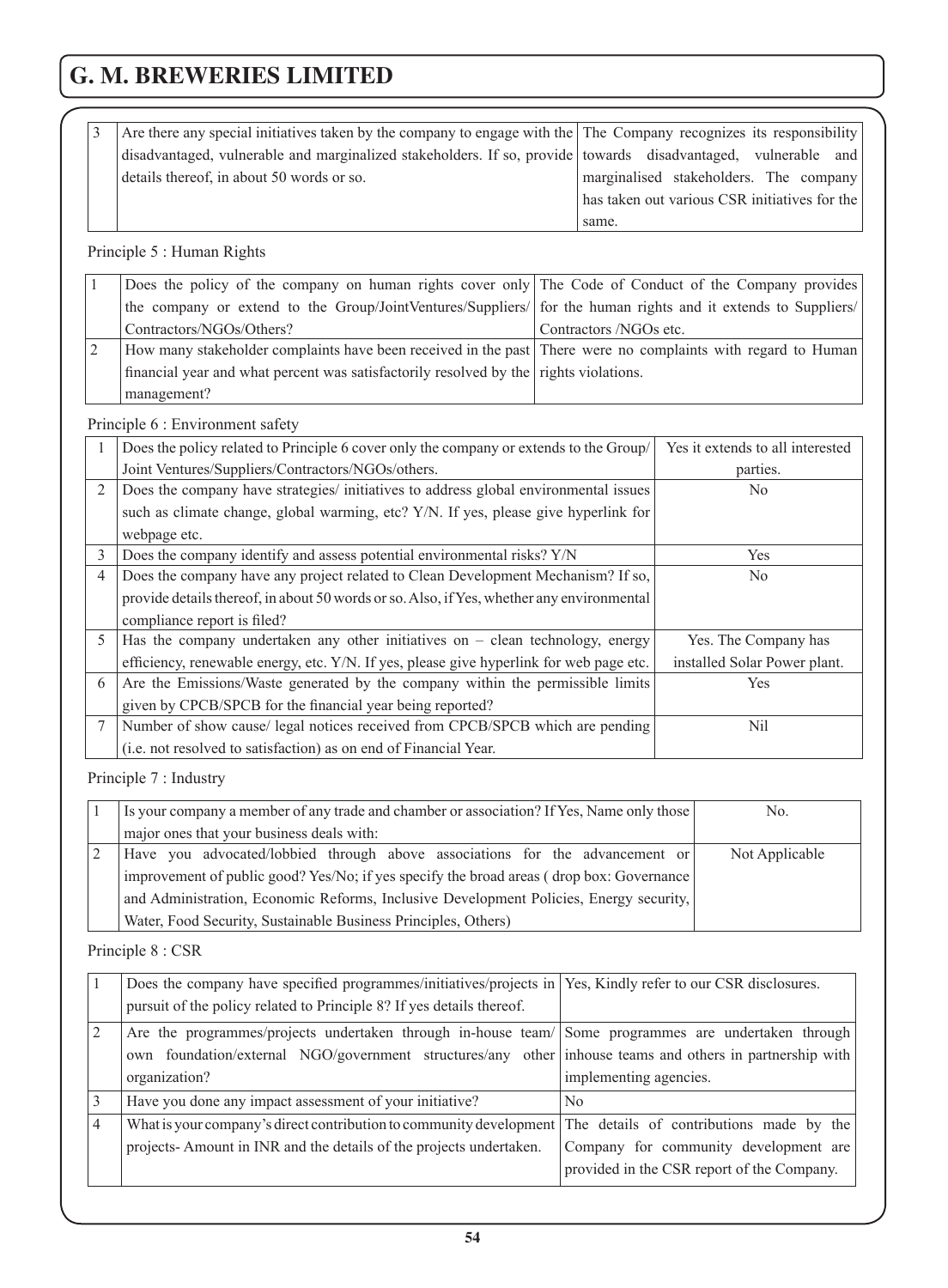| 5              | Have you taken steps to ensure that this community development No                                               |                              |
|----------------|-----------------------------------------------------------------------------------------------------------------|------------------------------|
|                | initiative is successfully adopted by the community? Please explain                                             |                              |
|                | in 50 words, or so.                                                                                             |                              |
|                | Principle 9 : Customer Excellence                                                                               |                              |
| 1              | What percentage of customer complaints/consumer cases are pending as on the There are no consumer cases pending |                              |
|                | end of financial year.                                                                                          | as on end of financial year. |
| $\overline{c}$ | Does the company display product information on the product label, over and Yes                                 |                              |
|                | above what is mandated as per local laws? Yes/No/N.A. /Remarks(additional                                       |                              |
|                | information)                                                                                                    |                              |
| 3              | Is there any case filed by any stakeholder against the company regarding unfair No                              |                              |
|                | trade practices, irresponsible advertising and/or anti-competitive behaviour                                    |                              |
|                | during the last five years and pending as on end of financial year. If so, provide                              |                              |
|                | details thereof, in about 50 words or so.                                                                       |                              |
| $\overline{4}$ | Did your company carry out any consumer survey/ consumer satisfaction No                                        |                              |
|                | trends?                                                                                                         |                              |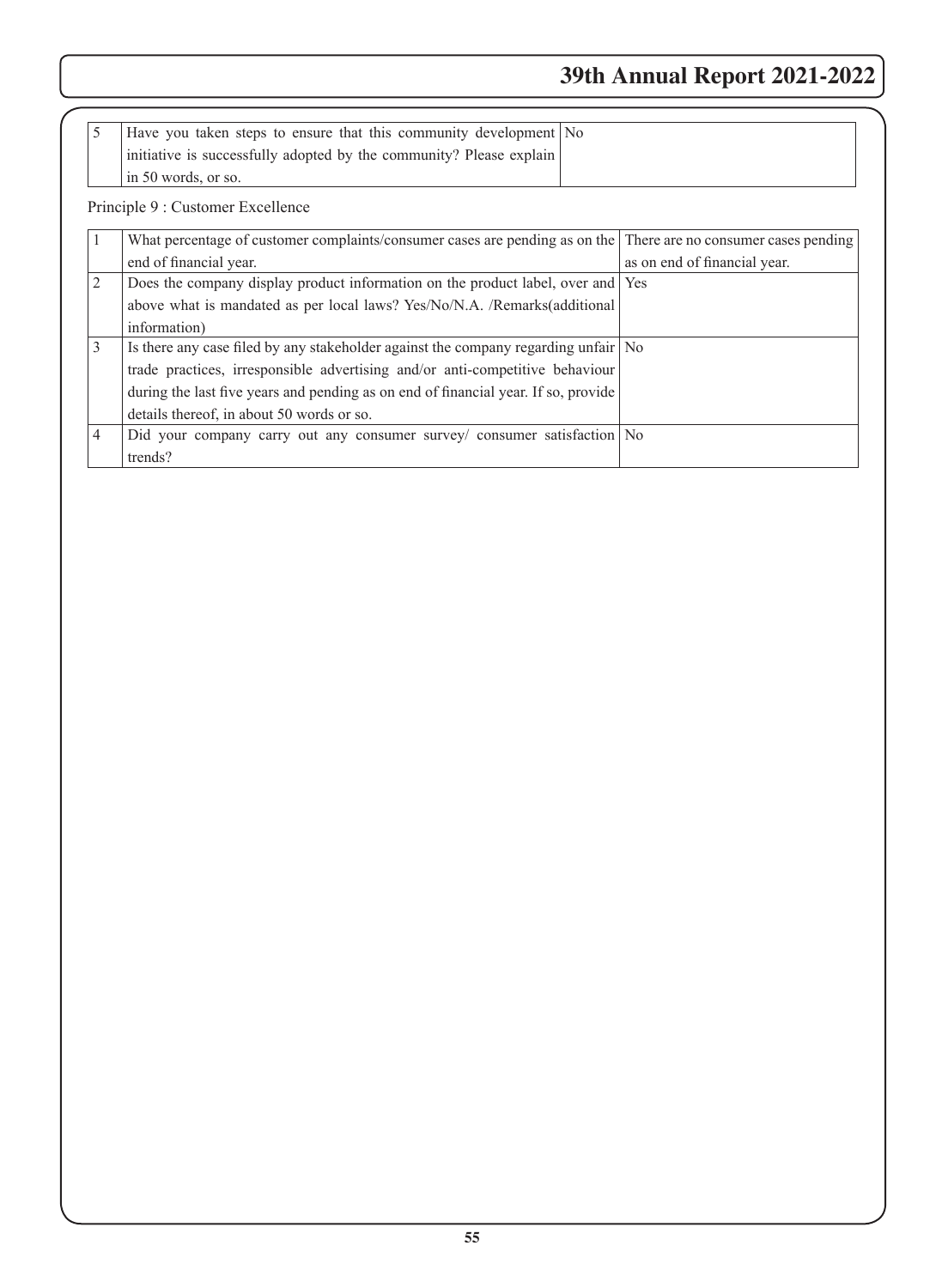| <b>Balance Sheet as at March 31, 2022</b>                                                  |                              |                  |                                                                                              |                 |
|--------------------------------------------------------------------------------------------|------------------------------|------------------|----------------------------------------------------------------------------------------------|-----------------|
|                                                                                            |                              |                  |                                                                                              | (Rs. In Lakhs)  |
|                                                                                            |                              | <b>Notes</b>     | As at<br>March 31, 2022                                                                      | As at           |
| <b>ASSETS</b>                                                                              |                              |                  |                                                                                              | March 31, 2021  |
| <b>Non Current Assets</b>                                                                  |                              |                  |                                                                                              |                 |
| Property, Plant and Equipment<br>a)                                                        |                              | 1                | 5,318.74                                                                                     | 5,734.22        |
| Capital Work- In-Progress<br>b)                                                            |                              | $\overline{c}$   | 1,951.36                                                                                     | 2,010.79        |
| $\mathbf{c})$<br><b>Investment Property</b>                                                |                              | $\overline{3}$   | 8,364.39                                                                                     | 8,055.14        |
| Other Intangible Assets<br>$\mathbf{d}$                                                    |                              | 4                | 0.25                                                                                         | 0.25            |
| <b>Financial Assets</b><br>e)                                                              |                              |                  |                                                                                              |                 |
| - Non Current Investments                                                                  |                              | 5                | 37,886.77                                                                                    | 28,651.65       |
| - Other Non Current Financial Assets                                                       |                              | 6                | 20.82                                                                                        | 2,340.50        |
| f) Non Current Tax Assets (Net)                                                            |                              |                  | 31.49                                                                                        |                 |
| g) Other non-current assets                                                                |                              | 7                | 1,077.01                                                                                     | 1,077.01        |
| <b>Total Non Current Assets</b>                                                            |                              |                  | 54,650.83                                                                                    | 47,869.56       |
| <b>Current Assets</b>                                                                      |                              |                  |                                                                                              |                 |
| a) Inventories                                                                             |                              | 8                | 3,189.50                                                                                     | 2,797.06        |
| b) Financial Assets                                                                        |                              |                  |                                                                                              |                 |
| -Trade receivables                                                                         |                              | 9                | 310.61<br>152.49                                                                             | 92.68           |
| -Cash and cash equivalents<br>-Other Bank Balances                                         |                              | 10<br>11         | 2,506.98                                                                                     | 629.88<br>54.99 |
| c) Other Current Assets                                                                    |                              | 12               | 5,991.92                                                                                     | 5,850.60        |
| <b>Total Current Assets</b>                                                                |                              |                  | 12,151.50                                                                                    | 9,425.21        |
|                                                                                            |                              |                  |                                                                                              |                 |
| <b>Total Assets</b>                                                                        |                              |                  | 66,802.33                                                                                    | 57,294.77       |
| <b>EQUITY AND LIABILITIES</b>                                                              |                              |                  |                                                                                              |                 |
| <b>Equity</b>                                                                              |                              |                  |                                                                                              |                 |
| a) Equity Share Capital                                                                    |                              | 13               | 1,828.60                                                                                     | 1,828.60        |
| b) Other Equity                                                                            |                              | 14               | 57,275.36                                                                                    | 48,670.87       |
| <b>Total Equity</b>                                                                        |                              |                  | 59,103.96                                                                                    | 50,499.47       |
| <b>Liabilities</b>                                                                         |                              |                  |                                                                                              |                 |
| <b>Non Current Liabilities</b>                                                             |                              |                  |                                                                                              |                 |
| Deferred Tax Liabilities                                                                   |                              |                  | 274.81                                                                                       | 330.28          |
| Other non current liabilities                                                              |                              |                  | 26.92                                                                                        | 26.92           |
| <b>Total Non Current Liabilities</b>                                                       |                              |                  | 301.73                                                                                       | 357.20          |
| <b>Current Liabilities</b>                                                                 |                              |                  |                                                                                              |                 |
| a) Financial Liabilities                                                                   |                              |                  |                                                                                              | 309.93          |
| - Trade payables<br>- Other Current financial liabilities                                  |                              | 15<br>16         | 282.27<br>62.80                                                                              | 70.66           |
| b) Other Current Liabilities                                                               |                              | 17               | 6,979.42                                                                                     | 5,869.47        |
| c) Provisions                                                                              |                              |                  | 72.15                                                                                        | 70.15           |
| d) Current Tax Liabilities (Net)                                                           |                              |                  |                                                                                              | 117.89          |
|                                                                                            |                              |                  |                                                                                              |                 |
| <b>Total Current Liabilities</b>                                                           |                              |                  | 7,396.64                                                                                     | 6,438.10        |
| <b>Total Liabilities</b>                                                                   |                              |                  | 7,698.37                                                                                     | 6,795.30        |
| <b>Total Equities and Liabilities</b>                                                      |                              |                  | 66,802.33                                                                                    | 57,294.77       |
| Notes forming part of the financial statements $\&$<br><b>Standard Accounting Policies</b> |                              | 1 to 40<br>1 & 2 | For & on behalf of Board of Directors<br>G M Breweries Limited<br>CIN: L15500MH1981PLC025809 |                 |
| As per our report of even date attached                                                    | Chairman & Managing Director |                  |                                                                                              | Jimmy Almeida   |
| For Priti V. Mehta & Company<br>Chartered accountants                                      | Wholetime Director           |                  |                                                                                              | Jyoti Almeida   |
| Firm's registration Numbar : 129568W                                                       | Wholetime Director           |                  |                                                                                              | Kiran Parashare |

**56**

Mumbai, April 12, 2022 Mumbai, April 12, 2022

Company Secretary & Manager Accounts

Priti V. Mehta Chief Financial officer S Swaminathan Proprietor<br>
Membership No.:130514 Company Secretary & Manager Accounts<br>
Sandeep Kutchhi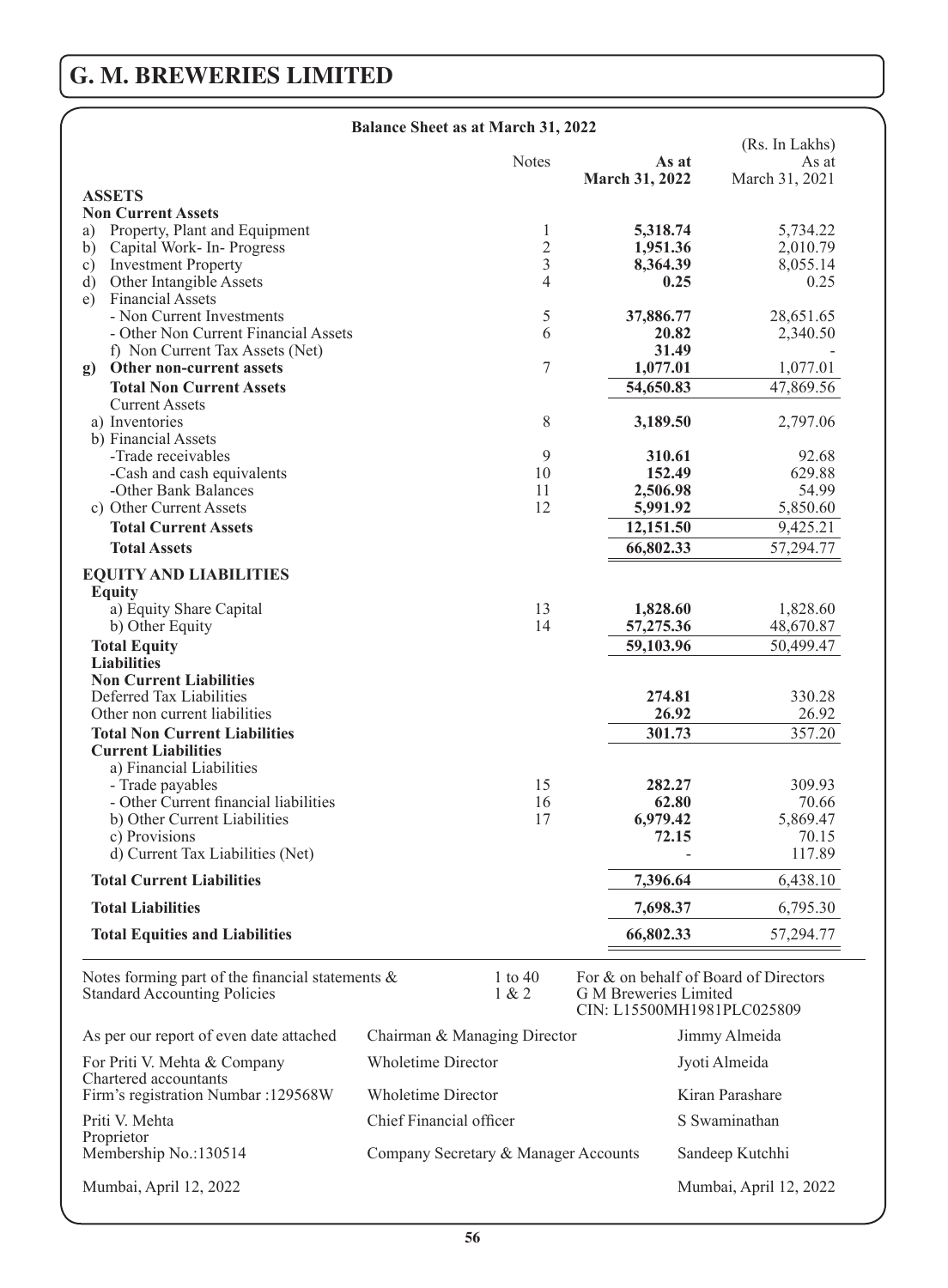|                                                                     |                              |             | Statement of Front and Loss for the year ended march 31, 2022 |                                       |
|---------------------------------------------------------------------|------------------------------|-------------|---------------------------------------------------------------|---------------------------------------|
|                                                                     |                              |             | Notes For the year ended                                      | For the year ended                    |
|                                                                     |                              |             | March 31, 2022                                                | March 31, 2021                        |
| Revenue from Operations<br>a)                                       |                              | 18          | 177,812.79                                                    | 123,245.82                            |
| Other Income<br>b)                                                  |                              | 19          | 2,858.30                                                      | 3,028.92                              |
| <b>Total Income</b>                                                 |                              |             | 180,671.09                                                    | 126,274.74                            |
| <b>Expenses</b>                                                     |                              |             |                                                               |                                       |
| Cost of Material Consumed<br>a)                                     |                              | 20          | 33,056.70                                                     | 22,900.06                             |
| Changes in inventories of finished goods-<br>b)                     |                              |             |                                                               |                                       |
| work-in-progress and stock-in-trade                                 |                              | 21          | (222.80)                                                      | 204.23                                |
| Employee benefits expenses<br>c)                                    |                              | 22          | 789.41                                                        | 874.09                                |
| Excise duty, VAT & TCS recoverd on Sales<br>d)                      |                              |             | 131,966.34                                                    | 89,233.75                             |
| Finance Costs<br>e)                                                 |                              | 23          | 1.39                                                          | 6.33                                  |
| Depreciation & amortisation expenses<br>f)                          |                              |             | 606.26                                                        | 548.11                                |
| Other Expenses<br>g)                                                |                              | 24          | 2,668.70                                                      | 2,502.32                              |
| <b>Total Expenses</b>                                               |                              |             | 168,866.00                                                    | 116,268.89                            |
| Profit before exceptional items and tax                             |                              |             | 11,805.09                                                     | 10,005.85                             |
| <b>Exceptional Items</b>                                            |                              |             |                                                               |                                       |
| Profit before tax                                                   |                              |             | 11,805.09                                                     | 10,005.85                             |
| <b>Tax Expense</b>                                                  |                              |             |                                                               |                                       |
| - Current Tax                                                       |                              |             | 2,525.00                                                      | 2,025.00                              |
| - Deferred Tax                                                      |                              |             | (55.50)                                                       | (28.20)                               |
| <b>Total Tax Expense</b>                                            |                              |             | 2,469.50                                                      | 1,996.80                              |
| Profit for the year                                                 |                              |             | 9,335.59                                                      | 8,009.05                              |
| <b>Other Comprehensive Income</b>                                   |                              |             |                                                               |                                       |
| Items that will not be reclassified to statement of profit and loss |                              |             |                                                               |                                       |
| Gain/Loss on fair valuation of equity shares                        |                              |             |                                                               |                                       |
| Income Tax related to above item                                    |                              |             |                                                               |                                       |
| <b>Total Comprehensive Income</b>                                   |                              |             | 9,335.59                                                      | 8,009.05                              |
|                                                                     |                              |             |                                                               |                                       |
| Earning per equity share:                                           |                              | 32          |                                                               |                                       |
| [Face Value Rs. 10 each (2021: Rs. 10 each)]                        |                              |             |                                                               |                                       |
| Basic Earnings per share                                            |                              |             | 51.08                                                         | 43.82                                 |
| Diluted Earnings per share                                          |                              |             | 51.08                                                         | 43.82                                 |
| Notes forming part of the financial statements $\&$                 |                              | $1$ to $40$ |                                                               | For & on behalf of Board of Directors |
| <b>Standard Accounting Policies</b>                                 |                              | 1 & 2       | G M Breweries Limited                                         |                                       |
|                                                                     |                              |             |                                                               | CIN: L15500MH1981PLC025809            |
| As per our report of even date attached                             | Chairman & Managing Director |             |                                                               | Jimmy Almeida                         |
| Wholetime Director<br>For Priti V. Mehta & Company                  |                              |             |                                                               | Jyoti Almeida                         |
| Chartered accountants                                               |                              |             |                                                               |                                       |
| <b>Wholetime Director</b><br>Firm's registration Numbar :129568W    |                              |             | Kiran Parashare                                               |                                       |
|                                                                     |                              |             |                                                               |                                       |
| Priti V. Mehta<br>Chief Financial officer                           |                              |             |                                                               | S Swaminathan                         |
| Proprietor                                                          |                              |             |                                                               |                                       |
| Membership No.:130514<br>Company Secretary & Manager Accounts       |                              |             | Sandeep Kutchhi                                               |                                       |
| Mumbai, April 12, 2022                                              |                              |             |                                                               | Mumbai, April 12, 2022                |
|                                                                     |                              |             |                                                               |                                       |

# **Statement of Profit and Loss for the year ended March 31, 2022**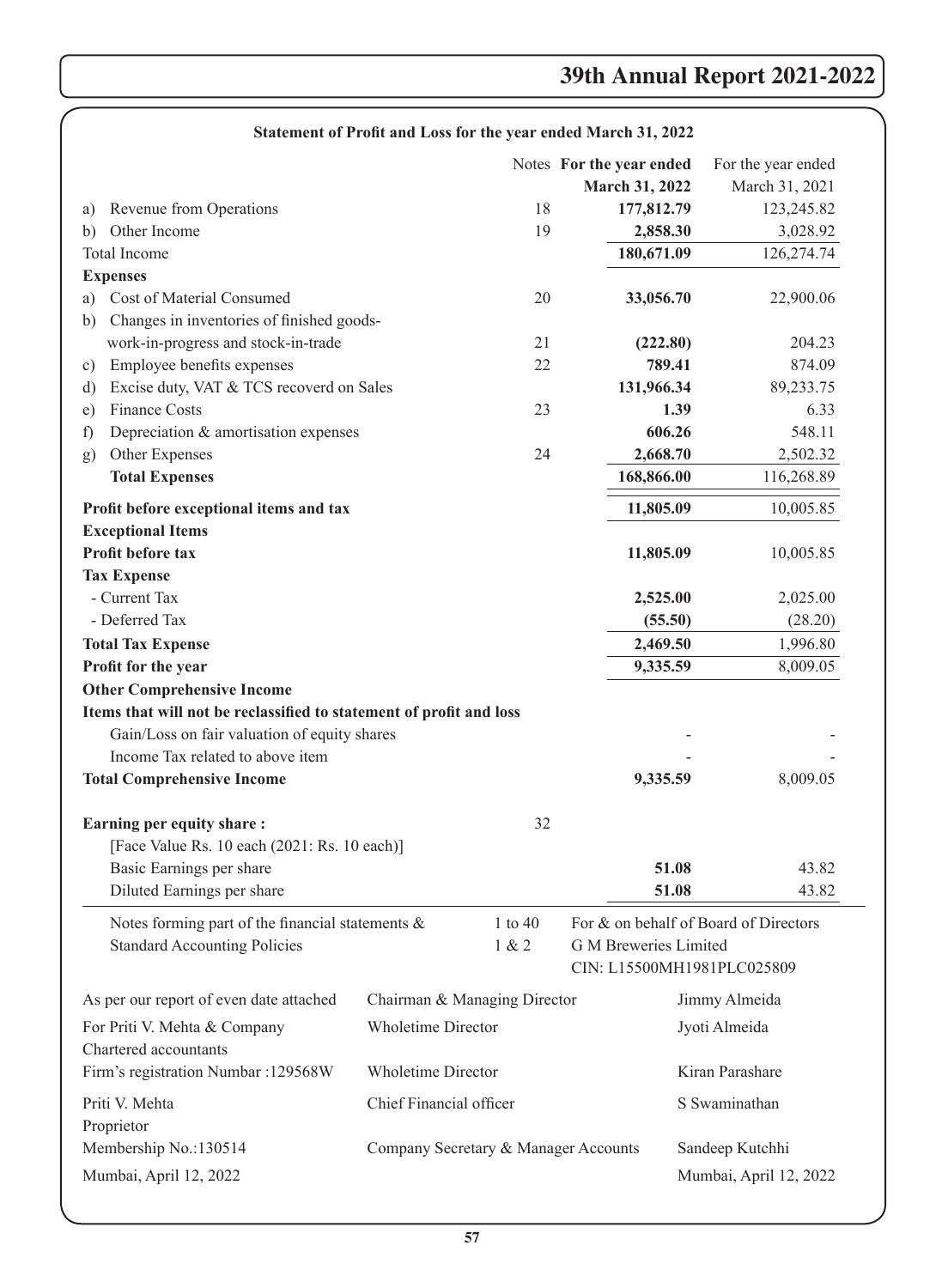| Notes 1 to 40 annexed to and forming part of the Balance Sheet & Profit and Loss Statement<br>Note 1 |            |                  |                 |                  |                  |                      |                |        |                |                  |                      |
|------------------------------------------------------------------------------------------------------|------------|------------------|-----------------|------------------|------------------|----------------------|----------------|--------|----------------|------------------|----------------------|
| Property, Plant and Equipment<br>Particulars                                                         |            | Leasehold        |                 |                  | Residential &    |                      |                | Office | Furniture      |                  |                      |
|                                                                                                      | Freehold   | Land             | Factory         | Building         | Commercial       | Plant &              | $com-$         | equip- | ∛              |                  |                      |
|                                                                                                      | land       | deposit          | <b>Building</b> | at Wada          | Premises         | Machinery            | puters         |        | ments Fixtures | Vehicle          | Total                |
| <b>Gross Block</b>                                                                                   |            |                  |                 |                  |                  |                      |                |        |                |                  |                      |
| Balance as at April 1, 2020                                                                          | 63<br>391  | 400.00           | 2,563.48        | 392.28           | 145.76           | 3,802.45             | 32.56          | 9.62   | 17.56          | 446.20           | 8,201.54             |
| Additions during the year                                                                            |            |                  | 35.86           |                  |                  | 36.34                | 2.99           |        |                |                  | 75.19                |
| Discarded/Disposed off during the year                                                               |            |                  |                 |                  |                  |                      |                |        |                | (3.52)           | (3.52)               |
| Balance as at March 31,2021                                                                          | 63<br>391  | 400.00           | 2,599.34        | 392.28           | 145.76           | 3,838.79             | 35.55          | 9.62   | 17.56          | 442.68           | 8,273.21             |
| Balance as at April 1, 2021                                                                          | 63<br>391  | 400.00           | 2,599.34        | 392.28           | 145.76           | 3,838.79             | 35.55          | 9.62   | 17.56          | 442.68           | 8,273.21             |
| Additions during the year                                                                            |            |                  |                 |                  |                  | 87.14                | 5.21           |        |                |                  | 92.35                |
| Discarded/Disposed off during the year                                                               |            |                  |                 |                  |                  |                      |                |        | $\mathbf{I}$   | (7.58)           | (7.58)               |
| Balance as at March 31,2022                                                                          | 63<br>391  | 400.00           | 2,599.34        | 392.28           | 145.76           | 3,925.93             | 40.76          | 9.62   | 17.56          | 435.10           | 8,357.98             |
| <b>Accumulated Depreciation</b><br>Balance as at April 1, 2020                                       |            |                  | 475.04          | 92.16            |                  | 1,315.56             | 10.67          | 9.62   | 17.56          | 81.69            | 2,002.30             |
| Depreciation for the year                                                                            |            |                  | 121.00          | 23.04            |                  | 331.43               | 6.50           |        |                | 54.72            | 536.69               |
| Accumulated depreciation on discarded/Disposals                                                      |            |                  |                 |                  |                  |                      |                |        |                |                  |                      |
| Balance as at March 31,2021                                                                          |            | $\blacksquare$   | 596.04          | 115.20           |                  | 1,646.99             | 17.17          | 9.62   | 17.56          | 136.41           | 2,538.99             |
| Balance as at April 1, 2021                                                                          |            |                  | 596.04          | 115.20           |                  | 1,646.99             | 17.17          | 9.62   | 17.56          | 136.41           | 2,538.99             |
| Depreciation for the year                                                                            |            |                  | 120.63          | 23.04            |                  | 301.55               | 7.51           |        |                | 54.72            | 507.45               |
| Accumulated depreciation on discarded/Disposals                                                      |            |                  |                 |                  |                  |                      |                |        |                | (7.20)           | (7.20)               |
| Balance as at March 31,2022                                                                          |            |                  | 716.67          | 138.24           |                  | 1,948.54             | 24.68          | 9.62   | 17.56          | 183.93           | 3,039.24             |
| Net Carrying Amount                                                                                  | 63<br>391. |                  | 2,003.30        |                  |                  |                      |                |        |                |                  |                      |
| Balance as at March 31,2022<br>Balance as at March 31,2021                                           | 63<br>391  | 400.00<br>400.00 | 1,882.67        | 277.08<br>254.04 | 145.76<br>145.76 | 2,191.80<br>1,977.39 | 16.08<br>18.38 |        | I,             | 306.27<br>251.17 | 5,318.74<br>5,734.22 |
|                                                                                                      |            |                  |                 |                  |                  |                      |                |        |                |                  |                      |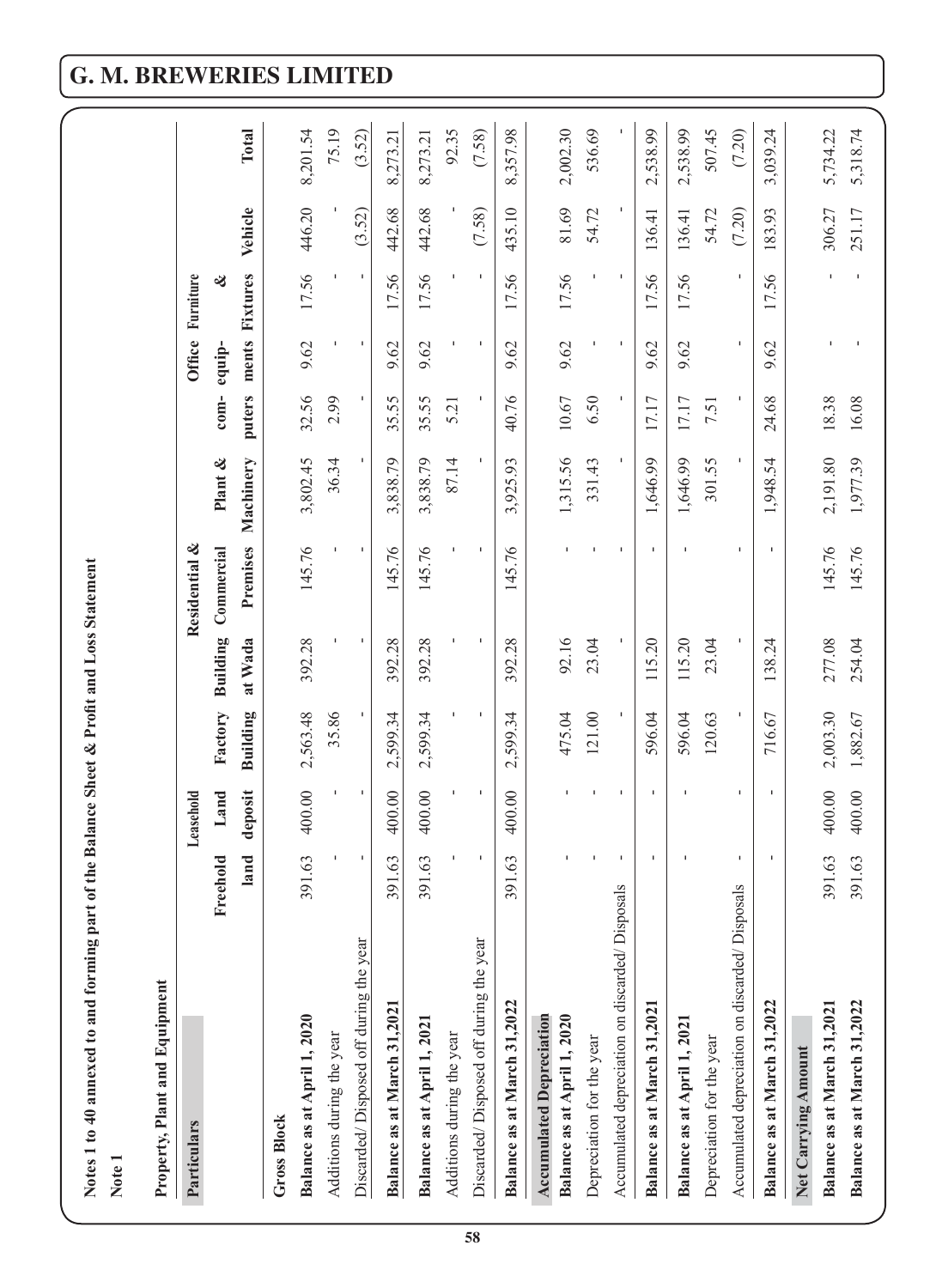# **Note 2 - Capital Work In Progress**

| $\alpha$                                                                                 |                         |                         |
|------------------------------------------------------------------------------------------|-------------------------|-------------------------|
|                                                                                          | As at<br>March 31, 2022 | As at<br>March 31, 2021 |
| Opening Capital Work In Progress, 1-2 years<br>Reclassification from Investment Property | 2,010.79                | 2,606.33                |
| <b>Additions</b>                                                                         | 1,254.77                | 528.56                  |
| Capitalised in Investment Properties / Sold                                              | (1,314.20)              | (1,124.10)              |
| Capitalised in PPE                                                                       |                         |                         |
| <b>Closing Capital Work In Progress</b>                                                  | 1,951.36                | 2,010.79                |
| <b>Note 3 - Investment Property</b>                                                      |                         |                         |
| <b>Investment in Land (A)</b>                                                            | 4953.58                 | 4,379.26                |
| Investment in Property as per Previous GAAP                                              |                         |                         |
| Reclassification to Capital Work In Progress                                             |                         |                         |
| Reclassification from PPE                                                                |                         |                         |
| <b>Gross Carrying Amount</b>                                                             |                         |                         |
| Opening Gross carrying amount/Deemed cost                                                | 4,121.32                | 7,990.85                |
| Additions                                                                                | 818.14                  | 1,628.47                |
| Sale                                                                                     | (977.20)                | (5,498.00)              |
| <b>Closing Gross carrying amount</b>                                                     | 3,962.26                | 4,121.32                |
| <b>Accumulated Depreciation</b>                                                          |                         |                         |
| Opening Accumulated Depreciation                                                         | 445.44                  | 434.14                  |
| Depreciation Charge                                                                      | 106.01                  | 11.30                   |
| <b>Closing Accumulated Depreciation</b>                                                  | 551.45                  | 445.44                  |
| <b>Net Carrying Amount (B)</b>                                                           | 3,410.81                | 3,675.88                |
| Total Investment property (A+B)                                                          | 8,364.39                | 8,055.14                |
| Note 4                                                                                   |                         |                         |
| <b>Intangible Assets</b>                                                                 |                         |                         |
| <b>Particulars</b>                                                                       | <b>Software</b>         |                         |
| <b>Gross Block</b>                                                                       |                         |                         |
| Balance as at April 1, 2020                                                              | 3.87                    |                         |
| Additions during the year                                                                |                         |                         |
| Discarded/Disposed off during the year                                                   |                         |                         |
| <b>Balance as at March 31,2021</b>                                                       | 3.87                    |                         |
| Balance as at April 1, 2021                                                              | 3.87                    |                         |
| Additions during the year                                                                |                         |                         |
| Discarded/Disposed off during the year                                                   | -                       |                         |
| Balance as at March 31,2022                                                              | 3.87                    |                         |
| <b>Accumulated Depreciation</b>                                                          |                         |                         |
| Balance as at April 1, 2020                                                              | 3.50                    |                         |
| Depreciation for the year                                                                | 0.12                    |                         |
| Accumulated depreciation on discarded/ Disposals                                         |                         |                         |
| Balance as at March 31,2021                                                              | 3.62                    |                         |
| Balance as at April 1, 2021                                                              | 3.62                    |                         |
| Depreciation for the year                                                                |                         |                         |
| Accumulated depreciation on discarded/ Disposals                                         |                         |                         |
| Balance as at March 31,2022                                                              | 3.62                    |                         |
| <b>Net Carrying Amount</b>                                                               |                         |                         |
| <b>Balance as at March 31,2021</b>                                                       | 0.25                    |                         |
| Balance as at March 31,2022                                                              | 0.25                    |                         |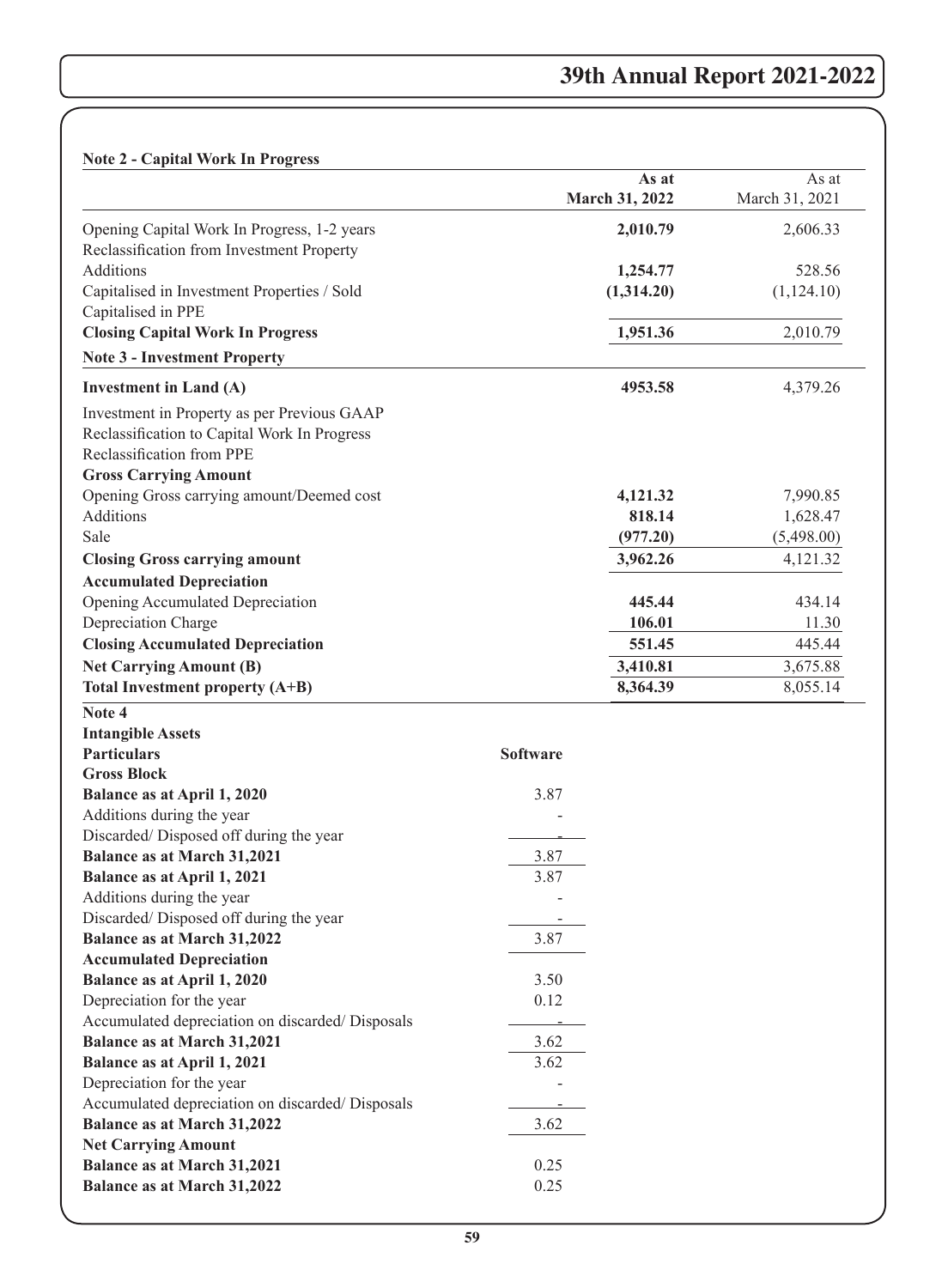| <b>Note 5 -Non Current Investment</b>                                                                                  |           |           |
|------------------------------------------------------------------------------------------------------------------------|-----------|-----------|
| Investments in mutual funds                                                                                            | 19,345.27 | 10,644.43 |
| Investments in Tax free Bonds                                                                                          | 15,014.59 | 15,014.59 |
| <b>Investment in Preference Shares</b>                                                                                 | 2,844.52  | 2,892.63  |
| <b>Investment in Debentures</b>                                                                                        | 88.00     | 100.00    |
| Investments in perpetual bonds                                                                                         | 201.69    |           |
| Investment in Invit                                                                                                    | 392.70    |           |
| <b>Total Non Current Investments</b>                                                                                   | 37,886.77 | 28,651.65 |
| <b>Note 6 - Other Non Current Financial Assets</b>                                                                     |           |           |
| Fixed Deposit - For more than twelve months                                                                            |           | 2,326.68  |
| <b>Security Deposit</b>                                                                                                | 20.82     | 13.82     |
| <b>Total Other Non Current Financial Assets</b>                                                                        | 20.82     | 2,340.50  |
| <b>Note 7 - Other Non Current Assets</b>                                                                               |           |           |
| Capital Advances                                                                                                       | 642.47    | 642.47    |
| Deposit Against Demand in Dispute                                                                                      | 434.54    | 434.54    |
| <b>Total Other Non Current Assets</b>                                                                                  | 1,077.01  | 1,077.01  |
| <b>Note 8 - Inventories</b>                                                                                            |           |           |
| Stock-in-trade as per Inventories taken Valued &                                                                       |           |           |
| Certified by the Management                                                                                            |           |           |
| - Raw Material & Packing Materials                                                                                     | 2,392.62  | 2,222.42  |
| - Stock in Process (Work in Progress)                                                                                  | 633.48    | 531.13    |
| - Stock of Finished Goods                                                                                              | 120.45    |           |
| - Stock of Stores & Spares                                                                                             | 42.95     | 43.51     |
| <b>Total Inventories</b>                                                                                               | 3,189.50  | 2,797.06  |
| 1) Stock of Raw Materials and Packing Material : At cost Including Local Taxes (Net of Setoff) or net realisable value |           |           |
| whichever is lower                                                                                                     |           |           |
| 2) Stock in Process : At cost or net realisable value, whichever is lower                                              |           |           |
| 3) Stock of Finished Goods: At cost or net realisable value, whichever is lower                                        |           |           |
| 4) Stock of Stores and Spares: At cost or net realisable value, whichever is lower                                     |           |           |
| <b>NOTE 9 - Trade Receivables</b>                                                                                      |           |           |
| (Undisputed, considered good)                                                                                          |           |           |
| Debts outstanding for a period exceeding six Months                                                                    |           |           |
| Other Debts                                                                                                            | 310.61    | 92.68     |
| <b>Total Trade Receivables</b>                                                                                         | 310.61    | 92.68     |
| <b>NOTE 10 - Cash and Cash Equivalents</b>                                                                             |           |           |
| Cash-on-hand                                                                                                           | 21.68     | 39.89     |
| <b>Balances with Bank</b>                                                                                              |           |           |
| On Current Accounts                                                                                                    | 130.81    | 577.07    |
| In Deposits Accounts (With original maturity of 3 mths or less)                                                        |           | 12.92     |
| <b>Total Cash &amp; Cash Equivalents</b>                                                                               | 152.49    | 629.88    |
| <b>NOTE 11 - Other Bank Balances</b>                                                                                   |           |           |
| On unpaid dividend account                                                                                             | 61.44     | 54.99     |
| Bank Deposits due to mature after 3 months of original maturity                                                        |           |           |
| but within 12 months of the reporting date                                                                             | 2,445.54  |           |
| <b>Total Other Bank Balances</b>                                                                                       | 2,506.98  | 54.99     |
|                                                                                                                        |           |           |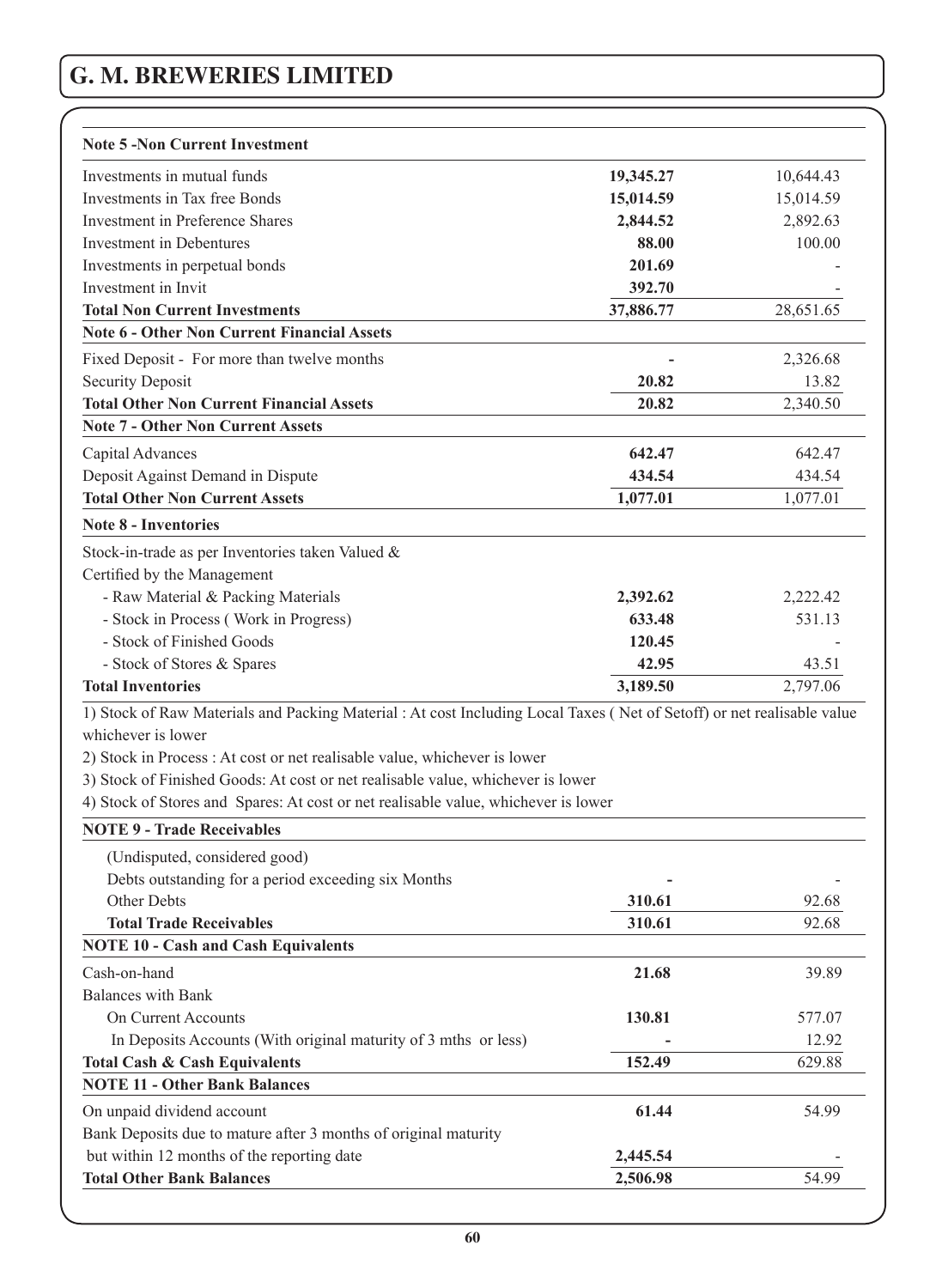| <b>NOTE 12 - Other Current Assets</b>                |          |          |
|------------------------------------------------------|----------|----------|
| Prepaid Expenses                                     | 3,832.45 | 4,592.77 |
| <b>Staff Advance</b>                                 | 37.39    | 27.50    |
| Advances for expenses                                | 0.29     | 0.71     |
| Advances for rawmaterials                            |          |          |
| Other current assets                                 | 2,121.79 | 1,229.62 |
| <b>Total Other Current Asstes</b>                    | 5,991.92 | 5,850.60 |
| <b>NOTE 13 - Equity Share Capital</b>                |          |          |
| Authorised                                           |          |          |
| $6,00,00,000$ Equity Shares of Rs.10/- each          | 6,000.00 | 6,000.00 |
| 1,00,00,000 Unclassified Shares of Rs.10/- each      | 1,000.00 | 1,000.00 |
|                                                      | 7,000.00 | 7,000.00 |
| Issued, Subscribed and Paid-up:                      |          |          |
| 1,82,77,538 Equity Shares of Rs.10/- each fully paid | 1,827.75 | 1,827.75 |
| Add: Shares forfeited                                |          |          |
|                                                      | 0.85     | 0.85     |
|                                                      | 1,828.60 | 1,828.60 |

a) There are No ( Previous year - No) rights, preference and restriction attaching to each class of shares including restruction on the distribution of dividend and the repayment of capital.

b) There are nil number of shares ( Previous year Nil) in respect of each class in the company held by its holding company or its ultimate holding company including shares held by or by subsidiary or associates of the holding company or the ultimate holding company in aggregate.

c) Shares in the company held by each shareholders holding more than 5% shares

| Name of the Shareholder          | <b>As at March 31,2022</b> | As at March 31.2021 |
|----------------------------------|----------------------------|---------------------|
| Shri.Jimmy Almeida               | 11,288,163                 | 11,288,163          |
| Almeida Holdings Private Limited | 1,952,238                  | 1,952,238           |

d) There are nil number of shares ( Previous year Nil) reserved for issue under option and contracts/commitment for the sale of shares/disinvetment including the terms and amounts.

e) For the period of five years immediately preceding the date as at which the balance sheet is prepared

| Particulars                                                    | <b>As at March 31,2022</b> | As at March 31, 2021 |
|----------------------------------------------------------------|----------------------------|----------------------|
| Aggregate number and class of shares allotted as fully paidup  | Nil                        | Nil                  |
| pursuant to contract(s) without payment being received in cash |                            |                      |
| Aggregate number and class of shares allotted as fully paidup  | Nil                        | Nil                  |
| by way of bonus shares.                                        |                            |                      |
| Aggregate number and class of shares bought back               | Nil                        | Nil                  |

f) There are no securities ( Previous year No) convertible into Equity/ Preferential Shares.

g) There are no calls unpaid ( Previous year No )including calls unpaid by Directors and Officers as on balance sheet date.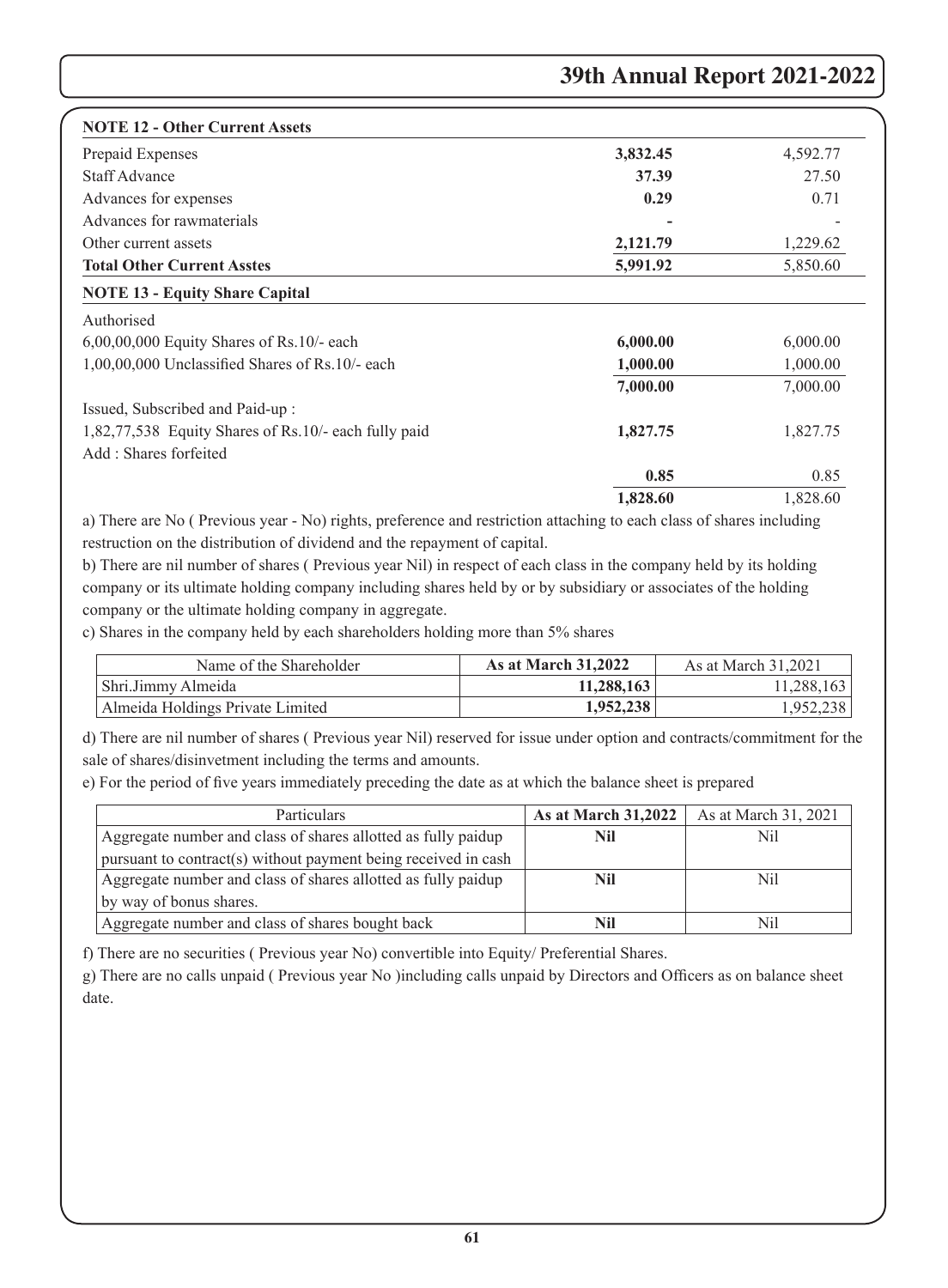# **Note 14 Other Equity**

# **STATEMENT OF CHANGES IN EQUITY**

Particulars

|                                                        | General<br><b>Reserve</b> | <b>Retained</b><br><b>Earnings</b> | <b>Equity</b><br><b>Instruments</b> | <b>Total</b> |
|--------------------------------------------------------|---------------------------|------------------------------------|-------------------------------------|--------------|
| Balance as at April 1, 2020                            | 6,239.00                  | 34,971.15                          | through OCI                         | 41,210.15    |
| Profit for the year-                                   |                           | 8,009.05                           | ÷,                                  | 8,009.05     |
|                                                        | 6,239.00                  | 42,980.20                          | $\overline{a}$                      | 49,219.20    |
| Other Comprehensive Income                             |                           |                                    |                                     |              |
| Gain/Loss on fair Valuation of Equity Shares           |                           |                                    |                                     |              |
| Income Tax related to above item                       |                           |                                    |                                     |              |
| Total Comprehensive Income for the year                |                           |                                    |                                     |              |
| Capitalised during the year in the form of bonus issue |                           |                                    |                                     |              |
| Transfers                                              |                           |                                    |                                     |              |
| Dividend paid                                          |                           | 548.33                             |                                     | 548.33       |
| Prior period adjustment of taxes                       |                           |                                    |                                     |              |
| Balance as at March 31, 2021                           | 6,239.00                  | 42,431.87                          | ÷,                                  | 48,670.87    |
| Balance as at April 1, 2021                            | 6,239.00                  | 42,431.87                          | L.                                  | 48,670.87    |
| Profit for the year                                    |                           | 9,335.59                           |                                     | 9,335.59     |
|                                                        | 6,239.00                  | 51,767.46                          | L,                                  | 58,006.46    |
| <b>Other Comprehensive Income</b>                      |                           |                                    |                                     |              |
| Gain/Loss on fair Valuation of Equity Shares           |                           |                                    |                                     |              |
| Income Tax related to above item                       |                           |                                    |                                     |              |
| <b>Total Comprehensive Income for the year</b>         |                           |                                    |                                     |              |
| Capitalised during the year in the form of bonus issue |                           |                                    |                                     |              |
| Transfers                                              |                           |                                    |                                     |              |
| Dividend paid                                          |                           | 731.10                             |                                     | 731.10       |
| Prior period adjustment of taxes                       |                           |                                    | $\overline{a}$                      |              |
| Balance as at March 31, 2022                           | 6,239.00                  | 51,036.36                          | L,                                  | 57,275.36    |
| <b>NOTE 15 - Trade Payables</b>                        |                           |                                    |                                     |              |
| Trade payables - to others undisputed                  |                           |                                    | 282.27                              | 309.93       |
| <b>Total Trade Payables</b>                            |                           |                                    | 282.27                              | 309.93       |
| <b>NOTE 16 - Other Current Financial Liabilities</b>   |                           |                                    |                                     |              |
| <b>Unpaid Dividends</b>                                |                           |                                    | 61.44                               | 54.99        |
| Creditors for Expenses / Assets                        |                           |                                    | 1.36                                | 15.67        |
| <b>Total Other Current Financial Liabilities</b>       |                           |                                    | 62.80                               | 70.66        |
| <b>NOTE 17 - Other Current Liabilities</b>             |                           |                                    |                                     |              |
| <b>Statutory Liability</b>                             |                           | 6,517.89                           |                                     | 5,333.73     |
| Advance received from Customers & others               |                           |                                    | 461.53                              | 535.74       |
| <b>Total Other Current Liabilities</b>                 |                           | 6,979.42                           |                                     | 5,869.47     |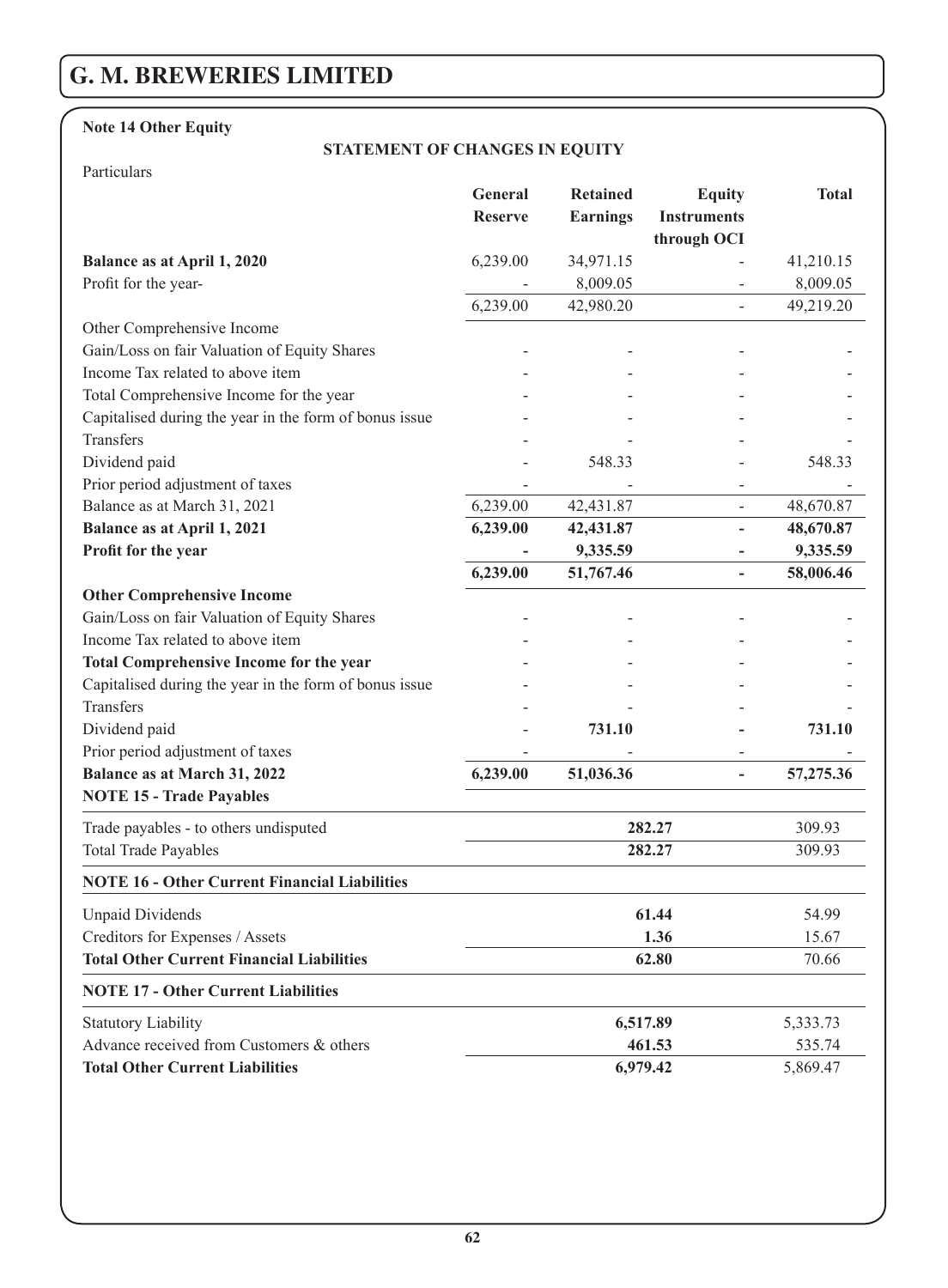|                                                                                                 | As at                   | As at                |
|-------------------------------------------------------------------------------------------------|-------------------------|----------------------|
| <b>Note 18 - Revenue from Operations</b>                                                        | March 31, 2022          | March 31, 2021       |
| <b>Net Sales</b>                                                                                | 45,781.55               | 33,977.26            |
| Add: State Excise Duty                                                                          | 73,686.42               | 52,253.53            |
| Add: VAT (Net of Setoff)                                                                        | 57,147.50               | 36,172.72            |
| Add: TCS                                                                                        | 1,132.42                | 807.50               |
| Add: Scrap Sales                                                                                | 64.90                   | 34.81                |
| <b>Gross Sales</b>                                                                              | 177,812.79              | 123,245.82           |
|                                                                                                 | As at                   | As at                |
| <b>NOTE 19 - Other Income</b>                                                                   | March 31, 2022          | March 31, 2021       |
| Intesest Income                                                                                 | 1,179.64                | 1,215.23             |
| Dividend Income                                                                                 | 194.17                  | 211.77               |
| Net gain on sale of Investment / Assets                                                         | 646.20                  | 682.37               |
| Other non Operting Income                                                                       | 78.26                   | 74.80                |
| Fair Value Gain on Mutual Funds                                                                 | 760.03                  | 844.75               |
| <b>Total Other Income</b>                                                                       | 2,858.30                | 3,028.92             |
|                                                                                                 | As at                   | As at                |
| <b>NOTE 20 - Cost of Materials Consumed</b>                                                     | March 31, 2022          | March 31, 2021       |
| Raw Materials Consumed - Rectified Spirit                                                       |                         |                      |
| <b>Opening Stock</b>                                                                            | 1,422.00                | 325.88               |
| Add: Purchases                                                                                  | 18,791.08               | 14,906.78            |
|                                                                                                 | 20,213.08               | 15,232.66            |
| Less: Closing Stock                                                                             | 1,588.25                | 1,422.00             |
|                                                                                                 | 18,624.83               | 13,810.66            |
| Packing and Other Materials Consumed                                                            |                         |                      |
| Opening Stock                                                                                   | 800.42                  | 960.10               |
| Add: Purchases                                                                                  | 14,435.82               | 8,929.72             |
|                                                                                                 | 15,236.24               | 9,889.82             |
| Less: Closing Stock                                                                             | 804.37                  | 800.42               |
|                                                                                                 | 14,431.87               | 9,089.40             |
| <b>Total Cost of Material Consumed</b>                                                          | 33,056.70               | 22,900.06            |
|                                                                                                 |                         |                      |
| NOTE 21 - Changes in Inventory of Finished Goods, Work In<br><b>Progress and Stock in Trade</b> | As at March 31,<br>2022 | As at March 31, 2021 |
|                                                                                                 |                         |                      |
| Opening Stock                                                                                   |                         |                      |
| <b>Finished Goods</b>                                                                           |                         | 205.27               |
| Work-in-process                                                                                 | 531.13                  | 530.09               |
|                                                                                                 | 531.13                  | 735.36               |
| Less: Closing Stock                                                                             |                         |                      |
| <b>Finished Goods</b>                                                                           | 120.45                  |                      |
| Work-in-process                                                                                 | 633.48                  | 531.13               |
|                                                                                                 | 753.93                  | 531.13               |
| <b>Total Changes in Inventory of Finished Goods, Work In Progress</b>                           |                         |                      |
| and Stock in Trade                                                                              | (222.80)                | 204.23               |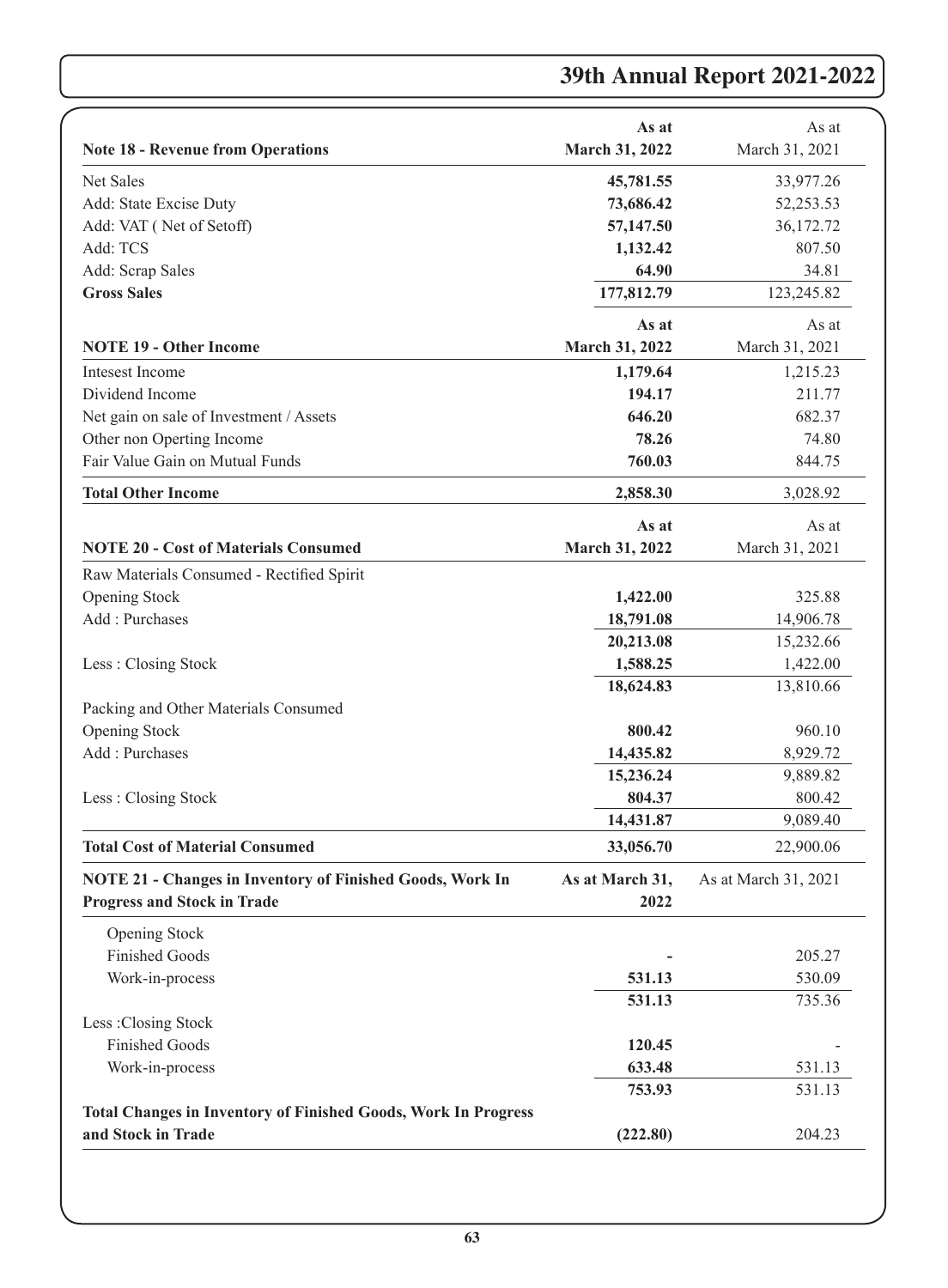|                                              | As at          | As at          |
|----------------------------------------------|----------------|----------------|
| <b>NOTE 22 - Employee Benefit Expenses</b>   | March 31, 2022 | March 31, 2021 |
| Salaries & Wages                             | 662.08         | 731.85         |
| Bonus to Staff & Workers                     | 24.69          | 35.67          |
| Contribution to Provident & other Funds      | 46.85          | 57.55          |
| Employees Welfare                            | 55.79          | 49.02          |
| <b>Total Employee Benefit Expenses</b>       | 789.41         | 874.09         |
|                                              | As at          | As at          |
| <b>NOTE 23 - Finance Costs</b>               | March 31, 2022 | March 31, 2021 |
| Interest on Overdraft                        |                | 5.03           |
| <b>Bank Charges</b>                          | 1.39           | 1.30           |
| <b>Total Finance Costs</b>                   | 1.39           | 6.33           |
| <b>Note 24 - Total Other Expenses</b>        |                |                |
| Stores & Spares Consumed                     | 72.49          | 50.37          |
| Repairs & Maintenance                        |                |                |
| - Plant & Machinery                          | 56.09          | 45.11          |
| - Building                                   | 39.65          | 34.31          |
| - Others                                     | 141.17         | 93.22          |
| <b>Excise Supervision Charges</b>            | 26.83          | 30.96          |
| Power & Fuel                                 | 69.26          | 61.98          |
| Rent, Rates & Taxes                          | 289.29         | 357.88         |
| Licence Fees                                 | 748.66         | 662.90         |
| Legal and Professional Charges               | 114.28         | 88.92          |
| Legal Expenses                               | 3.83           | 4.68           |
| Postage, Telephone and Telegram Expenses     | 4.34           | 3.45           |
| Printing & Stationery                        | 6.35           | 4.40           |
| Insurance                                    | 80.08          | 92.48          |
| Directors Remuneration                       | 320.35         | 296.37         |
| Travelling & Conveyance                      | 8.87           | 5.51           |
| Donation                                     |                | 89.35          |
| Vehicle Expenses                             | 332.53         | 294.69         |
| Sales Promotion, Advertisement and Publicity | 1.42           | 2.04           |
| CSR expenses                                 | 276.78         | 218.64         |
| Auditors Remuneration                        |                |                |
| - Audit Fees                                 | 7.08           | 7.08           |
| - Tax Audit Fees                             | 7.08           | 7.08           |
| - Taxation Matters                           | 7.08           | 7.08           |
| - Other Matters                              | 7.08           | 7.08           |
| Miscellaneous Expenses                       | 48.11          | 36.74          |
| <b>Total Other Expenses</b>                  | 2,668.70       | 2,502.32       |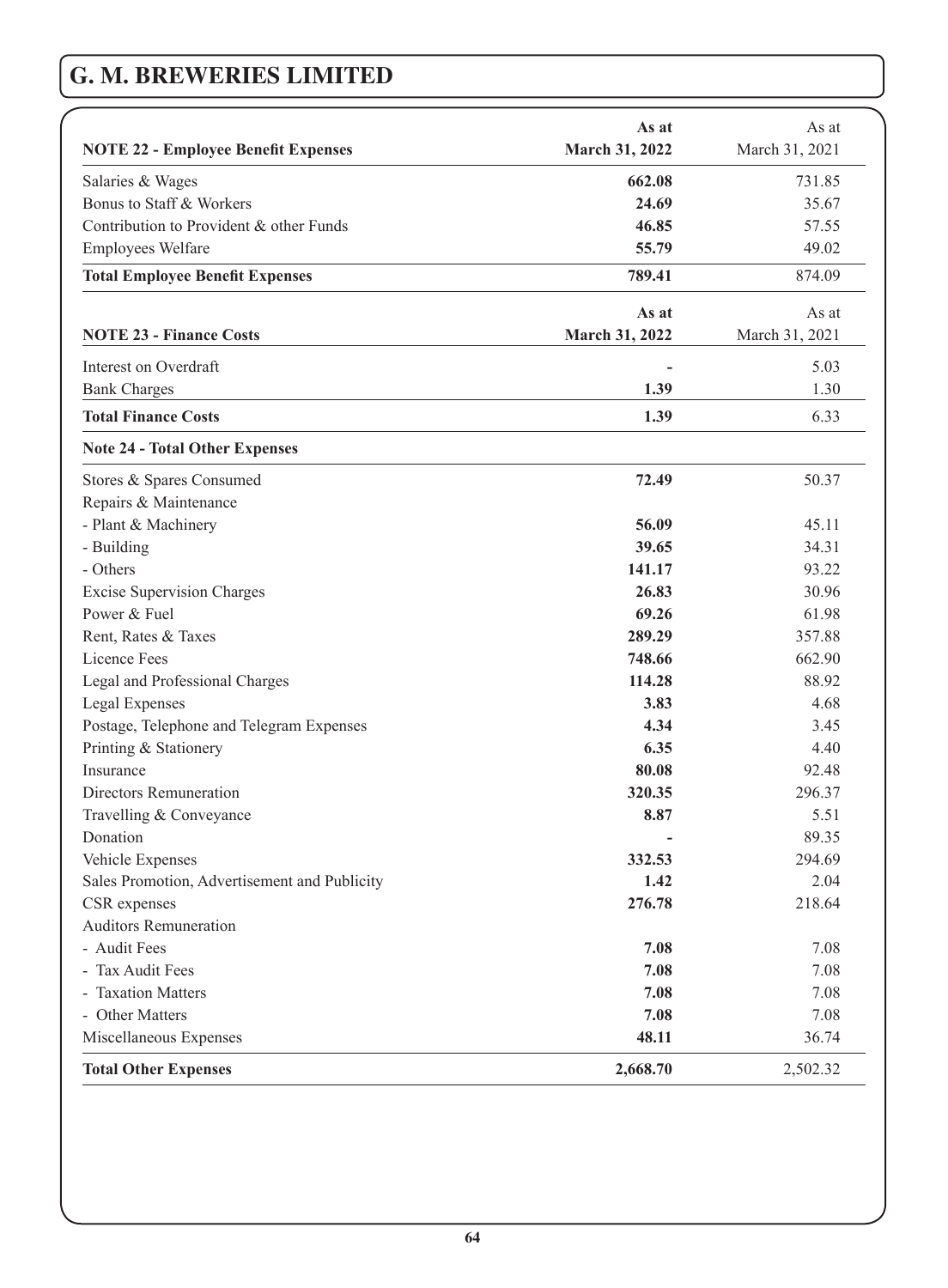### **Notes Forming Part of Financial Statements for the year ended March 31, 2022.**

### **1. Company overview**

 G. M. Breweries Limited ("the Company") is a public company incorporated in India. The Company is primarily engaged in the manufacturing of country liquor.

### **2. Significant Accounting Policies:**

This note provides a list of the significant accounting policies adopted in the preparation of these financial statements. These policies have been consistently applied to all the periods presented, unless otherwise stated.

### **2.1 Basis of Preparation:**

### **(i) Compliance with Ind AS**

The financial statements comply in all material aspects with Indian Accounting Standards (Ind AS) notified under Section 133 of the Companies Act, 2013 (the Act) [Companies (Indian Accounting Standards) Rules, 2015] and other relevant provisions of the Act.

### **(ii) Historical cost convention**

The financial statements have been prepared on an accrual basis and under the historical cost convention except certain financial assets and liabilities are measured at fair value (refer accounting policy regarding financial instruments).

### **(iii) Classification of assets and liabilities**

The classification of assets and liabilities into current and non-current, wherever applicable, are based on normal operating cycles of business activities of the Company, which is twelve months.

## **2.2 Summary of Significant Accounting Policies:**

## **(a) Property, Plant and Equipment:**

Freehold land is carried at historical cost. All other items of Property, plant and equipment are shown at cost, less accumulated depreciation and impairment, if any. The cost of an item of property, plant and equipment comprises its cost of acquisition inclusive of inward freight, import duties, and other nonrefundable taxes or levies and any cost directly attributable to the acquisition / construction of those items; any trade discounts and rebates are deducted in arriving at the cost of acquisition.

Subsequent costs are included in the asset's carrying amount or recognised as a separate asset, as appropriate, only when it is probable that future economic benefits associated with the item will flow to the group and the cost of the item can be measured reliably. All other repairs and maintenance are charged to statement of profit or loss during the reporting period in which they are incurred.

Gain or losses arising on disposal of property, plant and equipment are recognised in profit or loss.

## **(b) Capital Work in Progress**

Property, plant and equipment under construction are disclosed as capital work in progress.

### **(c) Depreciation and amortisation:**

 Depreciation has been provided based on useful life assigned to each asset in accordance with Schedule II of the Companies Act, 2013. The residual values are not more than 5% of the original cost of the asset.

## **(d) Impairment of assets**

 At the date of balance sheet, if there are indications of impairment and the carrying amount of the cash generating unit exceeds its recoverable amount (i.e. the higher of the fair value less costs of disposal and value in use), an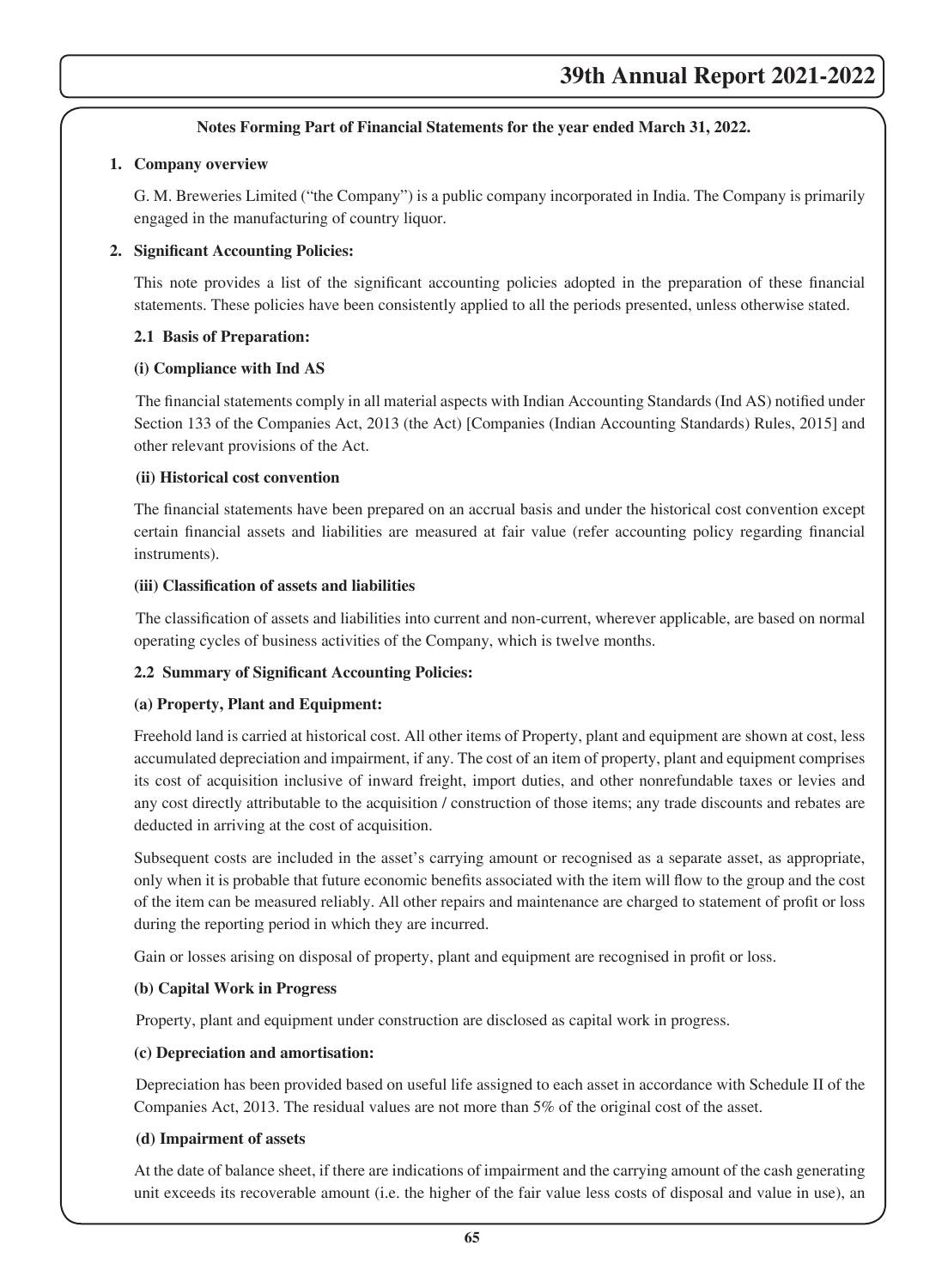impairment loss is recognised. The carrying amount is reduced to the recoverable amount and the reduction is recognised as an impairment loss in the profit or loss. The impairment loss recognised in the prior accounting period is reversed if there has been a change in the estimate of recoverable amount. Post impairment, depreciation is provided on the revised carrying value of the impaired asset over its remaining useful life.

 Reasonable assumptions are made by the management in estimating the value-in-use and fair value less costs of disposal. Management has considered the indicators required for impairment testing and estimated reliably that there is no impairment loss for the purpose of Ind AS 36 and AS 28.

### **(e) Inventories:**

The cost of various categories of inventory is determined as follows:

| Raw material and Packing Materials                                                            | At cost including local taxes (Net of set off) or net |
|-----------------------------------------------------------------------------------------------|-------------------------------------------------------|
|                                                                                               | realizable value whichever is lower                   |
| Stock in Process, Stock of finished goods, At cost or Net realizable value whichever is lower |                                                       |
| Consumables, Stores and Spares                                                                |                                                       |
| Scrap                                                                                         | At Net Realisable Value                               |

Cost of raw material and packing materials are determined using first in first out (FIFO) method. Costs of finished goods and stock in process include cost of raw material and packing materials, cost of conversion and other costs incurred in bringing the inventories to the present location and condition.

## **(f) Employees Retirement Benefits:**

(a) Defined Contribution Plans.

 The Company has Defined Contribution Plan post employment benefit in the form of provident fund for eligible employees, which is administered by Regional Provident Fund Commissioner; Provident fund is classified as Defined Contribution Plan as the Company has no further obligation beyond making the contributions. The Company's contributions to defined Contribution Plans are charged to the Profit and Loss Account as and when incurred.

(b) Defined Benefit Plan.

The Company has Defined Benefit Plan for post employment benefit in the form of Gratutity for eligible employees, which is administered through a Group Gratuity Policy with Life Insurance Corporation of India (L.I.C). The Liability for the above Defined Benefit Plan is provided on the basis of an actuarial valuation as carried out by L.I.C. The actuarial method used for measuring the liability is the Projected Unit Credit Method.

(c) Termination Benefits, if any, are recognized as an expense as and when incurred.

(d) The Company does not have policy of leave encashment and hence there is no liability on this account.

Refer to additional note no. 36

## **(g) Revenue recognition:**

 Revenue is measured at the fair value of the consideration received or receivable. Gross Sales are inclusive of State Excise duty, MVAT, and Net of returns, Claims, and Discount etc.

The Company recognizes sale of goods when the significant risks and rewards of ownership are transferred to the buyer, which is usually when the goods are loaded in party's vehicle and are ready for dispatch after clearance from excise officials at the factory.

Interest Income is accounted on accrual basis and dividend income is accounted on receipt basis.

 Fixed deposit interest is accounted as per statement/documents issued by banks inclusive of related tax deducted at source.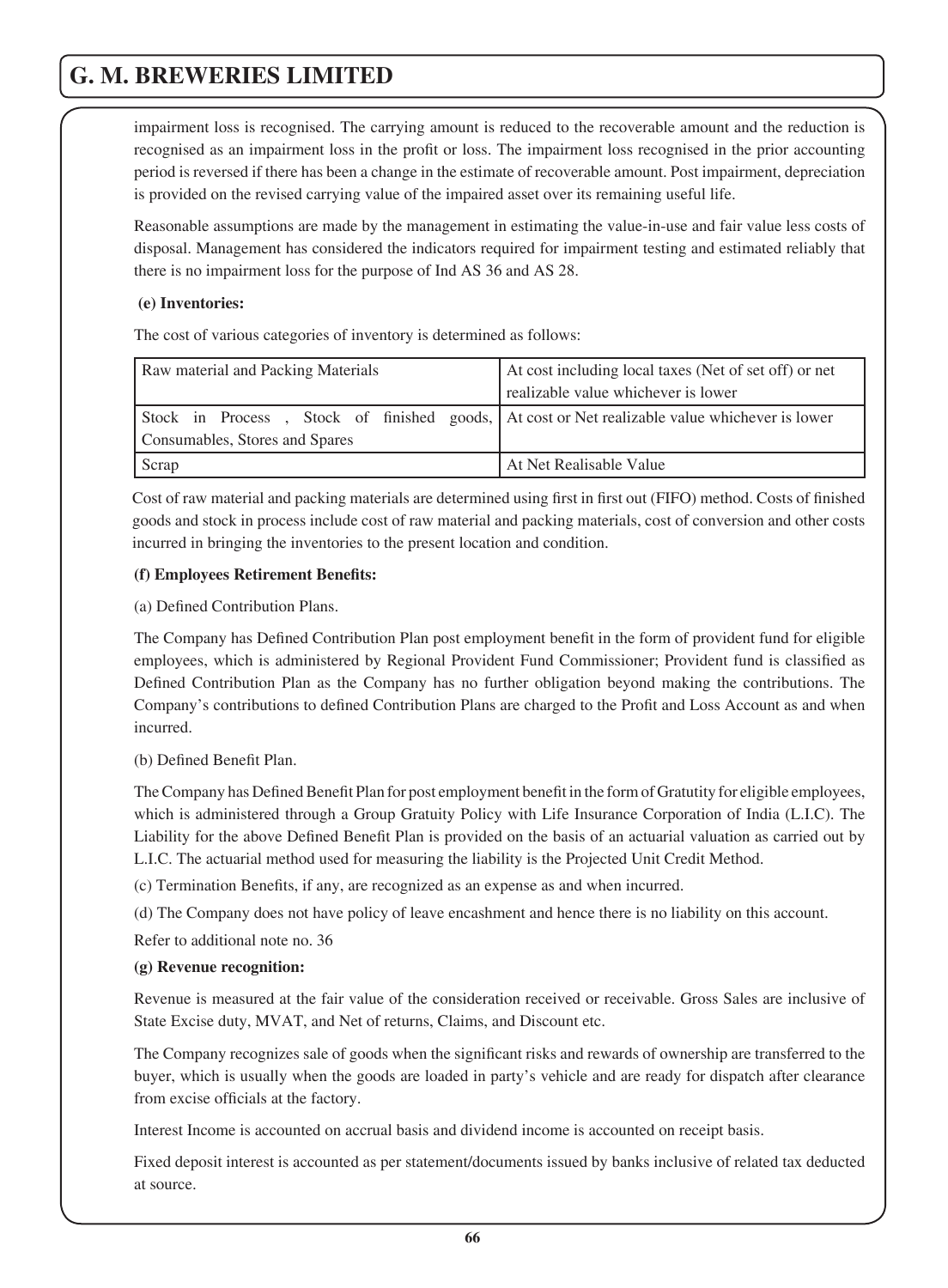## **(h) Excise Duty:**

State Excise duty payable on finished goods is accounted for on clearance of goods from the Factory. Company's finished products do not attract any GST.

## **(i) Brand Development:**

 The Company had incurred expenses on brand development of various products. The expenses were accounted as per prevailing Industry practices.

## **(j) Value Added Tax (VAT):**

VAT payable of finished goods is accounted net of setoff i.e. VAT payable on finished goods less VAT paid on Raw Materials (Rectified Spirit).

## **(k) Taxes on Income:**

 Provision is made for income tax liability estimated to arise on the results for the year at the current rate of Tax in accordance with Income Tax Act, 1961.

Current and deferred tax is recognised in profit or loss, except to the extent that it relates to items recognised in other comprehensive income or directly in equity. In this case, the tax is also recognised in other comprehensive income or directly in equity, respectively

 Deferred Tax arising on account of depreciation is recognised only to the extent there is a reasonable certainty of realisation.

### **(l) Expenses:**

Currently liquor for human consumption is outside the scope of GST and consequently certain input tax paid by the company are not fully available for input tax credit. Thus, this input tax paid currently are being expensed out in the books of accounts.

## **(m) Provisions, Contingent liabilities and contingent assets:**

 Provisions are recognised when the Company has a present legal or constructive obligation as a result of past events, it is probable that an outflow of resources will be required to settle the obligation and the amount can be reliably estimated. Provisions are measured at the present value of management's best estimate of the expenditure required to settle the present obligation at the end of the reporting period.

 A contingent liability exists when there is a possible but not probable obligation, or a present obligation that may, but probably will not, require an outflow of resources, or a present obligation whose amount cannot be estimated reliably.

 All known Liabilities, wherever material, are provided for and Liabilities, which are disputed, are referred to by way of Notes on Accounts.

## **(n) Cash and cash equivalents**

For the purpose of presentation in the statement of cash flows, cash and cash equivalents includes cash on hand, deposits held at call with financial institutions, other short-term, highly liquid investments with original maturities of three months or less that are readily convertible to known amounts of cash and which are subject to an insignificant risk of changes in value.

## **(o) Earnings Per Share:**

Basic earnings per share is calculated by dividing the net profit for the year attributable to equity shareholders by the weighted average number of equity shares outstanding during the period. The weighted average number of equity shares outstanding during the period is adjusted for events of bonus issue; bonus element in a rights issue to existing shareholders; share split; and reverse share split (consolidation of shares).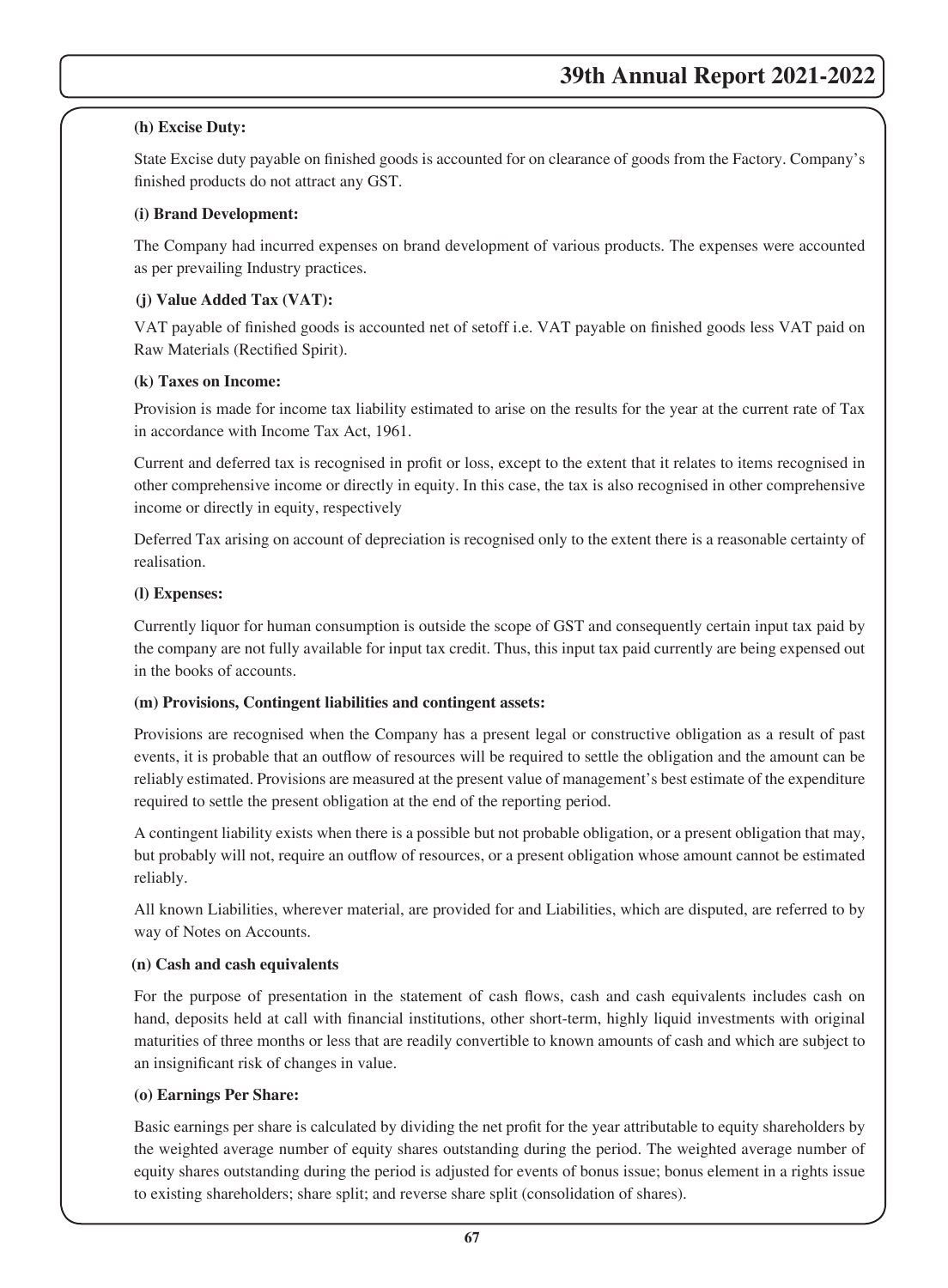### **(p) Fair value measurement:**

The Company measures financial instruments at fair value at each balance sheet date. Fair value is the price that would be received to sell an asset or paid to transfer a liability in an orderly transaction between market participants at the measurement date.

All assets and liabilities for which fair value is measured or disclosed in the financial statement are categorised within the fair value hierarchy.

### **(q) Financial Instruments:**

 Financial assets and liabilities are recognised when the Company becomes a party to the contractual provisions of the instruments. All the financial assets and liabilities are measured initially at fair value. Transaction costs that are directly attributable to the acquisition or issue of financial asset and financial liabilities (other than financial assets and liabilities carried at fair value through profit or loss) are added or deducted from the fair value measured on initial recognition of financial asset or financial liability.

### **(r) Financial assets**

## **Classification and Measurement**

All the financial assets are initially measured at fair value. Transaction costs that are directly attributable to the acquisition of financial asset (other than financial assets carried at fair value through profit or loss) are added to or deducted from the fair value measured on initial recognition of financial asset.

Subsequent measurement of a financial assets depends on its classification i.e., financial assets carried at amortised cost or fair value (either through other comprehensive income or through profit or loss). Such classification is determined on the basis of Company's business model for managing the financial assets and the contractual terms of the cash flows.

The Company's financial assets primarily consists of cash and cash equivalents, trade receivables, loans to employees and security deposits etc. which are classified as financial assets carried at amortised cost.

### **Amortised cost**

Assets that are held for collection of contractual cash flows where those cash flows represent solely payments of principal and interest are measured at amortised cost. A gain or loss on a financial assets that is subsequently measured at amortised cost is recognised in profit or loss when the asset is derecognised or impaired. Interest income from these financial assets is recognised using the effective interest rate method.

### **Impairment of financial assets**

 The Company assesses on a forward looking basis the expected credit losses associated with its assets carried at amortised cost. For trade receivables, the Company provides for lifetime expected credit losses recognised from initial recognition of the receivables.

### **Derecognition of financial assets**

A financial asset is derecognised only when

The Company has transferred the rights to receive cash flows from the financial asset or retains the contractual rights to receive the cash flows of the financial asset, but assumes a contractual obligation to pay the cash flows to one or more recipients.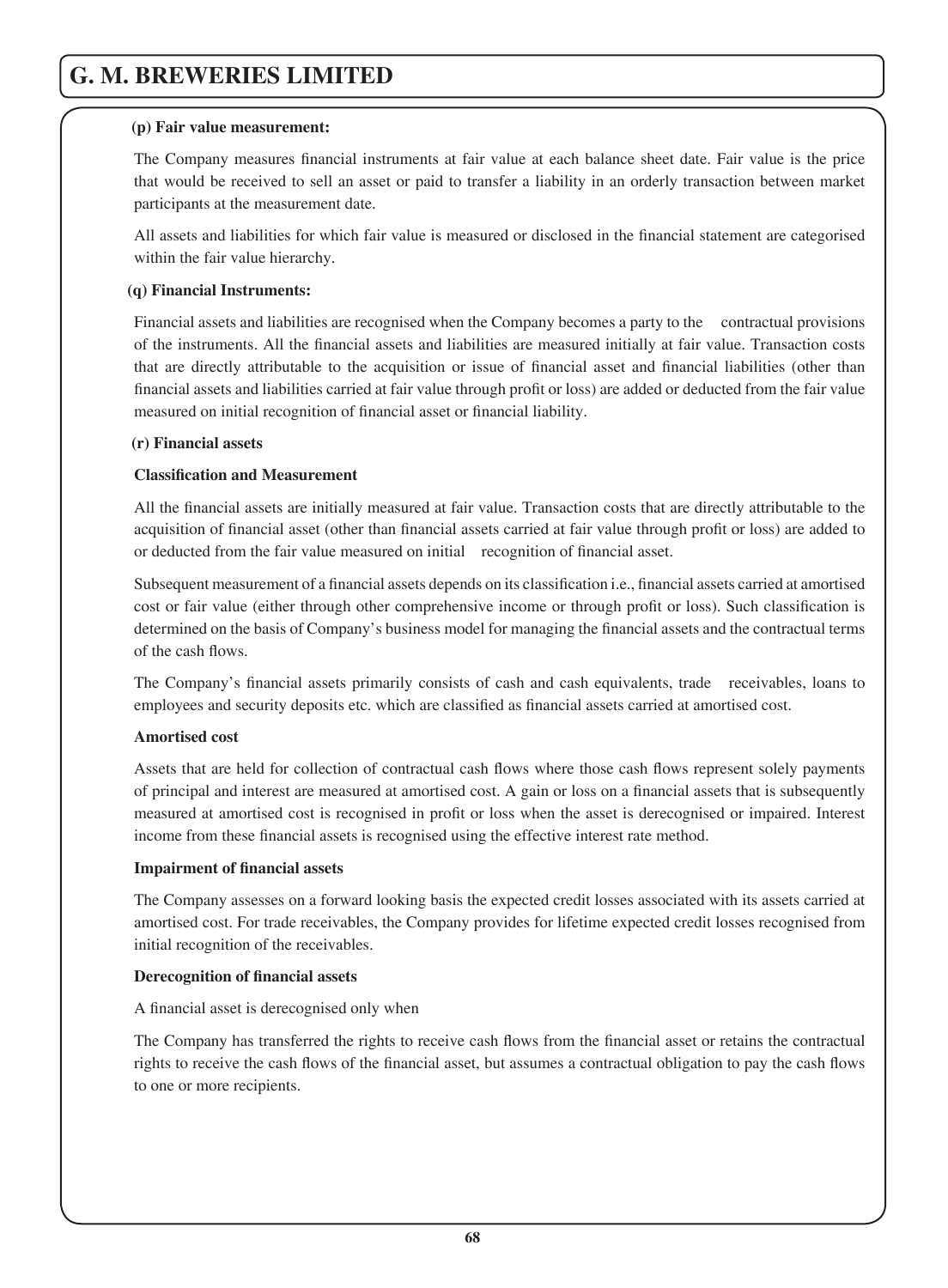#### **(s) Income recognition**

### **Interest income**

Interest income is recognised at contracted rate of interest.

### **Dividends**

Dividends are recognised in profit or loss only when the right to receive payment is established, it is probable that the economic benefits associated with the dividend will flow to the Company, and the amount of the dividend can be measured reliably.

#### **(t) Cash flow statement**

Cash flows are reported using the indirect method, whereby profit/ loss before tax is adjusted for the effects of transactions of a non-cash nature, any deferrals or accruals of past or future operating cash receipts or payments and item of income or expenses associated with investing or financing flows. The cash flows from operating, investing and financing activities of the Company are segregated

#### **Notes on Accounts forming part of accounts**

#### **25. Investment Properties**

Investment property is measured at cost.

Investment property consists of residential flats, property occupied by tenants and property occupied as tenants. The fair Market Value of Investment Property based on ready recknor rates is 37.29 crores as on March 31, 2022.

In case of property occupied by tenants, rental income earned is disclosed in the accounts.

### **26. Clarification regarding note pertaining to "Transport Fee Liability" mentioned in earlier years.**

The Company had, along with other manufacturers of Country Liquor and IMFL in the State of Maharashtra, filed a Writ Petition in the Hon'ble Bombay High Court challenging the applicability of "Transport Fee" under Bombay Rectified Spirit (Transport in Bond) Rules 1951.

The Hon'ble Bombay high Court by its Order and Judgment dated 6th May, 2011 had allowed the Writ Petitions and set aside the levy of Transport Fee under the said Rules. The Hon'ble Bombay High Court has also directed the Government of Maharashtra to Refund the "Transport Fee" Deposited pursuant to the Interim Order. The Government is yet to Refund the deposit of "Transport Fee" made by the Company.

The State of Maharashtra has also filed a Special Leave Petition in the Hon'ble Supreme Court of India against the said Order of the Bombay High Court which is pending for admission.

### **27. MVAT / Income Tax**

As alcoholic liquor for human consumption has been kept out of the purview of Goods and Services Tax (GST) introduced from July 01, 2017, the company's finished product namely country liquor continues to be taxed under Maharashtra Value Added Tax (MVAT).

Under the MVAT Act in force from  $1/4/2005$  there is no procedure for assessment. The Company is filing monthly MVAT returns on regular basis and all dues have been paid as per the returns. The MVAT department of Government of Maharashtra has completed Audit of the company's transactions up to the financial year 2016-17. The Company has also filed the audit report as required under the MVAT Act up to the financial year 2020-21.

 For the year 2017-18 the audit process has been completed by the MVAT department as in the earlier years and there has been no additional demand raised under the audit process.

 The company's Income Tax assessment has been completed up to assessment year 2020-21 and the demands raised by the department ( Except demands in disputes ) has already been paid by the company.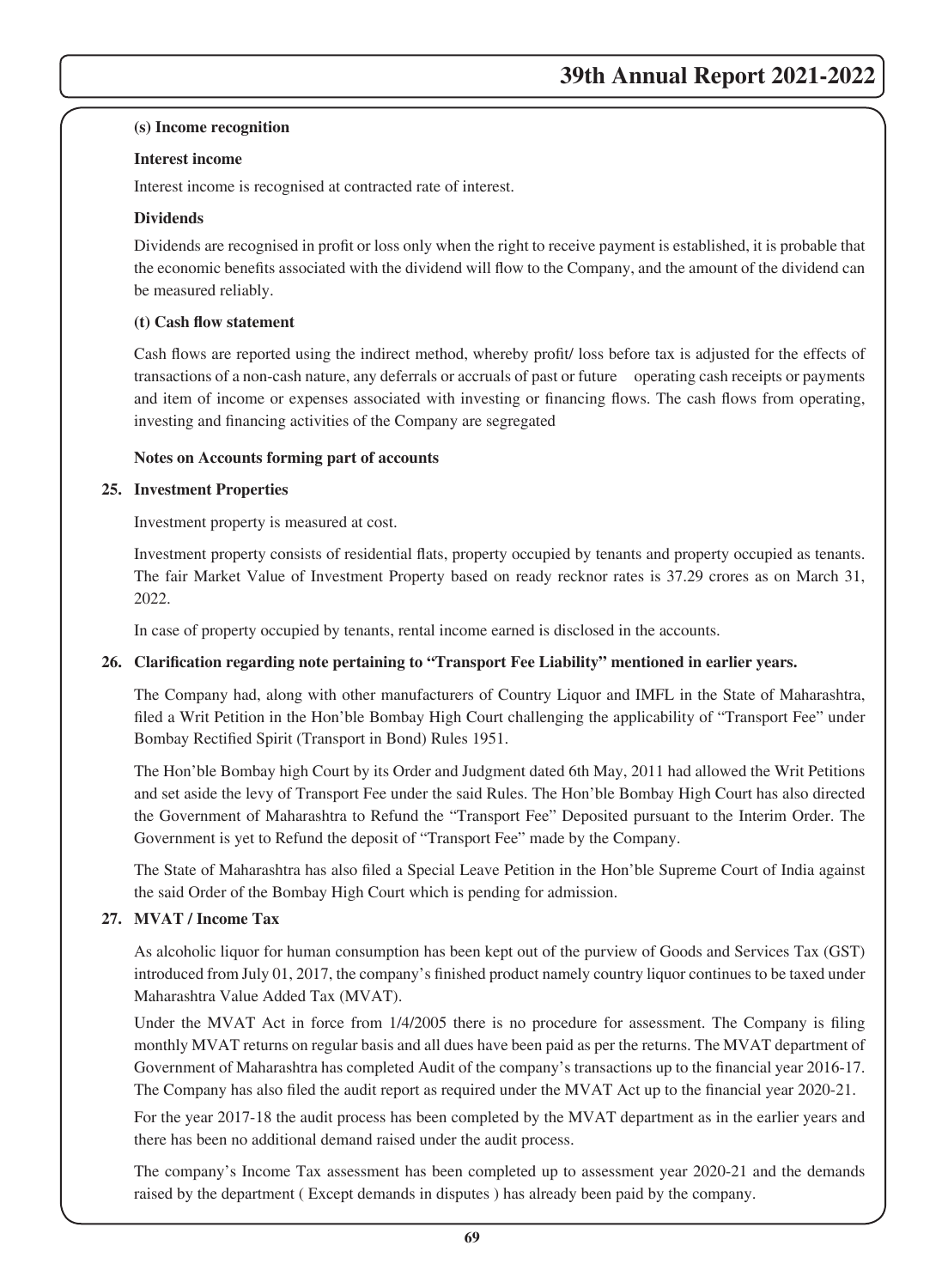### **28. Remuneration to Directors**

(Rs. in Lacs)

| Remuneration of Directors | 2021-2022 | 2020-2021 |
|---------------------------|-----------|-----------|
| Salary                    | 316.35    | 294.15    |

**29.** In the opinion of the Board of Directors, the Current Assets, Loans and Advances are approximately of the value stated if realised in the ordinary course of business. The provision for all known liabilities is adequate and not in excess of amount reasonably necessary.

### **30. Micro Small and Medium Enterprises**

 The Company has called for complete information from all the vendors regarding their status as small-scale/ micro industrial undertaking. Based on information received regarding the status of the vendors there are no amounts outstanding for more than Rs.1,00,000/- for more than 30 days.

### **31. Related Party Disclosures**

(a) List of Related Parties

| Key Management Personnel | Designation                          |
|--------------------------|--------------------------------------|
| Mr.Jimmy Almeida         | Chairman & Managing Director         |
| Mrs.Jyoti almeida        | Whole time Director                  |
| Mr. Kiran Parashare      | Whole time Director                  |
| Mr. S. Swaminathan       | <b>Chief Financial Officer</b>       |
| Mr. Sandeep Kutchhi      | Company Secretary & Manager Accounts |

### (b) Details of transactions

| Nature of transaction with Key management | Amount (Rs. In Lacs) |
|-------------------------------------------|----------------------|
| Personnel                                 |                      |
| Rent Paid to Director                     | 242.64               |
| Remuneration paid to Directors            | 316.35               |
| Remuneration paid to KMPs                 | 42.60                |

## **32. Earnings per share**

(Rs.in Lacs)

| <b>Particulars</b>                                                                         | 2021-22     | 2020-21     |
|--------------------------------------------------------------------------------------------|-------------|-------------|
| Earnings                                                                                   |             |             |
| Profit after tax                                                                           | 9335.59     | 8009.05     |
| Net profit attributable to equity shareholders for calculation of basic<br>and diluted EPS | 9335.59     | 8009.05     |
| <b>Shares</b>                                                                              | 1,82,77,538 | 1,82,77,538 |
| Weighted average number of equity shares outstanding during the                            |             |             |
| year for calculation of basic and diluted EPS (in nos.)                                    |             |             |
| Basic and Diluted Earnings per share (in Rs)                                               | 51.08       | 43.82       |
| Nominal Value of Equity Shares (in Rs.)                                                    | 10          |             |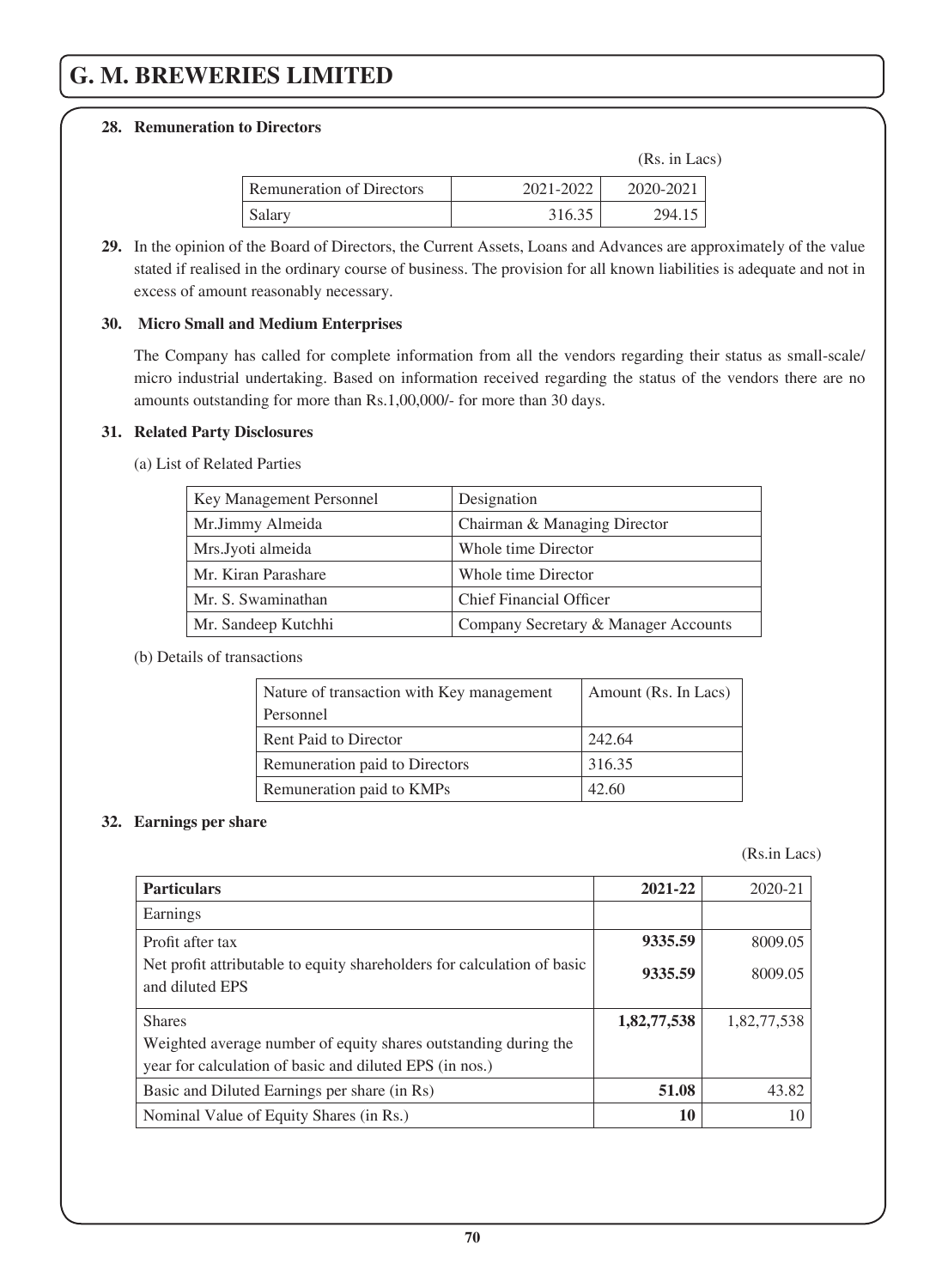# **33. Deferred Tax**

 During the year company has created and adjusted deferred tax asset against deferred tax liability of Rs.55.50 Lakhs on account of timing difference of depreciation as per Income Tax Act, 1961 & depreciation debited in the books of accounts as per the Company's act 2013.

## **34. Segment Reporting:**

The Company at present is engaged in the business of manufacture and sale of country liquor, which constitutes a single business segment.

# **35. Auditors Remuneration:**

|         |                         | (Rs.in Lacs) |         |
|---------|-------------------------|--------------|---------|
| Sr. No. | <b>Particulars</b>      | 2021-22      | 2020-21 |
|         | <b>Audit Fees</b>       | 7.08         | 7.08    |
| 2       | Tax Audit               | 7.08         | 7.08    |
| 3       | <b>Taxation Matters</b> | 7.08         | 7.08    |
|         | <b>Other Matters</b>    | 7.08         | 7.08    |
|         | <b>Total</b>            | 28.32        | 28.32   |

## **36. Employees Benefits:**

The company has made provisions in the accounts for gratuity base on actuarial valuation. The particulars under the AS 15 (revised) furnished below are those which are relevant and available to company for this year.

|                                      |                | <b>GRATUITY</b>              |
|--------------------------------------|----------------|------------------------------|
| POLICY NO                            | 610149         | 706000365                    |
| <b>I ASSUMPTION AS AT</b>            | 01.03.2022     | 01.03.2022                   |
| <b>MORTALITY RATE</b>                | $LIC(2006-08)$ | $LIC(2006-08)$               |
| <b>DISCOUNT RATE</b>                 | 7.00%          | 7.00%                        |
| WITHDRAWAL RATE                      | 1% TO 3%       | 1% TO 3%                     |
| <b>SALARY ESCALATION</b>             | $4\%$          | $4\%$                        |
| <b>VALUATION METHOD</b>              |                | PROJECTED UNIT CREDIT METHOD |
| PERIOD OF ACCOUNTING                 |                | 1.04.2021 TO 31.03.2022      |
| <b>II DATA INFORMATION</b>           | ON 31.03.2022  | 31.03.2022                   |
| <b>NUMBER OF MEMBERS</b>             | 112            | 57                           |
| <b>AVERAGE AGE</b>                   | 48.70          | 35.61                        |
| <b>AVERAGE MONTHLY SALARY</b>        | 14,240.32      | 13,655.07                    |
| <b>AVERAGE PAST SERVICES</b>         | 24.09          | 6.02                         |
|                                      |                |                              |
| <b>III RESULTS OF VALUATION</b>      | ON 31.03.2022  | 31.03.2022                   |
| (a) PV OF PAST SERVICE BENEFIT       | 1,84,87,092    | 17,54,599                    |
| (b) CURRENT SERVICE COST             | 6,35,229       | 2,67,306                     |
| (c) TOTAL SERVICE GRATUITY           | 3,09,56,196    | 1,27,30,356                  |
| (d) ACCRUED GRATUITY                 | 2,22,14,686    | 27, 12, 382                  |
| $(e)$ LCSA                           | 87,41,510      | 1,00,17,974                  |
| (f) LC PREMIUM                       | 39,139         | 18,346                       |
| $(g)$ GST @18%                       | 7.045          | 3,302                        |
| IV RECOMMENDED CONTRIBUTION RATE     |                |                              |
| (a) FUND VALUE AS ON RENEWAL DATE    | 1,89,41,204    | 19,66,039                    |
| (b) ADDITIONAL CONTRIBUTION FOR      | 0              | $\Omega$                     |
| <b>EXISTING FUND</b>                 |                |                              |
| (c) CURRENT SERVICE COST             | 1,81,117       | 55,866                       |
| V ACTUAL (GAIN)/ LOSS ON OBLIGATION/ |                |                              |
| TOTAL AMOUNT CHARGED TO P&L          |                |                              |
| $(III(F) + III(G) + IV(B) + IV(C))$  | 2,27,301       | 77,514                       |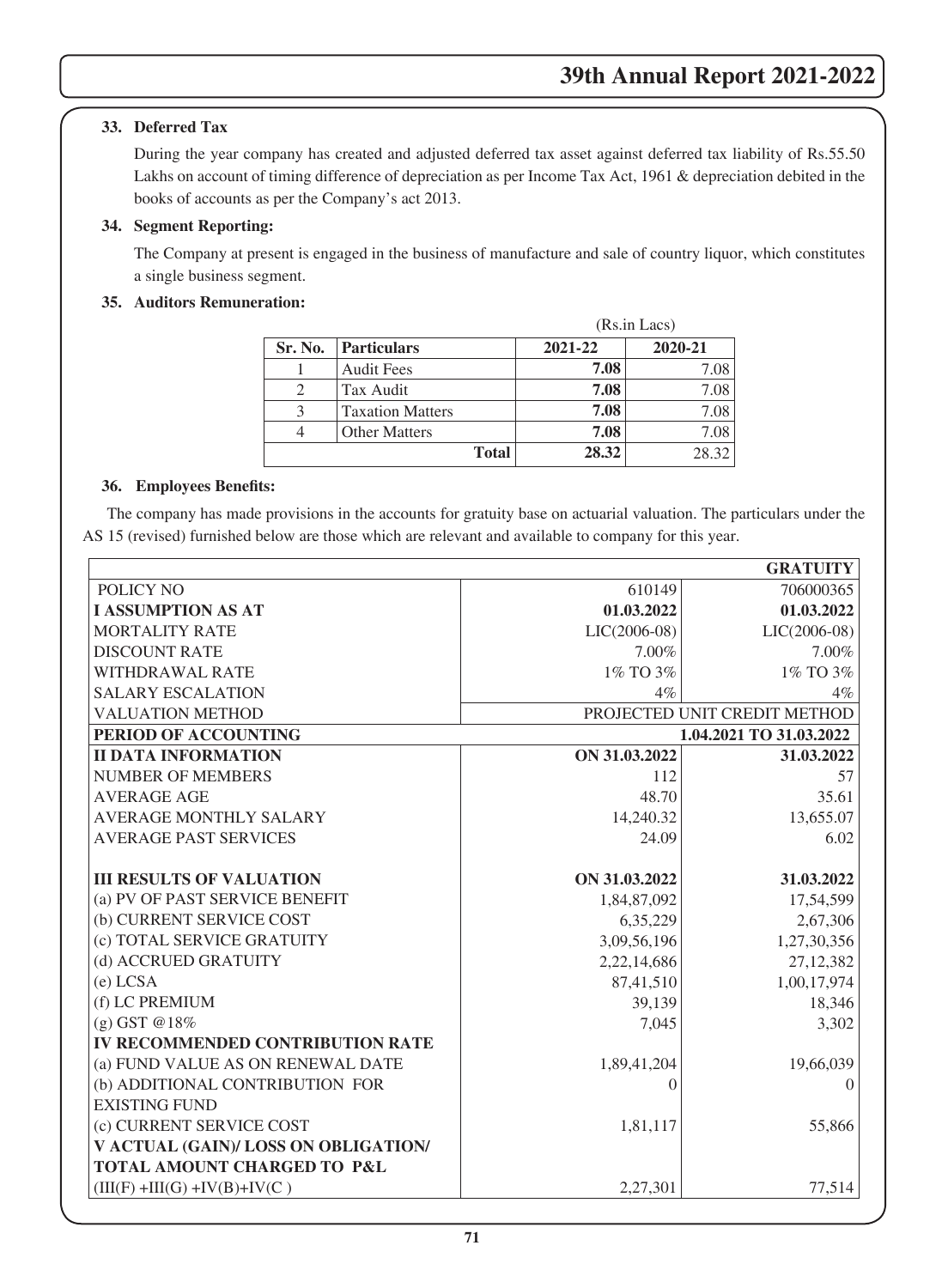The company has paid an amount of Rs.3,04,815/- to LIC towards both the above policies based on provisional actuarial valuation done by LIC. Any shortfall or excess based on final working by LIC would be dealt with on receipt of final valuation.

### **37.Ratios :**

| Particulars of Ratio            | 2021-22 | 2020-21 |
|---------------------------------|---------|---------|
| <b>Current Ratio</b>            | 1.64    | 1.46    |
| Debt Equity ratio               | N.A     | N.A     |
| Debt service coverage ratio     | N.A     | N.A     |
| Return on equity ratio          | 51.08   | 43.82   |
| Inventory turnover ratio        | 11.04   | 9.44    |
| Trade receivable turnover ratio | 881.81  | 1300.06 |
| Trade payable turnover ratio    | 112.22  | 33.60   |
| Net capital turnover ratio      | 9.63    | 11.37   |
| Net Profit ratio                | 20.36   | 23.55   |
| Return on capital employed      | 19.97   | 19.81   |
| Return on investments           | 8.36    | 11.53   |

- **38.** The company has invested a sum of Rs.5.11 Crores in IL&FS by way of preference shares and the company has received dividend on these shares for the year 2017-18. Even though IL&FS is presently undergoing a liquidity crisis, the government and other public sector bodies are doing their best to infuse liquidity and resolve the matter. In view of the above the company is carrying its investments at cost.
- **39.** The company was issued notices levying penalty by BSE & NSE for delay in the appointment of independent woman director. The company has filed an appeal in SAT against the said notices and the said notices have been stayed by SAT with a direction to deposit Rs.7.00 Lakhs subject to final disposal of the appeal. The company has already deposited the said amount and any liability arising out of the final outcome of appeal will not have any material impact on the financials of the company.
- **40.** The figures of the previous years have been regrouped / rearranged wherever necessary. The Figures or the previous years are given in brackets.

| As per our report of even date attached | Chairman $\&$                  | : Jimmy Almeida   |
|-----------------------------------------|--------------------------------|-------------------|
|                                         | <b>Managing Director</b>       |                   |
| For Priti V. Mehta & Company.           |                                |                   |
| <b>Chartered Accountants</b>            | Whole time Director            | : Jyoti Almeida   |
| Firm Registration no.129568W            |                                |                   |
|                                         | Whole time Director            | : Kiran Parashare |
| Priti Mehta                             | <b>Chief Financial Officer</b> | : S. Swaminathan  |
| Proprietor                              |                                |                   |
| Membership No. 130514                   | Company Secretary              | : Sandeep Kutchhi |
|                                         | & Manager Accounts             |                   |
|                                         |                                |                   |
| Mumbai                                  |                                | Mumbai            |
| April 12, 2022                          |                                | April 12, 2022    |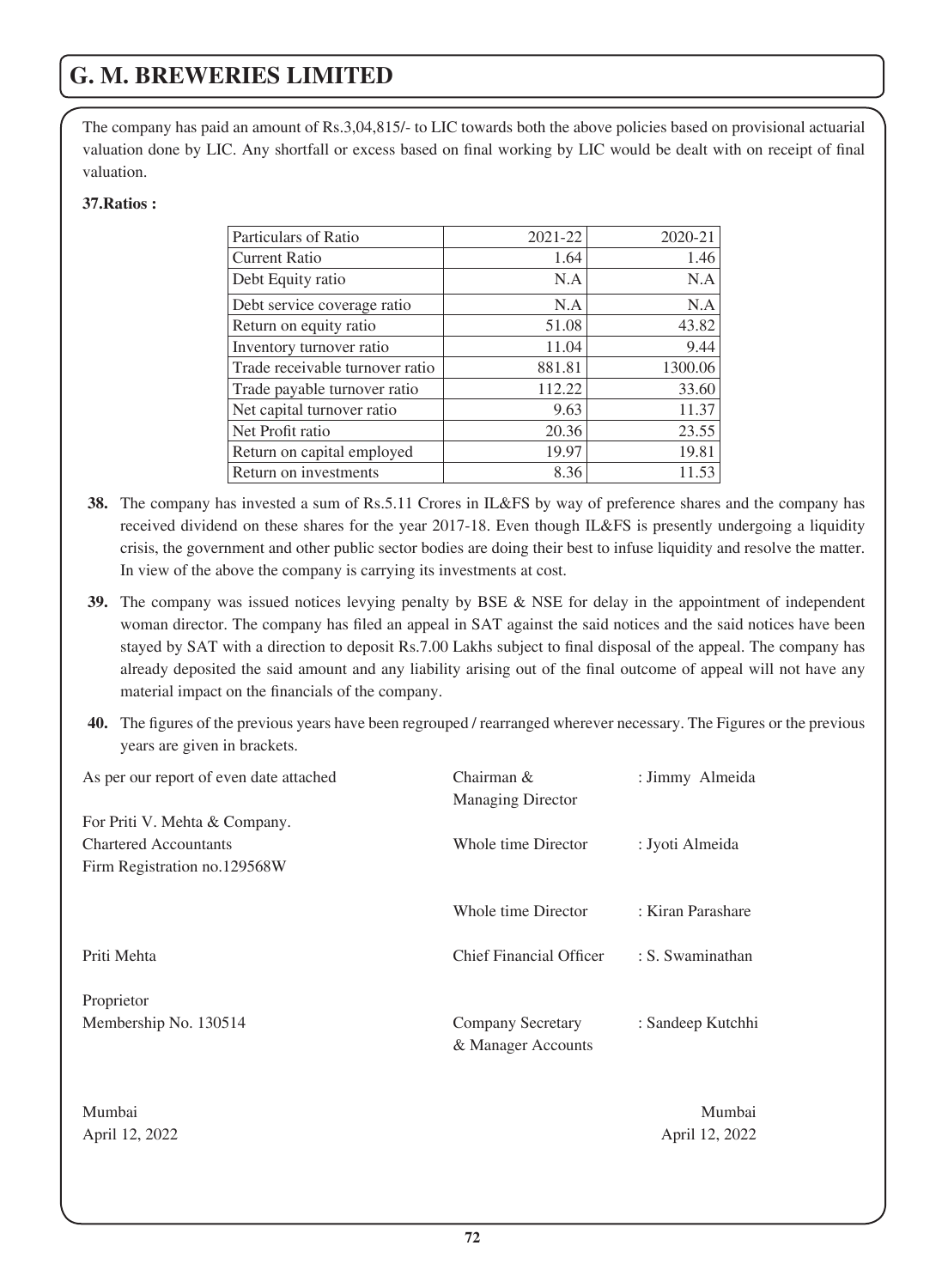## **39th Annual Report 2021-2022**

|                                                                                                                                       | CASH FLOW STATEMENT FOR THE YEAR ENDED MARCH 31, 2022 |                             | (Rs. Lakhs)              |
|---------------------------------------------------------------------------------------------------------------------------------------|-------------------------------------------------------|-----------------------------|--------------------------|
| <b>Particulars</b>                                                                                                                    |                                                       | <b>Cureent Year</b><br>2022 | Previous Year<br>2021    |
| A. Cash Flow from Operating Activities                                                                                                |                                                       |                             |                          |
| Net Profit before tax                                                                                                                 |                                                       | 11,805.09                   | 10,005.85                |
| <b>Adjustments for:</b>                                                                                                               |                                                       |                             |                          |
| Depreciation                                                                                                                          |                                                       | 606.26                      | 548.11                   |
| Finance Cost                                                                                                                          |                                                       | 1.39                        | 6.33                     |
| Indirect Taxes paid                                                                                                                   |                                                       | 131,966.34                  | 89,233.75                |
| Dividend Received                                                                                                                     |                                                       | (194.17)                    | (211.77)                 |
| <b>Interest Received</b>                                                                                                              |                                                       | (1,179.64)                  | (1,215.23)<br>(1,601.92) |
| Other Non-Operating Income                                                                                                            |                                                       | (1,484.49)                  |                          |
| <b>Operating Profit before Working Capital Changes</b>                                                                                |                                                       | 141,520.78                  | 96,765.12                |
| Adjustments for (increase)/decrease in operating assets:                                                                              |                                                       |                             |                          |
| <b>Trade Receivables</b>                                                                                                              |                                                       | (217.93)                    | 4.24                     |
| Inventories                                                                                                                           |                                                       | (392.44)                    | (740.17)                 |
| Other Financial Assets- Non Current                                                                                                   |                                                       | 2,319.68                    | (2,326.68)               |
| <b>Other Current Assets</b>                                                                                                           |                                                       | (141.32)                    | (3,976.38)               |
| Adjustments for increase/(decrease) in operating liabilities:<br><b>Trade Payables</b>                                                |                                                       | (27.66)                     | (798.88)                 |
| Other non current liabilities                                                                                                         |                                                       |                             | 0.06                     |
| Other Current Liabilities                                                                                                             |                                                       | 1,109.95                    | 2,250.87                 |
| Other financial liabilities - Current                                                                                                 |                                                       | (7.86)                      | (3.34)                   |
| <b>Cash generated from Operations</b>                                                                                                 |                                                       | 144,163.20                  | 91,174.84                |
|                                                                                                                                       |                                                       |                             |                          |
| Direct Taxes Paid                                                                                                                     |                                                       | 2,450.00                    | 1,800.00                 |
| <b>Indirect Taxes Paid</b>                                                                                                            |                                                       | 131,966.34                  | 89,233.75                |
| <b>Net Cash from Operating Activities (A)</b>                                                                                         |                                                       | 9,746.86                    | 141.09                   |
| <b>B. Cash Flow from Investing Activities</b>                                                                                         |                                                       |                             |                          |
| Increase/Decrease in Property, Plant and Equipment inculding Capital Advances                                                         |                                                       | 474.91                      | 1,060.68                 |
| Increase/Decrease in Investment Property                                                                                              |                                                       | (309.25)                    | 1,649.32                 |
| Increase/Decrease in Financial Assets- Investments<br>Redemption/ (Purchase) of Fixed Deposits (with Maturity more than three months) |                                                       | (10,063.73)<br>(2,451.99)   | (6,798.35)<br>2,069.13   |
| <b>Interest Received</b>                                                                                                              |                                                       | 1,179.64                    | 1,215.23                 |
| Dividend Received                                                                                                                     |                                                       | 194.17                      | 211.77                   |
| Other Non-Operating Income                                                                                                            |                                                       | 1,484.49                    | 1,601.92                 |
| Net Cash (used in)/from Investing activities (B)                                                                                      |                                                       | (9,491.76)                  | 1,009.70                 |
| <b>C. Cash Flow from Financing Activities</b>                                                                                         |                                                       |                             |                          |
| Interest / financial charges Paid                                                                                                     |                                                       | (1.39)                      | (6.33)                   |
| Dividend Paid                                                                                                                         |                                                       | (731.10)                    | (548.33)                 |
| Net Cash (used in)/from Financing activities $(C)$                                                                                    |                                                       | (732.49)                    | (554.66)                 |
| D. Net Changes in Cash and Cash Equivalents (A+B+C)                                                                                   |                                                       | (477.39)                    | 596.13                   |
| E. Cash and Cash Equivalents at beginning of the Period                                                                               |                                                       | 629.88                      | 33.75                    |
| F. Cash and Cash Equivalents at End of the Period                                                                                     |                                                       | 152.49                      | 629.88                   |
|                                                                                                                                       |                                                       |                             |                          |
| As per our report of even date attached                                                                                               | Chairman & Managing Director                          | Jimmy Almeida               |                          |
| For Priti V. Mehta & Company.                                                                                                         | <b>Wholetime Director</b>                             | Jyoti Almeida               |                          |
| <b>Chartered Accountants</b>                                                                                                          |                                                       |                             |                          |
| Firm Registration No. 129568W                                                                                                         | <b>Wholetime Director</b>                             | Kiran Parashare             |                          |
|                                                                                                                                       | <b>Chief Financial Officer</b>                        | S. Swaminathan              |                          |
| Priti V. Mehta                                                                                                                        |                                                       |                             |                          |
| Proprietor                                                                                                                            | Company Secretary &                                   | Sandeep kutchhi             |                          |
| Membership No. 130514                                                                                                                 | <b>Manager Accounts</b>                               |                             |                          |
| Mumbai, April 12, 2022                                                                                                                |                                                       | Mumbai, April 12, 2022      |                          |
|                                                                                                                                       |                                                       |                             |                          |